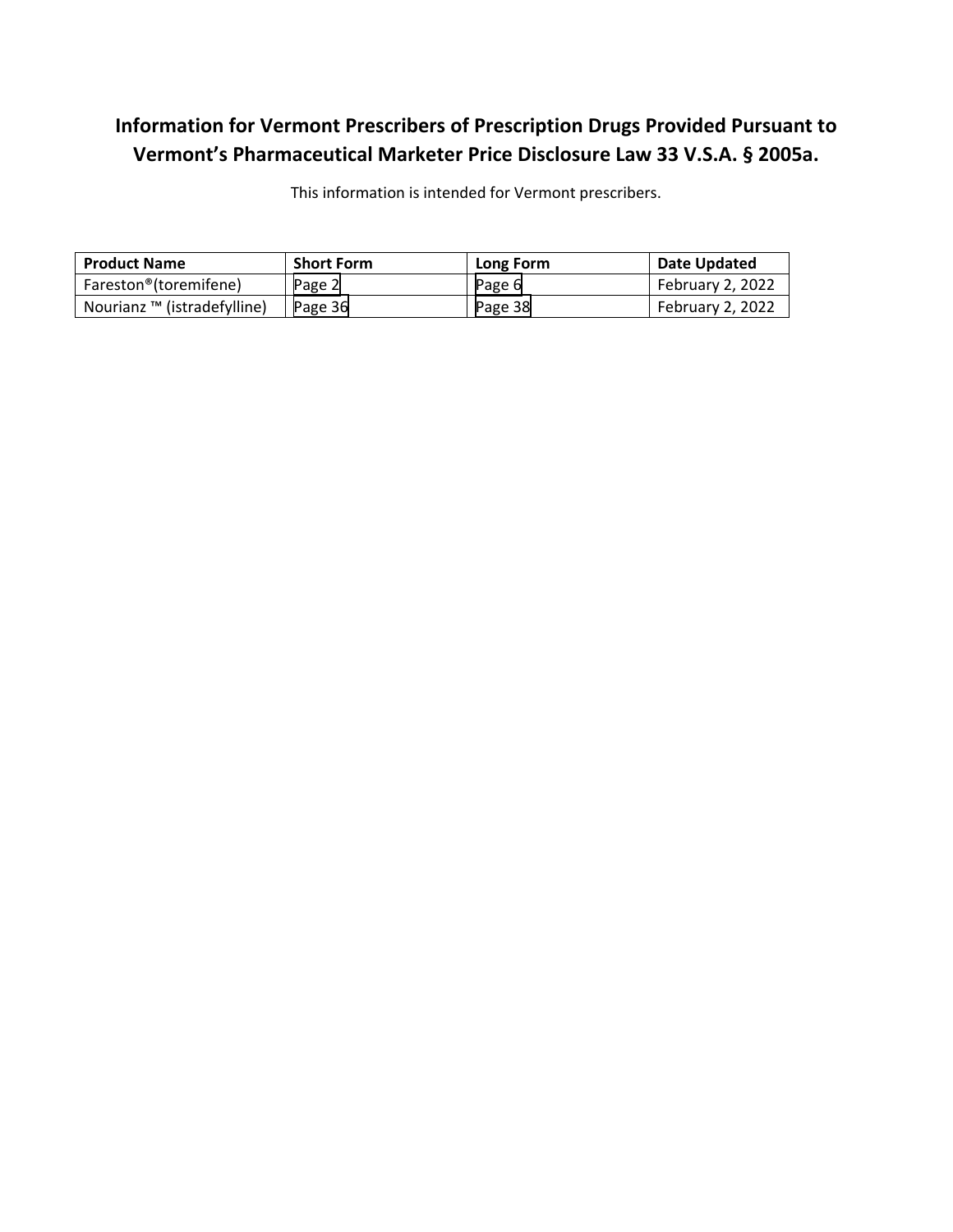## **Information for Vermont Prescribers of Prescription Drugs Fareston Oral Tablet (Short Form)**

<span id="page-1-0"></span>This list does not imply that the products on this chart are interchangeable or have the same efficacy or safety. Please refer to each product's FDA‐approved label and indication for further information.

The prices listed below are Average Wholesale Prices ("AWP") as established and made available to the public by a third party publisher. The price paid by consumers may be higher or lower than the prices listed below. Information about AWP of these drugs is being provided to Vermont prescribers pursuant to Vermont law, to give you information about the relative prices of marketed drugs and other drugs in the same therapeutic class

The prices listed here do not necessarily reflect price per dosage, price per course of treatment or the cost effectiveness, of all the products listed. For simplicity, only the smallest package sizes available for each product are included.

Price Comparison: Marketed product and lowest dosage of other products in same therapeutic class.\*

| <b>Marketed Products</b>        | <b>AWP Tab</b> |
|---------------------------------|----------------|
| FARESTON 60 mg TABLET           | 52             |
| <b>OTHER PRODUCTS</b>           | <b>AWP Tab</b> |
| MEGESTROL ACETATE 20 mg TABLET  | 0.33           |
| TAMOXIFEN CITRATE 10 mg TABLET  | 0.346666667    |
| LETROZOLE 2.5 mg TABLET         | 0.583846154    |
| ANASTROZOLE 1 mg TABLET         | 0.588846154    |
| BICALUTAMIDE 50 mg TABLET       | 0.681176471    |
| DROXIA 200 mg CAPSULE           | 0.91           |
| HYDROXYUREA 500 mg CAPSULE      | 1.04           |
| FLUTAMIDE 125 mg CAPSULE        | 1.285          |
| HYDREA 500 mg CAPSULE           | 1.64           |
| METHOTREXATE 2.5 mg TABLET      | 1.755294118    |
| CAPECITABINE 150 mg TABLET      | 1.910666667    |
|                                 |                |
| CLOMIPHENE CITRATE 50 mg TABLET | 2.116666667    |
| RALOXIFENE HCL 60 mg TABLET     | 3.1275         |
| CYCLOPHOSPHAMIDE 25 mg TABLET   | 3.54           |
| MERCAPTOPURINE 50 mg TABLET     | 3.61           |
| TEMOZOLOMIDE 5 mg CAPSULE       | 5.02125        |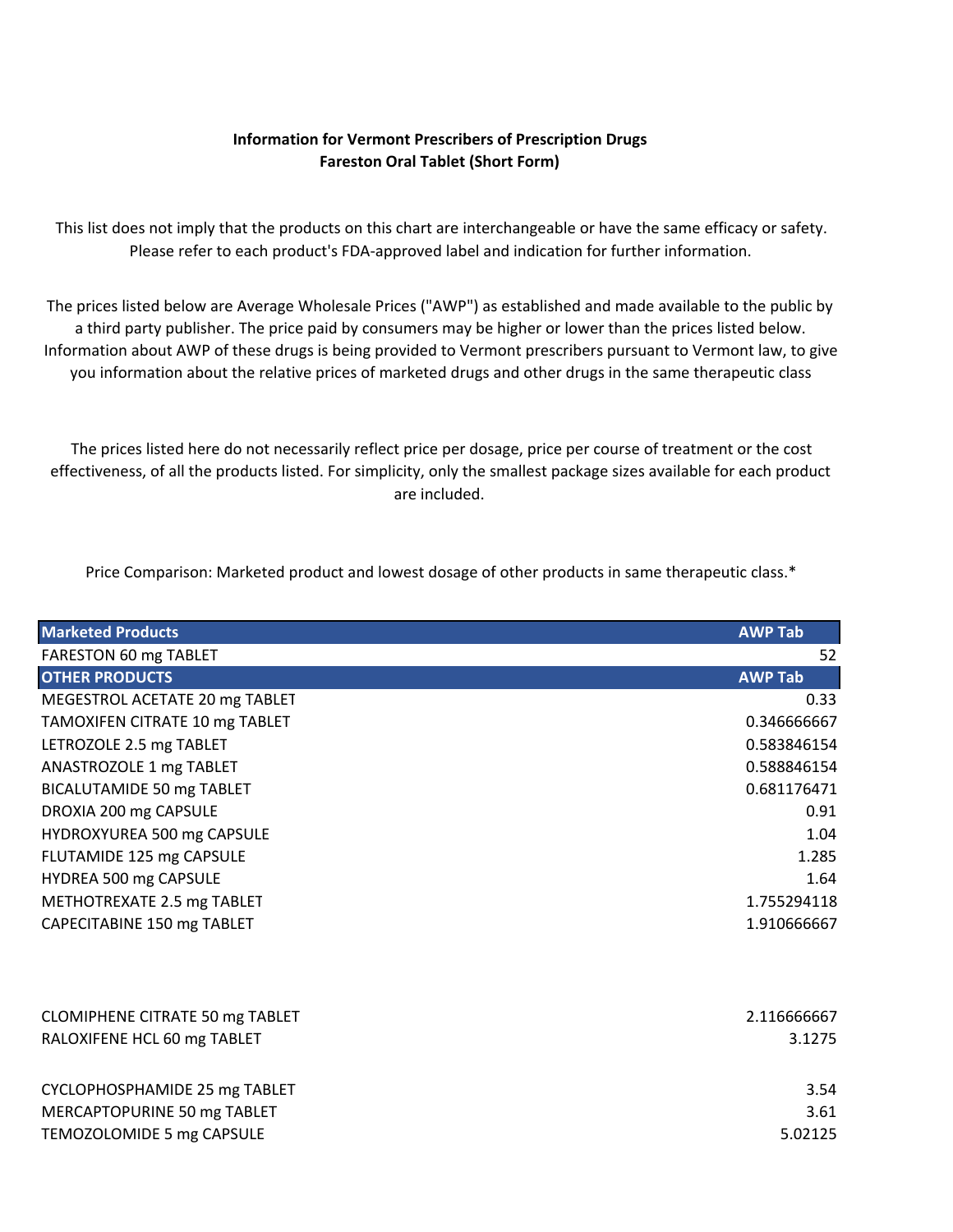| <b>EXEMESTANE 25 mg TABLET</b>    | 5.226       |
|-----------------------------------|-------------|
| LYSODREN 500 mg TABLET            | 5.76        |
| CYCLOPHOSPHAMIDE 25 mg CAPSULE    | 6.322       |
| DUAVEE 0.45 mg-20 mg TABLET       | 7.65        |
| EVISTA 60 mg TABLET               | 7.92        |
| OSPHENA 60 mg TABLET              | 9.76        |
| MELPHALAN 2 mg TABLET             | 10.99       |
| SEROPHENE 50 mg TABLET            | 12.27       |
| VENCLEXTA 10 mg TABLET            | 13.49       |
| ALKERAN 2 mg TABLET               | 13.58       |
| ABIRATERONE ACETATE 250 mg TABLET | 15.08764706 |
| XELODA 150 mg TABLET              | 16.27       |
| IMATINIB MESYLATE 100 mg TABLET   | 18.6755     |
| EMCYT 140 mg CAPSULE              | 20.11       |
| <b>TREXALL 5 mg TABLET</b>        | 21.14       |
| FEMARA 2.5 mg TABLET              | 28.08       |
| TRETINOIN 10 mg CAPSULE           | 31.78666667 |
| TOREMIFENE CITRATE 60 mg TABLET   | 45.83       |
| AROMASIN 25 mg TABLET             | 46.05       |
| ERLOTINIB HCL 25 mg TABLET        | 50.42       |
| FARESTON 60 mg TABLET             | 52          |
| ZELBORAF 240 mg TABLET            | 54.25       |
| LAPATINIB 250 mg TABLET           | 57.74       |
| ARIMIDEX 1 mg TABLET              | 65.29       |
| TYKERB 250 mg TABLET              | 66.83       |
| ALECENSA 150 mg CAPSULE           | 82.46       |
| LUMAKRAS 120 mg TABLET            | 89.5        |
| ETOPOSIDE 50 mg CAPSULE           | 90.39       |
| KOSELUGO 10 mg CAPSULE            | 94.36       |
| YONSA 125 mg TABLET               | 94.85       |
| TAFINLAR 50 mg CAPSULE            | 95.01       |
| TUKYSA 50 mg TABLET               | 107.3       |
| TARCEVA 25 mg TABLET              | 108.82      |
| ZYTIGA 250 mg TABLET              | 108.87      |
| <b>GLEOSTINE 10 mg CAPSULE</b>    | 109.16      |
| BEXAROTENE 75 mg CAPSULE          | 111.40625   |
| GLEEVEC 100 mg TABLET             | 112.37      |
| <b>BRAFTOVI 50 mg CAPSULE</b>     | 114.99      |
| <b>INLYTA 1 mg TABLET</b>         | 118.51      |
| HYCAMTIN 0.25 mg CAPSULE          | 120.59      |
| NUBEQA 300 mg TABLET              | 122.53      |
| NERLYNX 40 mg TABLET              | 128.49      |
| XTANDI 40 mg CAPSULE              | 130         |
| XTANDI 40 mg TABLET               | 130         |
| CASODEX 50 mg TABLET              | 131.85      |
| <b>COTELLIC 20 mg TABLET</b>      | 133.43      |
| ERLEADA 60 mg TABLET              | 135.26      |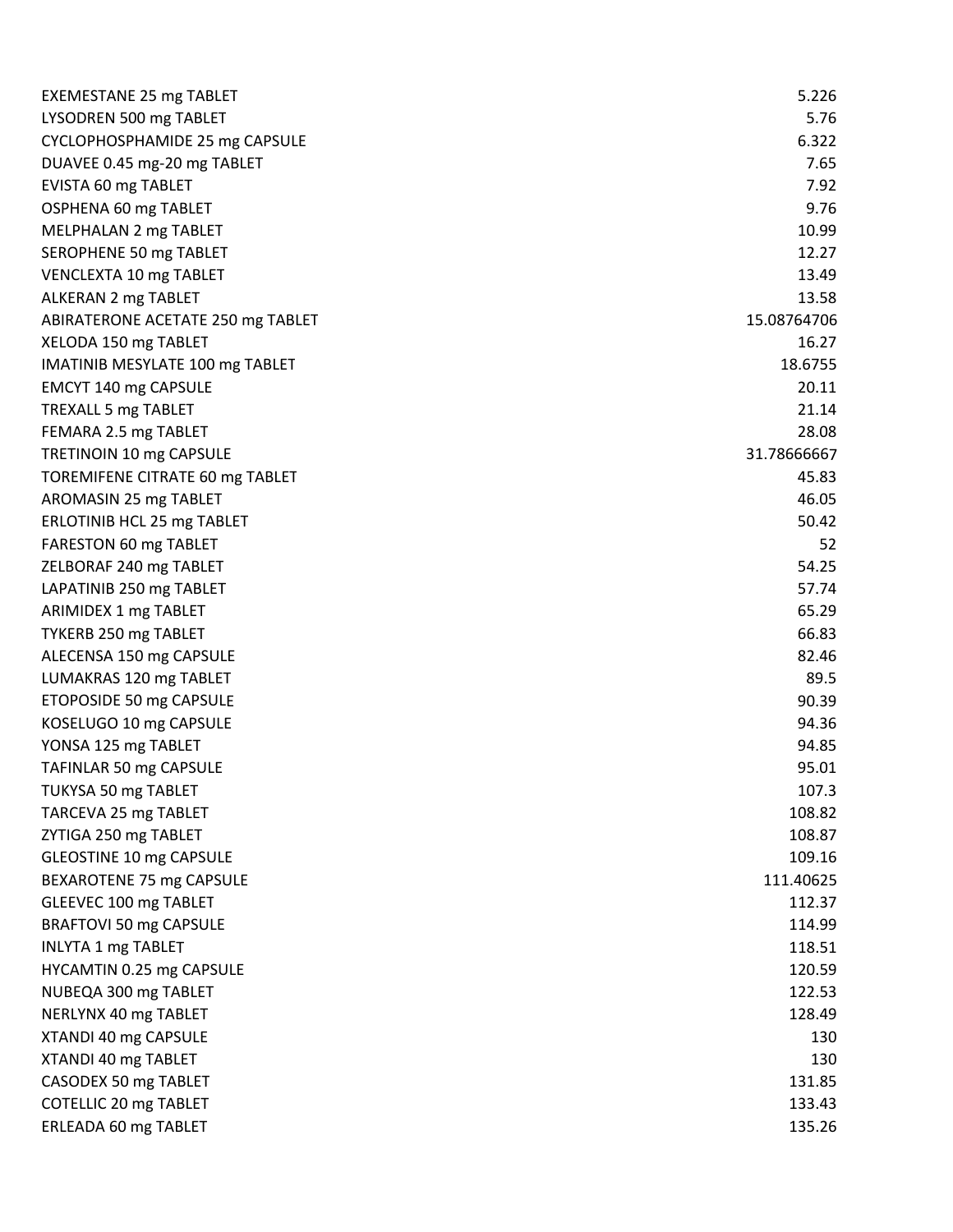| RETEVMO 40 mg CAPSULE                                        | 137.33      |
|--------------------------------------------------------------|-------------|
| MATULANE 50 mg CAPSULE                                       | 143.63      |
| KISQALI FEMARA CO-PACK 200 mg/day (200 mg x 1)-2.5 mg TABLET | 148.53      |
| LYNPARZA 100 mg TABLET                                       | 148.82      |
| ZOLINZA 100 mg CAPSULE                                       | 150.1       |
| VOTRIENT 200 mg TABLET                                       | 153.57      |
| MEKINIST 0.5 mg TABLET                                       | 156.24      |
| ZYKADIA 150 mg TABLET                                        | 158.28      |
| BOSULIF 100 mg TABLET                                        | 173.62      |
| RUBRACA 200 mg TABLET                                        | 173.7       |
| SPRYCEL 20 mg TABLET                                         | 175.81      |
| TASIGNA 50 mg CAPSULE                                        | 178.83      |
| NILUTAMIDE 150 mg TABLET                                     | 179.855     |
| GAVRETO 100 mg CAPSULE                                       | 198.2       |
| TURALIO 200 mg CAPSULE                                       | 208.24      |
| SUNITINIB MALATE 12.5 mg CAPSULE                             | 212.3633333 |
| RYDAPT 25 mg CAPSULE                                         | 213.9025    |
| TABRECTA 150 mg TABLET                                       | 214.06      |
| TALZENNA 0.25 mg CAPSULE                                     | 216.42      |
| NEXAVAR 200 mg TABLET                                        | 221.93      |
| VITRAKVI 25 mg CAPSULE                                       | 225.23      |
| LONSURF 15 mg-6.14 mg TABLET                                 | 225.61      |
| INREBIC 100 mg CAPSULE                                       | 229.33      |
| ROZLYTREK 100 mg CAPSULE                                     | 237.64      |
| ALUNBRIG 30 mg TABLET                                        | 238.36      |
| ZYDELIG 100 mg TABLET                                        | 248.6       |
| LORBRENA 25 mg TABLET                                        | 249         |
| EXKIVITY 40 mg CAPSULE                                       | 250         |
| COMETRIQ 60 mg/day (20 mg x 3/day) CAPSULE                   | 251.99      |
| SUTENT 12.5 mg CAPSULE                                       | 255.85      |
| <b>EVEROLIMUS 2.5 mg TABLET</b>                              | 265.6016667 |
| STIVARGA 40 mg TABLET                                        | 280.94      |
| CALQUENCE 100 mg CAPSULE                                     | 285.5       |
| VERZENIO 50 mg TABLET                                        | 295.2       |
| TARGRETIN 75 mg CAPSULE                                      | 298.5       |
| ZEJULA 100 mg CAPSULE                                        | 304.87      |
| JAKAFI 5 mg TABLET                                           | 311.54      |
| IRESSA 250 mg TABLET                                         | 311.56      |
| CAPRELSA 100 mg TABLET                                       | 322.46      |
| NILANDRON 150 mg TABLET                                      | 328.16      |
| XOSPATA 40 mg TABLET                                         | 343.59      |
| KISQALI 200 mg/day (200 mg x 1) TABLET                       | 346.57      |
| WELIREG 40 mg TABLET                                         | 352         |
| SCEMBLIX 20 mg TABLET                                        | 358         |
| BALVERSA 3 mg TABLET                                         | 373.99      |
| XALKORI 200 mg CAPSULE                                       | 392.18      |
| DAURISMO 25 mg TABLET                                        | 393.72      |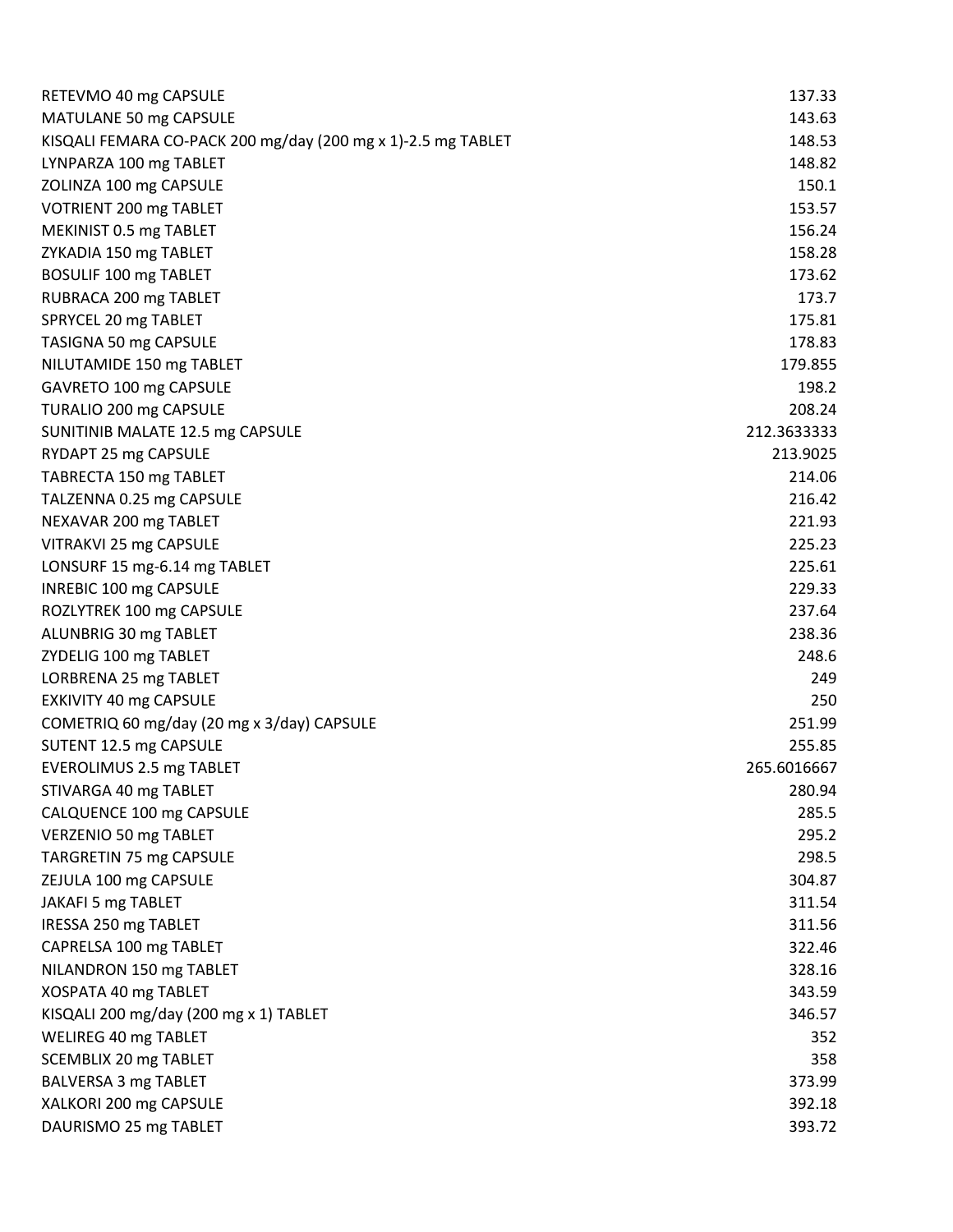| GILOTRIF 20 mg TABLET                       | 419.43   |
|---------------------------------------------|----------|
| TEPMETKO 225 mg TABLET                      | 438.86   |
| ODOMZO 200 mg CAPSULE                       | 450.44   |
| ERIVEDGE 150 mg CAPSULE                     | 519.37   |
| TEMODAR 100 mg CAPSULE                      | 546.72   |
| EVEROLIMUS 2 mg TABLET FOR SUSPENSION       | 552.64   |
| VIZIMPRO 15 mg TABLET                       | 576.92   |
| TAGRISSO 40 mg TABLET                       | 608.34   |
| AFINITOR DISPERZ 2 mg TABLET FOR SUSPENSION | 640.34   |
| <b>IMBRUVICA 140 mg TABLET</b>              | 640.97   |
| <b>IMBRUVICA 70 mg CAPSULE</b>              | 640.97   |
| AFINITOR 2.5 mg TABLET                      | 643.555  |
| <b>ICLUSIG 10 mg TABLET</b>                 | 752.36   |
| <b>IBRANCE 75 mg CAPSULE</b>                | 798.5    |
| <b>IBRANCE 75 mg TABLET</b>                 | 798.5    |
| PIQRAY 200 mg/day (200 mg x 1) TABLET       | 802.37   |
| LENVIMA 4 mg CAPSULE                        | 825.7    |
| CABOMETYX 20 mg TABLET                      | 931.5    |
| REVLIMID 2.5 mg CAPSULE                     | 999.87   |
| POMALYST 1 mg CAPSULE                       | 1138.14  |
| IDHIFA 50 mg TABLET                         | 1180.68  |
| FOTIVDA 0.89 mg CAPSULE                     | 1449.03  |
| PEMAZYRE 4.5 mg TABLET                      | 1500.86  |
| INQOVI 35 mg-100 mg TABLET                  | 1834.78  |
| ONUREG 200 mg TABLET                        | 1854.355 |
| FARYDAK 10 mg CAPSULE                       | 2816.5   |
| NINLARO 2.3 mg CAPSULE                      | 4576.8   |
| GLIADEL 7.7 mg-192.3 mg WAFER               | 5097.03  |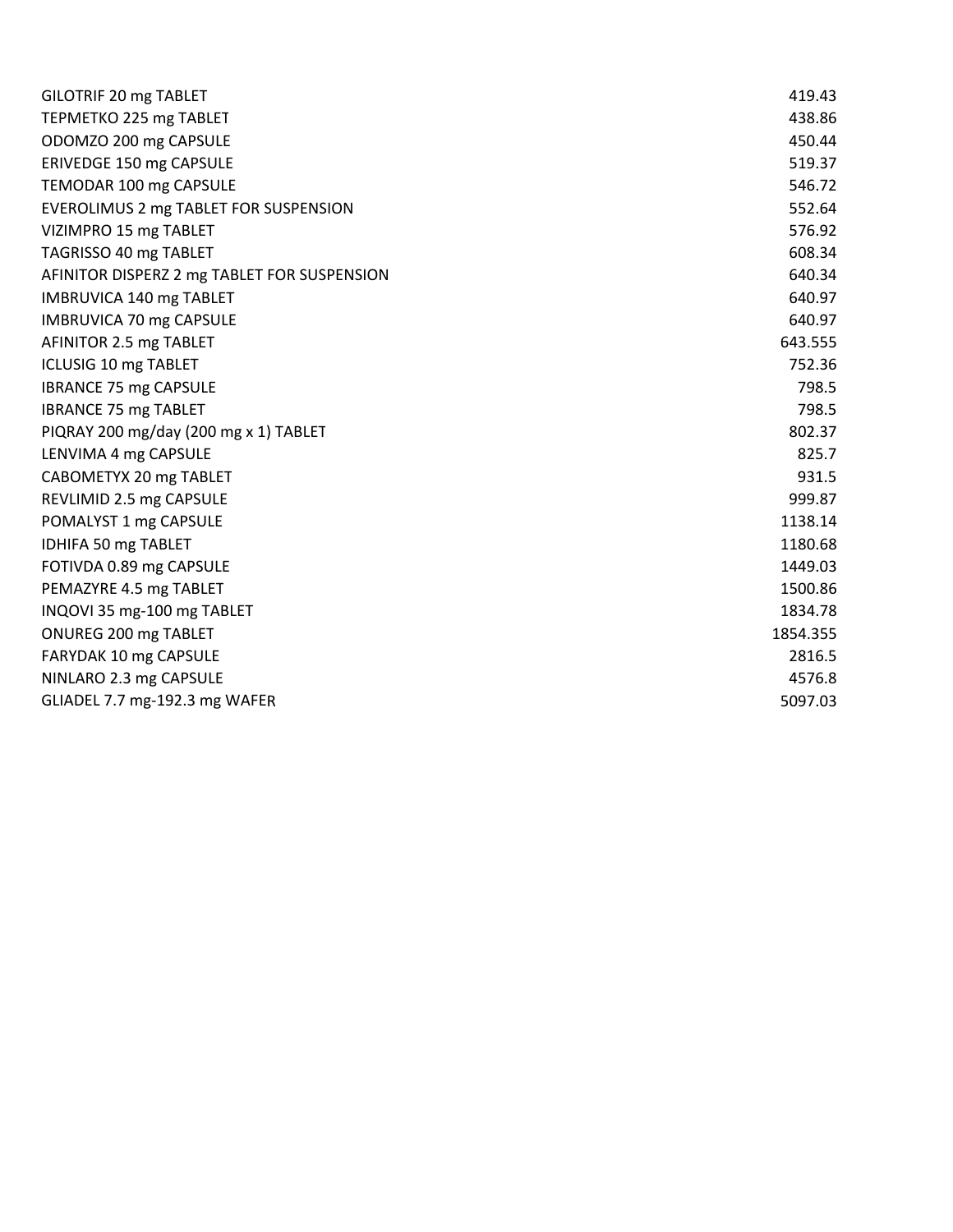#### <span id="page-5-0"></span>Information for Vermont Prescribers of Prescription Drugs FARESTON ORAL TABLET (Long Form)

This list does not imply that the products on this chart are interchangeable or have the same efficacy or safety. Please refer to each product's FDA‐approved label and indication for further information.

The prices listed below are Average Wholesale Prices ("AWP") as established and made available to the public by a third party publisher. The price paid by consumers may be higher or lower than the prices listed below. Information about AWP of these drugs is being provided to Vermont prescribers pursuant to Vermont law, to give you information about the relative prices of marketed drugs and other drugs in the same therapeutic class

The prices listed here do not necessarily reflect price per dosage, price per course of treatment or the cost effectiveness, of all the products listed. For simplicity, only the smallest package sizes available for each product are included.

| List Data Source(s):     | Medispan         | Analysource      |
|--------------------------|------------------|------------------|
| List Data Obtained Date: | February 2, 2022 | February 2, 2022 |

|                                                                                |                            |                   | <b>PKG</b><br><b>Size</b> |                    |                                              |
|--------------------------------------------------------------------------------|----------------------------|-------------------|---------------------------|--------------------|----------------------------------------------|
| <b>Product Name</b>                                                            | <b>Manufacturer</b>        | <b>NDC or UPC</b> | (EA)                      | <b>AWP Pack</b>    | <b>AWP Tab</b>                               |
|                                                                                | <b>Marketed Product(s)</b> |                   |                           |                    |                                              |
| FARESTON 60 mg TABLET                                                          | KYOWA KIRIN, INC           | 42747-0327-30     | 30                        | 1559.94            | 52                                           |
|                                                                                | Other Products(s)          |                   |                           |                    |                                              |
| ABECMA 300 x 10exp6 to 460 x 10exp6 cell PLASTIC BAG INJECTION (EA CELGENE/BMS |                            | 59572-0515-01     |                           | 1 Non-pill Product | Non-pill Product                             |
| ABECMA 300 x 10exp6 to 460 x 10exp6 cell PLASTIC BAG INJECTION (EA CELGENE/BMS |                            | 59572-0515-02     |                           | 1 Non-pill Product | Non-pill Product                             |
| ABECMA 300 x 10exp6 to 460 x 10exp6 cell PLASTIC BAG INJECTION (EA CELGENE/BMS |                            | 59572-0515-03     |                           | 1 Non-pill Product | Non-pill Product                             |
| ABIRATERONE ACETATE 250 mg TABLET                                              | AHP                        | 60687-0455-11     |                           |                    | 1 No Pricing Available No Pricing Available  |
| ABIRATERONE ACETATE 250 mg TABLET                                              | AHP                        | 60687-0455-21     | 30                        | 240                | 8                                            |
| ABIRATERONE ACETATE 250 mg TABLET                                              | <b>AMNEAL PHARMACE</b>     | 69238-1165-07     | 120                       | 570                | 4.75                                         |
| ABIRATERONE ACETATE 250 mg TABLET                                              | <b>APOTEX CORP</b>         | 60505-4327-01     | 120                       | 2400               | 20                                           |
| ABIRATERONE ACETATE 250 mg TABLET                                              | <b>AVKARE</b>              | 42291-0024-12     | 120                       | 517.56             | 4.31                                         |
| ABIRATERONE ACETATE 250 mg TABLET                                              | <b>BLUEPOINT/ONCOP</b>     | 68001-0489-07     | 120                       | 270<br>510         | 2.25                                         |
| ABIRATERONE ACETATE 250 mg TABLET                                              | DR.REDDY'S LAB             | 43598-0358-04     | 120                       |                    | 4.25                                         |
| ABIRATERONE ACETATE 250 mg TABLET                                              | <b>GLENMARK PHARMA</b>     | 68462-0135-08     | 120                       | 270                | 2.25                                         |
| ABIRATERONE ACETATE 250 mg TABLET                                              | <b>GSMS INC.</b>           | 51407-0181-12     | 120                       | 3218.76            | 26.82                                        |
| ABIRATERONE ACETATE 250 mg TABLET                                              | <b>MAJOR PHARMACEU</b>     | 00904-6948-04     | 30                        | 160.98             | 5.37                                         |
| ABIRATERONE ACETATE 250 mg TABLET                                              | <b>MYLAN</b>               | 00378-6920-78     | 120                       | 2040               | 17                                           |
| ABIRATERONE ACETATE 250 mg TABLET                                              | <b>MYLAN INSTITUTI</b>     | 42292-0057-01     |                           |                    | 1 No Pricing Available No Pricing Available  |
| ABIRATERONE ACETATE 250 mg TABLET                                              | <b>MYLAN INSTITUTI</b>     | 42292-0057-03     | 30                        | 510                | 17                                           |
| ABIRATERONE ACETATE 250 mg TABLET                                              | <b>NORTHSTAR RX LL</b>     | 16714-0963-01     | 120                       | 404.3              | 3.37                                         |
| ABIRATERONE ACETATE 250 mg TABLET                                              | PATRIOT PHARMAC            | 57894-0155-12     | 120                       | 11026.18           | 91.88                                        |
| ABIRATERONE ACETATE 250 mg TABLET                                              | <b>RISING PHARM</b>        | 64980-0418-12     | 120                       | 720                | 6                                            |
| ABIRATERONE ACETATE 250 mg TABLET                                              | <b>TEVA USA</b>            | 00093-1125-89     | 120                       | 4199.28            | 34.99                                        |
| ABIRATERONE ACETATE 250 mg TABLET                                              | WEST-WARD/HIKMA            | 00143-9597-21     | 120                       | 720                | 6                                            |
| ABIRATERONE ACETATE 250 mg TABLET                                              | <b>WOCKHARDT USA L</b>     | 64679-0021-01     | 120                       | 270                | 2.25                                         |
| ABIRATERONE ACETATE 500 mg TABLET                                              | <b>AMNEAL PHARMACE</b>     | 69238-1754-06     | 60                        | 5957.38            | 99.29                                        |
| ABIRATERONE ACETATE 500 mg TABLET                                              | <b>APOTEX CORP</b>         | 60505-4764-06     | 60                        | 5957.38            | 99.29                                        |
| ABIRATERONE ACETATE 500 mg TABLET                                              | AVKARE                     | 42291-0073-60     | 60                        | 7607.5             | 126.79                                       |
| ABIRATERONE ACETATE 500 mg TABLET                                              | <b>MYLAN</b>               | 00378-6921-91     | 60                        | 11275.12           | 187.92                                       |
| ABRAXANE 100 mg VIAL (EA)                                                      | CELGENE/BMS                | 68817-0134-50     |                           | 1 Non-pill Product | Non-pill Product                             |
| ADCETRIS 50 mg VIAL (EA)                                                       | SEAGEN INC.                | 51144-0050-01     |                           | 1 Non-pill Product | Non-pill Product                             |
| ADRIAMYCIN 50 mg VIAL (EA)                                                     | WEST-WARD/HIKMA            | 00143-9277-01     |                           | 1 Non-pill Product | Non-pill Product                             |
| ADRUCIL 2.5 gram/50 mL VIAL (ML)                                               | <b>TEVA PARENTERAL</b>     | 00703-3018-11     |                           |                    | 50 No Pricing Available No Pricing Available |
| AFINITOR 10 mg TABLET                                                          | <b>NOVARTIS</b>            | 00078-0567-51     | 28                        | 18848.05           | 673.14                                       |
| AFINITOR 10 mg TABLET                                                          | <b>NOVARTIS</b>            | 00078-0567-61     | $\mathbf 1$               | 673.1              | 673.1                                        |
| AFINITOR 2.5 mg TABLET                                                         | <b>NOVARTIS</b>            | 00078-0594-51     | 28                        | 18019.46           | 643.55                                       |
| AFINITOR 2.5 mg TABLET                                                         | <b>NOVARTIS</b>            | 00078-0594-61     | $\mathbf 1$               | 643.56             | 643.56                                       |
| AFINITOR 5 mg TABLET                                                           | <b>NOVARTIS</b>            | 00078-0566-51     | 28                        | 18848.05           | 673.14                                       |
| AFINITOR 5 mg TABLET                                                           | <b>NOVARTIS</b>            | 00078-0566-61     | $\mathbf 1$               | 673.18             | 673.18                                       |
| AFINITOR 7.5 mg TABLET                                                         | <b>NOVARTIS</b>            | 00078-0620-51     | 28                        | 18848.05           | 673.14                                       |
| AFINITOR 7.5 mg TABLET                                                         | <b>NOVARTIS</b>            | 00078-0620-61     | $\mathbf{1}$              | 673.15             | 673.15                                       |
| AFINITOR DISPERZ 2 mg TABLET FOR SUSPENSION                                    | <b>NOVARTIS</b>            | 00078-0626-51     | 28                        | 17929.61           | 640.34                                       |
| AFINITOR DISPERZ 2 mg TABLET FOR SUSPENSION                                    | <b>NOVARTIS</b>            | 00078-0626-61     | $\mathbf 1$               | 640.34             | 640.34                                       |
| AFINITOR DISPERZ 3 mg TABLET FOR SUSPENSION                                    | <b>NOVARTIS</b>            | 00078-0627-51     | 28                        | 18109.21           | 646.76                                       |
| AFINITOR DISPERZ 3 mg TABLET FOR SUSPENSION                                    | <b>NOVARTIS</b>            | 00078-0627-61     | $\mathbf{1}$              | 646.74             | 646.74                                       |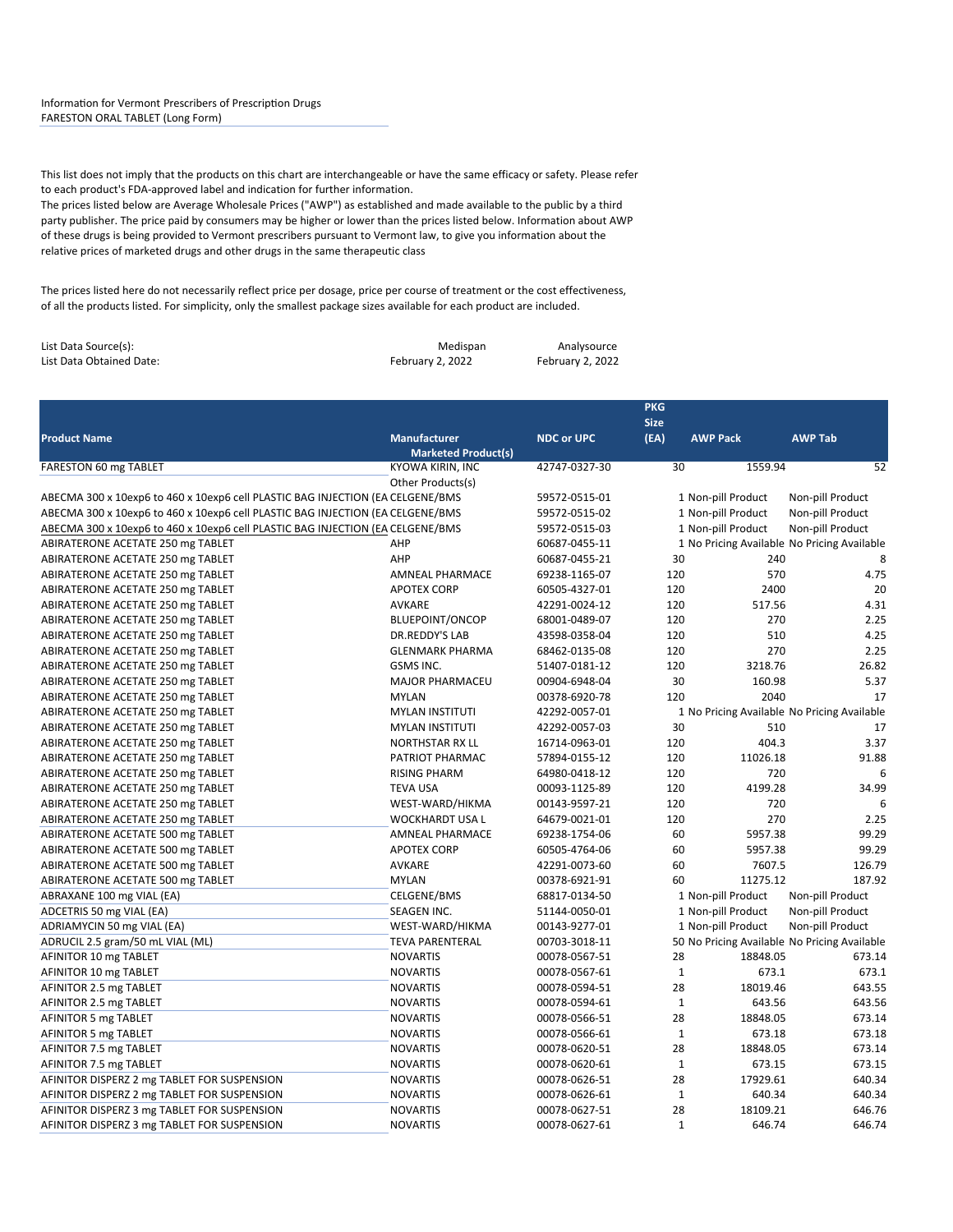| AFINITOR DISPERZ 5 mg TABLET FOR SUSPENSION      | <b>NOVARTIS</b>        | 00078-0628-51 | 28             | 18848.05                                     | 673.14           |
|--------------------------------------------------|------------------------|---------------|----------------|----------------------------------------------|------------------|
| AFINITOR DISPERZ 5 mg TABLET FOR SUSPENSION      | <b>NOVARTIS</b>        | 00078-0628-61 | $1\,$          | 673.14                                       | 673.14           |
| ALECENSA 150 mg CAPSULE                          | <b>GENENTECH INC.</b>  | 50242-0130-01 | 240            | 19790.12                                     | 82.46            |
| ALFERON N 5 million unit/mL VIAL (ML)            | <b>HEMISPHERX BIOP</b> | 54746-0001-01 |                | 1 Non-pill Product                           | Non-pill Product |
| ALIMTA 100 mg VIAL (EA)                          | ELI LILLY & CO.        | 00002-7640-01 |                | 1 Non-pill Product                           | Non-pill Product |
| ALIMTA 500 mg VIAL (EA)                          | ELI LILLY & CO.        | 00002-7623-01 |                | 1 Non-pill Product                           | Non-pill Product |
| ALIQOPA 60 mg VIAL (EA)                          | <b>BAYERPHARM DIV</b>  | 50419-0385-01 |                | 1 Non-pill Product                           | Non-pill Product |
| ALKERAN 2 mg TABLET                              | APOPHARMA USA I        | 52609-0001-05 | 50             | 679.22                                       | 13.58            |
| ALKERAN 50 mg VIAL (EA)                          | APOPHARMA USA I        | 52609-3001-00 |                | 1 Non-pill Product                           | Non-pill Product |
| ALKERAN 50 mg VIAL (EA)                          | APOPHARMA USA I        | 52609-3002-00 |                | 1 No Pricing Available No Pricing Available  |                  |
| ALUNBRIG 180 mg TABLET                           | MILLENNIUM PHAR        | 63020-0180-23 |                | 23 No Pricing Available No Pricing Available |                  |
|                                                  | MILLENNIUM PHAR        | 63020-0180-30 | 30             | 21444                                        | 714.8            |
| ALUNBRIG 180 mg TABLET                           |                        | 63020-0113-30 |                |                                              |                  |
| ALUNBRIG 30 mg TABLET                            | MILLENNIUM PHAR        |               | 30             | 7150.8                                       | 238.36           |
| ALUNBRIG 90 mg (7)-180 mg (23) TABLET DOSE PACK  | MILLENNIUM PHAR        | 63020-0198-30 | 30             | 21444                                        | 714.8            |
| ALUNBRIG 90 mg TABLET                            | MILLENNIUM PHAR        | 63020-0090-07 | $\overline{7}$ | 5005.2                                       | 715.03           |
| ALUNBRIG 90 mg TABLET                            | MILLENNIUM PHAR        | 63020-0090-30 | 30             | 21444                                        | 714.8            |
| ANASTROZOLE 1 mg TABLET                          | ACCORD HEALTHCA        | 16729-0035-10 | 30             | 18                                           | 0.6              |
| ANASTROZOLE 1 mg TABLET                          | <b>ACCORD HEALTHCA</b> | 16729-0035-15 | 90             | 54                                           | 0.6              |
| ANASTROZOLE 1 mg TABLET                          | <b>ACCORD HEALTHCA</b> | 16729-0035-16 | 500            | 300                                          | 0.6              |
| ANASTROZOLE 1 mg TABLET                          | AHP                    | 60687-0112-11 |                | 1 No Pricing Available No Pricing Available  |                  |
| ANASTROZOLE 1 mg TABLET                          | AHP                    | 60687-0112-21 | 30             | 32.63                                        | 1.09             |
| ANASTROZOLE 1 mg TABLET                          | <b>APOTEX CORP</b>     | 60505-2985-03 | 30             | 46.79                                        | 1.56             |
| ANASTROZOLE 1 mg TABLET                          | APP/FRESENIUS K        | 63323-0129-30 | 30             | 9.54                                         | 0.32             |
| ANASTROZOLE 1 mg TABLET                          | <b>AUROBINDO PHARM</b> | 59651-0236-30 | 30             | 18                                           | 0.6              |
| ANASTROZOLE 1 mg TABLET                          | <b>AUROBINDO PHARM</b> | 59651-0236-90 | 90             | 54                                           | 0.6              |
| ANASTROZOLE 1 mg TABLET                          | AVKARE                 | 42291-0085-30 | 30             | 21.37                                        | 0.71             |
| ANASTROZOLE 1 mg TABLET                          | <b>AVKARE</b>          | 42291-0085-90 | 90             | 43.34                                        | 0.48             |
| ANASTROZOLE 1 mg TABLET                          | <b>AVPAK</b>           | 50268-0075-11 |                | 1 No Pricing Available No Pricing Available  |                  |
| ANASTROZOLE 1 mg TABLET                          | <b>AVPAK</b>           | 50268-0075-15 | 50             | 59.03                                        | 1.18             |
| ANASTROZOLE 1 mg TABLET                          | <b>BLUEPOINT LABOR</b> | 68001-0155-04 | 30             | 18                                           | 0.6              |
|                                                  |                        |               |                | 356.4                                        | 0.36             |
| ANASTROZOLE 1 mg TABLET                          | <b>BLUEPOINT LABOR</b> | 68001-0155-08 | 1000           |                                              |                  |
| ANASTROZOLE 1 mg TABLET                          | <b>BRECKENRIDGE</b>    | 51991-0620-10 | 1000           | 356.4                                        | 0.36             |
| ANASTROZOLE 1 mg TABLET                          | <b>BRECKENRIDGE</b>    | 51991-0620-33 | 30             | 10.8                                         | 0.36             |
| ANASTROZOLE 1 mg TABLET                          | DR.REDDY'S LAB         | 55111-0647-30 | 30             | 44.99                                        | 1.5              |
| ANASTROZOLE 1 mg TABLET                          | GSMS INC.              | 60429-0286-30 | 30             | 9.26                                         | 0.31             |
| ANASTROZOLE 1 mg TABLET                          | GSMS INC.              | 60429-0286-90 | 90             | 27.72                                        | 0.31             |
| ANASTROZOLE 1 mg TABLET                          | <b>MAJOR PHARMACEU</b> | 00904-6195-46 | 30             | 5.74                                         | 0.19             |
| ANASTROZOLE 1 mg TABLET                          | <b>MYLAN</b>           | 00378-6034-05 | 500            | 191.88                                       | 0.38             |
| ANASTROZOLE 1 mg TABLET                          | <b>MYLAN</b>           | 00378-6034-77 | 90             | 36.36                                        | 0.4              |
| ANASTROZOLE 1 mg TABLET                          | <b>PD-RX PHARM</b>     | 43063-0383-06 |                | 6 No Pricing Available No Pricing Available  |                  |
| ANASTROZOLE 1 mg TABLET                          | <b>SUN PHARMACEUTI</b> | 62756-0250-13 | 500            | 159                                          | 0.32             |
| ANASTROZOLE 1 mg TABLET                          | SUN PHARMACEUTI        | 62756-0250-83 | 30             | 9.54                                         | 0.32             |
| ANASTROZOLE 1 mg TABLET                          | <b>TEVA USA</b>        | 00093-7536-56 | 30             | 11.66                                        | 0.39             |
| ANASTROZOLE 1 mg TABLET                          | YILING PHARMACE        | 69117-0003-01 | 30             | 16.74                                        | 0.56             |
| ANASTROZOLE 1 mg TABLET                          | <b>ZYDUS PHARMACEU</b> | 68382-0209-06 | 30             | 18.18                                        | 0.61             |
| ANASTROZOLE 1 POWDER (GRAM)                      | A.P.I. SOLUTION        | 46144-0200-01 |                | 5 No Pricing Available No Pricing Available  |                  |
| ANASTROZOLE 1 POWDER (GRAM)                      | MEDISCA INC.           | 38779-2555-03 |                | 5 Non-pill Product                           | Non-pill Product |
| ANASTROZOLE 1 POWDER (GRAM)                      | MEDISCA INC.           | 38779-2555-04 |                | 25 Non-pill Product                          | Non-pill Product |
| ANASTROZOLE 1 POWDER (GRAM)                      | MEDISCA INC.           | 38779-2555-06 |                | 1 Non-pill Product                           | Non-pill Product |
| ANASTROZOLE 1 POWDER (GRAM)                      | PROFESSIONAL CO        | 51927-4435-00 |                | 1 Non-pill Product                           | Non-pill Product |
|                                                  |                        |               |                |                                              |                  |
| ARIMIDEX 1 mg TABLET                             | ANI PHARMACEUTI        | 62559-0670-30 | 30             | 1958.84                                      | 65.29            |
| AROMASIN 25 mg TABLET                            | PHARMACI/PFIZER        | 00009-7663-04 | 30             | 1381.42                                      | 46.05            |
| ARRANON 250 mg/50 mL VIAL (ML)                   | <b>NOVARTIS</b>        | 00078-0683-61 |                | 50 Non-pill Product                          | Non-pill Product |
| ARSENIC TRIOXIDE POWDER (GRAM)                   | PROFESSIONAL CO        | 51927-1441-00 |                | 1 Non-pill Product                           | Non-pill Product |
| ARSENIC TRIOXIDE 10 mg/10 mL (1 mg/mL) VIAL (ML) | AMNEAL PHARMACE        | 70121-1483-01 |                | 10 No Pricing Available No Pricing Available |                  |
| ARSENIC TRIOXIDE 10 mg/10 mL (1 mg/mL) VIAL (ML) | AMNEAL PHARMACE        | 70121-1483-07 |                | 10 Non-pill Product                          | Non-pill Product |
| ARSENIC TRIOXIDE 10 mg/10 mL (1 mg/mL) VIAL (ML) | AMRING PHARMACE        | 69918-0720-01 |                | 10 No Pricing Available No Pricing Available |                  |
| ARSENIC TRIOXIDE 10 mg/10 mL (1 mg/mL) VIAL (ML) | AMRING PHARMACE        | 69918-0720-02 |                | 10 Non-pill Product                          | Non-pill Product |
| ARSENIC TRIOXIDE 10 mg/10 mL (1 mg/mL) VIAL (ML) | <b>AMRING PHARMACE</b> | 69918-0720-10 |                | 10 Non-pill Product                          | Non-pill Product |
| ARSENIC TRIOXIDE 10 mg/10 mL (1 mg/mL) VIAL (ML) | <b>FRESENIUS KABI</b>  | 63323-0637-03 |                | 10 No Pricing Available No Pricing Available |                  |
| ARSENIC TRIOXIDE 10 mg/10 mL (1 mg/mL) VIAL (ML) | <b>FRESENIUS KABI</b>  | 63323-0637-10 |                | 10 Non-pill Product                          | Non-pill Product |
| ARSENIC TRIOXIDE 10 mg/10 mL (1 mg/mL) VIAL (ML) | INGENUS PHARMAC        | 50742-0438-10 |                | 10 Non-pill Product                          | Non-pill Product |
| ARSENIC TRIOXIDE 10 mg/10 mL (1 mg/mL) VIAL (ML) | NEXUS PHARMACEU        | 14789-0600-07 |                | 10 No Pricing Available No Pricing Available |                  |
| ARSENIC TRIOXIDE 10 mg/10 mL (1 mg/mL) VIAL (ML) | NEXUS PHARMACEU        | 14789-0600-10 |                | 10 Non-pill Product                          | Non-pill Product |
| ARSENIC TRIOXIDE 10 mg/10 mL (1 mg/mL) VIAL (ML) | STI PHARMA LLC         | 54879-0027-10 |                | 10 Non-pill Product                          | Non-pill Product |
| ARSENIC TRIOXIDE 10 mg/10 mL (1 mg/mL) VIAL (ML) | <b>ZYDUS PHARMACEU</b> | 68382-0997-01 |                | 10 No Pricing Available No Pricing Available |                  |
| ARSENIC TRIOXIDE 10 mg/10 mL (1 mg/mL) VIAL (ML) | ZYDUS PHARMACEU        | 68382-0997-10 |                | 10 Non-pill Product                          | Non-pill Product |
| ARSENIC TRIOXIDE 12 mg/6 mL (2 mg/mL) VIAL (ML)  | AMNEAL PHARMACE        | 70121-1658-01 |                | 6 Non-pill Product                           | Non-pill Product |
| ARSENIC TRIOXIDE 12 mg/6 mL (2 mg/mL) VIAL (ML)  |                        |               |                |                                              |                  |
|                                                  | AMNEAL PHARMACE        | 70121-1658-06 |                | 6 No Pricing Available No Pricing Available  |                  |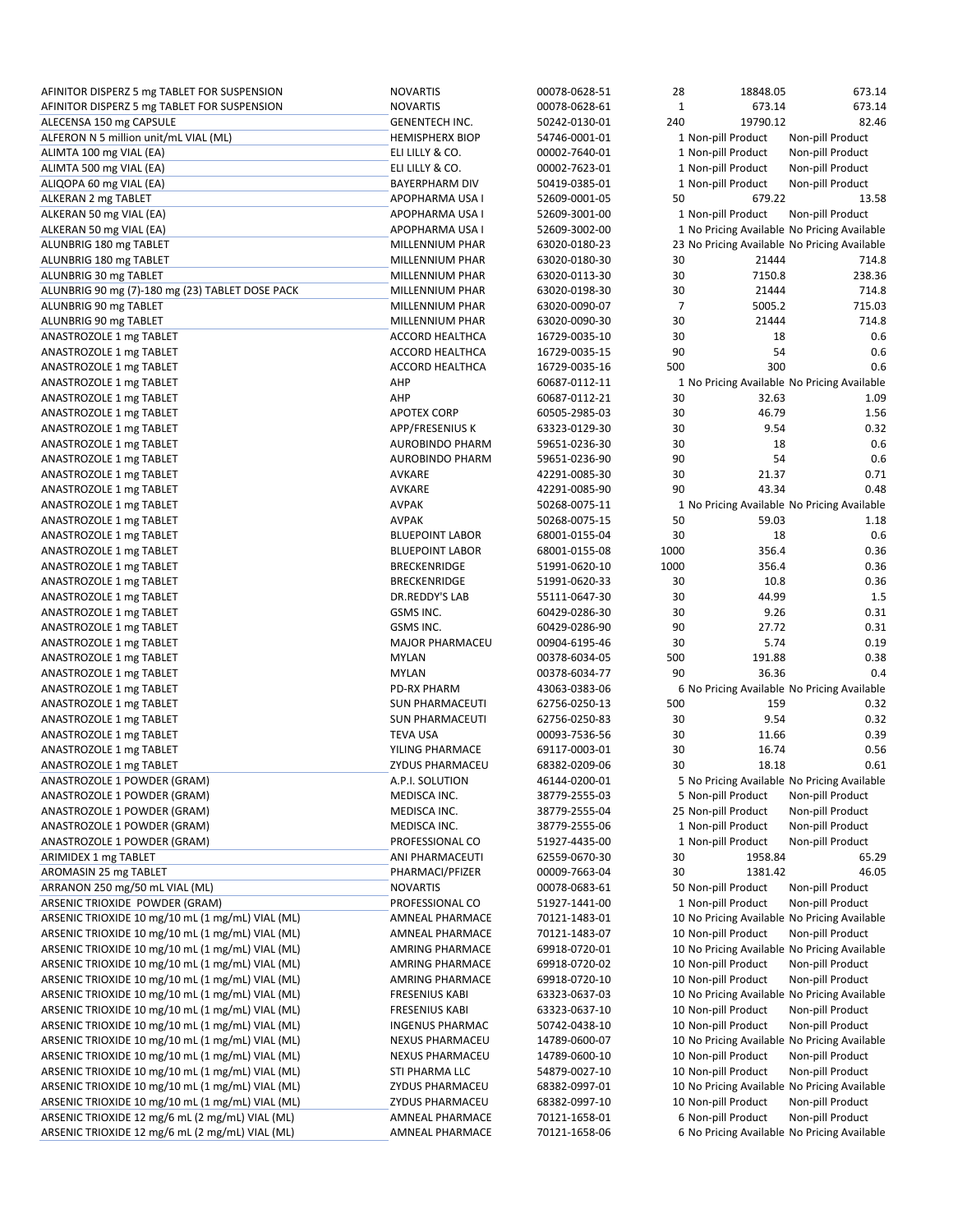| ARZERRA 100 mg/5 mL VIAL (ML)                                | <b>NOVARTIS</b>                           | 00078-0669-13                  | 5 Non-pill Product  |          | Non-pill Product                            |
|--------------------------------------------------------------|-------------------------------------------|--------------------------------|---------------------|----------|---------------------------------------------|
| ARZERRA 100 mg/5 mL VIAL (ML)                                | <b>NOVARTIS</b>                           | 00078-0669-61                  | 5 Non-pill Product  |          | Non-pill Product                            |
| ARZERRA 1000 mg/50 mL VIAL (ML)                              | <b>NOVARTIS</b>                           | 00078-0690-61                  | 50 Non-pill Product |          | Non-pill Product                            |
| AVASTIN 25 mg/mL VIAL (ML)                                   | <b>GENENTECH INC.</b>                     | 50242-0060-01                  | 4 Non-pill Product  |          | Non-pill Product                            |
| AVASTIN 25 mg/mL VIAL (ML)                                   | <b>GENENTECH INC.</b>                     | 50242-0060-10                  | 4 Non-pill Product  |          | Non-pill Product                            |
| AVASTIN 25 mg/mL VIAL (ML)                                   | <b>GENENTECH INC.</b>                     | 50242-0061-01                  | 16 Non-pill Product |          | Non-pill Product                            |
| AVASTIN 25 mg/mL VIAL (ML)                                   | <b>GENENTECH INC.</b>                     | 50242-0061-10                  | 16 Non-pill Product |          | Non-pill Product                            |
| AZACITIDINE 100 mg VIAL (EA)                                 | <b>ACCORD HEALTHCA</b>                    | 16729-0306-10                  | 1 Non-pill Product  |          | Non-pill Product                            |
|                                                              |                                           |                                |                     |          |                                             |
| AZACITIDINE 100 mg VIAL (EA)                                 | <b>BLUEPOINT LABOR</b>                    | 68001-0313-56                  | 1 Non-pill Product  |          | Non-pill Product                            |
| AZACITIDINE 100 mg VIAL (EA)                                 | BLUEPOINT/ONCOP                           | 68001-0504-54                  | 1 Non-pill Product  |          | Non-pill Product                            |
| AZACITIDINE 100 mg VIAL (EA)                                 | BRECKENRIDGE                              | 51991-0797-98                  | 1 Non-pill Product  |          | Non-pill Product                            |
| AZACITIDINE 100 mg VIAL (EA)                                 | CIPLA USA INC.                            | 69097-0805-40                  | 1 Non-pill Product  |          | Non-pill Product                            |
| AZACITIDINE 100 mg VIAL (EA)                                 | DR. REDDY'S/PRE                           | 43598-0465-62                  | 1 Non-pill Product  |          | Non-pill Product                            |
| AZACITIDINE 100 mg VIAL (EA)                                 | DR.REDDY'S LAB                            | 43598-0305-62                  | 1 Non-pill Product  |          | Non-pill Product                            |
| AZACITIDINE 100 mg VIAL (EA)                                 | DR.REDDY'S LAB                            | 43598-0678-11                  | 1 Non-pill Product  |          | Non-pill Product                            |
| AZACITIDINE 100 mg VIAL (EA)                                 | <b>FRESENIUS KABI</b>                     | 63323-0771-39                  | 1 Non-pill Product  |          | Non-pill Product                            |
| AZACITIDINE 100 mg VIAL (EA)                                 | <b>MYLAN INSTITUTI</b>                    | 67457-0254-30                  | 1 Non-pill Product  |          | Non-pill Product                            |
| AZACITIDINE 100 mg VIAL (EA)                                 | NORTHSTAR RX LL                           | 16714-0777-01                  | 1 Non-pill Product  |          | Non-pill Product                            |
| AZACITIDINE 100 mg VIAL (EA)                                 | <b>NORTHSTAR RX LL</b>                    | 16714-0927-01                  | 1 Non-pill Product  |          | Non-pill Product                            |
| AZACITIDINE 100 mg VIAL (EA)                                 | SANDOZ                                    | 00781-3253-94                  | 1 Non-pill Product  |          | Non-pill Product                            |
| AZACITIDINE 100 mg VIAL (EA)                                 | WEST-WARD/HIKMA                           | 00143-9606-01                  | 1 Non-pill Product  |          | Non-pill Product                            |
| AZACITIDINE 100 mg VIAL (EA)                                 | <b>WOCKHARDT USA L</b>                    | 64679-0096-01                  | 1 Non-pill Product  |          | Non-pill Product                            |
| AZACITIDINE 100 mg VIAL (EA)                                 | WOCKHARDT USA L                           | 64679-0096-02                  |                     |          | 1 No Pricing Available No Pricing Available |
| BALVERSA 3 mg TABLET                                         | <b>JANSSEN PRODUCT</b>                    | 59676-0030-56                  | 56                  | 20943.6  | 373.99                                      |
| BALVERSA 3 mg TABLET                                         | <b>JANSSEN PRODUCT</b>                    | 59676-0030-84                  | 84                  | 31415.39 | 373.99                                      |
| BALVERSA 4 mg TABLET                                         | <b>JANSSEN PRODUCT</b>                    | 59676-0040-28                  | 28                  | 13962.4  | 498.66                                      |
| BALVERSA 4 mg TABLET                                         | <b>JANSSEN PRODUCT</b>                    | 59676-0040-56                  | 56                  | 27924.8  | 498.66                                      |
|                                                              |                                           |                                | 28                  | 17453    | 623.32                                      |
| BALVERSA 5 mg TABLET                                         | <b>JANSSEN PRODUCT</b>                    | 59676-0050-28                  |                     |          |                                             |
| BAVENCIO 200 mg/10 mL (20 mg/mL) VIAL (ML)                   | <b>EMD SERONO INC</b>                     | 44087-3535-01                  | 10 Non-pill Product |          | Non-pill Product                            |
| BCG (TICE STRAIN) 50 mg VIAL (EA)                            | <b>MERCK SHARP &amp; D</b>                | 00052-0602-01                  |                     |          | 1 No Pricing Available No Pricing Available |
| BCG (TICE STRAIN) 50 mg VIAL (EA)                            | <b>MERCK SHARP &amp; D</b>                | 00052-0602-02                  | 1 Non-pill Product  |          | Non-pill Product                            |
| BELRAPZO 25 mg/mL VIAL (ML)                                  | <b>EAGLE PHARMACEU</b>                    | 42367-0521-25                  | 4 Non-pill Product  |          | Non-pill Product                            |
| BENDAMUSTINE HCL 25 mg/mL VIAL (ML)                          | <b>EAGLE PHARMACEU</b>                    | 42367-0520-25                  | 4 Non-pill Product  |          | Non-pill Product                            |
| BENDEKA 25 mg/mL VIAL (ML)                                   | CEPHALONINC.-T                            | 63459-0348-04                  | 4 Non-pill Product  |          | Non-pill Product                            |
|                                                              |                                           |                                |                     |          |                                             |
| BESPONSA 0.9 mg (0.25 mg/mL initial concentration) VIAL (EA) | WYETH/PFIZER                              | 00008-0100-01                  | 1 Non-pill Product  |          | Non-pill Product                            |
| BEXAROTENE 75 mg CAPSULE                                     | AMERIGEN PHARMA                           | 43975-0315-10                  | 100                 | 7062     | 70.62                                       |
| BEXAROTENE 75 mg CAPSULE                                     | <b>AMNEAL PHARMACE</b>                    | 69238-1250-01                  | 100                 | 7243.56  | 72.44                                       |
| BEXAROTENE 75 mg CAPSULE                                     | <b>MYLAN</b>                              | 00378-6955-01                  | 100                 | 7062     | 70.62                                       |
| BEXAROTENE 75 mg CAPSULE                                     | <b>MYLAN INSTITUTI</b>                    | 42292-0007-01                  |                     |          | 1 No Pricing Available No Pricing Available |
| BEXAROTENE 75 mg CAPSULE                                     | <b>MYLAN INSTITUTI</b>                    | 42292-0007-10                  | 10                  | 2683.48  | 268.35                                      |
| BEXAROTENE 75 mg CAPSULE                                     | <b>OCEANSIDE PHARM</b>                    | 68682-0003-10                  | 100                 | 26834.71 | 268.35                                      |
| BEXAROTENE 75 mg CAPSULE                                     | <b>TEVA USA</b>                           | 00591-2832-01                  | 100                 | 3402.84  | 34.03                                       |
| BEXAROTENE 75 mg CAPSULE                                     | UPSHER-SMITH LA                           | 00832-0285-00                  | 100                 | 3621.78  | 36.22                                       |
| BEXAROTENE 75 mg CAPSULE                                     | WEST-WARD/HIKMA                           | 00054-0399-25                  | 100                 | 7062     | 70.62                                       |
| BICALUTAMIDE 50 mg TABLET                                    | ACCORD HEALTHCA                           | 16729-0023-01                  | 100                 | 91       | 0.91                                        |
| BICALUTAMIDE 50 mg TABLET                                    |                                           |                                |                     |          |                                             |
|                                                              | <b>ACCORD HEALTHCA</b><br>ANI PHARMACEUTI | 16729-0023-10<br>62559-0890-30 | 30                  | 27.3     | 0.91                                        |
| BICALUTAMIDE 50 mg TABLET                                    |                                           |                                | 30                  | 36       | 1.2                                         |
| BICALUTAMIDE 50 mg TABLET                                    | <b>APOTEX CORP</b>                        | 60505-2642-01                  | 100                 | 105      | 1.05                                        |
| BICALUTAMIDE 50 mg TABLET                                    | APOTEX CORP                               | 60505-2642-03                  | 30                  | 27       | 0.9                                         |
| BICALUTAMIDE 50 mg TABLET                                    | GSMS INC.                                 | 60429-0177-01                  | 100                 | 18.78    | 0.19                                        |
| BICALUTAMIDE 50 mg TABLET                                    | GSMS INC.                                 | 60429-0177-05                  | 500                 | 90.18    | 0.18                                        |
| BICALUTAMIDE 50 mg TABLET                                    | GSMS INC.                                 | 60429-0177-30                  | 30                  | 6.3      | 0.21                                        |
| BICALUTAMIDE 50 mg TABLET                                    | <b>MAJOR PHARMACEU</b>                    | 00904-6019-46                  | 30                  | 10.38    | 0.35                                        |
| BICALUTAMIDE 50 mg TABLET                                    | <b>MYLAN</b>                              | 00378-7017-05                  | 500                 | 374.4    | 0.75                                        |
| BICALUTAMIDE 50 mg TABLET                                    | <b>MYLAN</b>                              | 00378-7017-93                  | 30                  | 24.96    | 0.83                                        |
| BICALUTAMIDE 50 mg TABLET                                    | NORTHSTAR RX LL                           | 16714-0816-01                  | 30                  | 25.4     | 0.85                                        |
| BICALUTAMIDE 50 mg TABLET                                    | NORTHSTAR RX LL                           | 16714-0816-02                  | 100                 | 84.55    | 0.85                                        |
| BICALUTAMIDE 50 mg TABLET                                    | SUN PHARMA GLOB                           | 41616-0485-83                  | 30                  | 18       | 0.6                                         |
| BICALUTAMIDE 50 mg TABLET                                    | SUN PHARMA GLOB                           | 41616-0485-88                  | 100                 | 60       | 0.6                                         |
| BICALUTAMIDE 50 mg TABLET                                    | SUN PHARMA GLOB                           | 47335-0485-83                  | 30                  | 18       | 0.6                                         |
| BICALUTAMIDE 50 mg TABLET                                    | SUN PHARMA GLOB                           | 47335-0485-88                  | 100                 | 60       | 0.6                                         |
| BICNU 100 mg VIAL (EA)                                       | AVET PHARMACEUT                           | 00015-3012-60                  | 1 Non-pill Product  |          | Non-pill Product                            |
| BICNU 100 mg VIAL (EA)                                       | AVET PHARMACEUT                           | 23155-0261-31                  |                     |          | 1 No Pricing Available No Pricing Available |
| BICNU 100 mg VIAL (EA)                                       | AVET PHARMACEUT                           | 23155-0261-41                  | 1 Non-pill Product  |          | Non-pill Product                            |
| BICNU 100 mg VIAL (EA)                                       | AVET PHARMACEUT                           | 23155-0589-31                  |                     |          | 1 No Pricing Available No Pricing Available |
| BLENREP 100 mg VIAL (EA)                                     | <b>GLAXOSMITHKLINE</b>                    | 00173-0896-01                  | 1 Non-pill Product  |          | Non-pill Product                            |
| BLEOMYCIN SULFATE 15 unit VIAL (EA)                          | APP/FRESENIUS K                           | 63323-0136-10                  | 1 Non-pill Product  |          | Non-pill Product                            |
| BLEOMYCIN SULFATE 15 unit VIAL (EA)                          | HOSPIRA/PFIZER                            | 61703-0332-18                  | 1 Non-pill Product  |          | Non-pill Product                            |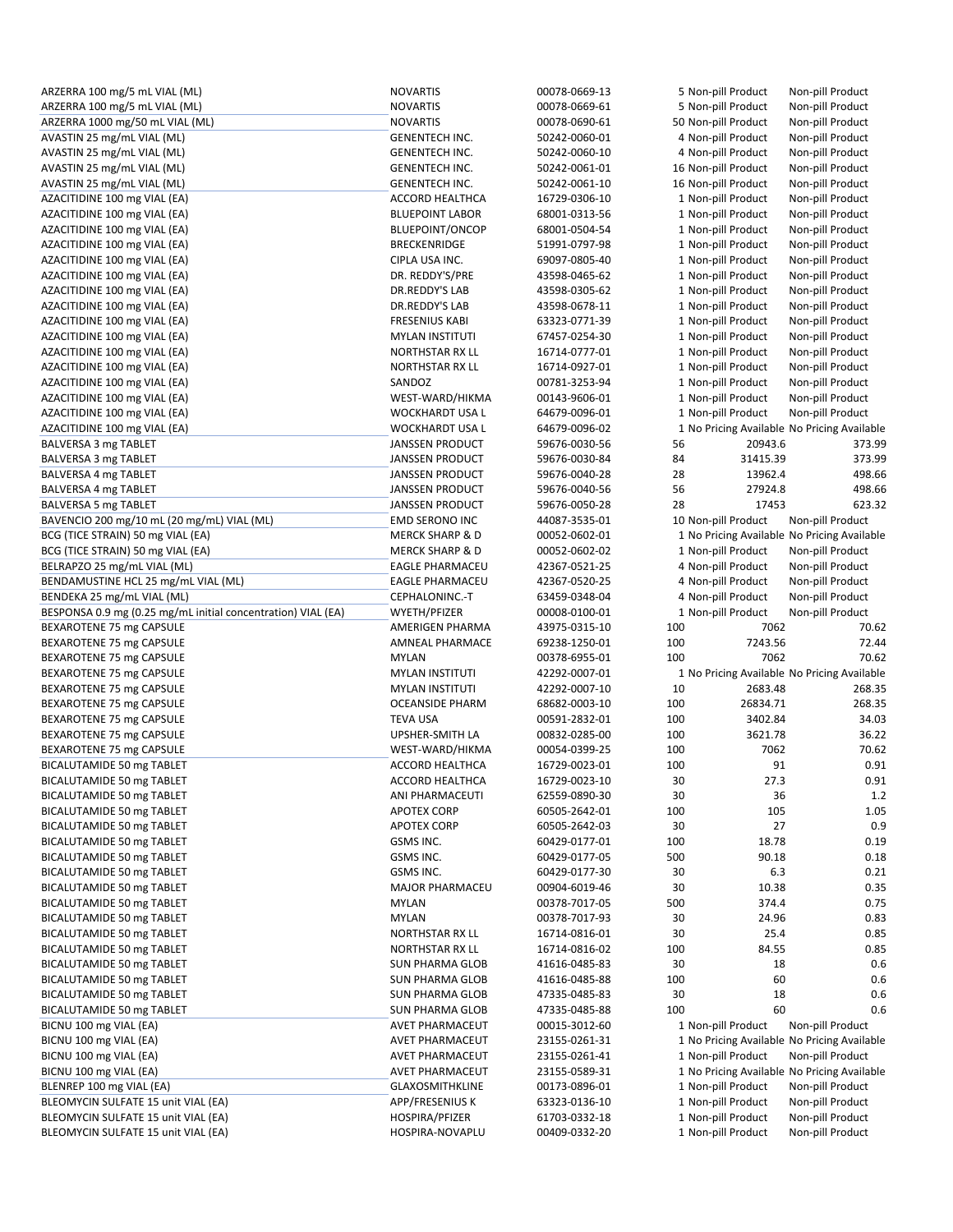| BLEOMYCIN SULFATE 15 unit VIAL (EA) | NORTHSTAR RX LL        | 16714-0886-01 |     | 1 Non-pill Product  | Non-pill Product                             |
|-------------------------------------|------------------------|---------------|-----|---------------------|----------------------------------------------|
| BLEOMYCIN SULFATE 15 unit VIAL (EA) | <b>TEVA PARENTERAL</b> | 00703-3154-01 |     | 1 Non-pill Product  | Non-pill Product                             |
| BLEOMYCIN SULFATE 15 unit VIAL (EA) | WEST-WARD/HIKMA        | 00143-9240-01 |     | 1 Non-pill Product  | Non-pill Product                             |
| BLEOMYCIN SULFATE 30 unit VIAL (EA) | APP/FRESENIUS K        | 63323-0137-20 |     | 1 Non-pill Product  | Non-pill Product                             |
| BLEOMYCIN SULFATE 30 unit VIAL (EA) | HOSPIRA/PFIZER         | 61703-0323-22 |     | 1 Non-pill Product  | Non-pill Product                             |
| BLEOMYCIN SULFATE 30 unit VIAL (EA) | HOSPIRA-NOVAPLU        | 00409-0323-20 |     | 1 Non-pill Product  | Non-pill Product                             |
| BLEOMYCIN SULFATE 30 unit VIAL (EA) | NORTHSTAR RX LL        | 16714-0908-01 |     | 1 Non-pill Product  | Non-pill Product                             |
| BLEOMYCIN SULFATE 30 unit VIAL (EA) | <b>TEVA PARENTERAL</b> | 00703-3155-01 |     | 1 Non-pill Product  | Non-pill Product                             |
| BLEOMYCIN SULFATE 30 unit VIAL (EA) | WEST-WARD/HIKMA        | 00143-9241-01 |     | 1 Non-pill Product  | Non-pill Product                             |
|                                     |                        |               |     |                     |                                              |
| BLINCYTO 35 mcg KIT                 | AMGEN                  | 55513-0160-01 |     | 1 Non-pill Product  | Non-pill Product                             |
| BLINCYTO 35 mcg VIAL (EA)           | AMGEN                  | 55513-0150-01 |     |                     | 1 No Pricing Available No Pricing Available  |
| BORTEZOMIB 3.5 mg VIAL (EA)         | DR.REDDY'S LAB         | 43598-0865-60 |     | 1 Non-pill Product  | Non-pill Product                             |
| BORTEZOMIB 3.5 mg VIAL (EA)         | <b>FRESENIUS KABI</b>  | 63323-0721-10 |     | 1 Non-pill Product  | Non-pill Product                             |
| BOSULIF 100 mg TABLET               | PFIZER US PHARM        | 00069-0135-01 | 120 | 20834.04            | 173.62                                       |
| BOSULIF 400 mg TABLET               | PFIZER US PHARM        | 00069-0193-01 | 30  | 20834.04            | 694.47                                       |
| BOSULIF 500 mg TABLET               | PFIZER US PHARM        | 00069-0136-01 | 30  | 20834.04            | 694.47                                       |
| BRAFTOVI 50 mg CAPSULE              | ARRAY BIOPHARMA        | 70255-0020-01 | 60  | 6899.4              | 114.99                                       |
| BRAFTOVI 50 mg CAPSULE              | ARRAY BIOPHARMA        | 70255-0020-02 |     |                     | 60 No Pricing Available No Pricing Available |
| BRAFTOVI 75 mg CAPSULE              | ARRAY/PFIZER           | 70255-0025-01 | 90  | 8024.23             | 89.16                                        |
| BRAFTOVI 75 mg CAPSULE              | ARRAY/PFIZER           | 70255-0025-02 |     |                     | 90 No Pricing Available No Pricing Available |
| BRAFTOVI 75 mg CAPSULE              | ARRAY/PFIZER           | 70255-0025-03 | 60  | 8024.23             | 133.74                                       |
| BRAFTOVI 75 mg CAPSULE              | ARRAY/PFIZER           | 70255-0025-04 |     |                     | 60 No Pricing Available No Pricing Available |
|                                     | ACCORD HEALTHCA        | 16729-0351-03 |     |                     |                                              |
| BUSULFAN 60 mg/10 mL VIAL (ML)      |                        |               |     |                     | 10 No Pricing Available No Pricing Available |
| BUSULFAN 60 mg/10 mL VIAL (ML)      | ACCORD HEALTHCA        | 16729-0351-92 |     | 10 Non-pill Product | Non-pill Product                             |
| BUSULFAN 60 mg/10 mL VIAL (ML)      | AMER. REGENT           | 00517-0920-01 |     | 10 Non-pill Product | Non-pill Product                             |
| BUSULFAN 60 mg/10 mL VIAL (ML)      | AMER. REGENT           | 00517-0920-08 |     | 10 Non-pill Product | Non-pill Product                             |
| BUSULFAN 60 mg/10 mL VIAL (ML)      | <b>APOTEX CORP</b>     | 60505-6177-00 |     | 10 Non-pill Product | Non-pill Product                             |
| BUSULFAN 60 mg/10 mL VIAL (ML)      | <b>APOTEX CORP</b>     | 60505-6177-08 |     | 10 Non-pill Product | Non-pill Product                             |
| BUSULFAN 60 mg/10 mL VIAL (ML)      | <b>FRESENIUS KABI</b>  | 65219-0160-01 |     |                     | 10 No Pricing Available No Pricing Available |
| BUSULFAN 60 mg/10 mL VIAL (ML)      | <b>FRESENIUS KABI</b>  | 65219-0160-10 |     | 10 Non-pill Product | Non-pill Product                             |
| BUSULFAN 60 mg/10 mL VIAL (ML)      | HOSPIRA/PFIZER         | 00409-1112-01 |     | 10 Non-pill Product | Non-pill Product                             |
| BUSULFAN 60 mg/10 mL VIAL (ML)      | HOSPIRA/PFIZER         | 00409-1112-10 |     |                     | 10 No Pricing Available No Pricing Available |
| BUSULFAN 60 mg/10 mL VIAL (ML)      | <b>MYLAN INSTITUTI</b> | 67457-0893-00 |     |                     | 10 No Pricing Available No Pricing Available |
| BUSULFAN 60 mg/10 mL VIAL (ML)      | <b>MYLAN INSTITUTI</b> | 67457-0893-08 |     | 10 Non-pill Product | Non-pill Product                             |
| BUSULFAN 60 mg/10 mL VIAL (ML)      | SAGENT PHARMACE        | 25021-0241-10 |     | 10 Non-pill Product | Non-pill Product                             |
| BUSULFEX 60 mg/10 mL VIAL (ML)      | OTSUKA AMERICA         | 59148-0047-90 |     |                     | 10 No Pricing Available No Pricing Available |
|                                     | OTSUKA AMERICA         |               |     | 10 Non-pill Product | Non-pill Product                             |
| BUSULFEX 60 mg/10 mL VIAL (ML)      |                        | 59148-0047-91 |     |                     |                                              |
| BUSULFEX 60 mg/10 mL VIAL (ML)      | OTSUKA AMERICA         | 59148-0070-90 |     |                     | 10 No Pricing Available No Pricing Available |
| BUSULFEX 60 mg/10 mL VIAL (ML)      | OTSUKA AMERICA         | 59148-0070-91 |     | 10 Non-pill Product | Non-pill Product                             |
| CABOMETYX 20 mg TABLET              | <b>EXELIXIS INC.</b>   | 42388-0024-26 | 30  | 27945.01            | 931.5                                        |
| CABOMETYX 40 mg TABLET              | EXELIXIS INC.          | 42388-0025-26 | 30  | 27945.01            | 931.5                                        |
| CABOMETYX 60 mg TABLET              | EXELIXIS INC.          | 42388-0023-26 | 30  | 27945.01            | 931.5                                        |
| CALQUENCE 100 mg CAPSULE            | ASTRAZENECA            | 00310-0512-60 | 60  | 17129.95            | 285.5                                        |
| CAMPATH 30 mg/mL VIAL (ML)          | GENZYME                | 58468-0357-01 |     |                     | 1 No Pricing Available No Pricing Available  |
| CAMPATH 30 mg/mL VIAL (ML)          | GENZYME                | 58468-0357-03 |     |                     | 1 No Pricing Available No Pricing Available  |
| CAMPTOSAR 100 mg/5 mL VIAL (ML)     | PFIZER/NOVAPLUS        | 00009-1111-02 |     | 5 Non-pill Product  | Non-pill Product                             |
| CAMPTOSAR 100 mg/5 mL VIAL (ML)     | PHARMACI/PFIZER        | 00009-7529-03 |     | 5 Non-pill Product  | Non-pill Product                             |
| CAMPTOSAR 300 mg/15 mL VIAL (ML)    | PHARMACI/PFIZER        | 00009-7529-05 |     | 15 Non-pill Product | Non-pill Product                             |
| CAMPTOSAR 40 mg/2 mL VIAL (ML)      | PHARMACI/PFIZER        | 00009-7529-04 |     | 2 Non-pill Product  | Non-pill Product                             |
| CAPECITABINE 150 mg TABLET          | ACCORD HEALTHCA        | 16729-0072-12 | 60  | 37.25               | 0.62                                         |
| CAPECITABINE 150 mg TABLET          | AMNEAL PHARMACE        | 65162-0843-06 | 60  | 84                  | 1.4                                          |
| CAPECITABINE 150 mg TABLET          | AREVA PHARMACEU        | 59923-0721-60 | 60  | 74.5                | 1.24                                         |
|                                     | ASCEND LABORATO        |               | 60  | 36.74               | 0.61                                         |
| CAPECITABINE 150 mg TABLET          |                        | 67877-0458-60 |     |                     |                                              |
| CAPECITABINE 150 mg TABLET          | <b>AUROBINDO PHARM</b> | 59651-0204-60 | 60  | 86.4                | 1.44                                         |
| CAPECITABINE 150 mg TABLET          | <b>BLUEPOINT/ONCOP</b> | 68001-0487-06 | 60  | 37.25               | 0.62                                         |
| CAPECITABINE 150 mg TABLET          | CIPLA USA INC.         | 69097-0949-03 | 60  | 37.25               | 0.62                                         |
| CAPECITABINE 150 mg TABLET          | DR.REDDY'S LAB         | 55111-0496-60 | 60  | 36.6                | 0.61                                         |
| CAPECITABINE 150 mg TABLET          | GSMS INC.              | 51407-0095-60 | 60  | 63                  | 1.05                                         |
| CAPECITABINE 150 mg TABLET          | <b>MYLAN</b>           | 00378-2511-91 | 60  | 222                 | 3.7                                          |
| CAPECITABINE 150 mg TABLET          | NORTHSTAR RX LL        | 16714-0467-01 | 60  | 435.12              | 7.25                                         |
| CAPECITABINE 150 mg TABLET          | <b>RISING PHARM</b>    | 64980-0276-06 | 60  | 198                 | 3.3                                          |
| CAPECITABINE 150 mg TABLET          | <b>SUN PHARMACEUTI</b> | 62756-0238-86 | 60  | 86.4                | 1.44                                         |
| CAPECITABINE 150 mg TABLET          | TEVA USA               | 00093-7473-06 | 60  | 87.84               | 1.46                                         |
| CAPECITABINE 150 mg TABLET          | WEST-WARD/HIKMA        | 00054-0271-21 | 60  | 198                 | 3.3                                          |
| CAPECITABINE 500 mg TABLET          | ACCORD HEALTHCA        | 16729-0073-29 | 120 | 146.74              | 1.22                                         |
| CAPECITABINE 500 mg TABLET          | AHP                    | 60687-0149-11 |     |                     | 1 No Pricing Available No Pricing Available  |
| CAPECITABINE 500 mg TABLET          | AHP                    | 60687-0149-94 | 20  | 609.6               | 30.48                                        |
| CAPECITABINE 500 mg TABLET          | AMNEAL PHARMACE        | 65162-0844-16 | 120 | 180                 | 1.5                                          |
|                                     |                        |               |     |                     |                                              |
| CAPECITABINE 500 mg TABLET          | AREVA PHARMACEU        | 59923-0722-12 | 120 | 293.47              | 2.45                                         |

|     | 1 Non-pill Product                           | Non-pill Product     |
|-----|----------------------------------------------|----------------------|
|     | 1 Non-pill Product                           | Non-pill Product     |
|     | 1 Non-pill Product                           | Non-pill Product     |
|     | 1 Non-pill Product                           | Non-pill Product     |
|     | 1 Non-pill Product                           | Non-pill Product     |
|     | 1 Non-pill Product                           | Non-pill Product     |
|     | 1 Non-pill Product                           | Non-pill Product     |
|     | 1 Non-pill Product                           | Non-pill Product     |
|     |                                              |                      |
|     | 1 Non-pill Product                           | Non-pill Product     |
|     | 1 Non-pill Product                           | Non-pill Product     |
|     | 1 No Pricing Available                       | No Pricing Available |
|     | 1 Non-pill Product                           | Non-pill Product     |
|     | 1 Non-pill Product                           | Non-pill Product     |
| 120 | 20834.04                                     | 173.62               |
| 30  | 20834.04                                     | 694.47               |
| 30  | 20834.04                                     | 694.47               |
| 60  | 6899.4                                       | 114.99               |
|     | 60 No Pricing Available No Pricing Available |                      |
| 90  | 8024.23                                      | 89.16                |
|     | 90 No Pricing Available No Pricing Available |                      |
| 60  | 8024.23                                      | 133.74               |
|     | 60 No Pricing Available No Pricing Available |                      |
|     |                                              |                      |
|     | 10 No Pricing Available No Pricing Available |                      |
|     | 10 Non-pill Product                          | Non-pill Product     |
|     | 10 Non-pill Product                          | Non-pill Product     |
|     | 10 Non-pill Product                          | Non-pill Product     |
|     | 10 Non-pill Product                          | Non-pill Product     |
|     | 10 Non-pill Product                          | Non-pill Product     |
|     | 10 No Pricing Available                      | No Pricing Available |
|     | 10 Non-pill Product                          | Non-pill Product     |
|     | 10 Non-pill Product                          | Non-pill Product     |
|     | 10 No Pricing Available No Pricing Available |                      |
|     | 10 No Pricing Available                      | No Pricing Available |
|     | 10 Non-pill Product                          | Non-pill Product     |
|     | 10 Non-pill Product                          | Non-pill Product     |
|     | 10 No Pricing Available No Pricing Available |                      |
|     | 10 Non-pill Product                          | Non-pill Product     |
|     |                                              |                      |
|     | 10 No Pricing Available No Pricing Available |                      |
|     | 10 Non-pill Product                          | Non-pill Product     |
| 30  | 27945.01                                     | 931.5                |
| 30  | 27945.01                                     | 931.5                |
| 30  | 27945.01                                     | 931.5                |
| 60  | 17129.95                                     | 285.5                |
|     | 1 No Pricing Available No Pricing Available  |                      |
|     | 1 No Pricing Available No Pricing Available  |                      |
|     | 5 Non-pill Product Non-pill Product          |                      |
|     | 5 Non-pill Product                           | Non-pill Product     |
|     | 15 Non-pill Product                          | Non-pill Product     |
|     | 2 Non-pill Product                           | Non-pill Product     |
| 60  | 37.25                                        | 0.62                 |
| 60  | 84                                           | 1.4                  |
| 60  | 74.5                                         | 1.24                 |
| 60  | 36.74                                        | 0.61                 |
| 60  | 86.4                                         | 1.44                 |
| 60  |                                              |                      |
|     | 37.25                                        | 0.62                 |
| 60  | 37.25                                        | 0.62                 |
| 60  | 36.6                                         | 0.61                 |
| 60  | 63                                           | 1.05                 |
| 60  | 222                                          | 3.7                  |
| 60  | 435.12                                       | 7.25                 |
| 60  | 198                                          | 3.3                  |
| 60  | 86.4                                         | 1.44                 |
| 60  | 87.84                                        | 1.46                 |
| 60  | 198                                          | 3.3                  |
| 120 | 146.74                                       | 1.22                 |
|     | 1 No Pricing Available No Pricing Available  |                      |
| 20  | 609.6                                        | 30.48                |
| 120 | 180                                          | 1.5                  |
| 120 | 293.47                                       | 2.45                 |
|     |                                              |                      |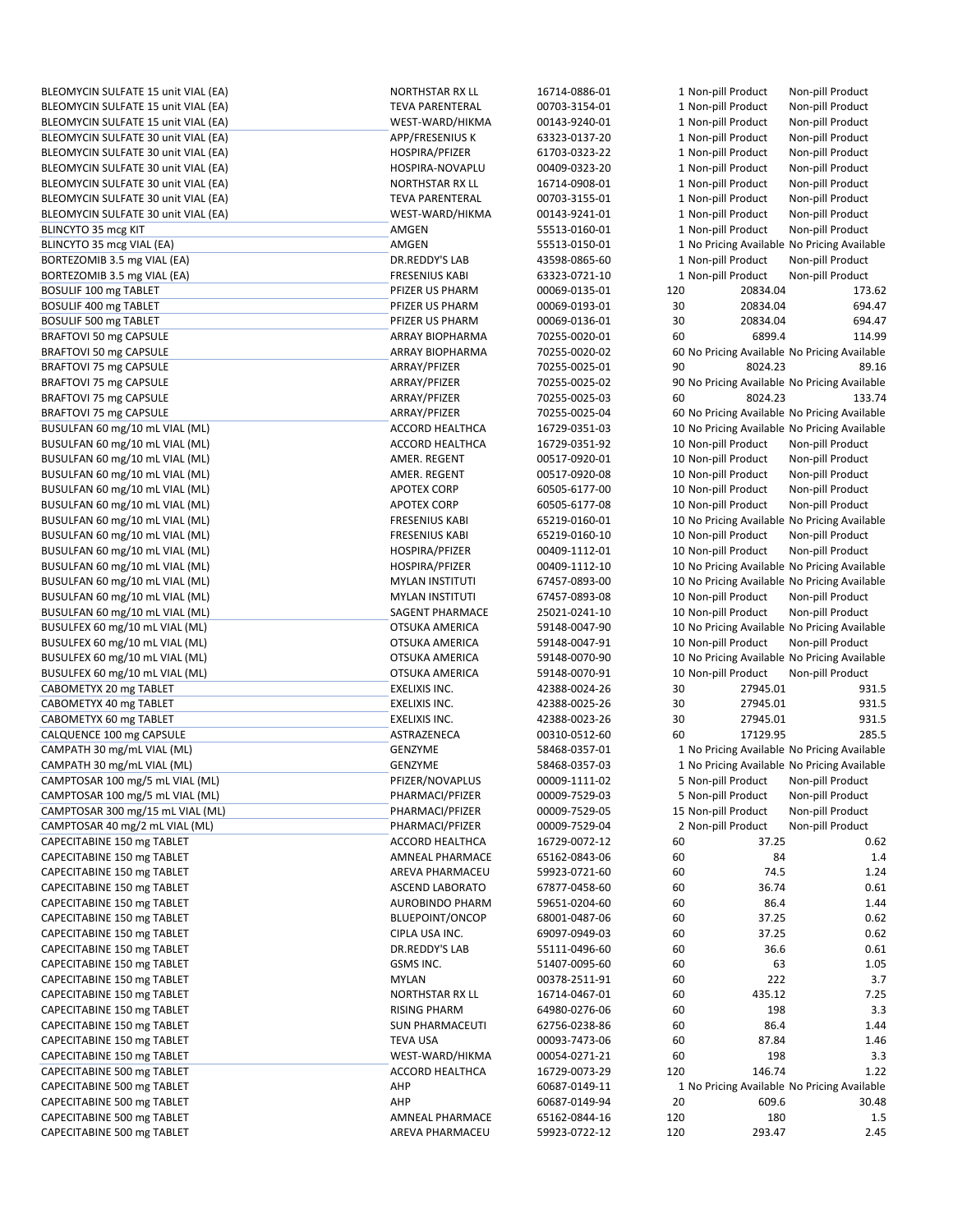| CAPECITABINE 500 mg TABLET     | <b>ASCEND LABORATO</b> | 67877-0459-12 | 120                   | 114.72              | 0.96                                         |
|--------------------------------|------------------------|---------------|-----------------------|---------------------|----------------------------------------------|
| CAPECITABINE 500 mg TABLET     | <b>AUROBINDO PHARM</b> | 59651-0205-08 | 120                   | 312                 | 2.6                                          |
| CAPECITABINE 500 mg TABLET     | <b>AVPAK</b>           | 50268-0154-11 |                       |                     | 1 No Pricing Available No Pricing Available  |
| CAPECITABINE 500 mg TABLET     | AVPAK                  | 50268-0154-13 | 30                    | 875.28              | 29.18                                        |
| CAPECITABINE 500 mg TABLET     | <b>BLUEPOINT LABOR</b> | 68001-0488-07 | 120                   | 146.74              | 1.22                                         |
| CAPECITABINE 500 mg TABLET     | CIPLA USA INC.         | 69097-0948-08 | 120                   | 146.74              | 1.22                                         |
|                                | DR.REDDY'S LAB         |               |                       |                     |                                              |
| CAPECITABINE 500 mg TABLET     |                        | 55111-0497-04 | 120                   | 108                 | 0.9                                          |
| CAPECITABINE 500 mg TABLET     | GSMS INC.              | 51407-0096-12 | 120                   | 267.72              | 2.23                                         |
| CAPECITABINE 500 mg TABLET     | <b>MYLAN</b>           | 00378-2512-78 | 120                   | 1176                | 9.8                                          |
| CAPECITABINE 500 mg TABLET     | <b>MYLAN INSTITUTI</b> | 51079-0510-01 |                       |                     | 1 No Pricing Available No Pricing Available  |
| CAPECITABINE 500 mg TABLET     | <b>MYLAN INSTITUTI</b> | 51079-0510-05 | 20                    | 842.65              | 42.13                                        |
| CAPECITABINE 500 mg TABLET     | <b>NORTHSTAR RX LL</b> | 16714-0468-01 | 120                   | 2215.32             | 18.46                                        |
| CAPECITABINE 500 mg TABLET     | <b>RISING PHARM</b>    | 64980-0277-12 | 120                   | 780                 | 6.5                                          |
|                                | <b>SUN PHARMACEUTI</b> |               |                       |                     |                                              |
| CAPECITABINE 500 mg TABLET     |                        | 62756-0239-20 | 120                   | 312                 | 2.6                                          |
| CAPECITABINE 500 mg TABLET     | <b>TEVA USA</b>        | 00093-7474-89 | 120                   | 247.8               | 2.06                                         |
| CAPECITABINE 500 mg TABLET     | WEST-WARD/HIKMA        | 00054-0272-23 | 120                   | 780                 | 6.5                                          |
| CAPRELSA 100 mg TABLET         | GENZYME                | 58468-7820-03 | 30                    | 9673.86             | 322.46                                       |
| CAPRELSA 300 mg TABLET         | <b>GENZYME</b>         | 58468-7840-03 | 30                    | 19347.72            | 644.92                                       |
| CARAC 0.005 CREAM (GRAM)       | <b>BAUSCH HEALTH U</b> | 00187-5200-30 | 30 Non-pill Product   |                     | Non-pill Product                             |
| CARBOPLATIN 10 mg/mL VIAL (ML) | ACCORD HEALTHCA        | 16729-0295-12 |                       | 60 Non-pill Product | Non-pill Product                             |
| CARBOPLATIN 10 mg/mL VIAL (ML) | <b>ACCORD HEALTHCA</b> | 16729-0295-31 |                       | 5 Non-pill Product  | Non-pill Product                             |
|                                |                        |               |                       |                     |                                              |
| CARBOPLATIN 10 mg/mL VIAL (ML) | ACCORD HEALTHCA        | 16729-0295-33 |                       | 15 Non-pill Product | Non-pill Product                             |
| CARBOPLATIN 10 mg/mL VIAL (ML) | <b>ACCORD HEALTHCA</b> | 16729-0295-34 |                       | 45 Non-pill Product | Non-pill Product                             |
| CARBOPLATIN 10 mg/mL VIAL (ML) | APP/FRESENIUS K        | 63323-0172-05 |                       | 5 Non-pill Product  | Non-pill Product                             |
| CARBOPLATIN 10 mg/mL VIAL (ML) | APP/FRESENIUS K        | 63323-0172-15 |                       | 15 Non-pill Product | Non-pill Product                             |
| CARBOPLATIN 10 mg/mL VIAL (ML) | APP/FRESENIUS K        | 63323-0172-45 |                       | 45 Non-pill Product | Non-pill Product                             |
| CARBOPLATIN 10 mg/mL VIAL (ML) | APP/FRESENIUS K        | 63323-0172-60 |                       | 60 Non-pill Product | Non-pill Product                             |
| CARBOPLATIN 10 mg/mL VIAL (ML) | <b>AUROMEDICS PHAR</b> | 55150-0335-01 |                       | 45 Non-pill Product | Non-pill Product                             |
|                                |                        |               |                       |                     |                                              |
| CARBOPLATIN 10 mg/mL VIAL (ML) | <b>AUROMEDICS PHAR</b> | 55150-0386-01 |                       | 60 Non-pill Product | Non-pill Product                             |
| CARBOPLATIN 10 mg/mL VIAL (ML) | HOSPIRA/PFIZER         | 61703-0339-18 |                       | 5 Non-pill Product  | Non-pill Product                             |
| CARBOPLATIN 10 mg/mL VIAL (ML) | HOSPIRA/PFIZER         | 61703-0339-22 |                       | 15 Non-pill Product | Non-pill Product                             |
| CARBOPLATIN 10 mg/mL VIAL (ML) | HOSPIRA/PFIZER         | 61703-0339-50 |                       | 45 Non-pill Product | Non-pill Product                             |
| CARBOPLATIN 10 mg/mL VIAL (ML) | HOSPIRA/PFIZER         | 61703-0339-56 |                       | 60 Non-pill Product | Non-pill Product                             |
| CARBOPLATIN 10 mg/mL VIAL (ML) | <b>INGENUS PHARMAC</b> | 50742-0445-05 |                       | 5 Non-pill Product  | Non-pill Product                             |
| CARBOPLATIN 10 mg/mL VIAL (ML) | <b>INGENUS PHARMAC</b> | 50742-0446-15 |                       | 15 Non-pill Product | Non-pill Product                             |
|                                |                        |               |                       |                     |                                              |
| CARBOPLATIN 10 mg/mL VIAL (ML) | <b>INGENUS PHARMAC</b> | 50742-0447-45 |                       | 45 Non-pill Product | Non-pill Product                             |
| CARBOPLATIN 10 mg/mL VIAL (ML) | <b>INGENUS PHARMAC</b> | 50742-0448-60 |                       | 60 Non-pill Product | Non-pill Product                             |
| CARBOPLATIN 10 mg/mL VIAL (ML) | <b>SUN PHARMA GLOB</b> | 47335-0150-40 |                       | 5 Non-pill Product  | Non-pill Product                             |
| CARBOPLATIN 10 mg/mL VIAL (ML) | <b>SUN PHARMA GLOB</b> | 47335-0151-40 |                       | 15 Non-pill Product | Non-pill Product                             |
| CARBOPLATIN 10 mg/mL VIAL (ML) | <b>SUN PHARMA GLOB</b> | 47335-0284-40 |                       | 60 Non-pill Product | Non-pill Product                             |
| CARBOPLATIN 10 mg/mL VIAL (ML) | SUN PHARMA GLOB        | 47335-0300-40 |                       | 45 Non-pill Product | Non-pill Product                             |
| CARBOPLATIN 10 mg/mL VIAL (ML) | <b>TEVA PARENTERAL</b> | 00703-4239-01 |                       | 60 Non-pill Product | Non-pill Product                             |
| CARBOPLATIN 10 mg/mL VIAL (ML) | <b>TEVA PARENTERAL</b> | 00703-4239-81 |                       | 60 Non-pill Product | Non-pill Product                             |
|                                |                        |               |                       |                     |                                              |
| CARBOPLATIN 10 mg/mL VIAL (ML) | <b>TEVA PARENTERAL</b> | 00703-4244-01 |                       | 5 Non-pill Product  | Non-pill Product                             |
| CARBOPLATIN 10 mg/mL VIAL (ML) | <b>TEVA PARENTERAL</b> | 00703-4244-81 |                       | 5 Non-pill Product  | Non-pill Product                             |
| CARBOPLATIN 10 mg/mL VIAL (ML) | <b>TEVA PARENTERAL</b> | 00703-4246-01 | 15 Non-pill Product   |                     | Non-pill Product                             |
| CARBOPLATIN 10 mg/mL VIAL (ML) | <b>TEVA PARENTERAL</b> | 00703-4246-81 | 15 Non-pill Product   |                     | Non-pill Product                             |
| CARBOPLATIN 10 mg/mL VIAL (ML) | <b>TEVA PARENTERAL</b> | 00703-4248-01 | 45 Non-pill Product   |                     | Non-pill Product                             |
| CARBOPLATIN 10 mg/mL VIAL (ML) | <b>TEVA PARENTERAL</b> | 00703-4248-81 |                       | 45 Non-pill Product | Non-pill Product                             |
| CARBOPLATIN 150 mg VIAL (EA)   | APP/FRESENIUS K        | 63323-0167-21 |                       | 1 Non-pill Product  | Non-pill Product                             |
|                                |                        |               |                       |                     |                                              |
| CARMUSTINE 100 mg VIAL (EA)    | AMNEAL BIOSCIEN        | 70121-1482-02 |                       | 1 Non-pill Product  | Non-pill Product                             |
| CARMUSTINE 100 mg VIAL (EA)    | AMNEAL BIOSCIEN        | 70121-1668-01 |                       |                     | 1 No Pricing Available No Pricing Available  |
| CARMUSTINE 100 mg VIAL (EA)    | AVET PHARMACEUT        | 23155-0647-31 |                       |                     | 1 No Pricing Available No Pricing Available  |
| CARMUSTINE 100 mg VIAL (EA)    | <b>AVET PHARMACEUT</b> | 23155-0649-41 |                       | 1 Non-pill Product  | Non-pill Product                             |
| CARMUSTINE 100 mg VIAL (EA)    | AVET/NOVAPLUS          | 23155-0788-31 |                       |                     | 1 No Pricing Available No Pricing Available  |
| CARMUSTINE 100 mg VIAL (EA)    | AVET/NOVAPLUS          | 23155-0790-41 |                       | 1 Non-pill Product  | Non-pill Product                             |
| CARMUSTINE 100 mg VIAL (EA)    | DR.REDDY'S LAB         | 43598-0628-57 |                       | 1 Non-pill Product  | Non-pill Product                             |
|                                |                        |               |                       |                     |                                              |
| CARMUSTINE 100 mg VIAL (EA)    | DR.REDDY'S LAB         | 43598-0861-11 |                       |                     | 1 No Pricing Available No Pricing Available  |
| CARMUSTINE 100 mg VIAL (EA)    | SANDOZ                 | 00781-3470-90 |                       |                     | 1 No Pricing Available No Pricing Available  |
| CARMUSTINE 100 mg VIAL (EA)    | SANDOZ                 | 00781-3474-32 |                       | 1 Non-pill Product  | Non-pill Product                             |
| CARMUSTINE 100 mg VIAL (EA)    | STI PHARMA LLC         | 54879-0023-51 |                       |                     | 1 No Pricing Available No Pricing Available  |
| CARMUSTINE 100 mg VIAL (EA)    | STI PHARMA LLC         | 54879-0036-64 |                       | 1 Non-pill Product  | Non-pill Product                             |
| CASODEX 50 mg TABLET           | ANI PHARMACEUTI        | 62559-0680-30 | 30                    | 3955.36             | 131.85                                       |
| CHLORAMBUCIL POWDER (GRAM)     | A.P.I. SOLUTION        | 46144-0158-01 |                       |                     | 1 No Pricing Available No Pricing Available  |
|                                |                        |               |                       |                     |                                              |
| CHLORAMBUCIL POWDER (GRAM)     | A.P.I. SOLUTION        | 46144-0158-25 |                       |                     | 25 No Pricing Available No Pricing Available |
| CHLORAMBUCIL POWDER (GRAM)     | MEDISCA INC.           | 38779-1156-00 | 0.5 Non-pill Product  |                     | Non-pill Product                             |
| CHLORAMBUCIL POWDER (GRAM)     | MEDISCA INC.           | 38779-1156-03 |                       | 5 Non-pill Product  | Non-pill Product                             |
| CHLORAMBUCIL POWDER (GRAM)     | MEDISCA INC.           | 38779-1156-06 |                       | 1 Non-pill Product  | Non-pill Product                             |
| CHLORAMBUCIL POWDER (GRAM)     | MEDISCA INC.           | 38779-1156-07 | 0.25 Non-pill Product |                     | Non-pill Product                             |
|                                |                        |               |                       |                     |                                              |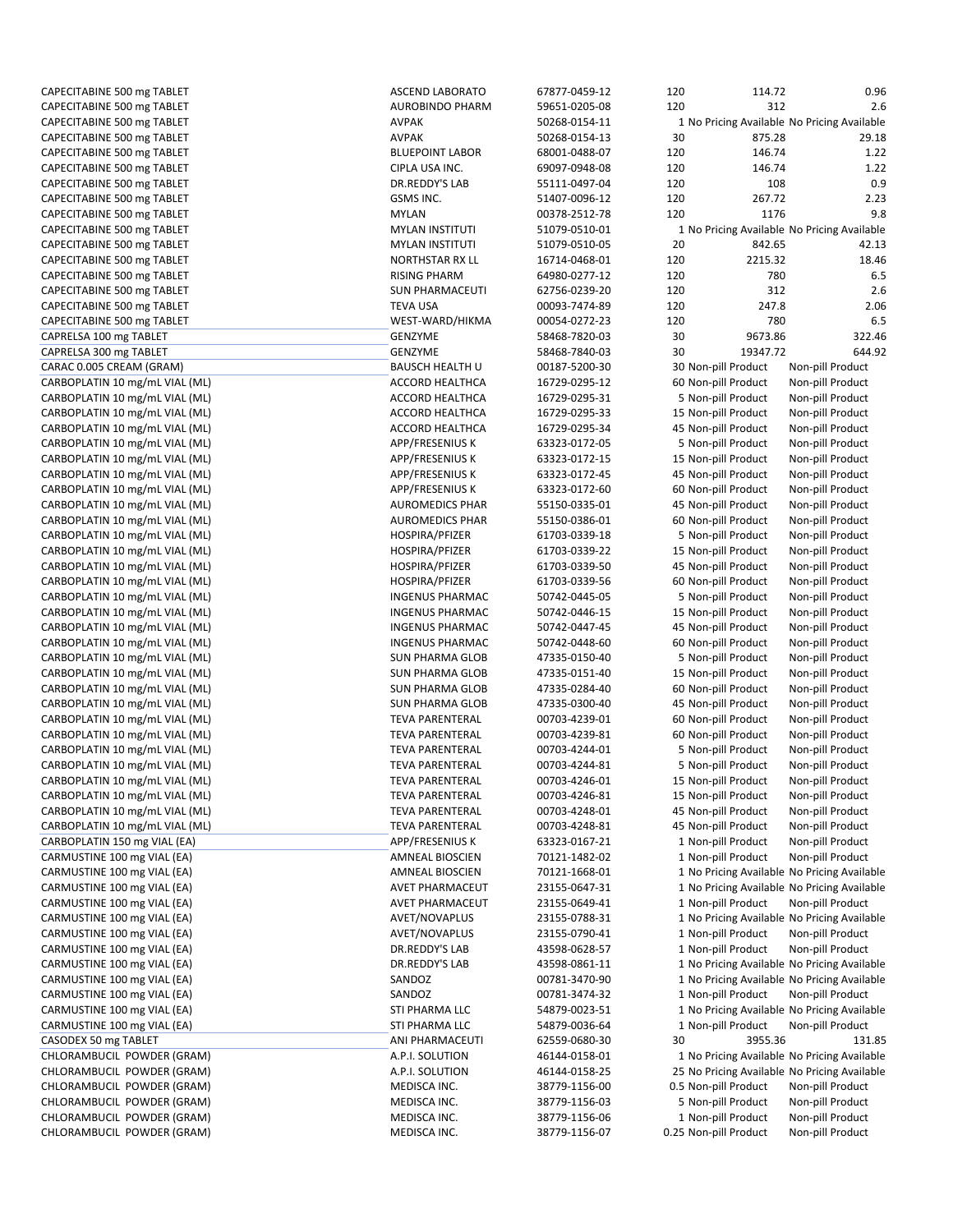| CHLORAMBUCIL POWDER (GRAM)                            | PROFESSIONAL CO        | 51927-4467-00 |     | 1 Non-pill Product                            | Non-pill Product |
|-------------------------------------------------------|------------------------|---------------|-----|-----------------------------------------------|------------------|
| CHLORAMBUCIL POWDER (GRAM)                            | SPECTRUM               | 49452-1911-01 |     | 0.25 Non-pill Product                         | Non-pill Product |
| CHLORAMBUCIL POWDER (GRAM)                            | SPECTRUM               | 49452-1911-02 |     | 1 Non-pill Product                            | Non-pill Product |
| CHLORAMBUCIL POWDER (GRAM)                            | SPECTRUM               | 49452-1911-04 |     | 5 Non-pill Product                            | Non-pill Product |
| CISPLATIN 1 mg/mL VIAL (ML)                           | <b>ACCORD HEALTHCA</b> | 16729-0288-11 |     | 50 Non-pill Product                           | Non-pill Product |
| CISPLATIN 1 mg/mL VIAL (ML)                           | <b>ACCORD HEALTHCA</b> | 16729-0288-38 |     | 100 Non-pill Product                          | Non-pill Product |
| CISPLATIN 1 mg/mL VIAL (ML)                           | <b>APP/FRESENIUS K</b> | 63323-0103-51 |     | 50 Non-pill Product                           | Non-pill Product |
| CISPLATIN 1 mg/mL VIAL (ML)                           | APP/FRESENIUS K        | 63323-0103-64 |     | 200 Non-pill Product                          | Non-pill Product |
|                                                       | APP/FRESENIUS K        |               |     |                                               |                  |
| CISPLATIN 1 mg/mL VIAL (ML)                           |                        | 63323-0103-65 |     | 100 Non-pill Product                          | Non-pill Product |
| CISPLATIN 1 mg/mL VIAL (ML)                           | <b>BLUEPOINT LABOR</b> | 68001-0283-24 |     | 50 Non-pill Product                           | Non-pill Product |
| CISPLATIN 1 mg/mL VIAL (ML)                           | <b>BLUEPOINT LABOR</b> | 68001-0283-27 |     | 50 Non-pill Product                           | Non-pill Product |
| CISPLATIN 1 mg/mL VIAL (ML)                           | <b>BLUEPOINT LABOR</b> | 68001-0283-32 |     | 100 Non-pill Product                          | Non-pill Product |
| CISPLATIN 1 mg/mL VIAL (ML)                           | <b>BLUEPOINT LABOR</b> | 68001-0283-33 |     | 100 Non-pill Product                          | Non-pill Product |
| CISPLATIN 1 mg/mL VIAL (ML)                           | <b>TEVA PARENTERAL</b> | 00703-5747-11 |     | 50 Non-pill Product                           | Non-pill Product |
| CISPLATIN 1 mg/mL VIAL (ML)                           | <b>TEVA PARENTERAL</b> | 00703-5748-11 |     | 100 Non-pill Product                          | Non-pill Product |
| CISPLATIN 1 mg/mL VIAL (ML)                           | WEST-WARD/HIKMA        | 00143-9504-01 |     | 50 Non-pill Product                           | Non-pill Product |
| CISPLATIN 1 mg/mL VIAL (ML)                           | WEST-WARD/HIKMA        | 00143-9505-01 |     | 100 Non-pill Product                          | Non-pill Product |
| CISPLATIN 1 mg/mL VIAL (ML)                           | <b>WG CRITICAL CAR</b> | 44567-0509-01 |     | 50 Non-pill Product                           | Non-pill Product |
| CISPLATIN 1 mg/mL VIAL (ML)                           | WG CRITICAL CAR        | 44567-0510-01 |     | 100 Non-pill Product                          |                  |
|                                                       |                        |               |     |                                               | Non-pill Product |
| CISPLATIN 1 mg/mL VIAL (ML)                           | WG CRITICAL CAR        | 44567-0511-01 |     | 200 Non-pill Product                          | Non-pill Product |
| CISPLATIN 1 POWDER (GRAM)                             | SPECTRUM               | 49452-2078-02 |     | 0.25 Non-pill Product                         | Non-pill Product |
| CISPLATIN 1 POWDER (GRAM)                             | SPECTRUM               | 49452-2078-03 |     | 1 Non-pill Product                            | Non-pill Product |
| CISPLATIN 50 mg VIAL (EA)                             | WG CRITICAL CAR        | 44567-0530-01 |     | 1 Non-pill Product                            | Non-pill Product |
| CLADRIBINE 10 mg/10 mL VIAL (ML)                      | APP/FRESENIUS K        | 63323-0140-10 |     | 10 Non-pill Product                           | Non-pill Product |
| CLADRIBINE 10 mg/10 mL VIAL (ML)                      | <b>HISUN PHARMACEU</b> | 42658-0010-01 |     | 10 Non-pill Product                           | Non-pill Product |
| CLADRIBINE 10 mg/10 mL VIAL (ML)                      | <b>MYLAN INSTITUTI</b> | 67457-0450-10 |     | 10 Non-pill Product                           | Non-pill Product |
| CLADRIBINE 10 mg/10 mL VIAL (ML)                      | WEST-WARD/HIKMA        | 00143-9871-01 |     | 10 Non-pill Product                           | Non-pill Product |
| CLOFARABINE 20 mg/20 mL VIAL (ML)                     | <b>AMNEAL BIOSCIEN</b> | 70121-1236-01 |     | 20 Non-pill Product                           | Non-pill Product |
| CLOFARABINE 20 mg/20 mL VIAL (ML)                     | <b>APOTEX CORP</b>     | 60505-6166-00 |     | 20 Non-pill Product                           | Non-pill Product |
| CLOFARABINE 20 mg/20 mL VIAL (ML)                     |                        |               |     |                                               |                  |
|                                                       | DR.REDDY'S LAB         | 43598-0309-20 |     | 20 Non-pill Product                           | Non-pill Product |
| CLOFARABINE 20 mg/20 mL VIAL (ML)                     | <b>FRESENIUS KABI</b>  | 63323-0572-70 |     | 20 Non-pill Product                           | Non-pill Product |
| CLOFARABINE 20 mg/20 mL VIAL (ML)                     | <b>INGENUS PHARMAC</b> | 50742-0512-20 |     | 20 Non-pill Product                           | Non-pill Product |
| CLOFARABINE 20 mg/20 mL VIAL (ML)                     | <b>MYLAN INSTITUTI</b> | 67457-0546-20 |     | 20 Non-pill Product                           | Non-pill Product |
| CLOFARABINE 20 mg/20 mL VIAL (ML)                     | <b>WINTHROP US</b>     | 00955-1746-01 |     | 20 Non-pill Product                           | Non-pill Product |
| CLOLAR 20 mg/20 mL VIAL (ML)                          | SANOFI-AVENTIS         | 00024-5860-01 |     | 20 Non-pill Product                           | Non-pill Product |
| CLOMIPHENE CITRATE 1 POWDER (GRAM)                    | A.P.I. SOLUTION        | 46144-0126-01 |     | 100 No Pricing Available No Pricing Available |                  |
| CLOMIPHENE CITRATE 1 POWDER (GRAM)                    | A.P.I. SOLUTION        | 46144-0126-05 |     | 50 No Pricing Available No Pricing Available  |                  |
| <b>CLOMIPHENE CITRATE 1 POWDER (GRAM)</b>             | LETCO MEDICAL          | 62991-2702-02 |     | 25 Non-pill Product                           | Non-pill Product |
| <b>CLOMIPHENE CITRATE 1 POWDER (GRAM)</b>             | LETCO MEDICAL          | 62991-2702-03 |     | 100 Non-pill Product                          | Non-pill Product |
| <b>CLOMIPHENE CITRATE 1 POWDER (GRAM)</b>             | LETCO MEDICAL          | 62991-2702-04 |     | 5 Non-pill Product                            | Non-pill Product |
| CLOMIPHENE CITRATE 1 POWDER (GRAM)                    | LETCO MEDICAL          | 62991-3139-01 |     | 5 Non-pill Product                            |                  |
|                                                       |                        |               |     |                                               | Non-pill Product |
| <b>CLOMIPHENE CITRATE 1 POWDER (GRAM)</b>             | LETCO MEDICAL          | 62991-3139-02 |     | 25 Non-pill Product                           | Non-pill Product |
| CLOMIPHENE CITRATE 1 POWDER (GRAM)                    | LETCO MEDICAL          | 62991-3139-03 |     | 100 Non-pill Product                          | Non-pill Product |
| CLOMIPHENE CITRATE 1 POWDER (GRAM)                    | MEDISCA INC.           | 38779-0390-03 |     | 5 Non-pill Product                            | Non-pill Product |
| CLOMIPHENE CITRATE 1 POWDER (GRAM)                    | MEDISCA INC.           | 38779-0390-04 |     | 25 Non-pill Product                           | Non-pill Product |
| CLOMIPHENE CITRATE 1 POWDER (GRAM)                    | MEDISCA INC.           | 38779-0390-05 |     | 100 Non-pill Product                          | Non-pill Product |
| <b>CLOMIPHENE CITRATE 1 POWDER (GRAM)</b>             | MEDISCA INC.           | 38779-0390-06 |     | 1 Non-pill Product                            | Non-pill Product |
| <b>CLOMIPHENE CITRATE 1 POWDER (GRAM)</b>             | MEDISCA INC.           | 38779-0390-09 |     | 1000 Non-pill Product                         | Non-pill Product |
| CLOMIPHENE CITRATE 1 POWDER (GRAM)                    | PROFESSIONAL CO        | 51927-1808-00 |     | 1 Non-pill Product                            | Non-pill Product |
| CLOMIPHENE CITRATE 1 POWDER (GRAM)                    | SPECTRUM               | 49452-2146-01 |     | 1 Non-pill Product                            | Non-pill Product |
| CLOMIPHENE CITRATE 1 POWDER (GRAM)                    | SPECTRUM               | 49452-2146-02 |     | 5 Non-pill Product                            | Non-pill Product |
| CLOMIPHENE CITRATE 1 POWDER (GRAM)                    | SPECTRUM               | 49452-2146-03 |     | 25 Non-pill Product                           | Non-pill Product |
|                                                       |                        |               |     | 100 Non-pill Product                          |                  |
| CLOMIPHENE CITRATE 1 POWDER (GRAM)                    | SPECTRUM               | 49452-2146-04 |     |                                               | Non-pill Product |
| CLOMIPHENE CITRATE 1 POWDER (GRAM)                    | SPECTRUM               | 49452-2146-05 |     | 1000 Non-pill Product                         | Non-pill Product |
| CLOMIPHENE CITRATE 50 mg TABLET                       | A-S MEDICATION         | 50090-0678-01 |     | 30 No Pricing Available No Pricing Available  |                  |
| CLOMIPHENE CITRATE 50 mg TABLET                       | <b>BRYANT RANCH PR</b> | 63629-2165-01 | 30  | 84.22                                         | 2.81             |
| CLOMIPHENE CITRATE 50 mg TABLET                       | <b>BRYANT RANCH PR</b> | 63629-5302-01 | 30  | 52.42                                         | 1.75             |
| CLOMIPHENE CITRATE 50 mg TABLET                       | <b>BRYANT RANCH PR</b> | 63629-5302-02 | 10  | 17.47                                         | 1.75             |
| CLOMIPHENE CITRATE 50 mg TABLET                       | <b>BRYANT RANCH PR</b> | 63629-5302-06 | 40  | 69.89                                         | 1.75             |
| CLOMIPHENE CITRATE 50 mg TABLET                       | DIRECT RX              | 61919-0375-30 |     | 30 No Pricing Available No Pricing Available  |                  |
| CLOMIPHENE CITRATE 50 mg TABLET                       | PAR PHARM.             | 49884-0701-52 |     | 1 No Pricing Available No Pricing Available   |                  |
| CLOMIPHENE CITRATE 50 mg TABLET                       | PAR PHARM.             | 49884-0701-54 | 10  | 24                                            | 2.4              |
| CLOMIPHENE CITRATE 50 mg TABLET                       | PAR PHARM.             | 49884-0701-55 | 30  | 67.2                                          | 2.24             |
|                                                       |                        |               |     |                                               |                  |
| COMETRIQ 100 mg/day (80 mg x 1-20 mg x 1/day) CAPSULE | EXELIXIS INC.          | 42388-0012-14 | 56  | 21167.18                                      | 377.99           |
| COMETRIQ 140 mg/day (80 mg x 1-20 mg x 3/day) CAPSULE | EXELIXIS INC.          | 42388-0011-14 | 112 | 21167.18                                      | 188.99           |
| COMETRIQ 60 mg/day (20 mg x 3/day) CAPSULE            | EXELIXIS INC.          | 42388-0013-14 | 84  | 21167.18                                      | 251.99           |
| COSMEGEN 0.5 mg VIAL (EA)                             | RECORDATI RARE         | 55292-0811-55 |     | 1 Non-pill Product                            | Non-pill Product |
| COTELLIC 20 mg TABLET                                 | <b>GENENTECH INC.</b>  | 50242-0717-01 | 63  | 8405.96                                       | 133.43           |
| CYCLOPHOSPHAMIDE 1 gram VIAL (EA)                     | AMNEAL BIOSCIEN        | 70121-1239-01 |     | 1 Non-pill Product                            | Non-pill Product |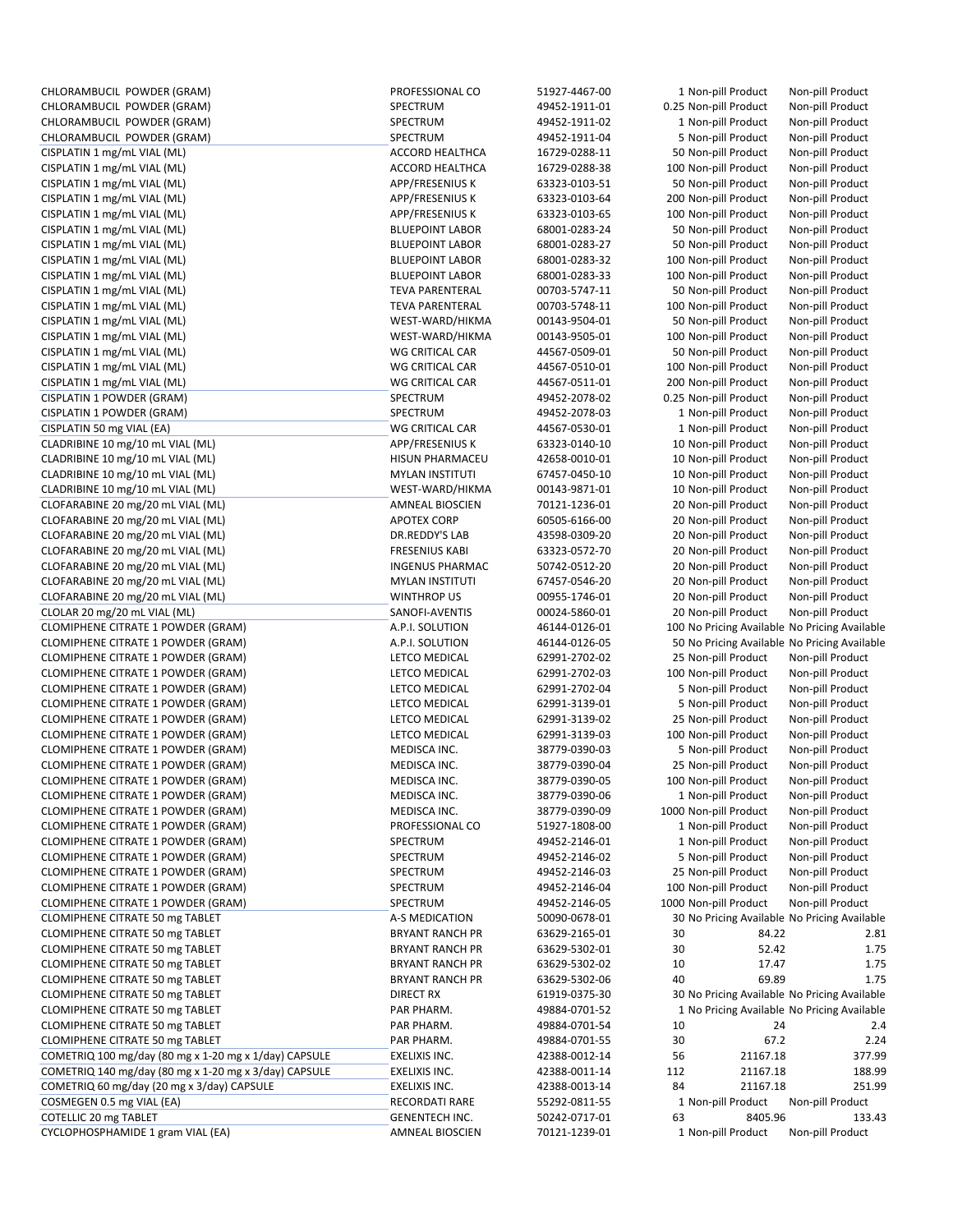| CYCLOPHOSPHAMIDE 1 gram VIAL (EA)                                              | <b>BAXTER HEALTHCA</b>                   | 10019-0956-01                  | 1 Non-pill Product                         |        | Non-pill Product                              |
|--------------------------------------------------------------------------------|------------------------------------------|--------------------------------|--------------------------------------------|--------|-----------------------------------------------|
|                                                                                |                                          |                                |                                            |        |                                               |
| CYCLOPHOSPHAMIDE 1 gram VIAL (EA)                                              | <b>BAXTER HEALTHCA</b>                   | 10019-0956-16                  | 1 Non-pill Product                         |        | Non-pill Product                              |
| CYCLOPHOSPHAMIDE 1 gram VIAL (EA)                                              | BAXTER/AMERINET                          | 10019-0936-01                  | 1 Non-pill Product                         |        | Non-pill Product                              |
| CYCLOPHOSPHAMIDE 1 gram VIAL (EA)                                              | BAXTER/AMERINET                          | 10019-0936-50                  | 1 Non-pill Product                         |        | Non-pill Product                              |
| CYCLOPHOSPHAMIDE 1 gram VIAL (EA)                                              | <b>BAXTER/NOVAPLUS</b>                   | 10019-0939-01                  | 1 Non-pill Product                         |        | Non-pill Product                              |
| CYCLOPHOSPHAMIDE 1 gram VIAL (EA)                                              | <b>BAXTER/NOVAPLUS</b>                   | 10019-0939-50                  | 1 Non-pill Product                         |        | Non-pill Product                              |
| CYCLOPHOSPHAMIDE 1 gram VIAL (EA)                                              | BAXTER/PREMIERP                          | 10019-0944-01                  | 1 Non-pill Product                         |        | Non-pill Product                              |
|                                                                                |                                          |                                |                                            |        |                                               |
| CYCLOPHOSPHAMIDE 1 gram VIAL (EA)                                              | BAXTER/PREMIERP                          | 10019-0944-50                  | 1 Non-pill Product                         |        | Non-pill Product                              |
| CYCLOPHOSPHAMIDE 1 gram VIAL (EA)                                              | <b>BLUEPOINT LABOR</b>                   | 68001-0443-27                  | 1 Non-pill Product                         |        | Non-pill Product                              |
| CYCLOPHOSPHAMIDE 1 gram VIAL (EA)                                              | <b>NORTHSTAR RX LL</b>                   | 16714-0857-01                  | 1 Non-pill Product                         |        | Non-pill Product                              |
| CYCLOPHOSPHAMIDE 1 gram VIAL (EA)                                              | SANDOZ                                   | 00781-3244-94                  | 1 Non-pill Product                         |        | Non-pill Product                              |
|                                                                                |                                          |                                |                                            |        |                                               |
| CYCLOPHOSPHAMIDE 1 POWDER (GRAM)                                               | MEDISCA INC.                             | 38779-0506-03                  | 5 Non-pill Product                         |        | Non-pill Product                              |
| CYCLOPHOSPHAMIDE 1 POWDER (GRAM)                                               | MEDISCA INC.                             | 38779-0506-04                  | 25 Non-pill Product                        |        | Non-pill Product                              |
| CYCLOPHOSPHAMIDE 1 POWDER (GRAM)                                               | MEDISCA INC.                             | 38779-0506-05                  | 100 Non-pill Product                       |        | Non-pill Product                              |
| CYCLOPHOSPHAMIDE 1 POWDER (GRAM)                                               | PROFESSIONAL CO                          | 51927-4871-00                  | 1 Non-pill Product                         |        | Non-pill Product                              |
|                                                                                |                                          |                                |                                            |        |                                               |
| CYCLOPHOSPHAMIDE 2 gram VIAL (EA)                                              | <b>AMNEAL BIOSCIEN</b>                   | 70121-1240-01                  | 1 Non-pill Product                         |        | Non-pill Product                              |
| CYCLOPHOSPHAMIDE 2 gram VIAL (EA)                                              | <b>BAXTER HEALTHCA</b>                   | 10019-0957-01                  | 1 Non-pill Product                         |        | Non-pill Product                              |
| CYCLOPHOSPHAMIDE 2 gram VIAL (EA)                                              | <b>BAXTER HEALTHCA</b>                   | 10019-0957-11                  | 1 Non-pill Product                         |        | Non-pill Product                              |
| CYCLOPHOSPHAMIDE 2 gram VIAL (EA)                                              | BAXTER/AMERINET                          | 10019-0937-01                  | 1 Non-pill Product                         |        | Non-pill Product                              |
| CYCLOPHOSPHAMIDE 2 gram VIAL (EA)                                              | BAXTER/AMERINET                          | 10019-0937-10                  | 1 Non-pill Product                         |        | Non-pill Product                              |
|                                                                                |                                          |                                |                                            |        |                                               |
| CYCLOPHOSPHAMIDE 2 gram VIAL (EA)                                              | BAXTER/NOVAPLUS                          | 10019-0942-01                  | 1 Non-pill Product                         |        | Non-pill Product                              |
| CYCLOPHOSPHAMIDE 2 gram VIAL (EA)                                              | BAXTER/NOVAPLUS                          | 10019-0942-10                  | 1 Non-pill Product                         |        | Non-pill Product                              |
| CYCLOPHOSPHAMIDE 2 gram VIAL (EA)                                              | BAXTER/PREMIERP                          | 10019-0945-01                  | 1 Non-pill Product                         |        | Non-pill Product                              |
| CYCLOPHOSPHAMIDE 2 gram VIAL (EA)                                              | BAXTER/PREMIERP                          | 10019-0945-10                  | 1 Non-pill Product                         |        | Non-pill Product                              |
|                                                                                |                                          |                                |                                            |        |                                               |
| CYCLOPHOSPHAMIDE 2 gram VIAL (EA)                                              | <b>BLUEPOINT LABOR</b>                   | 68001-0444-32                  | 1 Non-pill Product                         |        | Non-pill Product                              |
| CYCLOPHOSPHAMIDE 2 gram VIAL (EA)                                              | <b>NORTHSTAR RX LL</b>                   | 16714-0858-01                  | 1 Non-pill Product                         |        | Non-pill Product                              |
| CYCLOPHOSPHAMIDE 2 gram VIAL (EA)                                              | SANDOZ                                   | 00781-3255-94                  | 1 Non-pill Product                         |        | Non-pill Product                              |
| CYCLOPHOSPHAMIDE 200 mg/mL VIAL (ML)                                           | <b>AUROMEDICS PHAR</b>                   | 55150-0270-01                  | 2.5 Non-pill Product                       |        | Non-pill Product                              |
| CYCLOPHOSPHAMIDE 200 mg/mL VIAL (ML)                                           | <b>AUROMEDICS PHAR</b>                   | 55150-0271-01                  | 5 Non-pill Product                         |        | Non-pill Product                              |
|                                                                                |                                          |                                |                                            |        |                                               |
| CYCLOPHOSPHAMIDE 200 mg/mL VIAL (ML)                                           | <b>INGENUS PHARMAC</b>                   | 50742-0519-02                  | 2.5 Non-pill Product                       |        | Non-pill Product                              |
| CYCLOPHOSPHAMIDE 200 mg/mL VIAL (ML)                                           | <b>INGENUS PHARMAC</b>                   | 50742-0520-05                  | 5 Non-pill Product                         |        | Non-pill Product                              |
| CYCLOPHOSPHAMIDE 200 mg/mL VIAL (ML)                                           | <b>INGENUS PHARMAC</b>                   | 50742-0521-10                  | 10 Non-pill Product                        |        | Non-pill Product                              |
| CYCLOPHOSPHAMIDE 25 mg CAPSULE                                                 | AMERIGEN PHARMA                          | 43975-0307-10                  | 100                                        | 898.08 | 8.98                                          |
| CYCLOPHOSPHAMIDE 25 mg CAPSULE                                                 | ANI PHARMACEUTI                          | 62559-0930-01                  | 100                                        | 404.1  | 4.04                                          |
|                                                                                |                                          |                                |                                            |        |                                               |
| CYCLOPHOSPHAMIDE 25 mg CAPSULE                                                 | CIPLA USA INC.                           | 69097-0516-07                  | 100                                        | 360    | 3.6                                           |
| CYCLOPHOSPHAMIDE 25 mg CAPSULE                                                 | STI PHARMA LLC                           | 54879-0021-01                  | 100                                        | 600    |                                               |
| CYCLOPHOSPHAMIDE 25 mg CAPSULE                                                 | WEST-WARD/HIKMA                          | 00054-0382-25                  | 100                                        | 898.73 | 8.99                                          |
| CYCLOPHOSPHAMIDE 25 mg TABLET                                                  | <b>BAXTER HEALTHCA</b>                   | 10019-0982-01                  | 100                                        | 353.52 | 3.54                                          |
|                                                                                | <b>BAXTER HEALTHCA</b>                   |                                |                                            |        |                                               |
| CYCLOPHOSPHAMIDE 25 mg TABLET                                                  |                                          | 10019-0982-09                  |                                            |        | 100 No Pricing Available No Pricing Available |
| CYCLOPHOSPHAMIDE 50 mg CAPSULE                                                 | AMERIGEN PHARMA                          | 43975-0308-10                  | 100                                        | 1649.4 | 16.49                                         |
| CYCLOPHOSPHAMIDE 50 mg CAPSULE                                                 | ANI PHARMACEUTI                          | 62559-0931-01                  | 100                                        | 702.6  | 7.03                                          |
| CYCLOPHOSPHAMIDE 50 mg CAPSULE                                                 | CIPLA USA INC.                           | 69097-0517-07                  | 100                                        | 660    | 6.6                                           |
| CYCLOPHOSPHAMIDE 50 mg CAPSULE                                                 | ROXANE/WEST-WAR                          | 00054-0383-25                  | 100                                        | 1649.4 | 16.49                                         |
|                                                                                | STI PHARMA LLC                           |                                |                                            |        |                                               |
| CYCLOPHOSPHAMIDE 50 mg CAPSULE                                                 |                                          | 54879-0022-01                  | 100                                        | 840    | 8.4                                           |
| CYCLOPHOSPHAMIDE 50 mg TABLET                                                  | <b>BAXTER HEALTHCA</b>                   | 10019-0984-01                  | 100                                        | 505.19 | 5.05                                          |
| CYCLOPHOSPHAMIDE 50 mg TABLET                                                  | <b>BAXTER HEALTHCA</b>                   | 10019-0984-09                  |                                            |        | 100 No Pricing Available No Pricing Available |
| CYCLOPHOSPHAMIDE 500 mg VIAL (EA)                                              | <b>AMNEAL BIOSCIEN</b>                   | 70121-1238-01                  | 1 Non-pill Product                         |        | Non-pill Product                              |
| CYCLOPHOSPHAMIDE 500 mg VIAL (EA)                                              | <b>BAXTER HEALTHCA</b>                   | 10019-0955-01                  | 1 Non-pill Product                         |        | Non-pill Product                              |
|                                                                                |                                          |                                |                                            |        |                                               |
| CYCLOPHOSPHAMIDE 500 mg VIAL (EA)                                              | <b>BAXTER HEALTHCA</b>                   | 10019-0955-50                  | 1 Non-pill Product                         |        | Non-pill Product                              |
| CYCLOPHOSPHAMIDE 500 mg VIAL (EA)                                              | BAXTER/AMERINET                          | 10019-0935-01                  | 1 Non-pill Product                         |        | Non-pill Product                              |
| CYCLOPHOSPHAMIDE 500 mg VIAL (EA)                                              | BAXTER/AMERINET                          | 10019-0935-25                  | 1 Non-pill Product                         |        | Non-pill Product                              |
| CYCLOPHOSPHAMIDE 500 mg VIAL (EA)                                              | BAXTER/NOVAPLUS                          | 10019-0938-01                  | 1 Non-pill Product                         |        | Non-pill Product                              |
| CYCLOPHOSPHAMIDE 500 mg VIAL (EA)                                              | BAXTER/NOVAPLUS                          | 10019-0938-25                  | 1 Non-pill Product                         |        | Non-pill Product                              |
|                                                                                |                                          |                                |                                            |        |                                               |
| CYCLOPHOSPHAMIDE 500 mg VIAL (EA)                                              | BAXTER/PREMIERP                          | 10019-0943-01                  | 1 Non-pill Product                         |        | Non-pill Product                              |
| CYCLOPHOSPHAMIDE 500 mg VIAL (EA)                                              | BAXTER/PREMIERP                          | 10019-0943-25                  | 1 Non-pill Product                         |        | Non-pill Product                              |
| CYCLOPHOSPHAMIDE 500 mg VIAL (EA)                                              | <b>BLUEPOINT LABOR</b>                   | 68001-0442-26                  | 1 Non-pill Product                         |        | Non-pill Product                              |
| CYCLOPHOSPHAMIDE 500 mg VIAL (EA)                                              | NORTHSTAR RX LL                          | 16714-0859-01                  | 1 Non-pill Product                         |        | Non-pill Product                              |
|                                                                                |                                          |                                |                                            |        |                                               |
| CYCLOPHOSPHAMIDE 500 mg VIAL (EA)                                              | SANDOZ                                   | 00781-3233-94                  | 1 Non-pill Product                         |        | Non-pill Product                              |
| CYCLOPHOSPHAMIDE MONOHYDRATE 1 POWDER (GRAM)                                   | PROFESSIONAL CO                          | 51927-4421-00                  | 1 Non-pill Product                         |        | Non-pill Product                              |
| CYRAMZA 100 mg/10 mL (10 mg/mL) VIAL (ML)                                      | ELI LILLY & CO.                          | 00002-7669-01                  | 10 Non-pill Product                        |        | Non-pill Product                              |
| CYRAMZA 500 mg/50 mL (10 mg/mL) VIAL (ML)                                      | ELI LILLY & CO.                          | 00002-7678-01                  | 50 Non-pill Product                        |        | Non-pill Product                              |
| CYTARABINE 100 mg/5 mL (20 mg/mL) VIAL (ML)                                    | HOSPIRA/PFIZER                           | 61703-0305-38                  | 5 Non-pill Product                         |        | Non-pill Product                              |
|                                                                                |                                          |                                |                                            |        |                                               |
| CYTARABINE 100 mg/5 mL (20 mg/mL) VIAL (ML)                                    | HOSPIRA/PFIZER                           | 61703-0305-58                  |                                            |        | 5 No Pricing Available No Pricing Available   |
|                                                                                |                                          |                                |                                            |        | 5 No Pricing Available No Pricing Available   |
| CYTARABINE 100 mg/5 mL (20 mg/mL) VIAL (ML)                                    | <b>MYLAN INSTITUTI</b>                   | 67457-0455-00                  |                                            |        |                                               |
| CYTARABINE 100 mg/5 mL (20 mg/mL) VIAL (ML)                                    | <b>MYLAN INSTITUTI</b>                   | 67457-0455-52                  | 5 Non-pill Product                         |        | Non-pill Product                              |
|                                                                                |                                          |                                |                                            |        |                                               |
| CYTARABINE 2 gram/20 mL (100 mg/mL) VIAL (ML)                                  | APP/FRESENIUS K                          | 63323-0120-20                  | 20 Non-pill Product                        |        | Non-pill Product                              |
| CYTARABINE 2 gram/20 mL (100 mg/mL) VIAL (ML)                                  | HOSPIRA/PFIZER                           | 61703-0319-22                  | 20 Non-pill Product                        |        | Non-pill Product                              |
| CYTARABINE 2 gram/20 mL (100 mg/mL) VIAL (ML)<br>CYTARABINE 20 mg/mL VIAL (ML) | <b>MYLAN INSTITUTI</b><br>HOSPIRA/PFIZER | 67457-0452-20<br>61703-0303-46 | 20 Non-pill Product<br>50 Non-pill Product |        | Non-pill Product<br>Non-pill Product          |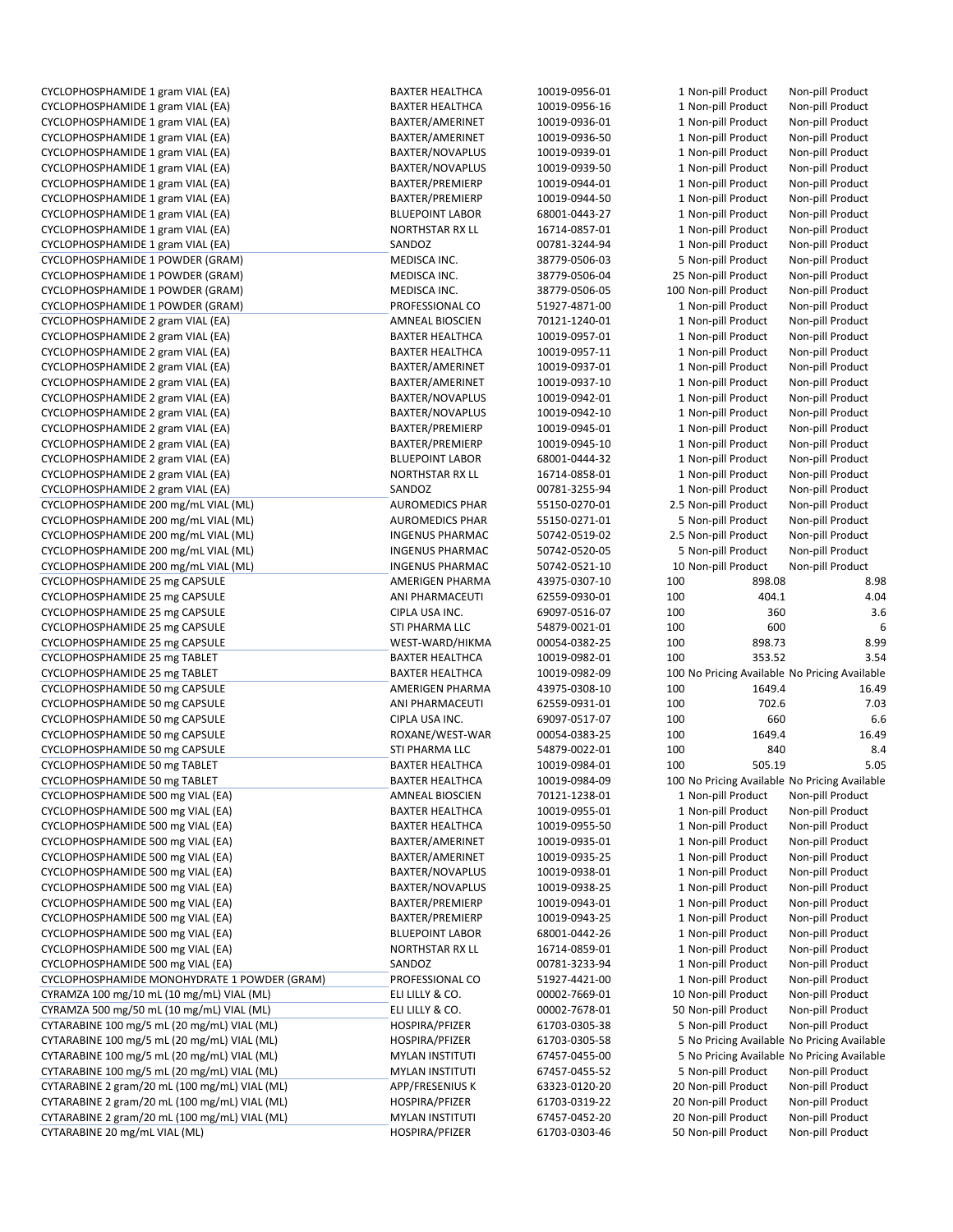| CYTARABINE 20 mg/mL VIAL (ML)                      | HOSPIRA/PFIZER         | 61703-0304-36 | 25 Non-pill Product                           | Non-pill Product |
|----------------------------------------------------|------------------------|---------------|-----------------------------------------------|------------------|
| DACARBAZINE 100 mg VIAL (EA)                       | APP/FRESENIUS K        | 63323-0127-10 | 1 Non-pill Product                            | Non-pill Product |
| DACARBAZINE 200 mg VIAL (EA)                       | APP/FRESENIUS K        | 63323-0128-20 | 1 Non-pill Product                            | Non-pill Product |
| DACARBAZINE 200 mg VIAL (EA)                       | HOSPIRA/PFIZER         | 61703-0327-22 | 1 Non-pill Product                            | Non-pill Product |
| DACARBAZINE 200 mg VIAL (EA)                       | <b>TEVA PARENTERAL</b> | 00703-5075-01 | 1 Non-pill Product                            | Non-pill Product |
| DACARBAZINE 200 mg VIAL (EA)                       | <b>TEVA PARENTERAL</b> | 00703-5075-03 | 1 Non-pill Product                            | Non-pill Product |
|                                                    |                        |               |                                               |                  |
| DACARBAZINE 200 mg VIAL (EA)                       | WEST-WARD/HIKMA        | 00143-9245-01 | 1 No Pricing Available No Pricing Available   |                  |
| DACARBAZINE 200 mg VIAL (EA)                       | WEST-WARD/HIKMA        | 00143-9245-10 | 1 Non-pill Product                            | Non-pill Product |
| DACOGEN 50 mg VIAL (EA)                            | EISAI INC.             | 62856-0600-01 | 1 Non-pill Product                            | Non-pill Product |
| DACOGEN 50 mg VIAL (EA)                            | OTSUKA AMERICA         | 59148-0046-70 | 1 Non-pill Product                            | Non-pill Product |
| DACTINOMYCIN 0.5 mg VIAL (EA)                      | MYLAN/AUROMEDIC        | 67457-0513-05 | 1 Non-pill Product                            | Non-pill Product |
| DACTINOMYCIN 0.5 mg VIAL (EA)                      | MYLAN/AUROMEDIC        | 67457-0928-02 | 1 Non-pill Product                            | Non-pill Product |
| DACTINOMYCIN 0.5 mg VIAL (EA)                      | PRASCO LABS            | 66993-0489-83 | 1 Non-pill Product                            | Non-pill Product |
| DACTINOMYCIN 0.5 mg VIAL (EA)                      | <b>X-GEN PHARMACEU</b> | 39822-2100-01 | 1 No Pricing Available No Pricing Available   |                  |
| DACTINOMYCIN 0.5 mg VIAL (EA)                      | X-GEN PHARMACEU        | 39822-2100-02 | 1 Non-pill Product                            | Non-pill Product |
|                                                    |                        |               |                                               |                  |
| DARZALEX 100 mg/5 mL (20 mg/mL) VIAL (ML)          | <b>JANSSEN BIOTECH</b> | 57894-0502-05 | 5 Non-pill Product                            | Non-pill Product |
| DARZALEX 400 mg/20 mL (20 mg/mL) VIAL (ML)         | <b>JANSSEN BIOTECH</b> | 57894-0502-20 | 20 Non-pill Product                           | Non-pill Product |
| DARZALEX FASPRO 1800 mg-30000 unit/15 mL VIAL (ML) | <b>JANSSEN BIOTECH</b> | 57894-0503-01 | 15 Non-pill Product                           | Non-pill Product |
| DAUNORUBICIN HCL 5 mg/mL VIAL (ML)                 | <b>HISUN PHARMACEU</b> | 42658-0021-01 | 4 Non-pill Product                            | Non-pill Product |
| DAUNORUBICIN HCL 5 mg/mL VIAL (ML)                 | <b>HISUN PHARMACEU</b> | 42658-0021-02 | 4 Non-pill Product                            | Non-pill Product |
| DAUNORUBICIN HCL 5 mg/mL VIAL (ML)                 | <b>TEVA PARENTERAL</b> | 00703-5233-11 | 4 No Pricing Available No Pricing Available   |                  |
| DAUNORUBICIN HCL 5 mg/mL VIAL (ML)                 | <b>TEVA PARENTERAL</b> | 00703-5233-13 | 4 Non-pill Product                            | Non-pill Product |
| DAUNORUBICIN HCL 5 mg/mL VIAL (ML)                 | <b>TEVA PARENTERAL</b> | 00703-5233-91 | 4 No Pricing Available No Pricing Available   |                  |
| DAUNORUBICIN HCL 5 mg/mL VIAL (ML)                 |                        |               | 4 Non-pill Product                            |                  |
|                                                    | <b>TEVA PARENTERAL</b> | 00703-5233-93 |                                               | Non-pill Product |
| DAUNORUBICIN HCL 5 mg/mL VIAL (ML)                 | WEST-WARD/HIKMA        | 00143-9550-01 | 10 Non-pill Product                           | Non-pill Product |
| DAUNORUBICIN HCL 5 mg/mL VIAL (ML)                 | WEST-WARD/HIKMA        | 00143-9551-01 | 4 No Pricing Available No Pricing Available   |                  |
| DAUNORUBICIN HCL 5 mg/mL VIAL (ML)                 | WEST-WARD/HIKMA        | 00143-9551-10 | 4 Non-pill Product                            | Non-pill Product |
| DAURISMO 100 mg TABLET                             | PFIZER US PHARM        | 00069-1531-30 | 30<br>23623.32                                | 787.44           |
| DAURISMO 25 mg TABLET                              | PFIZER US PHARM        | 00069-0298-60 | 60<br>23623.32                                | 393.72           |
| DECITABINE 50 mg VIAL (EA)                         | ACCORD HEALTHCA        | 16729-0224-05 | 1 Non-pill Product                            | Non-pill Product |
| DECITABINE 50 mg VIAL (EA)                         | AMNEAL BIOSCIEN        | 70121-1644-01 | 1 Non-pill Product                            | Non-pill Product |
| DECITABINE 50 mg VIAL (EA)                         | <b>AUROMEDICS PHAR</b> | 55150-0376-01 | 1 Non-pill Product                            | Non-pill Product |
|                                                    |                        |               |                                               |                  |
| DECITABINE 50 mg VIAL (EA)                         | <b>BLUEPOINT LABOR</b> | 68001-0422-37 | 1 Non-pill Product                            | Non-pill Product |
| DECITABINE 50 mg VIAL (EA)                         | CIPLA USA INC.         | 69097-0285-37 | 1 Non-pill Product                            | Non-pill Product |
| DECITABINE 50 mg VIAL (EA)                         | CIPLA USA INC.         | 69097-0905-67 | 1 Non-pill Product                            | Non-pill Product |
| DECITABINE 50 mg VIAL (EA)                         | DR. REDDY'S/NOV        | 43598-0348-37 | 1 Non-pill Product                            | Non-pill Product |
| DECITABINE 50 mg VIAL (EA)                         | DR. REDDY'S/PRE        | 43598-0427-37 | 1 Non-pill Product                            | Non-pill Product |
| DECITABINE 50 mg VIAL (EA)                         | DR.REDDY'S LAB         | 55111-0556-10 | 1 Non-pill Product                            | Non-pill Product |
| DECITABINE 50 mg VIAL (EA)                         | <b>FRESENIUS KABI</b>  | 63323-0825-20 | 1 Non-pill Product                            | Non-pill Product |
| DECITABINE 50 mg VIAL (EA)                         | INGENUS PHARMAC        | 50742-0430-01 | 1 Non-pill Product                            | Non-pill Product |
| DECITABINE 50 mg VIAL (EA)                         | <b>MYLAN INSTITUTI</b> | 67457-0316-25 | 1 Non-pill Product                            | Non-pill Product |
|                                                    |                        |               |                                               |                  |
| DECITABINE 50 mg VIAL (EA)                         | NORTHSTAR RX LL        | 16714-0928-01 | 1 Non-pill Product                            | Non-pill Product |
| DECITABINE 50 mg VIAL (EA)                         | SAGENT PHARMACE        | 25021-0231-20 | 1 Non-pill Product                            | Non-pill Product |
| DECITABINE 50 mg VIAL (EA)                         | SANDOZ                 | 00781-3296-80 | 1 Non-pill Product                            | Non-pill Product |
| DECITABINE 50 mg VIAL (EA)                         | <b>SUN PHARMA GLOB</b> | 47335-0361-40 | 1 No Pricing Available No Pricing Available   |                  |
| DECITABINE 50 mg VIAL (EA)                         | <b>SUN PHARMA GLOB</b> | 47335-0361-41 | 1 Non-pill Product                            | Non-pill Product |
| DICLOFENAC SODIUM 0.03 GEL (GRAM)                  | <b>ACTAVIS/TEVA</b>    | 00472-1783-10 | 100 Non-pill Product                          | Non-pill Product |
| DICLOFENAC SODIUM 0.03 GEL (GRAM)                  | AMNEAL PHARMACE        | 00115-1483-61 | 100 Non-pill Product                          | Non-pill Product |
| DICLOFENAC SODIUM 0.03 GEL (GRAM)                  | <b>BRYANT RANCH PR</b> | 63629-2526-01 | 100 Non-pill Product                          | Non-pill Product |
| DICLOFENAC SODIUM 0.03 GEL (GRAM)                  | <b>GLENMARK PHARMA</b> | 68462-0355-94 | 100 Non-pill Product                          | Non-pill Product |
| DICLOFENAC SODIUM 0.03 GEL (GRAM)                  |                        |               |                                               |                  |
|                                                    | PERRIGO/PADAGIS        | 45802-0111-01 | 100 Non-pill Product                          | Non-pill Product |
| DICLOFENAC SODIUM 0.03 GEL (GRAM)                  | PHARMACEUTICA N        | 45861-0063-01 | 100 Non-pill Product                          | Non-pill Product |
| DICLOFENAC SODIUM 0.03 GEL (GRAM)                  | <b>QUALITY CARE</b>    | 55700-0511-00 | 100 No Pricing Available No Pricing Available |                  |
| DICLOFENAC SODIUM 0.03 GEL (GRAM)                  | <b>QUALITY CARE</b>    | 55700-0588-00 | 100 No Pricing Available No Pricing Available |                  |
| DICLOFENAC SODIUM 0.03 GEL (GRAM)                  | ST MARYS MPP           | 60760-0095-00 | 100 No Pricing Available No Pricing Available |                  |
| DICLOFENAC SODIUM 0.03 GEL (GRAM)                  | TARO PHARM USA         | 51672-1363-07 | 100 Non-pill Product                          | Non-pill Product |
| DICLOFENAC SODIUM 0.03 GEL (GRAM)                  | UNIT DOSE SERVI        | 50436-0355-01 | 100 No Pricing Available No Pricing Available |                  |
| DOCEFREZ 20 mg VIAL (EA)                           | <b>SUN PHARMA GLOB</b> | 47335-0285-41 | 1 Non-pill Product                            | Non-pill Product |
| DOCEFREZ 80 mg VIAL (EA)                           | <b>SUN PHARMA GLOB</b> | 47335-0286-41 | 1 Non-pill Product                            | Non-pill Product |
|                                                    |                        |               |                                               |                  |
| DOCETAXEL 160 mg/16 mL (10 mg/mL) VIAL (ML)        | <b>AUROMEDICS PHAR</b> | 55150-0380-01 | 16 Non-pill Product                           | Non-pill Product |
| DOCETAXEL 160 mg/16 mL (10 mg/mL) VIAL (ML)        | <b>BAXTER HEALTHCA</b> | 43066-0010-01 | 16 Non-pill Product                           | Non-pill Product |
| DOCETAXEL 160 mg/16 mL (10 mg/mL) VIAL (ML)        | HOSP/PFIZ-PREMI        | 00409-1732-01 | 16 Non-pill Product                           | Non-pill Product |
| DOCETAXEL 160 mg/16 mL (10 mg/mL) VIAL (ML)        | HOSPIRA/PFIZER         | 00409-0201-20 | 16 Non-pill Product                           | Non-pill Product |
| DOCETAXEL 160 mg/16 mL (10 mg/mL) VIAL (ML)        | <b>INGENUS PHARMAC</b> | 50742-0463-16 | 16 Non-pill Product                           | Non-pill Product |
| DOCETAXEL 160 mg/16 mL (10 mg/mL) VIAL (ML)        | <b>MYLAN INSTITUTI</b> | 67457-0533-16 | 16 Non-pill Product                           | Non-pill Product |
| DOCETAXEL 160 mg/16 mL (10 mg/mL) VIAL (ML)        | SANDOZ                 | 66758-0050-03 | 16 Non-pill Product                           | Non-pill Product |
| DOCETAXEL 160 mg/16 mL (10 mg/mL) VIAL (ML)        | XIROMED LLC            | 70700-0176-22 | 16 Non-pill Product                           | Non-pill Product |
|                                                    |                        |               |                                               |                  |
| DOCETAXEL 160 mg/8 mL (20 mg/mL) VIAL (ML)         | <b>ACCORD HEALTHCA</b> | 16729-0267-65 | 8 Non-pill Product                            | Non-pill Product |
| DOCETAXEL 160 mg/8 mL (20 mg/mL) VIAL (ML)         | HOSP/PFIZ-PREMI        | 00409-0365-01 | 8 Non-pill Product                            | Non-pill Product |

|    | 25 Non-pill Product                        | Non-pill Product                     |
|----|--------------------------------------------|--------------------------------------|
|    | 1 Non-pill Product                         | Non-pill Product                     |
|    | 1 Non-pill Product                         | Non-pill Product                     |
|    | 1 Non-pill Product                         | Non-pill Product                     |
|    | 1 Non-pill Product                         | Non-pill Product                     |
|    | 1 Non-pill Product                         | Non-pill Product                     |
|    | 1 No Pricing Available                     | No Pricing Available                 |
|    | 1 Non-pill Product                         | Non-pill Product                     |
|    | 1 Non-pill Product                         | Non-pill Product                     |
|    | 1 Non-pill Product                         | Non-pill Product                     |
|    | 1 Non-pill Product                         | Non-pill Product                     |
|    | 1 Non-pill Product                         | Non-pill Product                     |
|    | 1 Non-pill Product                         | Non-pill Product                     |
|    | 1 No Pricing Available                     | No Pricing Available                 |
|    | 1 Non-pill Product                         | Non-pill Product                     |
|    | 5 Non-pill Product                         | Non-pill Product                     |
|    | 20 Non-pill Product                        | Non-pill Product                     |
|    | 15 Non-pill Product                        | Non-pill Product                     |
|    | 4 Non-pill Product                         | Non-pill Product                     |
|    | 4 Non-pill Product                         | Non-pill Product                     |
|    | 4 No Pricing Available                     | No Pricing Available                 |
|    | 4 Non-pill Product                         | Non-pill Product                     |
|    | 4 No Pricing Available                     | No Pricing Available                 |
|    | 4 Non-pill Product                         | Non-pill Product                     |
|    | 10 Non-pill Product                        | Non-pill Product                     |
|    | 4 No Pricing Available                     | No Pricing Available                 |
|    | 4 Non-pill Product                         | Non-pill Product                     |
| 30 | 23623.32                                   | 787.4                                |
| 60 | 23623.32                                   | 393.7                                |
|    | 1 Non-pill Product                         | Non-pill Product                     |
|    | 1 Non-pill Product                         | Non-pill Product                     |
|    | 1 Non-pill Product<br>1 Non-pill Product   | Non-pill Product<br>Non-pill Product |
|    | 1 Non-pill Product                         | Non-pill Product                     |
|    | 1 Non-pill Product                         | Non-pill Product                     |
|    | 1 Non-pill Product                         | Non-pill Product                     |
|    | 1 Non-pill Product                         | Non-pill Product                     |
|    | 1 Non-pill Product                         | Non-pill Product                     |
|    | 1 Non-pill Product                         | Non-pill Product                     |
|    | 1 Non-pill Product                         | Non-pill Product                     |
|    |                                            |                                      |
|    | 1 Non-pill Product                         | Non-pill Product                     |
|    | 1 Non-pill Product                         | Non-pill Product                     |
|    | 1 Non-pill Product                         | Non-pill Product                     |
|    | 1 Non-pill Product                         | Non-pill Product                     |
|    | 1 No Pricing Available                     | No Pricing Available                 |
|    | 1 Non-pill Product                         | Non-pill Product                     |
|    | 100 Non-pill Product                       | Non-pill Product                     |
|    | 100 Non-pill Product                       | Non-pill Product                     |
|    | 100 Non-pill Product                       | Non-pill Product                     |
|    | 100 Non-pill Product                       | Non-pill Product                     |
|    | 100 Non-pill Product                       | Non-pill Product                     |
|    | 100 Non-pill Product                       | Non-pill Product                     |
|    | 100 No Pricing Available                   | No Pricing Available                 |
|    | 100 No Pricing Available                   | No Pricing Available                 |
|    | 100 No Pricing Available                   | No Pricing Available                 |
|    | 100 Non-pill Product                       | Non-pill Product                     |
|    | 100 No Pricing Available                   | No Pricing Available                 |
|    | 1 Non-pill Product                         | Non-pill Product                     |
|    | 1 Non-pill Product                         | Non-pill Product                     |
|    | 16 Non-pill Product                        | Non-pill Product                     |
|    | 16 Non-pill Product                        | Non-pill Product                     |
|    | 16 Non-pill Product<br>16 Non-pill Product | Non-pill Product<br>Non-pill Product |
|    | 16 Non-pill Product                        | Non-pill Product                     |
|    | 16 Non-pill Product                        | Non-pill Product                     |
|    | 16 Non-pill Product                        | Non-pill Product                     |
|    | 16 Non-pill Product                        | Non-pill Product                     |
|    | 8 Non-pill Product<br>8 Non-pill Product   | Non-pill Product<br>Non-pill Product |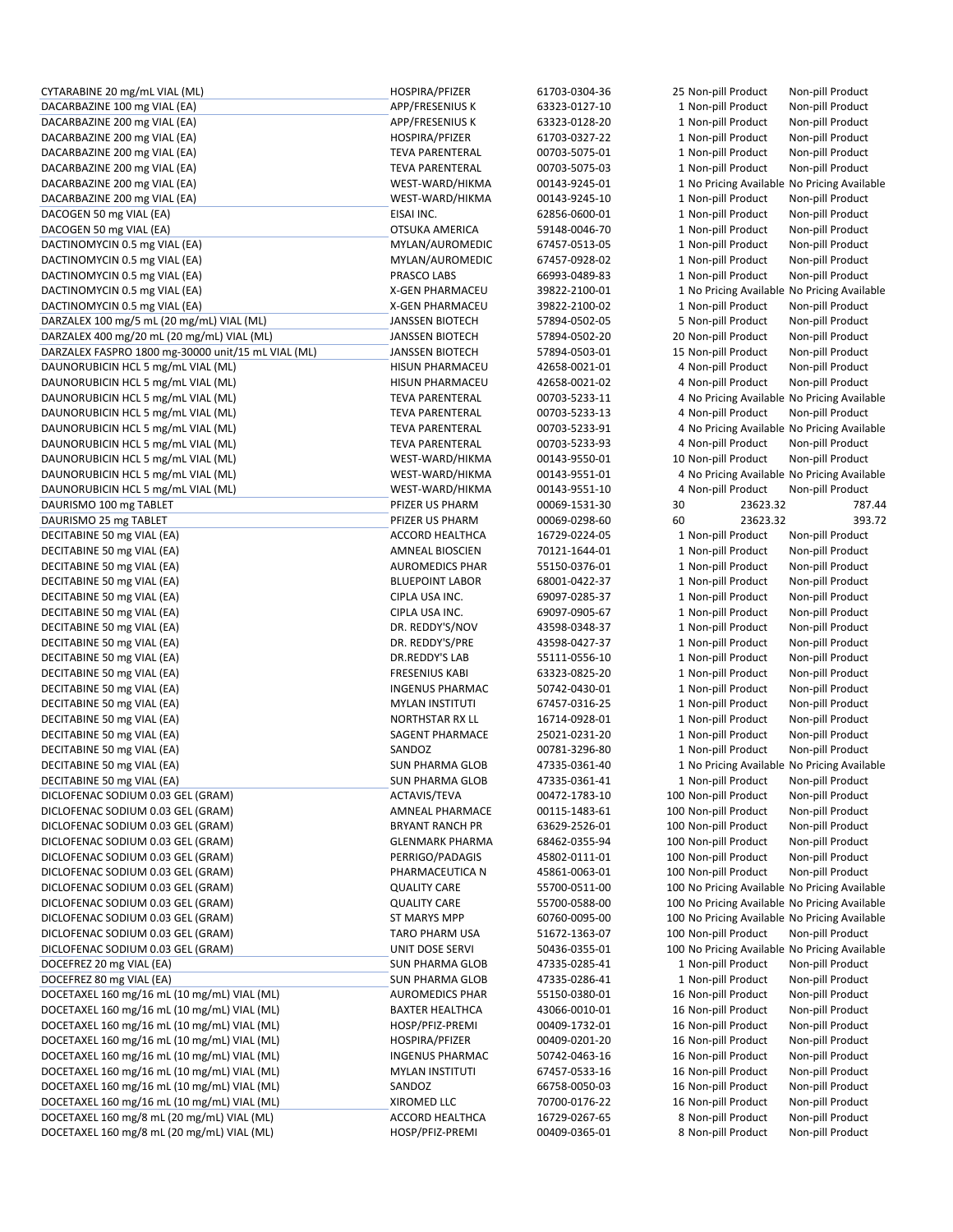DOCETAXEL 160 mg/8 mL (20 mg/mL) VIAL (ML) HOSPIRA/PFIZER 00409-0368-01 8 Non-pill Product Non-pill Product DOCETAXEL 160 mg/8 mL (20 mg/mL) VIAL (ML) MYLAN INSTITUTI 67457-0781-08 8 Non-pill Product Non-pill Product DOCETAXEL 160 mg/8 mL (20 mg/mL) VIAL (ML) SUN PHARMA GLOB 47335‐0939‐40 8 Non‐pill Product Non‐pill Product DOCETAXEL 160 mg/8 mL (20 mg/mL) VIAL (ML) WINTHROP US 00955‐1022‐08 8 Non‐pill Product Non‐pill Product DOCETAXEL 20 mg/2 mL (10 mg/mL) VIAL (ML) AUROMEDICS PHAR 55150‐0378‐01 2 Non‐pill Product Non‐pill Product DOCETAXEL 20 mg/2 mL (10 mg/mL) VIAL (ML) BAXTER HEALTHCA 43066‐0001‐01 2 Non‐pill Product Non‐pill Product DOCETAXEL 20 mg/2 mL (10 mg/mL) VIAL (ML) HOSPIRA/PFIZER 00409-0201-02 2 Non-pill Product Non-pill Product DOCETAXEL 20 mg/2 mL (10 mg/mL) VIAL (ML) HOSPIRA‐NOVAPLU 00409‐0201‐25 2 Non‐pill Product Non‐pill Product DOCETAXEL 20 mg/2 mL (10 mg/mL) VIAL (ML) INGENUS PHARMAC 50742‐0428‐02 2 Non‐pill Product Non‐pill Product DOCETAXEL 20 mg/2 mL (10 mg/mL) VIAL (ML) MYLAN INSTITUTI 67457‐0531‐02 2 Non‐pill Product Non‐pill Product DOCETAXEL 20 mg/2 mL (10 mg/mL) VIAL (ML) SANDOZ 66758‐0050‐01 2 Non‐pill Product Non‐pill Product DOCETAXEL 20 mg/2 mL (10 mg/mL) VIAL (ML) XIROMED LLC 70700‐0174‐22 2 Non‐pill Product Non‐pill Product DOCETAXEL 20 mg/mL (1 mL) VIAL (ML) ACCORD HEALTHCA 16729‐0267‐63 1 Non‐pill Product Non‐pill Product DOCETAXEL 20 mg/mL (1 mL) VIAL (ML) <br>DOCETAXEL 20 mg/mL (1 mL) VIAL (ML) DR. REDDY'S/NOV 43598-0611-11 1 Non-pill Product Non-pill Product DOCETAXEL 20 mg/mL (1 mL) VIAL (ML) DR. REDDY'S/NOV 43598‐0611‐11 1 Non‐pill Product Non‐pill Product DOCETAXEL 20 mg/mL (1 mL) VIAL (ML) DR.REDDY'S LAB 43598‐0258‐11 1 Non‐pill Product Non‐pill Product DOCETAXEL 20 mg/mL (1 mL) VIAL (ML) HOSP/PFIZ‐PREMI 00409‐4235‐01 1 Non‐pill Product Non‐pill Product DOCETAXEL 20 mg/mL (1 mL) VIAL (ML) HOSPIRA/PFIZER 00409‐0366‐01 1 Non‐pill Product Non‐pill Product DOCETAXEL 20 mg/mL (1 mL) VIAL (ML) SAGENT PHARMACE 25021‐0245‐01 1 Non‐pill Product Non‐pill Product DOCETAXEL 20 mg/mL (1 mL) VIAL (ML) SUN PHARMA GLOB 47335‐0323‐40 1 Non‐pill Product Non‐pill Product DOCETAXEL 20 mg/mL (1 mL) VIAL (ML) WEST‐WARD/HIKMA 00143‐9204‐01 1 Non‐pill Product Non‐pill Product DOCETAXEL 20 mg/mL (1 mL) VIAL (ML) WINTHROP US 00955-1020-01 1 Non-pill Product Non-pill Product Non-pill Product<br>DOCETAXEL 80 mg/4 mL (20 mg/mL) VIAL (ML) ACCORD HEALTHCA 16729-0267-64 4 Non-pill Product Non-pill Produc DOCETAXEL 80 mg/4 mL (20 mg/mL) VIAL (ML) ACCORD HEALTHCA 16729‐0267‐64 4 Non‐pill Product Non‐pill Product DOCETAXEL 80 mg/4 mL (20 mg/mL) VIAL (ML) ACTAVIS/TEVA 45963-0765-52 4 Non-pill Product Non-pill Product DOCETAXEL 80 mg/4 mL (20 mg/mL) VIAL (ML) DR. REDDY'S/NOV 43598‐0610‐40 4 Non‐pill Product Non‐pill Product DOCETAXEL 80 mg/4 mL (20 mg/mL) VIAL (ML) HOSP/PFIZ‐PREMI 00409‐5068‐01 4 Non‐pill Product Non‐pill Product DOCETAXEL 80 mg/4 mL (20 mg/mL) VIAL (ML) HOSPIRA/PFIZER 00409-0367-01 4 Non-pill Product Non-pill Product DOCETAXEL 80 mg/4 mL (20 mg/mL) VIAL (ML) SAGENT PHARMACE 25021‐0245‐04 4 Non‐pill Product Non‐pill Product DOCETAXEL 80 mg/4 mL (20 mg/mL) VIAL (ML) SUN PHARMA GLOB 47335‐0895‐40 4 Non‐pill Product Non‐pill Product DOCETAXEL 80 mg/4 mL (20 mg/mL) VIAL (ML) WEST-WARD/HIKMA 00143-9205-01 4 Non-pill Product DOCETAXEL 80 mg/4 mL (20 mg/mL) VIAL (ML) WINTHROP US 00955‐1021‐04 4 Non‐pill Product Non‐pill Product DOCETAXEL 80 mg/8 mL (10 mg/mL) VIAL (ML) AUROMEDICS PHAR 55150‐0379‐01 8 Non‐pill Product Non‐pill Product DOCETAXEL 80 mg/8 mL (10 mg/mL) VIAL (ML) BAXTER HEALTHCA 43066‐0006‐01 8 Non‐pill Product Non‐pill Product DOCETAXEL 80 mg/8 mL (10 mg/mL) VIAL (ML) HOSP/PFIZ‐PREMI 00409‐7870‐01 8 Non‐pill Product Non‐pill Product DOCETAXEL 80 mg/8 mL (10 mg/mL) VIAL (ML) HOSPIRA/PFIZER 00409-0201-10 8 Non-pill Product Non-pill Product DOCETAXEL 80 mg/8 mL (10 mg/mL) VIAL (ML) INGENUS PHARMAC 50742‐0431‐08 8 Non‐pill Product Non‐pill Product DOCETAXEL 80 mg/8 mL (10 mg/mL) VIAL (ML) MYLAN INSTITUTI 67457‐0532‐08 8 Non‐pill Product Non‐pill Product DOCETAXEL 80 mg/8 mL (10 mg/mL) VIAL (ML) SANDOZ 66758‐0050‐02 8 Non‐pill Product Non‐pill Product DOCETAXEL 80 mg/8 mL (10 mg/mL) VIAL (ML) XIROMED LLC 70700‐0175‐22 8 Non‐pill Product Non‐pill Product DOXIL 2 mg/mL VIAL (ML) BAXTER HEALTHCA 00338‐0063‐01 10 Non‐pill Product Non‐pill Product DOXIL 2 mg/mL VIAL (ML) BAXTER HEALTHCA 00338‐0067‐01 25 Non‐pill Product Non‐pill Product DOXORUBICIN HCL 10 mg VIAL (EA) WEST-WARD/HIKMA 00143-9092-01 1 Non-pill Product Non-pill Product DOXORUBICIN HCL 10 mg/5 mL VIAL (ML) **ACTAVIS/TEVA** ACTAVIS/TEVA 45963-0733-55 5 Non-pill Product Non-pill Product DOXORUBICIN HCL 10 mg/5 mL VIAL (ML) APP/FRESENIUS K 63323‐0883‐05 5 Non‐pill Product Non‐pill Product DOXORUBICIN HCL 10 mg/5 mL VIAL (ML) PFIZER US PHARM 00069‐3030‐20 5 Non‐pill Product Non‐pill Product DOXORUBICIN HCL 10 mg/5 mL VIAL (ML) PFIZER/PREMIERP 00069‐4004‐05 5 Non‐pill Product Non‐pill Product DOXORUBICIN HCL 10 mg/5 mL VIAL (ML) WEST-WARD/HIKMA 00143-9084-01 5 Non-pill Product Non-pill Product DOXORUBICIN HCL 10 mg/5 mL VIAL (ML) WEST‐WARD/HIKMA 00143‐9088‐01 5 Non‐pill Product Non‐pill Product DOXORUBICIN HCL 2 mg/mL VIAL (ML) ACTAVIS/TEVA 45963‐0733‐60 100 Non‐pill Product Non‐pill Product DOXORUBICIN HCL 2 mg/mL VIAL (ML) FRESENIUS KABI 63323‐0101‐61 100 Non‐pill Product Non‐pill Product DOXORUBICIN HCL 2 mg/mL VIAL (ML) NORTHSTAR RX LL 16714-0001-01 100 Non-pill Product Non-pill Product DOXORUBICIN HCL 2 mg/mL VIAL (ML) PFIZER US PHARM 00069‐3033‐20 75 Non‐pill Product Non‐pill Product DOXORUBICIN HCL 2 mg/mL VIAL (ML) PFIZER US PHARM 00069‐3034‐20 100 Non‐pill Product Non‐pill Product DOXORUBICIN HCL 2 mg/mL VIAL (ML) PFIZER/PREMIERP 00069‐4037‐01 100 Non‐pill Product Non‐pill Product DOXORUBICIN HCL 2 mg/mL VIAL (ML) SUN PHARMACEUTI 62756‐0827‐40 100 Non‐pill Product Non‐pill Product DOXORUBICIN HCL 2 mg/mL VIAL (ML) WEST‐WARD/HIKMA 00143‐9087‐01 100 Non‐pill Product Non‐pill Product DOXORUBICIN HCL 2 mg/mL VIAL (ML) WEST-WARD/HIKMA 00143-9091-01 100 Non-pill Product Non-pill Product DOXORUBICIN HCL 20 mg/10 mL VIAL (ML) ACTAVIS/TEVA 45963‐0733‐57 10 Non‐pill Product Non‐pill Product DOXORUBICIN HCL 20 mg/10 mL VIAL (ML) **DOXORUBICING PRIZER US PHARM** 00069-3031-20 10 Non-pill Product Non-pill Product DOXORUBICIN HCL 20 mg/10 mL VIAL (ML) PFIZER/PREMIERP 00069‐4015‐10 10 Non‐pill Product Non‐pill Product DOXORUBICIN HCL 20 mg/10 mL VIAL (ML) WEST‐WARD/HIKMA 00143‐9085‐01 10 Non‐pill Product Non‐pill Product DOXORUBICIN HCL 20 mg/10 mL VIAL (ML) WEST‐WARD/HIKMA 00143‐9089‐01 10 Non‐pill Product Non‐pill Product DOXORUBICIN HCL 50 mg VIAL (EA) MOVIET AND MYLAN INSTITUTI 67457-0436-50 1 Non-pill Product Non-pill Product DOXORUBICIN HCL 50 mg/25 mL VIAL (ML) ACTAVIS/TEVA 45963‐0733‐68 25 Non‐pill Product Non‐pill Product DOXORUBICIN HCL 50 mg/25 mL VIAL (ML) <br>
APP/FRESENIUS K 63323-0883-30 25 Non-pill Product Non-pill Product DOXORUBICIN HCL 50 mg/25 mL VIAL (ML) **DOXORUBICIN PERIZER US PHARM OODG9-3032**-20 25 Non-pill Product Non-pill Product<br>DOXORUBICIN HCL 50 mg/25 mL VIAL (ML) PERIZER/PREMIERP OOD69-4026-25 25 Non-pill Product Non-pill Prod DOXORUBICIN HCL 50 mg/25 mL VIAL (ML) PFIZER/PREMIERP 00069‐4026‐25 25 Non‐pill Product Non‐pill Product DOXORUBICIN HCL 50 mg/25 mL VIAL (ML) SUN PHARMACEUTI 62756‐0826‐40 25 Non‐pill Product Non‐pill Product DOXORUBICIN HCL 50 mg/25 mL VIAL (ML) WEST‐WARD/HIKMA 00143‐9086‐01 25 Non‐pill Product Non‐pill Product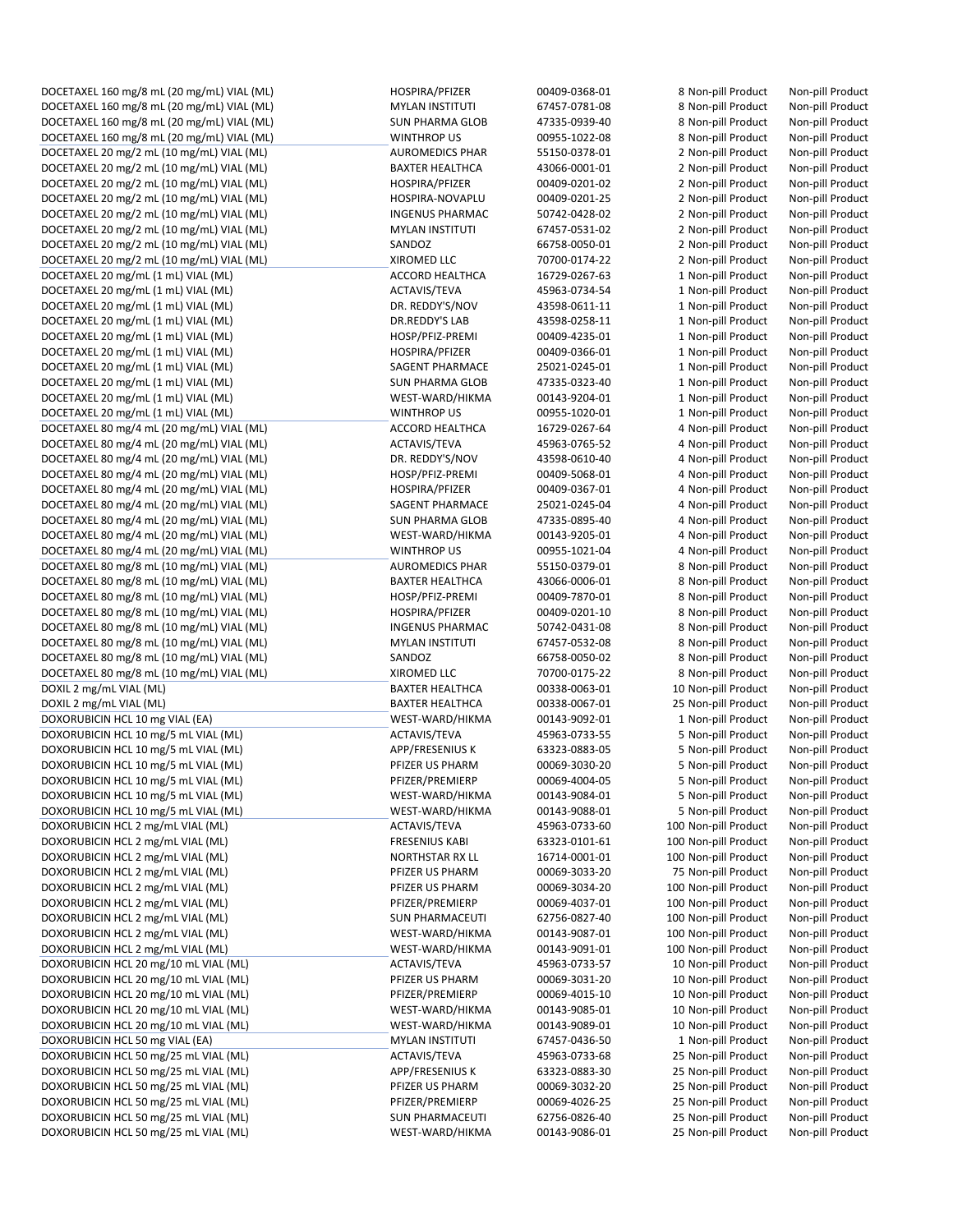| DOXORUBICIN HCL 50 mg/25 mL VIAL (ML)                      | WEST-WARD/HIKMA        | 00143-9090-01                  |     | 25 Non-pill Product              | Non-pill Product                            |
|------------------------------------------------------------|------------------------|--------------------------------|-----|----------------------------------|---------------------------------------------|
| DOXORUBICIN HCL LIPOSOME 2 mg/mL VIAL (ML)                 | <b>BAXTER HEALTHCA</b> | 00338-0080-01                  |     | 10 Non-pill Product              | Non-pill Product                            |
| DOXORUBICIN HCL LIPOSOME 2 mg/mL VIAL (ML)                 | <b>BAXTER HEALTHCA</b> | 00338-0086-01                  |     | 25 Non-pill Product              | Non-pill Product                            |
| DOXORUBICIN HCL LIPOSOME 2 mg/mL VIAL (ML)                 | <b>BLUEPOINT LABOR</b> | 68001-0345-26                  |     | 25 Non-pill Product              | Non-pill Product                            |
| DOXORUBICIN HCL LIPOSOME 2 mg/mL VIAL (ML)                 | <b>BLUEPOINT LABOR</b> | 68001-0345-36                  |     | 10 Non-pill Product              | Non-pill Product                            |
| DOXORUBICIN HCL LIPOSOME 2 mg/mL VIAL (ML)                 | <b>BLUEPOINT/ONCOP</b> | 68001-0492-36                  |     | 10 Non-pill Product              | Non-pill Product                            |
| DOXORUBICIN HCL LIPOSOME 2 mg/mL VIAL (ML)                 | <b>BLUEPOINT/ONCOP</b> | 68001-0493-26                  |     | 25 Non-pill Product              | Non-pill Product                            |
| DOXORUBICIN HCL LIPOSOME 2 mg/mL VIAL (ML)                 | DR. REDDY'S/NOV        | 43598-0682-35                  |     | 10 Non-pill Product              | Non-pill Product                            |
| DOXORUBICIN HCL LIPOSOME 2 mg/mL VIAL (ML)                 | DR. REDDY'S/NOV        | 43598-0683-25                  |     | 25 Non-pill Product              | Non-pill Product                            |
| DOXORUBICIN HCL LIPOSOME 2 mg/mL VIAL (ML)                 | DR.REDDY'S LAB         | 43598-0283-35                  |     | 10 Non-pill Product              | Non-pill Product                            |
| DOXORUBICIN HCL LIPOSOME 2 mg/mL VIAL (ML)                 | DR.REDDY'S LAB         | 43598-0541-25                  |     | 25 Non-pill Product              | Non-pill Product                            |
| DOXORUBICIN HCL LIPOSOME 2 mg/mL VIAL (ML)                 | NORTHSTAR RX LL        | 16714-0742-01                  |     | 10 Non-pill Product              | Non-pill Product                            |
| DOXORUBICIN HCL LIPOSOME 2 mg/mL VIAL (ML)                 | NORTHSTAR RX LL        | 16714-0856-01                  |     | 25 Non-pill Product              | Non-pill Product                            |
| DOXORUBICIN HCL LIPOSOME 2 mg/mL VIAL (ML)                 | PERRIGO/PADAGIS        | 00574-0930-10                  |     | 10 Non-pill Product              | Non-pill Product                            |
| DOXORUBICIN HCL LIPOSOME 2 mg/mL VIAL (ML)                 | PERRIGO/PADAGIS        | 00574-0931-25                  |     | 25 Non-pill Product              | Non-pill Product                            |
|                                                            | <b>SUN PHARMA GLOB</b> | 47335-0049-40                  |     | 10 Non-pill Product              | Non-pill Product                            |
| DOXORUBICIN HCL LIPOSOME 2 mg/mL VIAL (ML)                 |                        |                                |     |                                  |                                             |
| DOXORUBICIN HCL LIPOSOME 2 mg/mL VIAL (ML)                 | <b>SUN PHARMA GLOB</b> | 47335-0050-40                  |     | 25 Non-pill Product              | Non-pill Product                            |
| DROXIA 200 mg CAPSULE                                      | <b>BMS ONCO/IMMUN</b>  | 00003-6335-17                  | 60  | 54.49                            | 0.91                                        |
| DROXIA 300 mg CAPSULE                                      | <b>BMS ONCO/IMMUN</b>  | 00003-6336-17                  | 60  | 54.49                            | 0.91                                        |
| DROXIA 400 mg CAPSULE                                      | <b>BMS ONCO/IMMUN</b>  | 00003-6337-17                  | 60  | 58.31                            | 0.97                                        |
| DUAVEE 0.45 mg-20 mg TABLET                                | WYETH/PFIZER           | 00008-1123-12                  | 30  | 229.44                           | 7.65                                        |
| EFUDEX 0.05 CREAM (GRAM)                                   | <b>BAUSCH HEALTH U</b> | 00187-3204-47                  |     | 40 Non-pill Product              | Non-pill Product                            |
| ELIGARD 22.5 mg (3 month) SYRINGE (EA)                     | <b>TOLMAR PHARMACE</b> | 62935-0220-04                  |     |                                  | 1 No Pricing Available No Pricing Available |
| ELIGARD 22.5 mg (3 month) SYRINGE (EA)                     | <b>TOLMAR PHARMACE</b> | 62935-0221-04                  |     |                                  | 1 No Pricing Available No Pricing Available |
| ELIGARD 22.5 mg (3 month) SYRINGE (EA)                     | <b>TOLMAR PHARMACE</b> | 62935-0222-05                  |     | 1 Non-pill Product               | Non-pill Product                            |
| ELIGARD 22.5 mg (3 month) SYRINGE (EA)                     | <b>TOLMAR PHARMACE</b> | 62935-0223-05                  |     | 1 Non-pill Product               | Non-pill Product                            |
| ELIGARD 30 mg (4 month) SYRINGE (EA)                       | <b>TOLMAR PHARMACE</b> | 62935-0303-30                  |     | 1 Non-pill Product               | Non-pill Product                            |
| ELIGARD 30 mg (4 month) SYRINGE (EA)                       | <b>TOLMAR PHARMACE</b> | 62935-0305-29                  |     |                                  | 1 No Pricing Available No Pricing Available |
| ELIGARD 45 mg (6 month) SYRINGE (EA)                       | <b>TOLMAR PHARMACE</b> | 62935-0453-45                  |     | 1 Non-pill Product               | Non-pill Product                            |
| ELIGARD 45 mg (6 month) SYRINGE (EA)                       | <b>TOLMAR PHARMACE</b> | 62935-0454-44                  |     |                                  | 1 No Pricing Available No Pricing Available |
| ELIGARD 7.5 mg (1 month) SYRINGE (EA)                      | <b>TOLMAR PHARMACE</b> | 62935-0753-75                  |     | 1 Non-pill Product               | Non-pill Product                            |
| ELIGARD 7.5 mg (1 month) SYRINGE (EA)                      | <b>TOLMAR PHARMACE</b> | 62935-0754-74                  |     |                                  | 1 No Pricing Available No Pricing Available |
| ELLENCE 200 mg/100 mL VIAL (ML)                            | PHARMACI/PFIZER        | 00009-5093-01                  |     | 100 Non-pill Product             | Non-pill Product                            |
| ELLENCE 50 mg/25 mL VIAL (ML)                              | PHARMACI/PFIZER        | 00009-5091-01                  |     | 25 Non-pill Product              | Non-pill Product                            |
| EMCYT 140 mg CAPSULE                                       | PHARMACI/PFIZER        | 00013-0132-02                  | 100 | 2010.94                          | 20.11                                       |
| EMPLICITI 300 mg VIAL (EA)                                 | <b>BMS PRIMARYCARE</b> | 00003-2291-11                  |     | 1 Non-pill Product               | Non-pill Product                            |
| EMPLICITI 400 mg VIAL (EA)                                 | <b>BMS PRIMARYCARE</b> | 00003-4522-11                  |     | 1 Non-pill Product               | Non-pill Product                            |
| ENHERTU 100 mg VIAL (EA)                                   | <b>DAIICHI SANKYO</b>  | 65597-0406-01                  |     | 1 Non-pill Product               | Non-pill Product                            |
| EPIRUBICIN HCL 200 mg VIAL (EA)                            | HOSPIRA/PFIZER         | 61703-0348-59                  |     | 1 Non-pill Product               | Non-pill Product                            |
| EPIRUBICIN HCL 200 mg/100 mL VIAL (ML)                     | APP/FRESENIUS K        | 63323-0151-00                  |     | 100 Non-pill Product             | Non-pill Product                            |
| EPIRUBICIN HCL 200 mg/100 mL VIAL (ML)                     | AREVA PHARMACEU        | 59923-0701-00                  |     | 100 Non-pill Product             | Non-pill Product                            |
| EPIRUBICIN HCL 200 mg/100 mL VIAL (ML)                     | HOSPIRA/PFIZER         | 61703-0359-02                  |     | 100 Non-pill Product             | Non-pill Product                            |
| EPIRUBICIN HCL 50 mg VIAL (EA)                             | HOSPIRA/PFIZER         | 61703-0347-35                  |     | 1 Non-pill Product               | Non-pill Product                            |
| EPIRUBICIN HCL 50 mg/25 mL VIAL (ML)                       | AREVA PHARMACEU        | 59923-0701-25                  |     | 25 Non-pill Product              | Non-pill Product                            |
| ERBITUX 100 mg/50 mL VIAL (ML)                             | ELI LILLY & CO.        | 66733-0948-23                  |     | 50 Non-pill Product              | Non-pill Product                            |
|                                                            |                        | 66733-0958-23                  |     |                                  |                                             |
| ERBITUX 200 mg/100 mL VIAL (ML)<br>ERIVEDGE 150 mg CAPSULE | ELI LILLY & CO.        |                                | 28  | 100 Non-pill Product<br>14542.46 | Non-pill Product<br>519.37                  |
|                                                            | GENENTECH INC.         | 50242-0140-01<br>59676-0600-12 | 120 |                                  |                                             |
| ERLEADA 60 mg TABLET                                       | <b>JANSSEN BIOTECH</b> |                                |     | 16231.51                         | 135.26                                      |
| ERLOTINIB HCL 100 mg TABLET                                | AREVA PHARMACEU        | 59923-0726-30                  | 30  | 3960                             | 132                                         |
| ERLOTINIB HCL 100 mg TABLET                                | <b>BRECKENRIDGE</b>    | 51991-0891-33                  | 30  | 480                              | 16                                          |
| ERLOTINIB HCL 100 mg TABLET                                | <b>MYLAN</b>           | 00378-7132-93                  | 30  | 8177.38                          | 272.58                                      |
| ERLOTINIB HCL 100 mg TABLET                                | <b>MYLAN INSTITUTI</b> | 42292-0052-01                  |     |                                  | 1 No Pricing Available No Pricing Available |
| ERLOTINIB HCL 100 mg TABLET                                | <b>MYLAN INSTITUTI</b> | 42292-0052-05                  | 20  | 4697.66                          | 234.88                                      |
| ERLOTINIB HCL 100 mg TABLET                                | <b>SUN PHARMACEUTI</b> | 63304-0096-30                  | 30  | 1933.75                          | 64.46                                       |
| ERLOTINIB HCL 100 mg TABLET                                | <b>TEVA USA</b>        | 00093-7663-56                  | 30  | 7746.98                          | 258.23                                      |
| ERLOTINIB HCL 100 mg TABLET                                | ZYDUS PHARMACEU        | 68382-0914-06                  | 30  | 336                              | 11.2                                        |
| ERLOTINIB HCL 150 mg TABLET                                | AREVA PHARMACEU        | 59923-0727-30                  | 30  | 4560                             | 152                                         |
| ERLOTINIB HCL 150 mg TABLET                                | <b>BRECKENRIDGE</b>    | 51991-0892-33                  | 30  | 540                              | 18                                          |
| ERLOTINIB HCL 150 mg TABLET                                | <b>MYLAN</b>           | 00378-7133-93                  | 30  | 9249.22                          | 308.31                                      |
| ERLOTINIB HCL 150 mg TABLET                                | <b>MYLAN INSTITUTI</b> | 42292-0053-01                  |     |                                  | 1 No Pricing Available No Pricing Available |
| ERLOTINIB HCL 150 mg TABLET                                | <b>MYLAN INSTITUTI</b> | 42292-0053-05                  | 20  | 5306.08                          | 265.3                                       |
| ERLOTINIB HCL 150 mg TABLET                                | <b>SUN PHARMACEUTI</b> | 63304-0135-30                  | 30  | 2190.61                          | 73.02                                       |
| ERLOTINIB HCL 150 mg TABLET                                | <b>TEVA USA</b>        | 00093-7664-56                  | 30  | 8762.41                          | 292.08                                      |
| ERLOTINIB HCL 150 mg TABLET                                | ZYDUS PHARMACEU        | 68382-0915-06                  | 30  | 378                              | 12.6                                        |
| ERLOTINIB HCL 25 mg TABLET                                 | AREVA PHARMACEU        | 59923-0725-30                  | 30  | 1680                             | 56                                          |
| ERLOTINIB HCL 25 mg TABLET                                 | <b>BRECKENRIDGE</b>    | 51991-0890-33                  | 30  | 360                              | 12                                          |
| ERLOTINIB HCL 25 mg TABLET                                 | <b>MYLAN</b>           | 00378-7131-93                  | 30  | 2977.2                           | 99.24                                       |
| ERLOTINIB HCL 25 mg TABLET                                 | <b>MYLAN INSTITUTI</b> | 42292-0051-01                  |     |                                  | 1 No Pricing Available No Pricing Available |
| ERLOTINIB HCL 25 mg TABLET                                 | <b>MYLAN INSTITUTI</b> | 42292-0051-05                  | 20  | 1710.89                          | 85.54                                       |
|                                                            |                        |                                |     |                                  |                                             |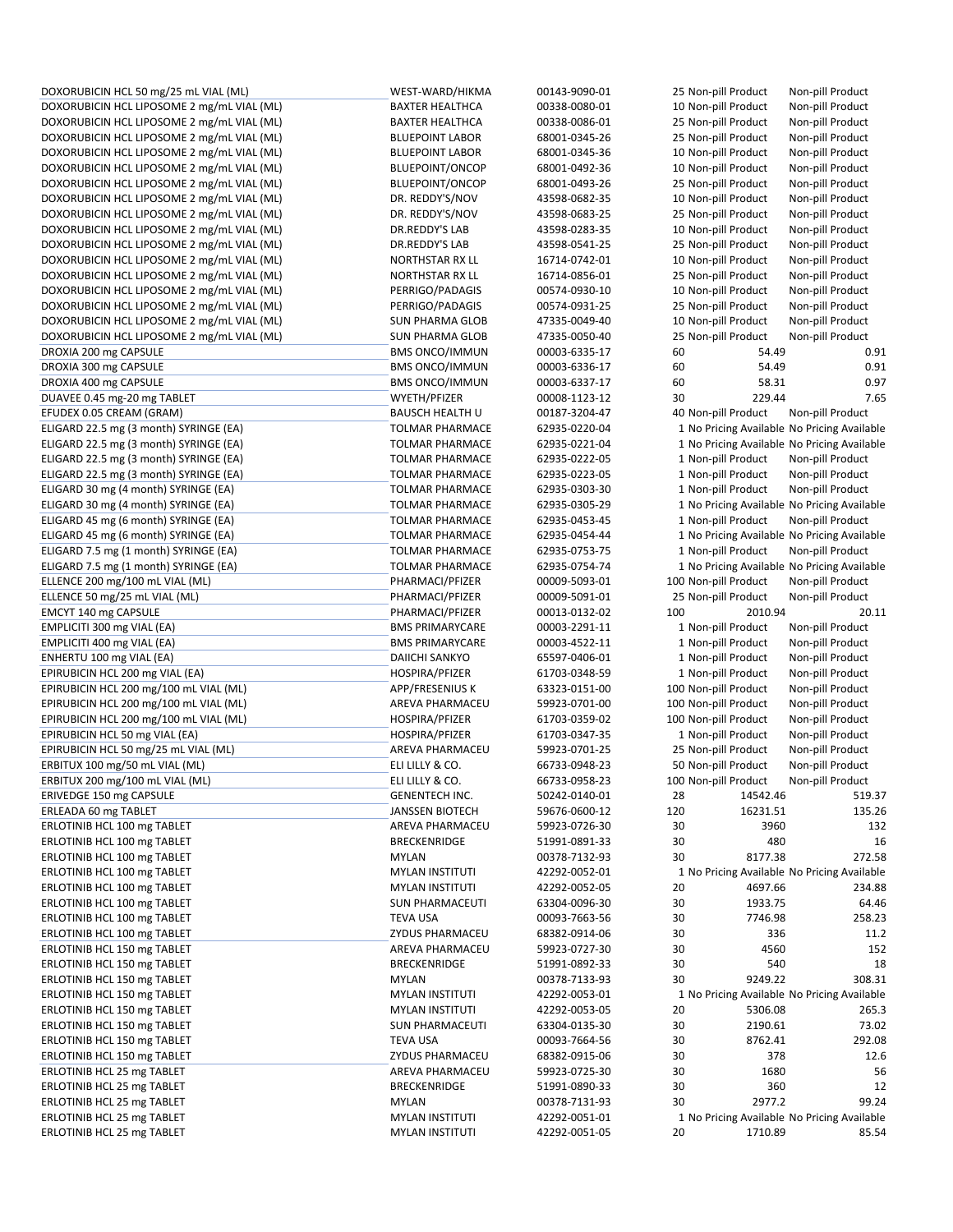| ERLOTINIB HCL 25 mg TABLET            | <b>SUN PHARMACEUTI</b> | 63304-0095-30 | 30  | 744.3               | 24.81                                        |
|---------------------------------------|------------------------|---------------|-----|---------------------|----------------------------------------------|
| ERLOTINIB HCL 25 mg TABLET            | <b>TEVA USA</b>        | 00093-7662-56 | 30  | 2008.42             | 66.95                                        |
| ERLOTINIB HCL 25 mg TABLET            | ZYDUS PHARMACEU        | 68382-0913-06 | 30  | 252                 | 8.4                                          |
| ETOPOPHOS 100 mg VIAL (EA)            | <b>H2 PHARMA LLC</b>   | 61269-0410-20 |     | 1 Non-pill Product  | Non-pill Product                             |
| ETOPOSIDE 1 POWDER (GRAM)             | PROFESSIONAL CO        | 51927-2772-00 |     | 1 Non-pill Product  | Non-pill Product                             |
| ETOPOSIDE 20 mg/mL VIAL (ML)          | ACCORD HEALTHCA        | 16729-0114-08 |     |                     |                                              |
|                                       |                        |               |     | 25 Non-pill Product | Non-pill Product                             |
| ETOPOSIDE 20 mg/mL VIAL (ML)          | ACCORD HEALTHCA        | 16729-0114-11 |     | 50 Non-pill Product | Non-pill Product                             |
| ETOPOSIDE 20 mg/mL VIAL (ML)          | <b>ACCORD HEALTHCA</b> | 16729-0114-31 |     | 5 Non-pill Product  | Non-pill Product                             |
| ETOPOSIDE 20 mg/mL VIAL (ML)          | ACCORD/NOVAPLUS        | 16729-0262-31 |     | 5 Non-pill Product  | Non-pill Product                             |
| ETOPOSIDE 20 mg/mL VIAL (ML)          | APP/FRESENIUS K        | 63323-0104-25 |     | 25 Non-pill Product | Non-pill Product                             |
| ETOPOSIDE 20 mg/mL VIAL (ML)          | APP/FRESENIUS K        | 63323-0104-50 |     | 50 Non-pill Product | Non-pill Product                             |
| ETOPOSIDE 20 mg/mL VIAL (ML)          | <b>BLUEPOINT LABOR</b> | 68001-0265-22 |     |                     | 5 No Pricing Available No Pricing Available  |
| ETOPOSIDE 20 mg/mL VIAL (ML)          | <b>BLUEPOINT LABOR</b> | 68001-0265-23 |     |                     | 25 No Pricing Available No Pricing Available |
| ETOPOSIDE 20 mg/mL VIAL (ML)          | <b>BLUEPOINT LABOR</b> | 68001-0265-24 |     |                     | 50 No Pricing Available No Pricing Available |
| ETOPOSIDE 20 mg/mL VIAL (ML)          | <b>BLUEPOINT LABOR</b> | 68001-0265-25 |     | 5 Non-pill Product  | Non-pill Product                             |
| ETOPOSIDE 20 mg/mL VIAL (ML)          | <b>BLUEPOINT LABOR</b> | 68001-0265-26 |     | 25 Non-pill Product | Non-pill Product                             |
|                                       |                        |               |     |                     |                                              |
| ETOPOSIDE 20 mg/mL VIAL (ML)          | <b>BLUEPOINT LABOR</b> | 68001-0265-27 |     | 50 Non-pill Product | Non-pill Product                             |
| ETOPOSIDE 20 mg/mL VIAL (ML)          | <b>FRESENIUS KABI</b>  | 63323-0104-01 |     |                     | 5 No Pricing Available No Pricing Available  |
| ETOPOSIDE 20 mg/mL VIAL (ML)          | <b>FRESENIUS KABI</b>  | 63323-0104-05 |     | 5 Non-pill Product  | Non-pill Product                             |
| ETOPOSIDE 20 mg/mL VIAL (ML)          | WEST-WARD/HIKMA        | 00143-9376-01 |     | 5 Non-pill Product  | Non-pill Product                             |
| ETOPOSIDE 20 mg/mL VIAL (ML)          | WEST-WARD/HIKMA        | 00143-9510-01 |     | 5 Non-pill Product  | Non-pill Product                             |
| ETOPOSIDE 20 mg/mL VIAL (ML)          | WEST-WARD/HIKMA        | 00143-9511-01 |     | 25 Non-pill Product | Non-pill Product                             |
| ETOPOSIDE 20 mg/mL VIAL (ML)          | WEST-WARD/HIKMA        | 00143-9512-01 |     | 50 Non-pill Product | Non-pill Product                             |
| ETOPOSIDE 50 mg CAPSULE               | <b>MYLAN</b>           | 00378-3266-32 |     |                     | 1 No Pricing Available No Pricing Available  |
| ETOPOSIDE 50 mg CAPSULE               | <b>MYLAN</b>           | 00378-3266-94 | 20  | 1807.9              | 90.39                                        |
| EVEROLIMUS 10 mg TABLET               | <b>BIOCON PHARMA I</b> | 70377-0013-22 | 28  | 3769.2              | 134.61                                       |
| EVEROLIMUS 10 mg TABLET               | BRECKENRIDGE           | 51991-0824-28 | 28  | 3840                | 137.14                                       |
|                                       |                        |               |     |                     | 1 No Pricing Available No Pricing Available  |
| <b>EVEROLIMUS 10 mg TABLET</b>        | BRECKENRIDGE           | 51991-0824-99 |     |                     |                                              |
| EVEROLIMUS 10 mg TABLET               | WEST-WARD/HIKMA        | 00054-0482-13 | 30  | 8057.54             | 268.58                                       |
| EVEROLIMUS 2 mg TABLET FOR SUSPENSION | <b>MYLAN</b>           | 00378-0005-32 |     |                     | 1 No Pricing Available No Pricing Available  |
| EVEROLIMUS 2 mg TABLET FOR SUSPENSION | <b>MYLAN</b>           | 00378-0005-85 | 28  | 15473.98            | 552.64                                       |
| EVEROLIMUS 2.5 mg TABLET              | <b>BIOCON PHARMA I</b> | 70377-0010-22 | 28  | 3769.2              | 134.61                                       |
| EVEROLIMUS 2.5 mg TABLET              | <b>BRECKENRIDGE</b>    | 51991-0821-28 | 28  | 3840                | 137.14                                       |
| EVEROLIMUS 2.5 mg TABLET              | <b>BRECKENRIDGE</b>    | 51991-0821-99 |     |                     | 1 No Pricing Available No Pricing Available  |
| EVEROLIMUS 2.5 mg TABLET              | <b>MYLAN</b>           | 00378-3096-32 |     |                     | 1 No Pricing Available No Pricing Available  |
| EVEROLIMUS 2.5 mg TABLET              | <b>MYLAN</b>           | 00378-3096-85 | 28  | 7703.32             | 275.12                                       |
| EVEROLIMUS 2.5 mg TABLET              | PAR PHARM.             | 49884-0119-52 |     |                     | 1 No Pricing Available No Pricing Available  |
| EVEROLIMUS 2.5 mg TABLET              | PAR PHARM.             | 49884-0119-91 | 28  | 14415.58            | 514.84                                       |
| EVEROLIMUS 2.5 mg TABLET              | <b>TEVA USA</b>        | 00093-7766-19 |     |                     | 1 No Pricing Available No Pricing Available  |
|                                       |                        |               | 28  | 7703.32             | 275.12                                       |
| EVEROLIMUS 2.5 mg TABLET              | <b>TEVA USA</b>        | 00093-7766-24 |     |                     |                                              |
| EVEROLIMUS 2.5 mg TABLET              | WEST-WARD/HIKMA        | 00054-0480-13 | 30  | 7703.32             | 256.78                                       |
| EVEROLIMUS 3 mg TABLET FOR SUSPENSION | <b>MYLAN</b>           | 00378-0006-32 |     |                     | 1 No Pricing Available No Pricing Available  |
| EVEROLIMUS 3 mg TABLET FOR SUSPENSION | <b>MYLAN</b>           | 00378-0006-85 | 28  | 15628.97            | 558.18                                       |
| <b>EVEROLIMUS 5 mg TABLET</b>         | <b>BIOCON PHARMA I</b> | 70377-0011-22 | 28  | 3769.2              | 134.61                                       |
| EVEROLIMUS 5 mg TABLET                | <b>BRECKENRIDGE</b>    | 51991-0822-28 | 28  | 3840                | 137.14                                       |
| <b>EVEROLIMUS 5 mg TABLET</b>         | BRECKENRIDGE           | 51991-0822-99 |     |                     | 1 No Pricing Available No Pricing Available  |
| <b>EVEROLIMUS 5 mg TABLET</b>         | <b>MYLAN</b>           | 00378-3097-32 |     |                     | 1 No Pricing Available No Pricing Available  |
| EVEROLIMUS 5 mg TABLET                | <b>MYLAN</b>           | 00378-3097-85 | 28  | 8057.54             | 287.77                                       |
| <b>EVEROLIMUS 5 mg TABLET</b>         | PAR PHARM.             | 49884-0125-52 |     |                     | 1 No Pricing Available No Pricing Available  |
| <b>EVEROLIMUS 5 mg TABLET</b>         | PAR PHARM.             | 49884-0125-91 | 28  | 15078.44            | 538.52                                       |
| <b>EVEROLIMUS 5 mg TABLET</b>         | <b>TEVA USA</b>        | 00093-7767-19 |     |                     | 1 No Pricing Available No Pricing Available  |
| <b>EVEROLIMUS 5 mg TABLET</b>         | <b>TEVA USA</b>        | 00093-7767-24 | 28  | 8057.54             | 287.77                                       |
| <b>EVEROLIMUS 5 mg TABLET</b>         | WEST-WARD/HIKMA        | 00054-0481-13 | 30  | 8057.54             | 268.58                                       |
|                                       |                        | 00054-0481-14 |     |                     | 287.77                                       |
| <b>EVEROLIMUS 5 mg TABLET</b>         | WEST-WARD/HIKMA        |               | 28  | 8057.54             |                                              |
| EVEROLIMUS 5 mg TABLET FOR SUSPENSION | MYLAN                  | 00378-0007-32 |     |                     | 1 No Pricing Available No Pricing Available  |
| EVEROLIMUS 5 mg TABLET FOR SUSPENSION | <b>MYLAN</b>           | 00378-0007-85 | 28  | 16266.62            | 580.95                                       |
| EVEROLIMUS 7.5 mg TABLET              | <b>BIOCON PHARMA I</b> | 70377-0012-22 | 28  | 3769.2              | 134.61                                       |
| EVEROLIMUS 7.5 mg TABLET              | <b>BRECKENRIDGE</b>    | 51991-0823-28 | 28  | 3840                | 137.14                                       |
| <b>EVEROLIMUS 7.5 mg TABLET</b>       | <b>BRECKENRIDGE</b>    | 51991-0823-99 |     |                     | 1 No Pricing Available No Pricing Available  |
| EVEROLIMUS 7.5 mg TABLET              | <b>MYLAN</b>           | 00378-3098-32 |     |                     | 1 No Pricing Available No Pricing Available  |
| EVEROLIMUS 7.5 mg TABLET              | <b>MYLAN</b>           | 00378-3098-85 | 28  | 8057.54             | 287.77                                       |
| EVEROLIMUS 7.5 mg TABLET              | PAR PHARM.             | 49884-0127-52 |     |                     | 1 No Pricing Available No Pricing Available  |
| EVEROLIMUS 7.5 mg TABLET              | PAR PHARM.             | 49884-0127-91 | 28  | 15078.44            | 538.52                                       |
| EVEROLIMUS 7.5 mg TABLET              | <b>TEVA USA</b>        | 00093-7768-19 |     |                     | 1 No Pricing Available No Pricing Available  |
| EVEROLIMUS 7.5 mg TABLET              | <b>TEVA USA</b>        | 00093-7768-24 | 28  | 8057.54             | 287.77                                       |
|                                       |                        | 00054-0497-13 | 30  |                     | 268.58                                       |
| EVEROLIMUS 7.5 mg TABLET              | WEST-WARD/HIKMA        |               |     | 8057.54             |                                              |
| EVEROLIMUS 7.5 mg TABLET              | WEST-WARD/HIKMA        | 00054-0497-14 | 28  | 8057.54             | 287.77                                       |
| EVISTA 60 mg TABLET                   | ELI LILLY & CO.        | 00002-4184-02 | 100 | 792                 | 7.92                                         |
| EVISTA 60 mg TABLET                   | ELI LILLY & CO.        | 00002-4184-30 | 30  | 237.6               | 7.92                                         |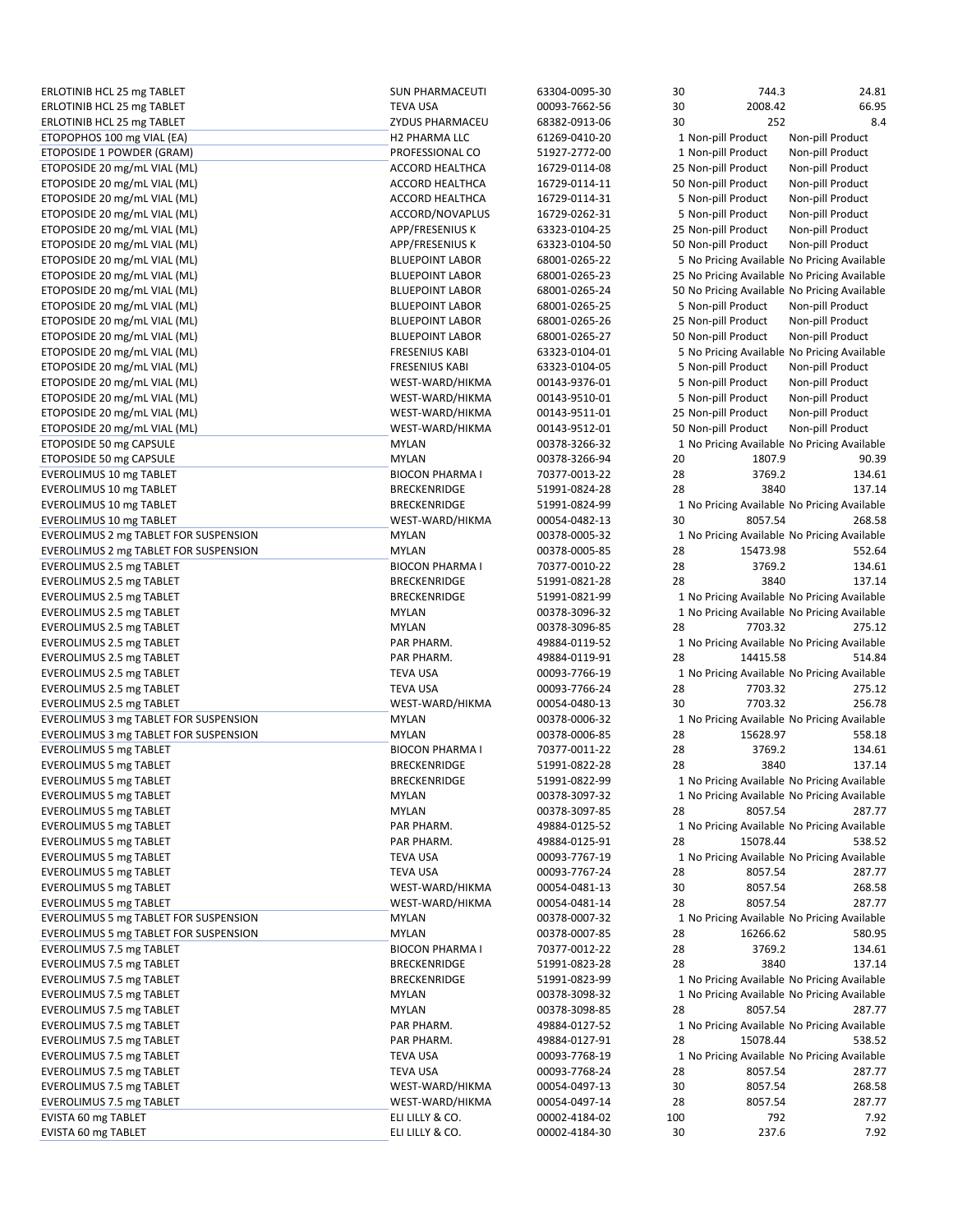| <b>EXEMESTANE 25 mg TABLET</b>                                             | ALVOGEN INC                      | 47781-0108-30                  | 30  | 120                                                                 | 4                                            |
|----------------------------------------------------------------------------|----------------------------------|--------------------------------|-----|---------------------------------------------------------------------|----------------------------------------------|
| <b>EXEMESTANE 25 mg TABLET</b>                                             | <b>BRECKENRIDGE</b>              | 51991-0005-33                  | 30  | 120                                                                 | 4                                            |
| <b>EXEMESTANE 25 mg TABLET</b>                                             | <b>BRECKENRIDGE</b>              | 51991-0005-90                  | 90  | 360                                                                 | $\overline{4}$                               |
| <b>EXEMESTANE 25 mg TABLET</b>                                             | <b>BRYANT RANCH PR</b>           | 63629-2056-01                  | 30  | 39.64                                                               | 1.32                                         |
| <b>EXEMESTANE 25 mg TABLET</b>                                             | CIPLA USA INC.                   | 69097-0316-02                  | 30  | 60                                                                  | 2                                            |
| <b>EXEMESTANE 25 mg TABLET</b>                                             | <b>GREENSTONE LLC.</b>           | 59762-2858-01                  | 30  | 351.84                                                              | 11.73                                        |
| <b>EXEMESTANE 25 mg TABLET</b>                                             | <b>MYLAN</b>                     | 00378-5001-93                  | 30  | 137.8                                                               | 4.59                                         |
| <b>EXEMESTANE 25 mg TABLET</b>                                             | ROXANE/WEST-WAR                  | 00054-0080-13                  | 30  | 390.94                                                              | 13.03                                        |
| <b>EXEMESTANE 25 mg TABLET</b>                                             | UPSHER-SMITH LA                  | 00832-0595-30                  | 30  | 120                                                                 | 4                                            |
| <b>EXEMESTANE 25 mg TABLET</b>                                             | ZYDUS PHARMACEU                  | 68382-0383-06                  | 30  | 107.66                                                              | 3.59                                         |
| EXKIVITY 40 mg CAPSULE                                                     | <b>TAKEDA PHARMACE</b>           | 63020-0040-12                  | 120 | 30000                                                               | 250                                          |
| FARESTON 60 mg TABLET                                                      | <b>KYOWA KIRIN IN</b>            | 42747-0327-30                  | 30  | 1559.94                                                             | 52                                           |
| FARYDAK 10 mg CAPSULE                                                      | NOVARTIS/SECURA                  | 00078-0650-06                  | 6   | 16899.01                                                            | 2816.5                                       |
| FARYDAK 15 mg CAPSULE                                                      | NOVARTIS/SECURA                  | 00078-0651-06                  | 6   | 16899.01                                                            | 2816.5                                       |
| FARYDAK 20 mg CAPSULE                                                      | NOVARTIS/SECURA                  | 00078-0652-06                  | 6   | 16899.01                                                            | 2816.5                                       |
| FASLODEX 250 mg/5 mL SYRINGE (ML)                                          | ASTRAZENECA                      | 00310-0720-10                  |     | 5 Non-pill Product                                                  | Non-pill Product                             |
| FEMARA 2.5 mg TABLET                                                       | <b>NOVARTIS</b>                  | 00078-0249-15                  | 30  | 842.5                                                               | 28.08                                        |
| FENSOLVI 45 mg (pediatric 6 month) SYRINGE (EA)                            | <b>TOLMAR PHARMACE</b>           | 62935-0153-50                  |     | 1 Non-pill Product                                                  | Non-pill Product                             |
| FENSOLVI 45 mg (pediatric 6 month) SYRINGE (EA)                            | <b>TOLMAR PHARMACE</b>           | 62935-0154-50                  |     | 1 No Pricing Available No Pricing Available                         |                                              |
| FIRMAGON 120 mg VIAL (EA)                                                  | FERRING PH INC                   | 55566-8402-00                  |     | 1 No Pricing Available No Pricing Available                         |                                              |
| FIRMAGON 120 mg VIAL (EA)                                                  | FERRING PH INC                   | 55566-8403-01                  |     | 2 Non-pill Product                                                  | Non-pill Product                             |
| FIRMAGON 80 mg VIAL (EA)                                                   | FERRING PH INC                   | 55566-8303-01                  |     | 1 Non-pill Product                                                  | Non-pill Product                             |
| FLOXURIDINE 500 mg VIAL (EA)                                               | APP/FRESENIUS K                  | 63323-0145-07                  |     | 1 Non-pill Product                                                  | Non-pill Product                             |
| FLOXURIDINE 500 mg VIAL (EA)                                               | WEST-WARD/HIKMA                  | 00143-9270-01                  |     | 1 Non-pill Product                                                  | Non-pill Product                             |
| FLUDARABINE PHOSPHATE 50 mg VIAL (EA)                                      | <b>ACTAVIS/TEVA</b>              | 45963-0609-55                  |     | 1 Non-pill Product                                                  | Non-pill Product                             |
| FLUDARABINE PHOSPHATE 50 mg VIAL (EA)                                      | APP/FRESENIUS K                  | 63323-0196-06                  |     | 1 Non-pill Product                                                  | Non-pill Product                             |
| FLUDARABINE PHOSPHATE 50 mg VIAL (EA)                                      | LEUCADIA PHARMA                  | 24201-0237-01                  |     | 1 Non-pill Product                                                  | Non-pill Product                             |
| FLUDARABINE PHOSPHATE 50 mg/2 mL VIAL (ML)                                 | ACTAVIS/TEVA                     | 45963-0621-51                  |     | 2 Non-pill Product                                                  | Non-pill Product                             |
| FLUDARABINE PHOSPHATE 50 mg/2 mL VIAL (ML)                                 | APP/FRESENIUS K                  | 63323-0192-02                  |     | 2 Non-pill Product                                                  | Non-pill Product                             |
| FLUDARABINE PHOSPHATE 50 mg/2 mL VIAL (ML)                                 | AREVA PHARMACEU                  | 59923-0604-02                  |     | 2 Non-pill Product                                                  | Non-pill Product                             |
| FLUDARABINE PHOSPHATE 50 mg/2 mL VIAL (ML)                                 | <b>MYLAN INSTITUTI</b>           | 67457-0238-02                  |     | 2 Non-pill Product                                                  | Non-pill Product                             |
| FLUDARABINE PHOSPHATE 50 mg/2 mL VIAL (ML)                                 | <b>SAGENT PHARMACE</b>           | 25021-0242-02                  |     | 2 Non-pill Product                                                  | Non-pill Product                             |
| FLUOROPLEX 0.01 CREAM (GRAM)                                               | <b>ALMIRALL LLC</b>              | 16110-0812-30                  |     | 30 Non-pill Product                                                 | Non-pill Product                             |
| FLUOROURACIL 0.005 CREAM (GRAM)                                            | <b>MYLAN</b>                     | 00378-8078-49                  |     | 30 Non-pill Product                                                 | Non-pill Product                             |
| FLUOROURACIL 0.02 SOLUTION NON-ORAL                                        | TARO PHARM USA                   | 51672-4062-01                  |     | 10 Non-pill Product                                                 | Non-pill Product                             |
| FLUOROURACIL 0.05 CREAM (GRAM)                                             | ACCORD HEALTHCA                  | 16729-0542-35                  |     | 40 Non-pill Product                                                 | Non-pill Product                             |
| FLUOROURACIL 0.05 CREAM (GRAM)                                             | MAYNE PHARMA IN<br><b>MYLAN</b>  | 51862-0362-40                  |     | 40 Non-pill Product                                                 | Non-pill Product                             |
| FLUOROURACIL 0.05 CREAM (GRAM)                                             |                                  | 00378-4791-06                  |     | 40 Non-pill Product                                                 | Non-pill Product                             |
| FLUOROURACIL 0.05 CREAM (GRAM)<br>FLUOROURACIL 0.05 CREAM (GRAM)           | SPEAR PHARM/MAY                  | 66530-0249-40<br>51672-4118-06 |     | 40 Non-pill Product                                                 | Non-pill Product                             |
| FLUOROURACIL 0.05 SOLUTION NON-ORAL                                        | TARO PHARM USA<br>TARO PHARM USA | 51672-4063-01                  |     | 40 Non-pill Product<br>10 Non-pill Product                          | Non-pill Product<br>Non-pill Product         |
|                                                                            | ACCORD HEALTHCA                  | 16729-0276-05                  |     |                                                                     |                                              |
| FLUOROURACIL 1 gram/20 mL VIAL (ML)<br>FLUOROURACIL 1 gram/20 mL VIAL (ML) | <b>ACCORD HEALTHCA</b>           | 16729-0276-67                  |     | 20 No Pricing Available No Pricing Available<br>20 Non-pill Product | Non-pill Product                             |
| FLUOROURACIL 1 gram/20 mL VIAL (ML)                                        | <b>BLUEPOINT LABOR</b>           | 68001-0266-29                  |     | 20 No Pricing Available No Pricing Available                        |                                              |
| FLUOROURACIL 1 gram/20 mL VIAL (ML)                                        | <b>BLUEPOINT LABOR</b>           | 68001-0266-31                  |     | 20 Non-pill Product                                                 | Non-pill Product                             |
| FLUOROURACIL 1 gram/20 mL VIAL (ML)                                        | <b>FRESENIUS KABI</b>            | 63323-0117-01                  |     |                                                                     | 20 No Pricing Available No Pricing Available |
| FLUOROURACIL 1 gram/20 mL VIAL (ML)                                        | <b>FRESENIUS KABI</b>            | 63323-0117-20                  |     | 20 Non-pill Product                                                 | Non-pill Product                             |
| FLUOROURACIL 1 gram/20 mL VIAL (ML)                                        | <b>FRESENIUS KABI</b>            | 63323-0117-28                  |     | 20 Non-pill Product                                                 | Non-pill Product                             |
| FLUOROURACIL 1 gram/20 mL VIAL (ML)                                        | <b>FRESENIUS KABI</b>            | 63323-0117-41                  |     | 20 No Pricing Available No Pricing Available                        |                                              |
| FLUOROURACIL 1 gram/20 mL VIAL (ML)                                        | XIROMED LLC                      | 70700-0187-22                  |     | 20 No Pricing Available No Pricing Available                        |                                              |
| FLUOROURACIL 1 gram/20 mL VIAL (ML)                                        | XIROMED LLC                      | 70700-0187-23                  |     | 20 Non-pill Product                                                 | Non-pill Product                             |
| FLUOROURACIL 1 POWDER (GRAM)                                               | <b>FAGRON INC</b>                | 51552-0733-01                  |     | 1 Non-pill Product                                                  | Non-pill Product                             |
| FLUOROURACIL 1 POWDER (GRAM)                                               | <b>FAGRON INC</b>                | 51552-0733-02                  |     | 5 Non-pill Product                                                  | Non-pill Product                             |
| FLUOROURACIL 1 POWDER (GRAM)                                               | <b>FAGRON INC</b>                | 51552-0733-04                  |     | 25 Non-pill Product                                                 | Non-pill Product                             |
| FLUOROURACIL 1 POWDER (GRAM)                                               | <b>FAGRON INC</b>                | 51552-0733-05                  |     | 100 Non-pill Product                                                | Non-pill Product                             |
| FLUOROURACIL 1 POWDER (GRAM)                                               | <b>HURON PHARMACEU</b>           | 60966-0133-04                  |     | 100 Non-pill Product                                                | Non-pill Product                             |
| FLUOROURACIL 1 POWDER (GRAM)                                               | HURON PHARMACEU                  | 60966-0233-03                  |     | 25 Non-pill Product                                                 | Non-pill Product                             |
| FLUOROURACIL 1 POWDER (GRAM)                                               | HURON PHARMACEU                  | 60966-0333-02                  |     | 10 Non-pill Product                                                 | Non-pill Product                             |
| FLUOROURACIL 1 POWDER (GRAM)                                               | HURON PHARMACEU                  | 60966-0433-01                  |     | 5 Non-pill Product                                                  | Non-pill Product                             |
| FLUOROURACIL 1 POWDER (GRAM)                                               | LETCO MEDICAL                    | 62991-1486-01                  |     | 5 Non-pill Product                                                  | Non-pill Product                             |
| FLUOROURACIL 1 POWDER (GRAM)                                               | LETCO MEDICAL                    | 62991-1486-02                  |     | 25 Non-pill Product                                                 | Non-pill Product                             |
| FLUOROURACIL 1 POWDER (GRAM)                                               | LETCO MEDICAL                    | 62991-1486-03                  |     | 10 Non-pill Product                                                 | Non-pill Product                             |
| FLUOROURACIL 1 POWDER (GRAM)                                               | LETCO MEDICAL                    | 62991-1486-04                  |     | 100 Non-pill Product                                                | Non-pill Product                             |
| FLUOROURACIL 1 POWDER (GRAM)                                               | MEDISCA INC.                     | 38779-0025-01                  |     | 10 Non-pill Product                                                 | Non-pill Product                             |
| FLUOROURACIL 1 POWDER (GRAM)                                               | MEDISCA INC.                     | 38779-0025-03                  |     | 5 Non-pill Product                                                  | Non-pill Product                             |
| FLUOROURACIL 1 POWDER (GRAM)                                               | MEDISCA INC.                     | 38779-0025-04                  |     | 25 Non-pill Product                                                 | Non-pill Product                             |
| FLUOROURACIL 1 POWDER (GRAM)                                               | MEDISCA INC.                     | 38779-0025-05                  |     | 100 Non-pill Product                                                | Non-pill Product                             |
| FLUOROURACIL 1 POWDER (GRAM)                                               | MEDISCA INC.                     | 38779-0025-06                  |     | 1 Non-pill Product                                                  | Non-pill Product                             |
| FLUOROURACIL 1 POWDER (GRAM)                                               | MEDISCA INC.                     | 38779-0025-09                  |     | 1000 Non-pill Product                                               | Non-pill Product                             |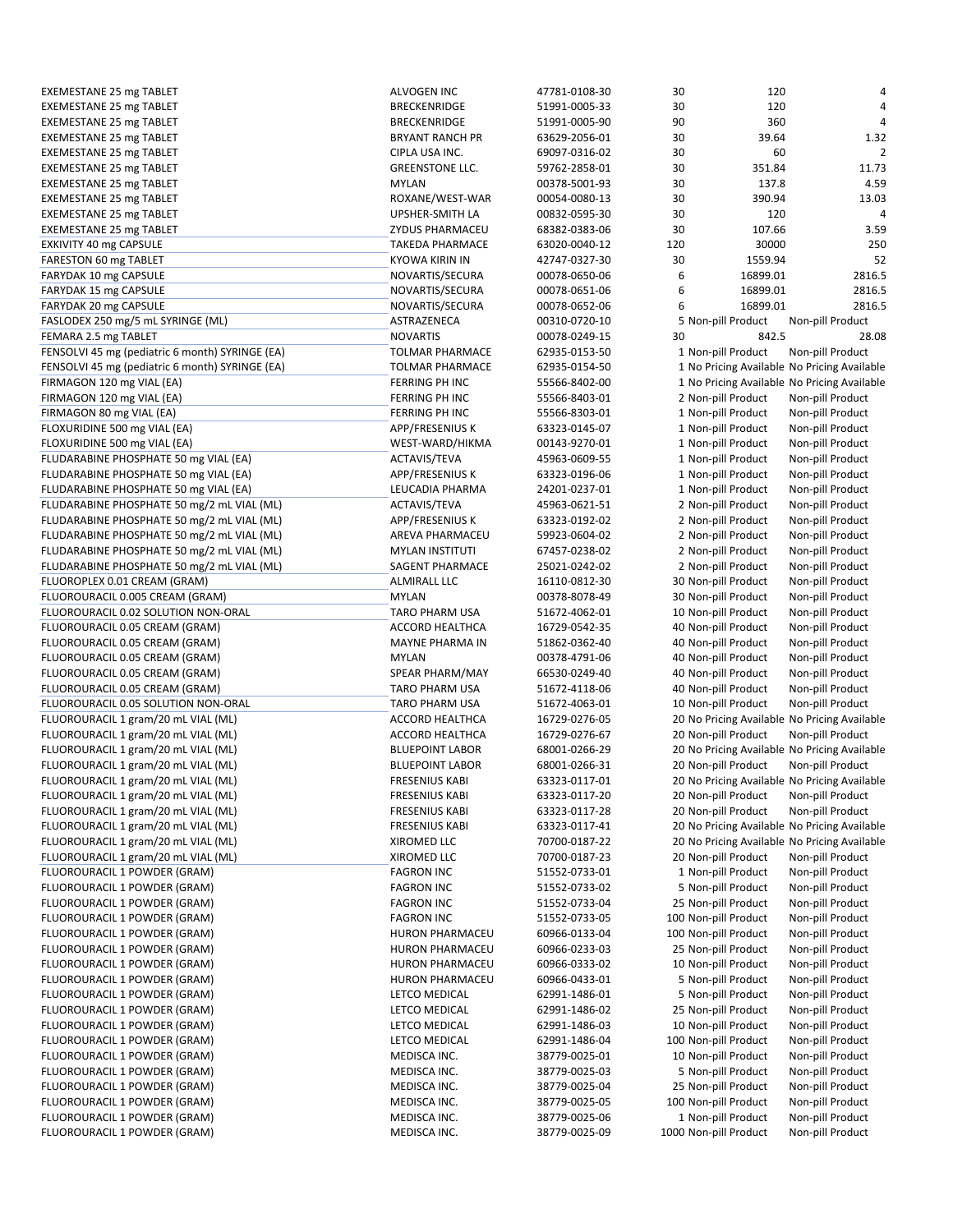FLUOROURACIL 1 POWDER (GRAM) MEDISCA INC. 38779‐3185‐03 5 Non-pill Product Non-pill Product FLUOROURACIL 1 POWDER (GRAM) MEDISCA INC. 38779‐3185‐04 25 Non‐pill Product Non‐pill Product FLUOROURACIL 1 POWDER (GRAM) MEDISCA INC. 38779‐3185‐05 100 Non-pill Product Non-pill Product Non-pill Product FLUOROURACIL 1 POWDER (GRAM) MEDISCA INC. 38779‐3185‐06 1 Non-pill Product Non-pill Product Non-pill Product FLUOROURACIL 1 POWDER (GRAM) MEDISCA INC. 38779‐3185‐09 1000 Non‐pill Product Non‐pill Product Non‐pill Product FLUOROURACIL 1 POWDER (GRAM) PROFESSIONAL CO 51927-1085-00 1 Non-pill Product Non-pill Product Non-pill Product<br>Product Alexandro State of the State of the State of the State of the State of the State of the State of the S FLUOROURACIL 1 POWDER (GRAM) SPECTRUM 49452‐3175‐01 1 Non‐pill Product Non‐pill Product FLUOROURACIL 1 POWDER (GRAM) SPECTRUM 49452‐3175‐02 5 Non‐pill Product Non‐pill Product FLUOROURACIL 1 POWDER (GRAM) SPECTRUM 49452‐3175‐03 25 Non‐pill Product Non‐pill Product FLUOROURACIL 1 POWDER (GRAM) SPECTRUM 49452‐3175‐04 100 Non‐pill Product Non‐pill Product FLUOROURACIL 1 POWDER (GRAM) SPECTRUM SEPECTRUM 49452-3175-05 1000 Non-pill Product Non-pill Product Non-pill Product Non-pill Product Non-pill Product Non-pill Product Non-pill Product Non-pill Product Non-pill Product No FLUOROURACIL 2.5 gram/50 mL VIAL (ML) ACCORD HEALTHCA 16729-0276-11 50 Non-pill Product FLUOROURACIL 2.5 gram/50 mL VIAL (ML) **FRESENIUS APP/FRESENIUS K FRAM AT A SA A**PP/FRESENIUS K FRAM ASSENIUS K AT<br>FLUOROURACIL 2.5 gram/50 mL VIAL (ML) FRAM APP/PREMIERPRO 63323-0117-58 50 Non-pill Product Non-pill Product FLUOROURACIL 2.5 gram/50 mL VIAL (ML) APP/PREMIERPRO 63323‐0117‐58 50 Non‐pill Product Non‐pill Product FLUOROURACIL 2.5 gram/50 mL VIAL (ML) **BLUEPOINT LABOR 68001-0266-24** 50 No Pricing Available No Pricing Available No Pricing Available No Pricing Available No Pricing Available No Pricing Available No Pricing Available No FLUOROURACIL 2.5 gram/50 mL VIAL (ML) BLUEPOINT LABOR 68001-0266-27 50 Non-pill Product FLUOROURACIL 2.5 gram/50 mL VIAL (ML) FRESENIUS KABI/ 63323‐0117‐59 50 Non‐pill Product Non‐pill Product FLUOROURACIL 2.5 gram/50 mL VIAL (ML) SAGENT PHARMACE 25021‐0215‐98 50 Non‐pill Product Non‐pill Product FLUOROURACIL 2.5 gram/50 mL VIAL (ML) XIROMED LLC 70700‐0188‐22 50 Non‐pill Product Non‐pill Product FLUOROURACIL 5 gram/100 mL VIAL (ML) ACCORD HEALTHCA 16729‐0276‐38 100 Non‐pill Product Non‐pill Product FLUOROURACIL 5 gram/100 mL VIAL (ML) APP/FRESENIUS K 63323‐0117‐61 100 Non‐pill Product Non‐pill Product FLUOROURACIL 5 gram/100 mL VIAL (ML) APP/PREMIERPRO 63323-0117-68 FLUOROURACIL 5 gram/100 mL VIAL (ML) BLUEPOINT LABOR 68001‐0266‐32 100 Non‐pill Product Non‐pill Product FLUOROURACIL 5 gram/100 mL VIAL (ML) BLUEPOINT LABOR 68001‐0266‐33 100 No Pricing Available No Pricing Available FLUOROURACIL 5 gram/100 mL VIAL (ML) FRESENIUS KABI/ 63323‐0117‐69 100 Non‐pill Product Non‐pill Product FLUOROURACIL 5 gram/100 mL VIAL (ML) SAGENT PHARMACE 25021‐0215‐99 100 Non‐pill Product Non‐pill Product FLUOROURACIL 5 gram/100 mL VIAL (ML) XIROMED LLC 70700‐0189‐22 100 Non‐pill Product Non‐pill Product FLUOROURACIL 500 mg/10 mL VIAL (ML) ACCORD HEALTHCA 16729-0276-03 10 No Pricing Available No Pricing Available FLUOROURACIL 500 mg/10 mL VIAL (ML) **ACCORD HEALTHCA** 16729-0276-68 10 Non-pill Product Non-pill Product Non-pill Product FLUOROURACIL 500 mg/10 mL VIAL (ML) APP/PREMIERPRO 63323‐0117‐18 10 Non‐pill Product Non‐pill Product FLUOROURACIL 500 mg/10 mL VIAL (ML) **BLUEPOINT LABOR** 68001-0266-28 10 No Pricing Available No Pricing Available FLUOROURACIL 500 mg/10 mL VIAL (ML) BLUEPOINT LABOR 68001‐0266‐30 10 Non‐pill Product Non‐pill Product FLUOROURACIL 500 mg/10 mL VIAL (ML) FRESENIUS KABI 63323-0117-00 10 No Pricing Available No Pricing Available FLUOROURACIL 500 mg/10 mL VIAL (ML) FRESENIUS KABI 63323‐0117‐10 10 Non‐pill Product Non‐pill Product FLUOROURACIL 500 mg/10 mL VIAL (ML) FRESENIUS KABI/ 63323‐0117‐19 10 Non‐pill Product Non‐pill Product FLUOROURACIL 500 mg/10 mL VIAL (ML) FRESENIUS KABI/ 63323-0117-31 10 No Pricing Available No Pricing Available FLUOROURACIL 500 mg/10 mL VIAL (ML) THE SAND MAN AND MANUSIC MEAN OF THE SAND MANUSIC MANUSIC MANUSIC MANUSIC MANUSIC MANUSIC MANUSIC MANUSIC MANUSIC MANUSIC MANUSIC MANUSIC MANUSIC MANUSIC MANUSIC MANUSIC MANUSIC MANUSIC FLUOROURACIL 500 mg/10 mL VIAL (ML) XIROMED LLC 70700‐0186‐23 10 Non‐pill Product Non‐pill Product FLUTAMIDE 125 mg CAPSULE 6.69 mg CAPSULE 60429-0272-18 180 124.56 124.56 mg CAPSULE 6.69 FLUTAMIDE 125 mg CAPSULE 2000 1.88 mg CAPSULE 2.88 mg PAR PHARM. 2.9884-0753-13 180 mg 338.94 mg 338.94 mg 338.94 mg 1.88 FOLOTYN 20 mg/mL (1 mL) VIAL (ML) SPECTRUM/ACROTE 48818‐0001‐01 1 Non‐pill Product Non‐pill Product FOLOTYN 40 mg/2 mL (20 mg/mL) VIAL (ML) SPECTRUM/ACROTE 48818‐0001‐02 2 Non‐pill Product Non‐pill Product FOTIVDA 0.89 mg CAPSULE AVEO PHARMACEUT 45629‐0089‐01 21 30429.6 1449.03 FOTIVDA 1.34 mg CAPSULE AVEO PHARMACEUT 45629‐0134‐01 21 30429.6 1449.03 FULVESTRANT 250 mg/5 mL SYRINGE (ML) ACCORD HEALTHCA 16729‐0436‐30 5 Non‐pill Product Non‐pill Product FULVESTRANT 250 mg/5 mL SYRINGE (ML) ACCORD HEALTHCA 16729-0436-31 5 No Pricing Available No Pricing Available FULVESTRANT 250 mg/5 mL SYRINGE (ML)  $ACTAVIS/TEVA$  00591-5019-02 5 Non-pill Product Non-pill Product FULVESTRANT 250 mg/5 mL SYRINGE (ML) ACTAVIS/TEVA 00591-5019-11 5 No Pricing Available No Pricing Available No FULVESTRANT 250 mg/5 mL SYRINGE (ML) AMNEAL BIOSCIEN 70121‐1463‐02 5 Non‐pill Product Non‐pill Product FULVESTRANT 250 mg/5 mL SYRINGE (ML) ASTRAZENECA LP/ 00310‐7720‐10 5 Non‐pill Product Non‐pill Product FULVESTRANT 250 mg/5 mL SYRINGE (ML) BLUEPOINT LABOR 68001‐0522‐85 5 Non‐pill Product Non‐pill Product FULVESTRANT 250 mg/5 mL SYRINGE (ML) BLUEPOINT LABOR 68001-0522-86 5 No Pricing Available No Pricing Available FULVESTRANT 250 mg/5 mL SYRINGE (ML) BLUEPOINT/ONCOP 68001‐0484‐85 5 Non‐pill Product Non‐pill Product FULVESTRANT 250 mg/5 mL SYRINGE (ML) BLUEPOINT/ONCOP 68001-0484-86 5 No Pricing Available No Pricing Available FULVESTRANT 250 mg/5 mL SYRINGE (ML) DR.REDDY'S LAB 43598‐0262‐02 5 Non‐pill Product Non‐pill Product FULVESTRANT 250 mg/5 mL SYRINGE (ML) DR.REDDY'S LAB 43598-0262-11 5 No Pricing Available No Pricing Available FULVESTRANT 250 mg/5 mL SYRINGE (ML) FRESENIUS KABI 63323-0715-01 5 No Pricing Available No Pricing Available FULVESTRANT 250 mg/5 mL SYRINGE (ML) FRESENIUS KABI 63323‐0715‐05 5 Non‐pill Product Non‐pill Product FULVESTRANT 250 mg/5 mL SYRINGE (ML) GLENMARK PHARMA 68462‐0317‐32 5 Non‐pill Product Non‐pill Product FULVESTRANT 250 mg/5 mL SYRINGE (ML) MYLAN/AUROMEDIC 67457‐0311‐00 5 No Pricing Available No Pricing Available FULVESTRANT 250 mg/5 mL SYRINGE (ML) MYLAN/AUROMEDIC 67457‐0311‐05 5 Non‐pill Product Non‐pill Product FULVESTRANT 250 mg/5 mL SYRINGE (ML) NORTHSTAR RX LL 16714-0070-01 5 No Pricing Available No Pricing Available FULVESTRANT 250 mg/5 mL SYRINGE (ML) NORTHSTAR RX LL 16714‐0070‐02 5 Non‐pill Product Non‐pill Product FULVESTRANT 250 mg/5 mL SYRINGE (ML) NORTHSTAR RX LL 16714-0118-01 5 No Pricing Available No Pricing Available FULVESTRANT 250 mg/5 mL SYRINGE (ML) NORTHSTAR RX LL 16714‐0118‐02 5 Non‐pill Product Non‐pill Product FULVESTRANT 250 mg/5 mL SYRINGE (ML) SAGENT PHARMACE 25021-0462-74 5 Non-pill Product FULVESTRANT 250 mg/5 mL SYRINGE (ML) SANDOZ/NOVAPLUS 00781-3492-01 5 No Pricing Available No Pricing Available FULVESTRANT 250 mg/5 mL SYRINGE (ML) SANDOZ/NOVAPLUS 00781‐3492‐12 5 Non‐pill Product Non‐pill Product

FLUOROURACIL 1 POWDER (GRAM) 
MEDISCA INC. 
MEDISCA INC. 
38779-3185-01 10 Non-pill Product
Non-pill Product

MeDISCA INC.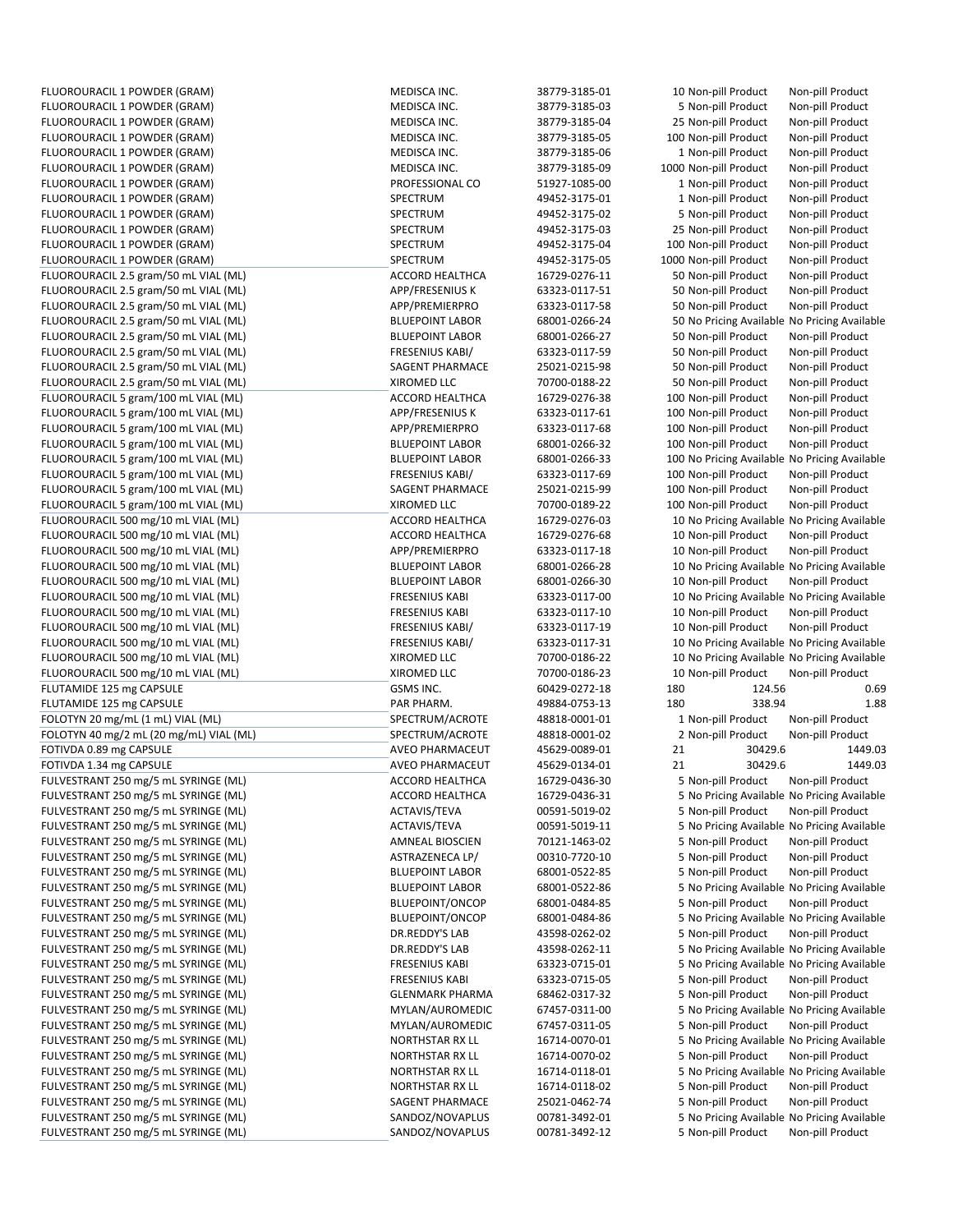| GAVRETO 100 mg CAPSULE                              | <b>GENENTECH INC.</b>  | 50242-0210-60 | 60                    | 11892.3  | 198.2                                       |
|-----------------------------------------------------|------------------------|---------------|-----------------------|----------|---------------------------------------------|
| GAVRETO 100 mg CAPSULE                              | <b>GENENTECH INC.</b>  | 50242-0210-90 | 90                    | 17838.44 | 198.2                                       |
| GAZYVA 1000 mg/40 mL VIAL (ML)                      | <b>GENENTECH INC.</b>  | 50242-0070-01 | 40 Non-pill Product   |          | Non-pill Product                            |
| <b>GEMCITABINE HCL 1 gram VIAL (EA)</b>             | APP/FRESENIUS K        | 63323-0125-53 | 1 Non-pill Product    |          | Non-pill Product                            |
| <b>GEMCITABINE HCL 1 gram VIAL (EA)</b>             | APP/PREMIERPRO         | 63323-0125-94 | 1 Non-pill Product    |          | Non-pill Product                            |
| <b>GEMCITABINE HCL 1 gram VIAL (EA)</b>             | AVET PHARMACEUT        | 23155-0214-31 | 1 Non-pill Product    |          | Non-pill Product                            |
| GEMCITABINE HCL 1 gram VIAL (EA)                    | AVET/NOVAPLUS          | 23155-0529-31 | 1 Non-pill Product    |          | Non-pill Product                            |
| <b>GEMCITABINE HCL 1 gram VIAL (EA)</b>             | AVET/PREMIERPRO        | 23155-0484-31 | 1 Non-pill Product    |          | Non-pill Product                            |
| GEMCITABINE HCL 1 gram VIAL (EA)                    | <b>BLUEPOINT LABOR</b> | 68001-0282-23 | 1 Non-pill Product    |          | Non-pill Product                            |
| GEMCITABINE HCL 1 gram VIAL (EA)                    | <b>BLUEPOINT LABOR</b> | 68001-0282-26 | 1 Non-pill Product    |          | Non-pill Product                            |
| GEMCITABINE HCL 1 gram VIAL (EA)                    | DR.REDDY'S LAB         | 55111-0687-25 | 1 Non-pill Product    |          | Non-pill Product                            |
| GEMCITABINE HCL 1 gram VIAL (EA)                    | HOSPIRA/PFIZER         | 00409-0186-01 | 1 Non-pill Product    |          | Non-pill Product                            |
| <b>GEMCITABINE HCL 1 gram VIAL (EA)</b>             | <b>NORTHSTAR RX LL</b> | 16714-0930-01 | 1 Non-pill Product    |          | Non-pill Product                            |
| <b>GEMCITABINE HCL 1 gram VIAL (EA)</b>             | SAGENT PHARMACE        | 25021-0235-50 | 1 Non-pill Product    |          | Non-pill Product                            |
| <b>GEMCITABINE HCL 1 gram VIAL (EA)</b>             | <b>SUN PHARMA GLOB</b> | 47335-0154-40 | 1 Non-pill Product    |          | Non-pill Product                            |
| GEMCITABINE HCL 1 gram/26.3 mL (38 mg/mL) VIAL (ML) | <b>APOTEX CORP</b>     | 60505-6114-00 | 26.3 Non-pill Product |          | Non-pill Product                            |
| GEMCITABINE HCL 1 gram/26.3 mL (38 mg/mL) VIAL (ML) | HOSPIRA/PFIZER         | 00409-0181-01 | 26.3 Non-pill Product |          | Non-pill Product                            |
| GEMCITABINE HCL 1 gram/26.3 mL (38 mg/mL) VIAL (ML) | HOSPIRA-NOVAPLU        | 00409-0181-25 | 26.3 Non-pill Product |          | Non-pill Product                            |
| GEMCITABINE HCL 1 gram/26.3 mL (38 mg/mL) VIAL (ML) | <b>MYLAN INSTITUTI</b> | 67457-0617-30 | 26.3 Non-pill Product |          | Non-pill Product                            |
| GEMCITABINE HCL 1 gram/26.3 mL (38 mg/mL) VIAL (ML) | SAGENT PHARMACE        | 25021-0239-26 | 26.3 Non-pill Product |          | Non-pill Product                            |
| GEMCITABINE HCL 100 mg/mL VIAL (ML)                 | <b>ACCORD HEALTHCA</b> | 16729-0391-30 | 2 Non-pill Product    |          | Non-pill Product                            |
| GEMCITABINE HCL 100 mg/mL VIAL (ML)                 | <b>ACCORD HEALTHCA</b> | 16729-0419-03 | 10 Non-pill Product   |          | Non-pill Product                            |
| GEMCITABINE HCL 100 mg/mL VIAL (ML)                 | <b>ACCORD HEALTHCA</b> | 16729-0423-33 | 15 Non-pill Product   |          | Non-pill Product                            |
| GEMCITABINE HCL 100 mg/mL VIAL (ML)                 | <b>ACCORD HEALTHCA</b> | 16729-0426-05 | 20 Non-pill Product   |          | Non-pill Product                            |
| GEMCITABINE HCL 100 mg/mL VIAL (ML)                 | <b>BLUEPOINT LABOR</b> | 68001-0342-34 | 2 Non-pill Product    |          | Non-pill Product                            |
| GEMCITABINE HCL 100 mg/mL VIAL (ML)                 | <b>BLUEPOINT LABOR</b> | 68001-0348-36 | 10 Non-pill Product   |          | Non-pill Product                            |
| GEMCITABINE HCL 100 mg/mL VIAL (ML)                 | <b>BLUEPOINT LABOR</b> | 68001-0359-37 | 20 Non-pill Product   |          | Non-pill Product                            |
| GEMCITABINE HCL 2 gram VIAL (EA)                    | <b>ACCORD HEALTHCA</b> | 16729-0118-38 | 1 Non-pill Product    |          | Non-pill Product                            |
| <b>GEMCITABINE HCL 2 gram VIAL (EA)</b>             | <b>FRESENIUS KABI</b>  | 63323-0126-03 | 1 Non-pill Product    |          | Non-pill Product                            |
| GEMCITABINE HCL 2 gram VIAL (EA)                    | HOSPIRA/PFIZER         | 00409-0187-01 | 1 Non-pill Product    |          | Non-pill Product                            |
| GEMCITABINE HCL 2 gram/52.6 mL (38 mg/mL) VIAL (ML) | <b>APOTEX CORP</b>     | 60505-6115-02 | 52.6 Non-pill Product |          | Non-pill Product                            |
| GEMCITABINE HCL 2 gram/52.6 mL (38 mg/mL) VIAL (ML) | HOSPIRA/PFIZER         | 00409-0182-01 | 52.6 Non-pill Product |          | Non-pill Product                            |
| GEMCITABINE HCL 2 gram/52.6 mL (38 mg/mL) VIAL (ML) | HOSPIRA-NOVAPLU        | 00409-0182-25 | 52.6 Non-pill Product |          | Non-pill Product                            |
| GEMCITABINE HCL 2 gram/52.6 mL (38 mg/mL) VIAL (ML) | <b>MYLAN INSTITUTI</b> | 67457-0618-10 | 52.6 Non-pill Product |          | Non-pill Product                            |
| GEMCITABINE HCL 2 gram/52.6 mL (38 mg/mL) VIAL (ML) | SAGENT PHARMACE        | 25021-0239-52 | 52.6 Non-pill Product |          | Non-pill Product                            |
| GEMCITABINE HCL 200 mg VIAL (EA)                    | ACCORD HEALTHCA        | 16729-0092-03 | 1 Non-pill Product    |          | Non-pill Product                            |
| GEMCITABINE HCL 200 mg VIAL (EA)                    | APP/FRESENIUS K        | 63323-0102-13 | 1 Non-pill Product    |          | Non-pill Product                            |
| GEMCITABINE HCL 200 mg VIAL (EA)                    | APP/PREMIERPRO         | 63323-0102-94 | 1 Non-pill Product    |          | Non-pill Product                            |
| GEMCITABINE HCL 200 mg VIAL (EA)                    | AVET PHARMACEUT        | 23155-0213-31 | 1 Non-pill Product    |          | Non-pill Product                            |
| GEMCITABINE HCL 200 mg VIAL (EA)                    | AVET/NOVAPLUS          | 23155-0528-31 | 1 Non-pill Product    |          | Non-pill Product                            |
| GEMCITABINE HCL 200 mg VIAL (EA)                    | AVET/PREMIERPRO        | 23155-0483-31 | 1 Non-pill Product    |          | Non-pill Product                            |
| GEMCITABINE HCL 200 mg VIAL (EA)                    | DR.REDDY'S LAB         | 55111-0686-07 | 1 Non-pill Product    |          | Non-pill Product                            |
| GEMCITABINE HCL 200 mg VIAL (EA)                    | HOSPIRA/PFIZER         | 00409-0185-01 | 1 Non-pill Product    |          | Non-pill Product                            |
| GEMCITABINE HCL 200 mg VIAL (EA)                    | <b>MYLAN INSTITUTI</b> | 67457-0464-20 | 1 Non-pill Product    |          | Non-pill Product                            |
| GEMCITABINE HCL 200 mg VIAL (EA)                    | <b>NORTHSTAR RX LL</b> | 16714-0909-01 | 1 Non-pill Product    |          | Non-pill Product                            |
| GEMCITABINE HCL 200 mg VIAL (EA)                    | SAGENT PHARMACE        | 25021-0234-10 | 1 Non-pill Product    |          | Non-pill Product                            |
| GEMCITABINE HCL 200 mg VIAL (EA)                    | <b>SUN PHARMA GLOB</b> | 47335-0153-40 | 1 Non-pill Product    |          | Non-pill Product                            |
| GEMCITABINE HCL 200 mg/5.26 mL (38 mg/mL) VIAL (ML) | <b>APOTEX CORP</b>     | 60505-6113-06 | 5.26 Non-pill Product |          | Non-pill Product                            |
| GEMCITABINE HCL 200 mg/5.26 mL (38 mg/mL) VIAL (ML) | HOSPIRA/PFIZER         | 00409-0183-01 | 5.26 Non-pill Product |          | Non-pill Product                            |
| GEMCITABINE HCL 200 mg/5.26 mL (38 mg/mL) VIAL (ML) | HOSPIRA-NOVAPLU        | 00409-0183-25 | 5.26 Non-pill Product |          | Non-pill Product                            |
| GEMCITABINE HCL 200 mg/5.26 mL (38 mg/mL) VIAL (ML) | <b>MYLAN INSTITUTI</b> | 67457-0616-10 | 5.26 Non-pill Product |          | Non-pill Product                            |
| GEMCITABINE HCL 200 mg/5.26 mL (38 mg/mL) VIAL (ML) | SAGENT PHARMACE        | 25021-0239-05 | 5.26 Non-pill Product |          | Non-pill Product                            |
| GILOTRIF 20 mg TABLET                               | <b>BOEHRINGER ING.</b> | 00597-0141-30 | 30                    | 12582.86 | 419.43                                      |
| GILOTRIF 30 mg TABLET                               | <b>BOEHRINGER ING.</b> | 00597-0137-30 | 30                    | 12582.86 | 419.43                                      |
| GILOTRIF 40 mg TABLET                               | <b>BOEHRINGER ING.</b> | 00597-0138-30 | 30                    | 12582.86 | 419.43                                      |
| GLEEVEC 100 mg TABLET                               | <b>NOVARTIS</b>        | 00078-0401-34 | 90                    | 10112.93 | 112.37                                      |
| GLEEVEC 400 mg TABLET                               | <b>NOVARTIS</b>        | 00078-0649-30 | 30                    | 12146.92 | 404.9                                       |
| GLEOSTINE 10 mg CAPSULE                             | NEXTSOURCE BIOT        | 58181-3040-05 | 5                     | 545.82   | 109.16                                      |
| GLEOSTINE 100 mg CAPSULE                            | <b>NEXTSOURCE BIOT</b> | 58181-3042-05 | 5                     | 6027.12  | 1205.42                                     |
| GLEOSTINE 40 mg CAPSULE                             | NEXTSOURCE BIOT        | 58181-3041-05 | 5                     | 2183.34  | 436.67                                      |
| GLIADEL 7.7 mg-192.3 mg WAFER                       | ARBOR PHARMACEU        | 24338-0050-08 | 8                     | 40776.23 | 5097.03                                     |
| HALAVEN 1 mg/2 mL (0.5 mg/mL) VIAL (ML)             | EISAI INC.             | 62856-0389-01 | 2 Non-pill Product    |          | Non-pill Product                            |
| HERCEPTIN 150 mg VIAL (EA)                          | <b>GENENTECH INC.</b>  | 50242-0132-01 | 1 Non-pill Product    |          | Non-pill Product                            |
| HERCEPTIN 150 mg VIAL (EA)                          | <b>GENENTECH INC.</b>  | 50242-0132-10 | 1 Non-pill Product    |          | Non-pill Product                            |
| HERCEPTIN HYLECTA 600 mg-10000 unit/5 mL VIAL (ML)  | <b>GENENTECH INC.</b>  | 50242-0077-01 | 5 Non-pill Product    |          | Non-pill Product                            |
| HERZUMA 150 mg VIAL (EA)                            | <b>TEVA USA</b>        | 63459-0303-43 | 1 Non-pill Product    |          | Non-pill Product                            |
| HERZUMA 420 mg VIAL (EA)                            | <b>TEVA USA</b>        | 63459-0305-47 | 1 Non-pill Product    |          | Non-pill Product                            |
| HERZUMA 420 mg VIAL (EA)                            | <b>TEVA USA</b>        | 63459-0307-41 |                       |          | 1 No Pricing Available No Pricing Available |
| HYCAMTIN 0.25 mg CAPSULE                            | <b>NOVARTIS</b>        | 00078-0672-01 | 10                    | 1205.92  | 120.59                                      |
|                                                     |                        |               |                       |          |                                             |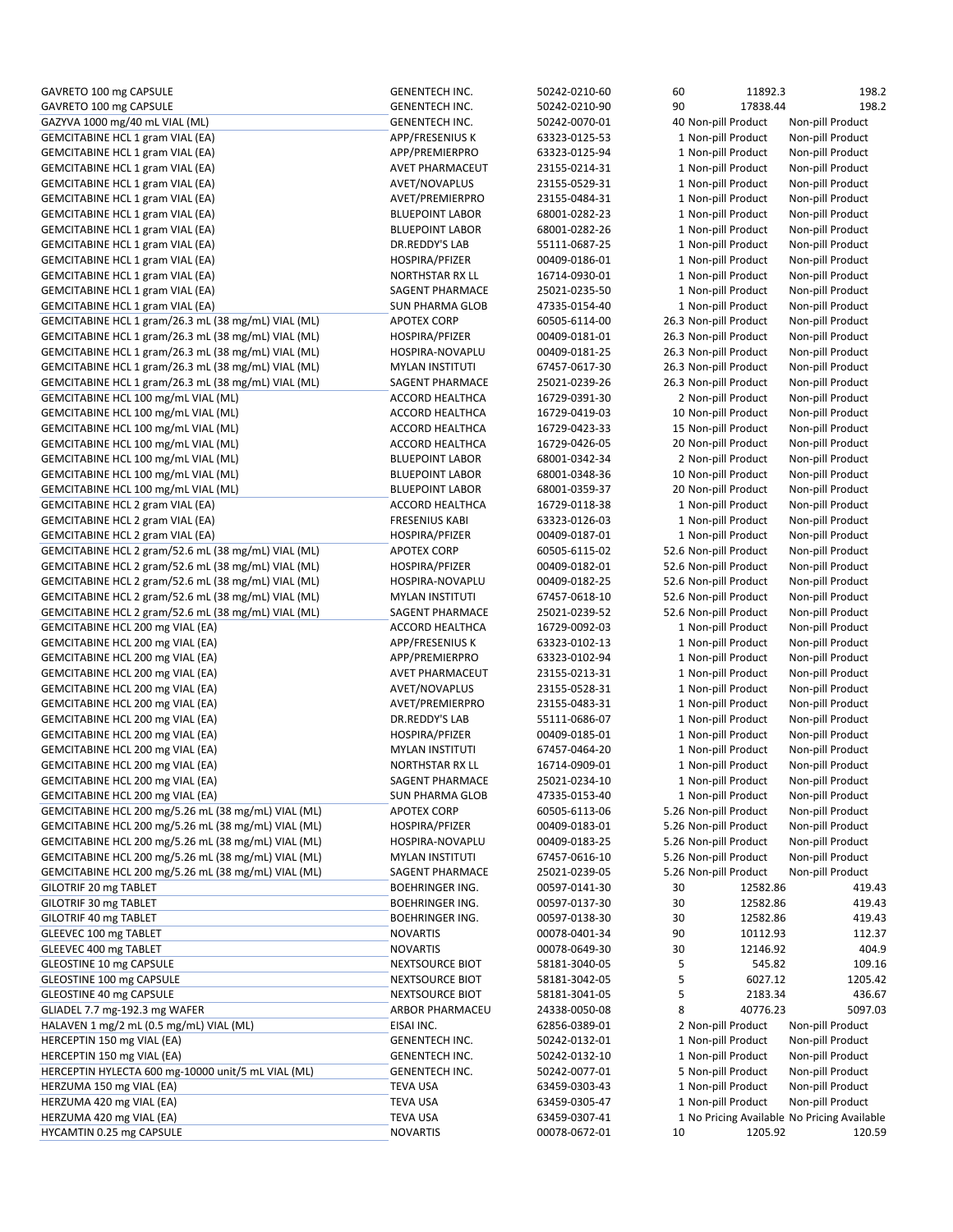| <b>HYCAMTIN 1 mg CAPSULE</b>      | <b>NOVARTIS</b>        | 00078-0673-01 | 10  | 4823.58              | 482.36                                      |
|-----------------------------------|------------------------|---------------|-----|----------------------|---------------------------------------------|
| HYCAMTIN 4 mg VIAL (EA)           | <b>NOVARTIS</b>        | 00078-0674-61 |     | 1 Non-pill Product   | Non-pill Product                            |
| HYDREA 500 mg CAPSULE             | <b>BMS ONCO/IMMUN</b>  | 00003-0830-50 | 100 | 163.81               | 1.64                                        |
| HYDROXYUREA 1 POWDER (GRAM)       | <b>FAGRON INC</b>      | 51552-0851-04 |     | 250 Non-pill Product | Non-pill Product                            |
| HYDROXYUREA 1 POWDER (GRAM)       | <b>FAGRON INC</b>      | 51552-0851-06 |     | 500 Non-pill Product | Non-pill Product                            |
| HYDROXYUREA 1 POWDER (GRAM)       | <b>FAGRON INC</b>      | 51552-0851-09 |     | 50 Non-pill Product  | Non-pill Product                            |
| HYDROXYUREA 1 POWDER (GRAM)       | MEDISCA INC.           | 38779-1354-04 |     | 25 Non-pill Product  | Non-pill Product                            |
| HYDROXYUREA 1 POWDER (GRAM)       | MEDISCA INC.           | 38779-1354-05 |     | 100 Non-pill Product | Non-pill Product                            |
|                                   |                        |               |     |                      |                                             |
| HYDROXYUREA 1 POWDER (GRAM)       | MEDISCA INC.           | 38779-1354-08 |     | 500 Non-pill Product | Non-pill Product                            |
| HYDROXYUREA 1 POWDER (GRAM)       | PROFESSIONAL CO        | 51927-2655-00 |     | 1 Non-pill Product   | Non-pill Product                            |
| HYDROXYUREA 1 POWDER (GRAM)       | SPECTRUM               | 49452-3650-01 |     | 25 Non-pill Product  | Non-pill Product                            |
| HYDROXYUREA 1 POWDER (GRAM)       | SPECTRUM               | 49452-3650-02 |     | 100 Non-pill Product | Non-pill Product                            |
| HYDROXYUREA 1 POWDER (GRAM)       | SPECTRUM               | 49452-3650-03 |     | 500 Non-pill Product | Non-pill Product                            |
| HYDROXYUREA 1 POWDER (GRAM)       | SPECTRUM               | 49452-3650-04 |     | 5 Non-pill Product   | Non-pill Product                            |
| HYDROXYUREA 1 POWDER (GRAM)       | SPECTRUM               | 49452-3650-07 |     | 50 Non-pill Product  | Non-pill Product                            |
| HYDROXYUREA 500 mg CAPSULE        | AHP                    | 68084-0284-01 | 100 | 110.4                | 1.1                                         |
| HYDROXYUREA 500 mg CAPSULE        | AHP                    | 68084-0284-11 |     |                      | 1 No Pricing Available No Pricing Available |
| HYDROXYUREA 500 mg CAPSULE        | AVKARE                 | 42291-0321-01 | 100 | 98.09                | 0.98                                        |
| HYDROXYUREA 500 mg CAPSULE        | GSMS INC.              | 60429-0265-01 | 100 | 90.86                | 0.91                                        |
| HYDROXYUREA 500 mg CAPSULE        | <b>MAJOR PHARMACEU</b> | 00904-6939-61 | 100 | 115.8                | 1.16                                        |
| HYDROXYUREA 500 mg CAPSULE        | PAR PHARM.             | 49884-0724-01 | 100 | 67.2                 | 0.67                                        |
|                                   |                        | 00555-0882-02 |     |                      |                                             |
| HYDROXYUREA 500 mg CAPSULE        | <b>TEVA USA</b>        |               | 100 | 141.53               | 1.42                                        |
| IBRANCE 100 mg CAPSULE            | PFIZER US PHARM        | 00069-0188-21 | 21  | 16768.56             | 798.5                                       |
| IBRANCE 100 mg TABLET             | PFIZER US PHARM        | 00069-0486-03 | 21  | 16768.56             | 798.5                                       |
| IBRANCE 100 mg TABLET             | PFIZER US PHARM        | 00069-0486-07 |     |                      | 7 No Pricing Available No Pricing Available |
| IBRANCE 125 mg CAPSULE            | PFIZER US PHARM        | 00069-0189-21 | 21  | 16768.56             | 798.5                                       |
| IBRANCE 125 mg TABLET             | PFIZER US PHARM        | 00069-0688-03 | 21  | 16768.56             | 798.5                                       |
| IBRANCE 125 mg TABLET             | PFIZER US PHARM        | 00069-0688-07 |     |                      | 7 No Pricing Available No Pricing Available |
| <b>IBRANCE 75 mg CAPSULE</b>      | PFIZER US PHARM        | 00069-0187-21 | 21  | 16768.56             | 798.5                                       |
| <b>IBRANCE 75 mg TABLET</b>       | PFIZER US PHARM        | 00069-0284-03 | 21  | 16768.56             | 798.5                                       |
| <b>IBRANCE 75 mg TABLET</b>       | PFIZER US PHARM        | 00069-0284-07 |     |                      | 7 No Pricing Available No Pricing Available |
| ICLUSIG 10 mg TABLET              | MILLENNIUM PHAR        | 63020-0536-30 | 30  | 22570.8              | 752.36                                      |
| ICLUSIG 15 mg TABLET              | MILLENNIUM PHAR        | 63020-0535-30 | 30  | 22570.8              | 752.36                                      |
| ICLUSIG 30 mg TABLET              | MILLENNIUM PHAR        | 63020-0533-30 | 30  | 22570.8              | 752.36                                      |
| ICLUSIG 45 mg TABLET              | MILLENNIUM PHAR        | 63020-0534-30 | 30  | 22570.8              | 752.36                                      |
| IDAMYCIN PFS 1 mg/mL VIAL (ML)    | PFIZER US PHARM        | 00013-2586-91 |     | 10 Non-pill Product  | Non-pill Product                            |
| IDAMYCIN PFS 1 mg/mL VIAL (ML)    | PHARMACI/PFIZER        | 00013-2576-91 |     | 5 Non-pill Product   | Non-pill Product                            |
|                                   | PHARMACI/PFIZER        | 00013-2596-91 |     | 20 Non-pill Product  | Non-pill Product                            |
| IDAMYCIN PFS 1 mg/mL VIAL (ML)    |                        |               |     |                      |                                             |
| IDARUBICIN HCL 1 mg/mL VIAL (ML)  | APP/FRESENIUS K        | 63323-0194-05 |     | 5 Non-pill Product   | Non-pill Product                            |
| IDARUBICIN HCL 1 mg/mL VIAL (ML)  | <b>APP/FRESENIUS K</b> | 63323-0194-10 |     | 10 Non-pill Product  | Non-pill Product                            |
| IDARUBICIN HCL 1 mg/mL VIAL (ML)  | APP/FRESENIUS K        | 63323-0194-20 |     | 20 Non-pill Product  | Non-pill Product                            |
| IDARUBICIN HCL 1 mg/mL VIAL (ML)  | <b>TEVA PARENTERAL</b> | 00703-4154-11 |     | 5 Non-pill Product   | Non-pill Product                            |
| IDARUBICIN HCL 1 mg/mL VIAL (ML)  | <b>TEVA PARENTERAL</b> | 00703-4155-11 |     | 10 Non-pill Product  | Non-pill Product                            |
| IDARUBICIN HCL 1 mg/mL VIAL (ML)  | <b>TEVA PARENTERAL</b> | 00703-4156-11 |     | 20 Non-pill Product  | Non-pill Product                            |
| IDARUBICIN HCL 1 mg/mL VIAL (ML)  | WEST-WARD/HIKMA        | 00143-9217-01 |     | 5 Non-pill Product   | Non-pill Product                            |
| IDARUBICIN HCL 1 mg/mL VIAL (ML)  | WEST-WARD/HIKMA        | 00143-9218-01 |     | 10 Non-pill Product  | Non-pill Product                            |
| IDARUBICIN HCL 1 mg/mL VIAL (ML)  | WEST-WARD/HIKMA        | 00143-9219-01 |     | 20 Non-pill Product  | Non-pill Product                            |
| IDARUBICIN HCL 1 mg/mL VIAL (ML)  | WEST-WARDINC./         | 00143-9306-01 |     | 5 Non-pill Product   | Non-pill Product                            |
| IDARUBICIN HCL 1 mg/mL VIAL (ML)  | WEST-WARDINC./         | 00143-9307-01 |     | 10 Non-pill Product  | Non-pill Product                            |
| IDARUBICIN HCL 1 mg/mL VIAL (ML)  | WEST-WARDINC./         | 00143-9308-01 |     | 20 Non-pill Product  | Non-pill Product                            |
| IDHIFA 100 mg TABLET              | CELGENE/BMS            | 59572-0710-30 | 30  | 35420.46             | 1180.68                                     |
| IDHIFA 50 mg TABLET               | CELGENE/BMS            | 59572-0705-30 | 30  | 35420.46             | 1180.68                                     |
| IFEX 1 gram VIAL (EA)             | <b>BAXTER HEALTHCA</b> | 00338-3991-01 |     | 1 Non-pill Product   | Non-pill Product                            |
| IFEX 3 gram VIAL (EA)             | <b>BAXTER HEALTHCA</b> | 00338-3993-01 |     | 1 Non-pill Product   | Non-pill Product                            |
| IFOSFAMIDE 1 gram VIAL (EA)       | APP/FRESENIUS K        | 63323-0142-10 |     | 1 Non-pill Product   | Non-pill Product                            |
|                                   |                        |               |     |                      |                                             |
| IFOSFAMIDE 1 gram VIAL (EA)       | <b>BAXTER HEALTHCA</b> | 10019-0925-01 |     | 1 Non-pill Product   | Non-pill Product                            |
| IFOSFAMIDE 1 gram VIAL (EA)       | <b>BAXTER HEALTHCA</b> | 10019-0925-82 |     | 1 Non-pill Product   | Non-pill Product                            |
| IFOSFAMIDE 1 gram VIAL (EA)       | <b>FRESENIUS KABI/</b> | 63323-0142-12 |     | 1 Non-pill Product   | Non-pill Product                            |
| IFOSFAMIDE 1 gram/20 mL VIAL (ML) | APP/FRESENIUS K        | 63323-0174-20 |     | 20 Non-pill Product  | Non-pill Product                            |
| IFOSFAMIDE 1 gram/20 mL VIAL (ML) | <b>TEVA PARENTERAL</b> | 00703-3427-11 |     | 20 Non-pill Product  | Non-pill Product                            |
| IFOSFAMIDE 1 gram/20 mL VIAL (ML) | WEST-WARD/HIKMA        | 00143-9531-01 |     | 20 Non-pill Product  | Non-pill Product                            |
| IFOSFAMIDE 3 gram VIAL (EA)       | <b>BAXTER HEALTHCA</b> | 10019-0926-02 |     | 1 Non-pill Product   | Non-pill Product                            |
| IFOSFAMIDE 3 gram VIAL (EA)       | <b>BAXTER HEALTHCA</b> | 10019-0926-16 |     | 1 Non-pill Product   | Non-pill Product                            |
| IFOSFAMIDE 3 gram/60 mL VIAL (ML) | APP/FRESENIUS K        | 63323-0174-60 |     | 60 Non-pill Product  | Non-pill Product                            |
| IFOSFAMIDE 3 gram/60 mL VIAL (ML) | <b>TEVA PARENTERAL</b> | 00703-3429-11 |     | 60 Non-pill Product  | Non-pill Product                            |
| IFOSFAMIDE 3 gram/60 mL VIAL (ML) | WEST-WARD/HIKMA        | 00143-9530-01 |     | 60 Non-pill Product  | Non-pill Product                            |
| IMATINIB MESYLATE 100 mg TABLET   | AHP                    | 60687-0192-11 |     |                      | 1 No Pricing Available No Pricing Available |
| IMATINIB MESYLATE 100 mg TABLET   | AHP                    | 60687-0192-21 | 30  | 1608                 | 53.6                                        |
| IMATINIB MESYLATE 100 mg TABLET   | <b>APOTEX CORP</b>     | 60505-2900-09 | 90  | 574.84               | 6.39                                        |
|                                   |                        |               |     |                      |                                             |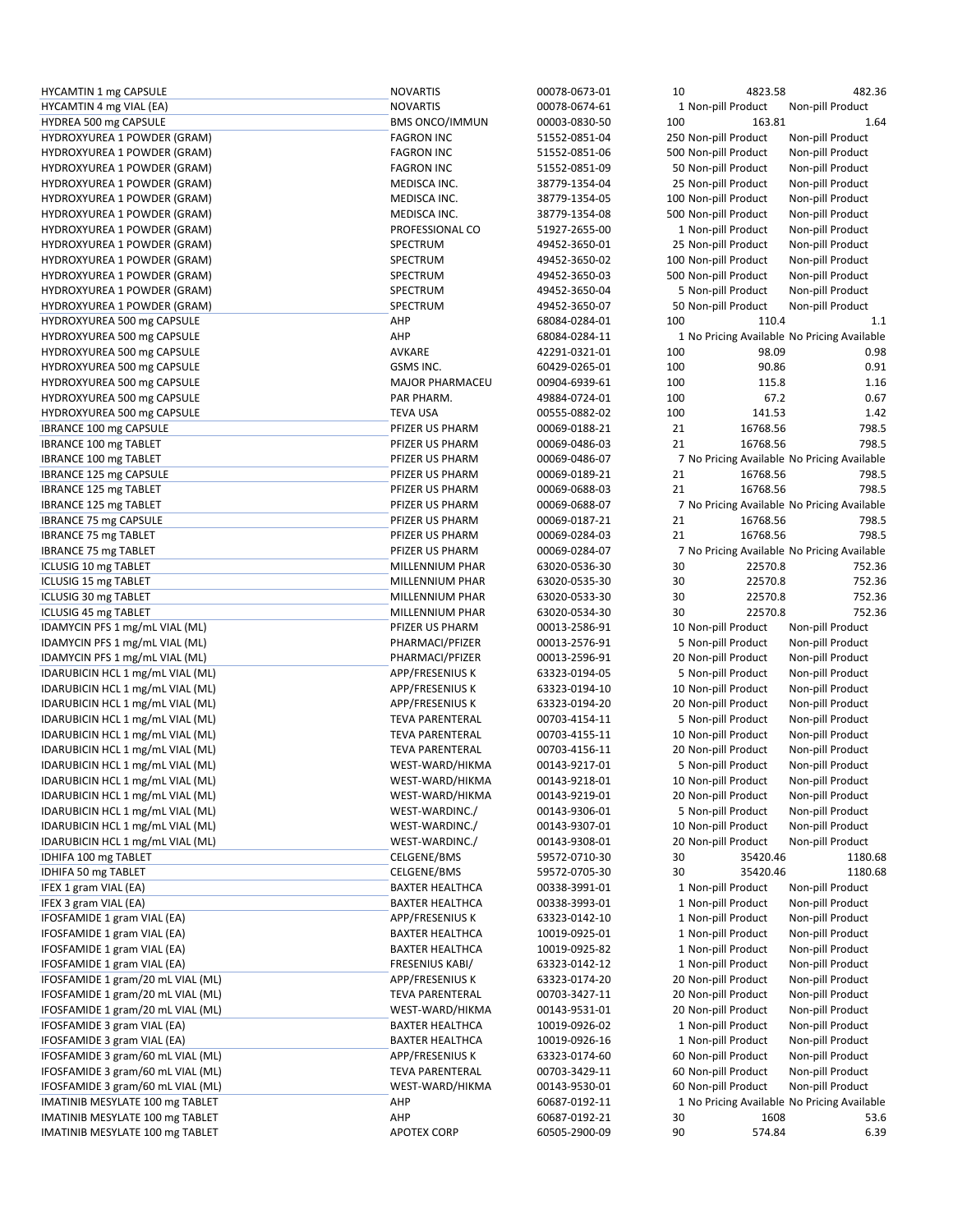IMATINIB MESYLATE 100 mg TABLET TABLET AREVA PHARMACEU 59923-0723-90 90 354 3.93 IMATINIB MESYLATE 100 mg TABLET ASCEND LABORATO 67877-0633-90 90 354 3.93 IMATINIB MESYLATE 100 mg TABLET AUROBINDO PHARM 59651-0240-90 90 132 1.47 IMATINIB MESYLATE 100 mg TABLET **AVPAK AVPAK** 50268-0426-11 1 No Pricing Available No Pricing Available No Pricing Available IMATINIB MESYLATE 100 mg TABLET AVPAK AVPAK 50268-0426-12 20 1600 1600 80 IMATINIB MESYLATE 100 mg TABLET BLUEPOINT LABOR 68001‐0490‐05 90 177 1.97 IMATINIB MESYLATE 100 mg TABLET THE STREEKENRIDGE THE STREEKENRIDGE THE STREEKENRIDGE THE STREEKENRIDGE THE STREEKENRIDGE THE STREEKENRIDGE THE STREEKENRIDGE THE STREEKENRIDGE THE STREEKENRIDGE THE STREEKENRIDGE THE STREEK IMATINIB MESYLATE 100 mg TABLET BRYANT RANCH PR 63629‐2067‐01 90 382.92 4.25 IMATINIB MESYLATE 100 mg TABLET THE SAND MATINIB MEST DR.REDDY'S LAB THE 43598-0344-31 30 1050 1050 1050 35 IMATINIB MESYLATE 100 mg TABLET **DR.REDDY'S LAB** 43598-0344-79 1 No Pricing Available No Pricing Available No Pricing Available IMATINIB MESYLATE 100 mg TABLET DR.REDDY'S LAB 43598‐0344‐90 90 409.12 4.55 IMATINIB MESYLATE 100 mg TABLET GSMS INC. 51407‐0269‐90 90 312.96 3.48 IMATINIB MESYLATE 100 mg TABLET 60429−0925−900 900 460.44 5.12 IMATINIB MESYLATE 100 mg TABLET MAJOR PHARMACEU 00904‐6901‐04 30 1602.8 53.43 IMATINIB MESYLATE 100 mg TABLET MYLAN 00378‐2245‐77 90 368.21 4.09 IMATINIB MESYLATE 100 mg TABLET **MYLAN INSTITUTI** 42292-0043-01 1 No Pricing Available No Pricing Available IMATINIB MESYLATE 100 mg TABLET MYLAN INSTITUTI 42292‐0043‐03 30 1200 40 IMATINIB MESYLATE 100 mg TABLET NORTHSTAR RX LL 16714‐0704‐01 90 4731.37 52.57 IMATINIB MESYLATE 100 mg TABLET NG SUN PHARMA GLOB 47335-0472-81 90 177 1.97 IMATINIB MESYLATE 100 mg TABLET TEVA USA TEVA USA 00093-7629-98 90 131.04 1.46 IMATINIB MESYLATE 100 mg TABLET WEST‐WARD/HIKMA 00054‐0248‐22 90 1336.98 14.86 IMATINIB MESYLATE 400 mg TABLET AHP 60687‐0203‐25 30 5568 185.6 IMATINIB MESYLATE 400 mg TABLET **AHP** 60687-0203-95 1 No Pricing Available No Pricing Available No Pricing Available IMATINIB MESYLATE 400 mg TABLET APOTEX CORP 60505‐2901‐03 30 690.46 23.02 IMATINIB MESYLATE 400 mg TABLET AREVA PHARMACEU 59923‐0724‐30 30 362.88 12.1 IMATINIB MESYLATE 400 mg TABLET ASSEND LABORATO 67877-0634-30 30 362.88 12.1 IMATINIB MESYLATE 400 mg TABLET AUROBINDO PHARM 59651-0241-30 30 156 5.2 IMATINIB MESYLATE 400 mg TABLET **AVELATING AVPAK** 50268-0427-11 1 1 No Pricing Available No Pricing Available No Pricing Available IMATINIB MESYLATE 400 mg TABLET AVPAK 50268‐0427‐12 20 5508.56 275.43 IMATINIB MESYLATE 400 mg TABLET 6.05 and the BLUEPOINT LABOR 68001-0491-04 30 181.44 6.05 IMATINIB MESYLATE 400 mg TABLET **BRECKENRIDGE** 51991-0377-33 30 152.88 5.1 IMATINIB MESYLATE 400 mg TABLET BRYANT RANCH PR 63629‐2068‐01 30 460.12 15.34 IMATINIB MESYLATE 400 mg TABLET 16.38 and the CHERDOR'S LAB 43598-0345-30 30 491.4 16.38 IMATINIB MESYLATE 400 mg TABLET 108 mm and the CREDDY'S LAB 43598-0345-31 30 3240 3240 108 IMATINIB MESYLATE 400 mg TABLET **DR.REDDY'S LAB** 43598-0345-79 1 No Pricing Available No Pricing Available No Pricing Available IMATINIB MESYLATE 400 mg TABLET GSMS INC. 51407‐0270‐30 30 376.03 12.53 IMATINIB MESYLATE 400 mg TABLET CHA SAN SANG SANG SANG INC. CHA SANG 18.43 50 553.01 18.43 IMATINIB MESYLATE 400 mg TABLET TALL THE MAJOR PHARMACEU 200904‐6621‐04 30 5557.75 185.26 IMATINIB MESYLATE 400 mg TABLET MYLAN 00378‐2246‐93 30 442.26 14.74 IMATINIB MESYLATE 400 mg TABLET **MYLAN INSTITUTI 19992-0044-01** 1 No Pricing Available No Pricing Available No Pricing Available IMATINIB MESYLATE 400 mg TABLET TAGGA MESALET MYLAN INSTITUTI AT A 2292-0044-03 30 4560 4560 152 IMATINIB MESYLATE 400 mg TABLET NORTHSTAR RX LL 16714‐0705‐01 30 2826.77 94.23 IMATINIB MESYLATE 400 mg TABLET SUN PHARMA GLOB 47335‐0475‐83 30 181.44 6.05 IMATINIB MESYLATE 400 mg TABLET 1999 1999 S.25 1000 15.25 100093-7630-56 50 157.39 157.39 157.39 157.39 157.39 IMATINIB MESYLATE 400 mg TABLET TABLET THE SALT SALT MEST-WARD/HIKMA 00054-0249-13 30 1641.91 54.73 IMBRUVICA 140 mg CAPSULE 213.66<br>
PHARMACYCLICS 57962‐0140‐09 90 19229.24 213.66 IMBRUVICA 140 mg CAPSULE PHARMACYCLICS 57962‐0140‐12 120 25638.98 213.66 IMBRUVICA 140 mg TABLET 640.97 mg TABLET And The Magnus CHARMACYCLICS 657962-0014-28 28 17947.3 640.97 IMBRUVICA 280 mg TABLET **PHARMACYCLICS** 57962‐0280‐28 28 17947.3 640.97 640.97 IMBRUVICA 420 mg TABLET THE PHARMACYCLICS NEWSTAND STRUGGER STRUGGER STRUGGER 28 17947.3 640.97 IMBRUVICA 560 mg TABLET 640.97 mg TABLET And The Magnus CHARMACYCLICS 65962-0560-28 28 17947.3 640.97 IMBRUVICA 70 mg CAPSULE PHARMACYCLICS 57962‐0070‐28 28 17947.3 640.97 IMFINZI 120 mg/2.4 mL (50 mg/mL) VIAL (ML) ASTRAZENECA 00310‐4500‐12 2.4 Non‐pill Product Non‐pill Product IMFINZI 500 mg/10 mL (50 mg/mL) VIAL (ML) ASTRAZENECA 00310‐4611‐50 10 Non‐pill Product Non‐pill Product IMLYGIC 10exp6 (1 million) PFU/mL VIAL (ML) AMGEN 55513‐0078‐01 1 Non‐pill Product Non‐pill Product IMLYGIC 10exp8 (100 million) PFU/mL VIAL (ML) AMGEN 55513‐0079‐01 1 Non‐pill Product Non‐pill Product INFUGEM 1200 mg/120 mL (10 mg/mL) INTRAVENOUS SOLUTION PIGGYSUN PHARMACEUTI 62756‐0073‐60 120 Non‐pill Product Non‐pill Product INFUGEM 1300 mg/130 mL (10 mg/mL) INTRAVENOUS SOLUTION PIGGYSUN PHARMACEUTI 62756‐0008‐60 130 Non‐pill Product Non‐pill Product INFUGEM 1400 mg/140 mL (10 mg/mL) INTRAVENOUS SOLUTION PIGGYSUN PHARMACEUTI 62756‐0102‐60 140 Non‐pill Product Non‐pill Product INFUGEM 1500 mg/150 mL (10 mg/mL) INTRAVENOUS SOLUTION PIGGYSUN PHARMACEUTI 62756‐0219‐60 150 Non‐pill Product Non‐pill Product INFUGEM 1600 mg/160 mL (10 mg/mL) INTRAVENOUS SOLUTION PIGGYSUN PHARMACEUTI 62756‐0321‐60 160 Non‐pill Product Non‐pill Product INFUGEM 1700 mg/170 mL (10 mg/mL) INTRAVENOUS SOLUTION PIGGYSUN PHARMACEUTI 62756‐0438‐60 170 Non‐pill Product Non‐pill Product INFUGEM 1800 mg/180 mL (10 mg/mL) INTRAVENOUS SOLUTION PIGGYSUN PHARMACEUTI 62756‐0533‐60 180 Non‐pill Product Non‐pill Product INFUGEM 1900 mg/190 mL (10 mg/mL) INTRAVENOUS SOLUTION PIGGYSUN PHARMACEUTI 62756‐0614‐60 190 Non‐pill Product Non‐pill Product INFUGEM 2000 mg/200 mL (10 mg/mL) INTRAVENOUS SOLUTION PIGG'SUN PHARMACEUTI 62756-0746-60 200 Non-pill Product Non-pill Product INFUGEM 2200 mg/220 mL (10 mg/mL) INTRAVENOUS SOLUTION PIGGYSUN PHARMACEUTI 62756‐0974‐60 220 Non‐pill Product Non‐pill Product INLYTA 1 mg TABLET PFIZER US PHARM 00069‐0145‐01 180 21330.91 118.51 INLYTA 5 mg TABLET PFIZER US PHARM 00069‐0151‐11 60 21330.91 355.52 INQOVI 35 mg‐100 mg TABLET TAIHO ONCOLOGY 64842‐0727‐09 5 9173.88 1834.78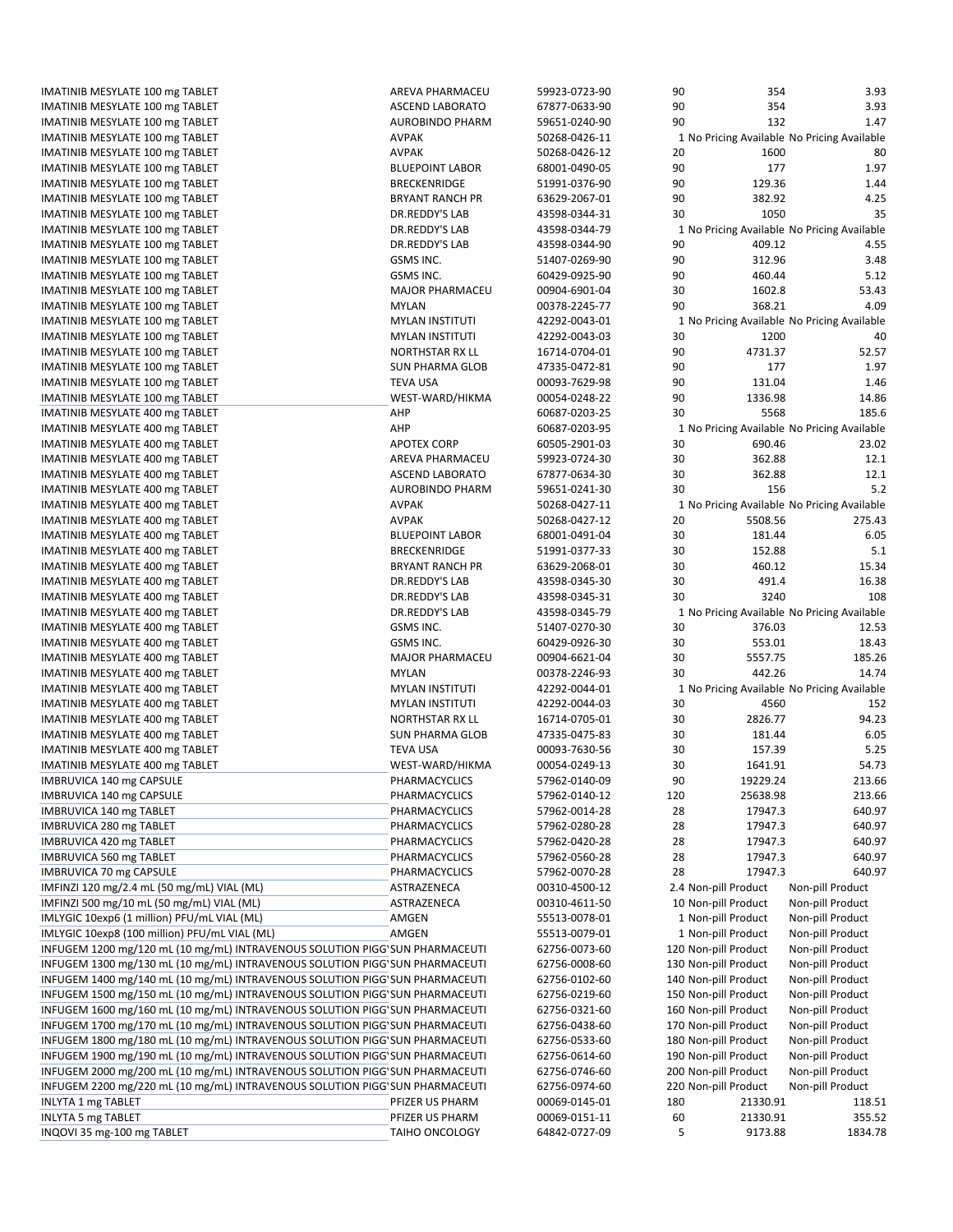| INREBIC 100 mg CAPSULE                      | CELGENE/BMS                | 59572-0720-12 | 120 | 27519.04             | 229.33                                        |
|---------------------------------------------|----------------------------|---------------|-----|----------------------|-----------------------------------------------|
| INTRON A 10 million unit (1 mL) VIAL (EA)   | <b>MERCK SHARP &amp; D</b> | 00085-4350-01 |     | 1 Non-pill Product   | Non-pill Product                              |
| INTRON A 18 million unit (1 mL) VIAL (EA)   | <b>MERCK SHARP &amp; D</b> | 00085-4351-01 |     | 1 Non-pill Product   | Non-pill Product                              |
| INTRON A 50 million unit (1 mL) VIAL (EA)   | <b>MERCK SHARP &amp; D</b> | 00085-4352-01 |     | 1 Non-pill Product   | Non-pill Product                              |
| IRESSA 250 mg TABLET                        | ASTRAZENECA                | 00310-0482-30 | 30  | 9346.66              | 311.56                                        |
| IRINOTECAN HCL 100 mg/5 mL VIAL (ML)        | ACTAVIS/TEVA               | 45963-0614-55 |     | 5 Non-pill Product   | Non-pill Product                              |
| IRINOTECAN HCL 100 mg/5 mL VIAL (ML)        | <b>APOTEX CORP</b>         | 60505-6128-01 |     | 5 Non-pill Product   | Non-pill Product                              |
|                                             |                            |               |     |                      |                                               |
| IRINOTECAN HCL 100 mg/5 mL VIAL (ML)        | APP/FRESENIUS K            | 63323-0193-05 |     | 5 Non-pill Product   | Non-pill Product                              |
| IRINOTECAN HCL 100 mg/5 mL VIAL (ML)        | APP/FRESENIUS K            | 63323-0193-55 |     | 5 Non-pill Product   | Non-pill Product                              |
| IRINOTECAN HCL 100 mg/5 mL VIAL (ML)        | AREVA PHARMACEU            | 59923-0715-05 |     | 5 Non-pill Product   | Non-pill Product                              |
| IRINOTECAN HCL 100 mg/5 mL VIAL (ML)        | <b>AUROMEDICS PHAR</b>     | 55150-0353-01 |     | 5 Non-pill Product   | Non-pill Product                              |
| IRINOTECAN HCL 100 mg/5 mL VIAL (ML)        | <b>AVET PHARMACEUT</b>     | 23155-0179-32 |     | 5 Non-pill Product   | Non-pill Product                              |
| IRINOTECAN HCL 100 mg/5 mL VIAL (ML)        | <b>BLUEPOINT LABOR</b>     | 68001-0284-22 |     | 5 Non-pill Product   | Non-pill Product                              |
| IRINOTECAN HCL 100 mg/5 mL VIAL (ML)        | <b>BLUEPOINT LABOR</b>     | 68001-0480-22 |     | 5 Non-pill Product   | Non-pill Product                              |
| IRINOTECAN HCL 100 mg/5 mL VIAL (ML)        | HOSPIRA/PFIZER             | 61703-0349-09 |     | 5 Non-pill Product   | Non-pill Product                              |
| IRINOTECAN HCL 100 mg/5 mL VIAL (ML)        | <b>INGENUS PHARMAC</b>     | 50742-0402-05 |     | 5 Non-pill Product   | Non-pill Product                              |
|                                             |                            |               |     |                      |                                               |
| IRINOTECAN HCL 100 mg/5 mL VIAL (ML)        | <b>NORTHSTAR RX LL</b>     | 16714-0131-01 |     | 5 Non-pill Product   | Non-pill Product                              |
| IRINOTECAN HCL 100 mg/5 mL VIAL (ML)        | SAGENT PHARMACE            | 25021-0230-05 |     | 5 Non-pill Product   | Non-pill Product                              |
| IRINOTECAN HCL 100 mg/5 mL VIAL (ML)        | <b>TEVA PARENTERAL</b>     | 45963-0614-85 |     | 5 Non-pill Product   | Non-pill Product                              |
| IRINOTECAN HCL 100 mg/5 mL VIAL (ML)        | WEST-WARD/HIKMA            | 00143-9701-01 |     | 5 Non-pill Product   | Non-pill Product                              |
| IRINOTECAN HCL 100 mg/5 mL VIAL (ML)        | WEST-WARDINC./             | 00143-9583-01 |     | 5 Non-pill Product   | Non-pill Product                              |
| IRINOTECAN HCL 100 mg/5 mL VIAL (ML)        | <b>XIROMED LLC</b>         | 70700-0170-22 |     | 5 Non-pill Product   | Non-pill Product                              |
| IRINOTECAN HCL 300 mg/15 mL VIAL (ML)       | AREVA PHARMACEU            | 59923-0716-15 |     | 15 Non-pill Product  | Non-pill Product                              |
| IRINOTECAN HCL 300 mg/15 mL VIAL (ML)       | <b>AUROMEDICS PHAR</b>     | 55150-0354-01 |     | 15 Non-pill Product  | Non-pill Product                              |
| IRINOTECAN HCL 40 mg/2 mL VIAL (ML)         |                            | 45963-0614-51 |     |                      | Non-pill Product                              |
|                                             | ACTAVIS/TEVA               |               |     | 2 Non-pill Product   |                                               |
| IRINOTECAN HCL 40 mg/2 mL VIAL (ML)         | ACTAVIS/TEVA               | 45963-0614-81 |     | 2 Non-pill Product   | Non-pill Product                              |
| IRINOTECAN HCL 40 mg/2 mL VIAL (ML)         | <b>APOTEX CORP</b>         | 60505-6128-00 |     | 2 Non-pill Product   | Non-pill Product                              |
| IRINOTECAN HCL 40 mg/2 mL VIAL (ML)         | APP/FRESENIUS K            | 63323-0193-02 |     | 2 Non-pill Product   | Non-pill Product                              |
| IRINOTECAN HCL 40 mg/2 mL VIAL (ML)         | APP/FRESENIUS K            | 63323-0193-52 |     | 2 Non-pill Product   | Non-pill Product                              |
| IRINOTECAN HCL 40 mg/2 mL VIAL (ML)         | AREVA PHARMACEU            | 59923-0714-02 |     | 2 Non-pill Product   | Non-pill Product                              |
| IRINOTECAN HCL 40 mg/2 mL VIAL (ML)         | <b>AUROMEDICS PHAR</b>     | 55150-0352-01 |     | 2 Non-pill Product   | Non-pill Product                              |
| IRINOTECAN HCL 40 mg/2 mL VIAL (ML)         | AVET PHARMACEUT            | 23155-0179-31 |     | 2 Non-pill Product   | Non-pill Product                              |
| IRINOTECAN HCL 40 mg/2 mL VIAL (ML)         | <b>BLUEPOINT LABOR</b>     | 68001-0284-35 |     | 2 Non-pill Product   | Non-pill Product                              |
| IRINOTECAN HCL 40 mg/2 mL VIAL (ML)         | <b>BLUEPOINT LABOR</b>     | 68001-0480-35 |     | 2 Non-pill Product   | Non-pill Product                              |
|                                             |                            |               |     |                      |                                               |
| IRINOTECAN HCL 40 mg/2 mL VIAL (ML)         | HOSPIRA/PFIZER             | 61703-0349-16 |     | 2 Non-pill Product   | Non-pill Product                              |
| IRINOTECAN HCL 40 mg/2 mL VIAL (ML)         | <b>INGENUS PHARMAC</b>     | 50742-0401-02 |     | 2 Non-pill Product   | Non-pill Product                              |
| IRINOTECAN HCL 40 mg/2 mL VIAL (ML)         | NORTHSTAR RX LL            | 16714-0027-01 |     | 2 Non-pill Product   | Non-pill Product                              |
| IRINOTECAN HCL 40 mg/2 mL VIAL (ML)         | SAGENT PHARMACE            | 25021-0230-02 |     | 2 Non-pill Product   | Non-pill Product                              |
| IRINOTECAN HCL 40 mg/2 mL VIAL (ML)         | WEST-WARD/HIKMA            | 00143-9702-01 |     | 2 Non-pill Product   | Non-pill Product                              |
| IRINOTECAN HCL 40 mg/2 mL VIAL (ML)         | XIROMED LLC                | 70700-0169-22 |     | 2 Non-pill Product   | Non-pill Product                              |
| IRINOTECAN HCL 500 mg/25 mL VIAL (ML)       | HOSPIRA/PFIZER             | 61703-0349-36 |     | 25 Non-pill Product  | Non-pill Product                              |
| ISTODAX 10 mg/2 mL VIAL (EA)                | CELGENE/BMS                | 59572-0962-10 |     |                      | 1 No Pricing Available No Pricing Available   |
| ISTODAX 10 mg/2 mL VIAL (EA)                | CELGENE/BMS                | 59572-0984-01 |     | 1 Non-pill Product   | Non-pill Product                              |
| IXEMPRA 15 mg VIAL (EA)                     | <b>R-PHARM US</b>          | 70020-1910-01 |     | 1 Non-pill Product   | Non-pill Product                              |
|                                             |                            | 70020-1910-02 |     |                      |                                               |
| IXEMPRA 15 mg VIAL (EA)                     | <b>R-PHARM US</b>          |               |     |                      | 1 No Pricing Available No Pricing Available   |
| IXEMPRA 45 mg VIAL (EA)                     | <b>R-PHARM US</b>          | 70020-1911-01 |     | 1 Non-pill Product   | Non-pill Product                              |
| IXEMPRA 45 mg VIAL (EA)                     | <b>R-PHARM US</b>          | 70020-1911-02 |     |                      | 1 No Pricing Available No Pricing Available   |
| JAKAFI 10 mg TABLET                         | <b>INCYTE CORPORAT</b>     | 50881-0010-60 | 60  | 18692.4              | 311.54                                        |
| JAKAFI 15 mg TABLET                         | <b>INCYTE CORPORAT</b>     | 50881-0015-60 | 60  | 18692.4              | 311.54                                        |
| JAKAFI 20 mg TABLET                         | <b>INCYTE CORPORAT</b>     | 50881-0020-60 | 60  | 18692.4              | 311.54                                        |
| JAKAFI 25 mg TABLET                         | <b>INCYTE CORPORAT</b>     | 50881-0025-60 | 60  | 18692.4              | 311.54                                        |
| JAKAFI 5 mg TABLET                          | <b>INCYTE CORPORAT</b>     | 50881-0005-60 | 60  | 18692.4              | 311.54                                        |
| JEMPERLI 500 mg/10 mL (50 mg/mL) VIAL (ML)  | <b>GLAXOSMITHKLINE</b>     | 00173-0898-03 |     | 10 Non-pill Product  | Non-pill Product                              |
| JEVTANA 10 mg/mL (first dilution) VIAL (ML) |                            | 00024-5823-15 |     |                      |                                               |
|                                             | SANOFI-AVENTIS             |               |     |                      | 1.5 No Pricing Available No Pricing Available |
| JEVTANA 10 mg/mL (first dilution) VIAL (ML) | SANOFI-AVENTIS             | 00024-5824-11 |     | 1.5 Non-pill Product | Non-pill Product                              |
| KADCYLA 100 mg VIAL (EA)                    | GENENTECH INC.             | 50242-0088-01 |     | 1 Non-pill Product   | Non-pill Product                              |
| KADCYLA 160 mg VIAL (EA)                    | <b>GENENTECH INC.</b>      | 50242-0087-01 |     | 1 Non-pill Product   | Non-pill Product                              |
| KANJINTI 150 mg VIAL (EA)                   | AMGEN                      | 55513-0141-01 |     | 1 Non-pill Product   | Non-pill Product                              |
| KANJINTI 420 mg VIAL (EA)                   | AMGEN                      | 55513-0132-01 |     | 1 Non-pill Product   | Non-pill Product                              |
| KEYTRUDA 100 mg/4 mL (25 mg/mL) VIAL (ML)   | <b>MERCK SHARP &amp; D</b> | 00006-3026-01 |     |                      | 4 No Pricing Available No Pricing Available   |
| KEYTRUDA 100 mg/4 mL (25 mg/mL) VIAL (ML)   | <b>MERCK SHARP &amp; D</b> | 00006-3026-02 |     | 4 Non-pill Product   | Non-pill Product                              |
| KEYTRUDA 100 mg/4 mL (25 mg/mL) VIAL (ML)   | <b>MERCK SHARP &amp; D</b> | 00006-3026-04 |     | 4 Non-pill Product   | Non-pill Product                              |
| KISQALI 200 mg/day (200 mg x 1) TABLET      | <b>NOVARTIS</b>            | 00078-0860-01 | 21  | 7277.9               | 346.57                                        |
|                                             |                            |               |     |                      |                                               |
| KISQALI 200 mg/day (200 mg x 1) TABLET      | <b>NOVARTIS</b>            | 00078-0888-21 | 21  | 7277.9               | 346.57                                        |
| KISQALI 400 mg/day (200 mg x 2) TABLET      | <b>NOVARTIS</b>            | 00078-0867-14 | 14  | 4851.95              | 346.57                                        |
| KISQALI 400 mg/day (200 mg x 2) TABLET      | <b>NOVARTIS</b>            | 00078-0867-42 | 42  | 14555.86             | 346.57                                        |
| KISQALI 400 mg/day (200 mg x 2) TABLET      | <b>NOVARTIS</b>            | 00078-0895-14 | 14  | 4851.95              | 346.57                                        |
| KISQALI 600 mg/day (200 mg x 3) TABLET      | <b>NOVARTIS</b>            | 00078-0874-21 | 21  | 6064.93              | 288.81                                        |
| KISQALI 600 mg/day (200 mg x 3) TABLET      | <b>NOVARTIS</b>            | 00078-0874-63 | 63  | 18194.82             | 288.81                                        |
|                                             |                            |               |     |                      |                                               |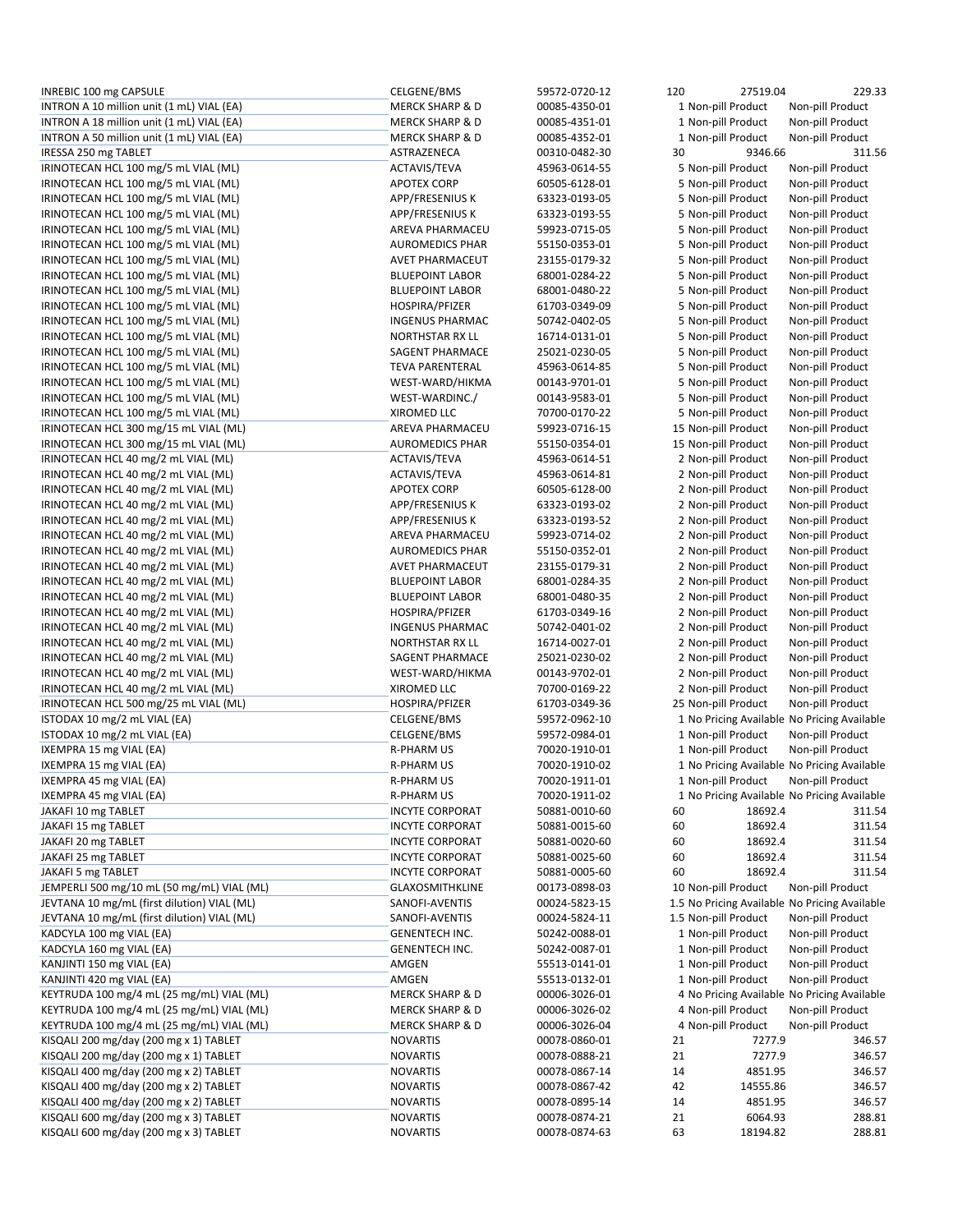| KISQALI 600 mg/day (200 mg x 3) TABLET                                                        | <b>NOVARTIS</b>        | 00078-0902-21 | 21   | 6064.93                                     | 288.81                                        |
|-----------------------------------------------------------------------------------------------|------------------------|---------------|------|---------------------------------------------|-----------------------------------------------|
| KISQALI FEMARA CO-PACK 200 mg/day (200 mg x 1)-2.5 mg TABLET                                  | <b>NOVARTIS</b>        | 00078-0909-61 | 49   | 7277.9                                      | 148.53                                        |
| KISQALI FEMARA CO-PACK 400 mg/day (200 mg x 2)-2.5 mg TABLET                                  | <b>NOVARTIS</b>        | 00078-0916-61 | 70   | 14555.86                                    | 207.94                                        |
| KISQALI FEMARA CO-PACK 600 mg/day (200 mg x 3)-2.5 mg TABLET                                  | <b>NOVARTIS</b>        | 00078-0923-61 | 91   | 18194.82                                    | 199.94                                        |
| KOSELUGO 10 mg CAPSULE                                                                        | ASTRAZENECA            | 00310-0610-28 | 28   | 2642.11                                     | 94.36                                         |
| KOSELUGO 10 mg CAPSULE                                                                        | ASTRAZENECA            | 00310-0610-60 | 60   | 5661.53                                     | 94.36                                         |
| KOSELUGO 25 mg CAPSULE                                                                        | ASTRAZENECA            | 00310-0625-28 | 28   | 6605.11                                     | 235.9                                         |
| KOSELUGO 25 mg CAPSULE                                                                        | ASTRAZENECA            | 00310-0625-60 | 60   | 14153.82                                    | 235.9                                         |
| KYMRIAH 0.2 x 10exp6 to 2.5 x 10exp8 cell PLASTIC BAG INJECTION (EA) NOVARTIS                 |                        | 00078-0846-19 |      | 1 Non-pill Product                          | Non-pill Product                              |
|                                                                                               | <b>NOVARTIS</b>        | 00078-0958-19 |      | 1 Non-pill Product                          | Non-pill Product                              |
| KYMRIAH 0.6 x 10exp8 to 6 x 10exp8 cell PLASTIC BAG INJECTION (EA)<br>LAPATINIB 250 mg TABLET |                        |               |      |                                             |                                               |
|                                                                                               | LUPIN PHARMACEU        | 68180-0801-36 | 150  | 8660.62                                     | 57.74                                         |
| LENVIMA 10 mg/day (10 mg x 1) CAPSULE                                                         | EISAI INC.             | 62856-0710-05 | 5    | 4184.4                                      | 836.88                                        |
| LENVIMA 10 mg/day (10 mg x 1) CAPSULE                                                         | EISAI INC.             | 62856-0710-30 | 30   | 25106.4                                     | 836.88                                        |
| LENVIMA 12 mg/day (4 mg x 3) CAPSULE                                                          | EISAI INC.             | 62856-0712-05 | 15   | 4184.4                                      | 278.96                                        |
| LENVIMA 12 mg/day (4 mg x 3) CAPSULE                                                          | EISAI INC.             | 62856-0712-30 | 90   | 25106.4                                     | 278.96                                        |
| LENVIMA 14 mg/day (10 mg x 1 and 4 mg x 1) CAPSULE                                            | EISAI INC.             | 62856-0714-05 | 10   | 4184.4                                      | 418.44                                        |
| LENVIMA 14 mg/day (10 mg x 1 and 4 mg x 1) CAPSULE                                            | EISAI INC.             | 62856-0714-30 | 60   | 25106.4                                     | 418.44                                        |
| LENVIMA 18 mg/day (10 mg x 1 and 4 mg x 2) CAPSULE                                            | EISAI INC.             | 62856-0718-05 | 15   | 4184.4                                      | 278.96                                        |
| LENVIMA 18 mg/day (10 mg x 1 and 4 mg x 2) CAPSULE                                            | EISAI INC.             | 62856-0718-30 | 90   | 25106.4                                     | 278.96                                        |
| LENVIMA 20 mg/day (10 mg x 2) CAPSULE                                                         | EISAI INC.             | 62856-0720-05 | 10   | 4184.4                                      | 418.44                                        |
| LENVIMA 20 mg/day (10 mg x 2) CAPSULE                                                         | EISAI INC.             | 62856-0720-30 | 60   | 25106.4                                     | 418.44                                        |
| LENVIMA 24 mg per day (10 mg x 2 and 4 mg x 1) CAPSULE                                        | EISAI INC.             | 62856-0724-05 | 15   | 4184.4                                      | 278.96                                        |
|                                                                                               |                        |               |      |                                             |                                               |
| LENVIMA 24 mg per day (10 mg x 2 and 4 mg x 1) CAPSULE                                        | EISAI INC.             | 62856-0724-30 | 90   | 25106.4                                     | 278.96                                        |
| LENVIMA 4 mg CAPSULE                                                                          | EISAI INC.             | 62856-0704-05 | 5    | 4072.6                                      | 814.52                                        |
| LENVIMA 4 mg CAPSULE                                                                          | EISAI INC.             | 62856-0704-30 | 30   | 25106.4                                     | 836.88                                        |
| LENVIMA 8 mg/day (4 mg x 2) CAPSULE                                                           | EISAI INC.             | 62856-0708-05 | 10   | 4184.4                                      | 418.44                                        |
| LENVIMA 8 mg/day (4 mg x 2) CAPSULE                                                           | EISAI INC.             | 62856-0708-30 | 60   | 25106.4                                     | 418.44                                        |
| LETROZOLE 1 POWDER (GRAM)                                                                     | A.P.I. SOLUTION        | 46144-0701-01 |      | 5 No Pricing Available No Pricing Available |                                               |
| LETROZOLE 2.5 mg TABLET                                                                       | <b>ACCORD HEALTHCA</b> | 16729-0034-10 | 30   | 10.8                                        | 0.36                                          |
| LETROZOLE 2.5 mg TABLET                                                                       | ACCORD HEALTHCA        | 16729-0034-15 | 90   | 32.4                                        | 0.36                                          |
| LETROZOLE 2.5 mg TABLET                                                                       | <b>APOTEX CORP</b>     | 60505-3255-08 | 1000 | 439.99                                      | 0.44                                          |
| LETROZOLE 2.5 mg TABLET                                                                       | APP/FRESENIUS K        | 63323-0772-30 | 30   | 60.44                                       | 2.01                                          |
| LETROZOLE 2.5 mg TABLET                                                                       | <b>AUROBINDO PHARM</b> | 59651-0180-30 | 30   | 10.8                                        | 0.36                                          |
|                                                                                               |                        |               | 90   | 32.4                                        | 0.36                                          |
| LETROZOLE 2.5 mg TABLET                                                                       | <b>AUROBINDO PHARM</b> | 59651-0180-90 |      |                                             |                                               |
| LETROZOLE 2.5 mg TABLET                                                                       | AVKARE                 | 42291-0374-90 | 90   | 36.14                                       | 0.4                                           |
|                                                                                               |                        |               |      |                                             |                                               |
| LETROZOLE 2.5 mg TABLET                                                                       | <b>AVPAK</b>           | 50268-0476-11 |      | 1 No Pricing Available No Pricing Available |                                               |
| LETROZOLE 2.5 mg TABLET                                                                       | <b>AVPAK</b>           | 50268-0476-15 | 50   | 50.6                                        | 1.01                                          |
| LETROZOLE 2.5 mg TABLET                                                                       | <b>BRECKENRIDGE</b>    | 51991-0759-10 | 1000 | 352.44                                      | 0.35                                          |
| LETROZOLE 2.5 mg TABLET                                                                       | BRECKENRIDGE           | 51991-0759-33 | 30   | 10.8                                        | 0.36                                          |
| LETROZOLE 2.5 mg TABLET                                                                       | <b>SUN PHARMACEUTI</b> | 62756-0511-83 | 30   | 9                                           | 0.3                                           |
| LETROZOLE 2.5 mg TABLET                                                                       | <b>TEVA USA</b>        | 00093-7620-56 | 30   | 13.2                                        | 0.44                                          |
| LETROZOLE 2.5 mg TABLET                                                                       | YILING PHARMACE        | 69117-0004-01 | 30   | 25.14                                       | 0.84                                          |
| LEUPROLIDE ACETATE 1 mg/0.2 mL KIT                                                            | <b>BRYANT RANCH PR</b> | 63629-8821-01 |      | 1 Non-pill Product                          | Non-pill Product                              |
|                                                                                               |                        |               |      |                                             |                                               |
| LEUPROLIDE ACETATE 1 mg/0.2 mL KIT                                                            | SANDOZ                 | 00781-4003-32 |      | 1 Non-pill Product                          | Non-pill Product                              |
| LEUPROLIDE ACETATE 1 mg/0.2 mL KIT                                                            | <b>SUN PHARMA GLOB</b> | 47335-0936-40 |      | 1 Non-pill Product                          | Non-pill Product                              |
| LEUPROLIDE ACETATE 1 mg/0.2 mL VIAL (ML)                                                      | SANDOZ                 | 00781-3006-42 |      |                                             | 2.8 No Pricing Available No Pricing Available |
| LEUPROLIDE ACETATE 1 POWDER (GRAM)                                                            | A.P.I. SOLUTION        | 46144-0800-01 |      | 1 No Pricing Available No Pricing Available |                                               |
| LEUPROLIDE ACETATE 1 POWDER (GRAM)                                                            | A.P.I. SOLUTION        | 46144-0800-05 |      | 5 No Pricing Available No Pricing Available |                                               |
| LEUPROLIDE ACETATE 1 POWDER (GRAM)                                                            | DAP PHARMACEUTI        | 57246-0001-05 |      | 0.5 Non-pill Product                        | Non-pill Product                              |
| LEUPROLIDE ACETATE 1 POWDER (GRAM)                                                            | MEDISCA INC.           | 38779-2629-01 |      | 10 Non-pill Product                         | Non-pill Product                              |
| LEUPROLIDE ACETATE 1 POWDER (GRAM)                                                            | MEDISCA INC.           | 38779-2629-05 |      | 100 Non-pill Product                        | Non-pill Product                              |
| LEUPROLIDE ACETATE 1 POWDER (GRAM)                                                            | MEDISCA INC.           | 38779-2629-06 |      | 1 Non-pill Product                          | Non-pill Product                              |
| LEUPROLIDE ACETATE 1 POWDER (GRAM)                                                            | PROFESSIONAL CO        | 51927-4535-00 |      | 1 Non-pill Product                          | Non-pill Product                              |
| LIBTAYO 350 mg/7 mL (50 mg/mL) VIAL (ML)                                                      | <b>REGENERON PHARM</b> | 61755-0008-01 |      | 7 Non-pill Product                          | Non-pill Product                              |
| LONSURF 15 mg-6.14 mg TABLET                                                                  | TAIHO ONCOLOGY         | 64842-1025-01 | 20   | 4512.11                                     | 225.61                                        |
| LONSURF 15 mg-6.14 mg TABLET                                                                  | TAIHO ONCOLOGY         | 64842-1025-02 | 40   | 9024.2                                      | 225.61                                        |
| LONSURF 15 mg-6.14 mg TABLET                                                                  | TAIHO ONCOLOGY         | 64842-1025-03 | 60   | 13536.31                                    | 225.61                                        |
|                                                                                               |                        |               |      |                                             |                                               |
| LONSURF 20 mg-8.19 mg TABLET                                                                  | TAIHO ONCOLOGY         | 64842-1020-01 | 20   | 6016.15                                     | 300.81                                        |
| LONSURF 20 mg-8.19 mg TABLET                                                                  | <b>TAIHO ONCOLOGY</b>  | 64842-1020-02 | 40   | 12032.29                                    | 300.81                                        |
| LONSURF 20 mg-8.19 mg TABLET                                                                  | TAIHO ONCOLOGY         | 64842-1020-03 | 60   | 18048.4                                     | 300.81                                        |
| LORBRENA 100 mg TABLET                                                                        | PFIZER US PHARM        | 00069-0231-01 | 30   | 22410.13                                    | 747                                           |
| LORBRENA 25 mg TABLET                                                                         | PFIZER US PHARM        | 00069-0227-01 | 30   | 7470.06                                     | 249                                           |
| LUMAKRAS 120 mg TABLET                                                                        | AMGEN                  | 55513-0488-24 | 240  | 21480                                       | 89.5                                          |
| LUMAKRAS 120 mg TABLET                                                                        | AMGEN                  | 55513-0488-40 | 240  | 21480                                       | 89.5                                          |
| LUPANETA PACK 3.75 mg-5 mg (30) KIT SYRINGE AND TABLET                                        | ABBVIE US LLC          | 00074-1052-10 |      | 1 No Pricing Available No Pricing Available |                                               |
| LUPRON DEPOT (LUPANETA) 3.75 mg SYRINGE KIT (EA)                                              | ABBVIE US LLC          | 00074-3641-07 |      | 1 No Pricing Available No Pricing Available |                                               |
| LUPRON DEPOT 11.25 mg SYRINGE KIT (EA)                                                        | ABBVIE US LLC          | 00074-3663-03 |      | 1 Non-pill Product                          | Non-pill Product                              |
| LUPRON DEPOT 22.5 mg (3 month) SYRINGE KIT (EA)                                               | ABBVIE US LLC          | 00074-3346-03 |      | 1 Non-pill Product                          | Non-pill Product                              |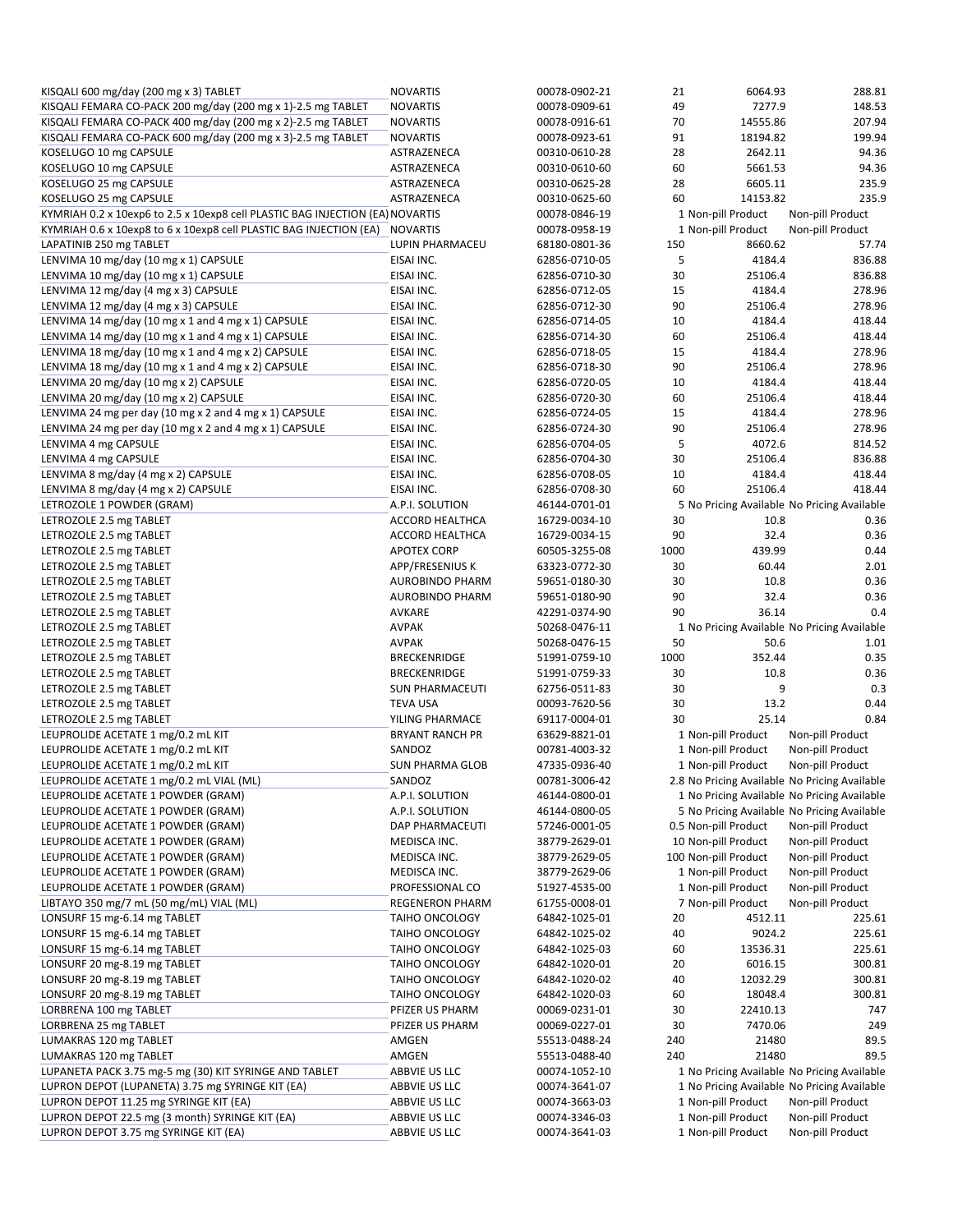| LUPRON DEPOT 30 mg (4 month) SYRINGE KIT (EA)                                 | ABBVIE US LLC                      | 00074-3683-03                  | 1 Non-pill Product    |                   | Non-pill Product                             |
|-------------------------------------------------------------------------------|------------------------------------|--------------------------------|-----------------------|-------------------|----------------------------------------------|
| LUPRON DEPOT 45 mg (6 month) SYRINGE KIT (EA)                                 | ABBVIE US LLC                      | 00074-3473-03                  | 1 Non-pill Product    |                   | Non-pill Product                             |
| LUPRON DEPOT 7.5 mg (1 month) SYRINGE KIT (EA)                                | ABBVIE US LLC                      | 00074-3642-03                  | 1 Non-pill Product    |                   | Non-pill Product                             |
| LUPRON DEPOT-PED 11.25 mg KIT                                                 | ABBVIE US LLC                      | 00074-2282-03                  | 1 Non-pill Product    |                   | Non-pill Product                             |
| LUPRON DEPOT-PED 11.25 mg SYRINGE KIT (EA)                                    | ABBVIE US LLC                      | 00074-3779-03                  | 1 Non-pill Product    |                   | Non-pill Product                             |
| LUPRON DEPOT-PED 15 mg KIT                                                    | ABBVIE US LLC                      | 00074-2440-03                  | 1 Non-pill Product    |                   | Non-pill Product                             |
| LUPRON DEPOT-PED 30 mg (pediatric 3 month) SYRINGE KIT (EA)                   | ABBVIE US LLC                      | 00074-9694-03                  | 1 Non-pill Product    |                   | Non-pill Product                             |
| LUPRON DEPOT-PED 7.5 mg (pediatric 1 month) KIT                               | ABBVIE US LLC                      | 00074-2108-03                  | 1 Non-pill Product    |                   | Non-pill Product                             |
| LUTATHERA 10 mCi/mL (370 mBq/mL) VIAL (EA)                                    | ADVANCED ACCELE                    | 69488-0003-01                  | 1 Non-pill Product    |                   | Non-pill Product                             |
| LUTATHERA 10 mCi/mL (370 mBq/mL) VIAL (EA)                                    | ADVANCED ACCELE                    | 69488-0003-70                  |                       |                   | 1 No Pricing Available No Pricing Available  |
| LYNPARZA 100 mg TABLET                                                        | ASTRAZENECA                        | 00310-0668-12                  | 120                   | 17858.83          | 148.82                                       |
| LYNPARZA 100 mg TABLET                                                        | ASTRAZENECA                        | 00310-0668-60                  | 60                    | 8929.42           | 148.82                                       |
| LYNPARZA 150 mg TABLET                                                        | ASTRAZENECA                        | 00310-0679-12                  | 120                   | 17858.83          | 148.82                                       |
| LYNPARZA 150 mg TABLET                                                        | ASTRAZENECA                        | 00310-0679-60                  | 60                    | 8929.42           | 148.82                                       |
|                                                                               |                                    |                                |                       | 575.94            | 5.76                                         |
| LYSODREN 500 mg TABLET                                                        | <b>BMS/LABORATOIRE</b>             | 00015-3080-60                  | 100                   |                   |                                              |
| MATULANE 50 mg CAPSULE                                                        | <b>LEADIANT BIOSCI</b>             | 54482-0054-01                  | 100                   | 14362.93          | 143.63                                       |
| MECHLORETHAMINE HCL 0.98 POWDER (GRAM)                                        | PROFESSIONAL CO                    | 51927-3824-00                  | 1 Non-pill Product    |                   | Non-pill Product                             |
| MEGESTROL ACETATE 1 POWDER (GRAM)                                             | <b>FAGRON INC</b>                  | 51552-0667-02                  | 5 Non-pill Product    |                   | Non-pill Product                             |
| MEGESTROL ACETATE 1 POWDER (GRAM)                                             | <b>FAGRON INC</b>                  | 51552-0667-04                  | 25 Non-pill Product   |                   | Non-pill Product                             |
| MEGESTROL ACETATE 1 POWDER (GRAM)                                             | <b>FAGRON INC</b>                  | 51552-0667-05                  | 100 Non-pill Product  |                   | Non-pill Product                             |
| MEGESTROL ACETATE 1 POWDER (GRAM)                                             | MEDISCA INC.                       | 38779-0140-03                  | 5 Non-pill Product    |                   | Non-pill Product                             |
| MEGESTROL ACETATE 1 POWDER (GRAM)                                             | MEDISCA INC.                       | 38779-0140-04                  | 25 Non-pill Product   |                   | Non-pill Product                             |
| MEGESTROL ACETATE 1 POWDER (GRAM)                                             | MEDISCA INC.                       | 38779-0140-05                  | 100 Non-pill Product  |                   | Non-pill Product                             |
| MEGESTROL ACETATE 1 POWDER (GRAM)                                             | MEDISCA INC.                       | 38779-0140-08                  | 500 Non-pill Product  |                   | Non-pill Product                             |
| MEGESTROL ACETATE 1 POWDER (GRAM)                                             | MEDISCA INC.                       | 38779-0140-09                  | 1000 Non-pill Product |                   | Non-pill Product                             |
| MEGESTROL ACETATE 1 POWDER (GRAM)                                             | PROFESSIONAL CO                    | 51927-1670-00                  | 1 Non-pill Product    |                   | Non-pill Product                             |
| MEGESTROL ACETATE 20 mg TABLET                                                | PAR PHARM.                         | 49884-0289-01                  | 100                   | 22.8              | 0.23                                         |
|                                                                               | <b>TEVA USA</b>                    | 00555-0606-02                  | 100                   | 43.26             | 0.43                                         |
| MEGESTROL ACETATE 20 mg TABLET                                                |                                    |                                |                       |                   |                                              |
| MEGESTROL ACETATE 40 mg TABLET                                                | <b>BRYANT RANCH PR</b>             | 63629-2219-01                  | 250                   | 59.09             | 0.24                                         |
| MEGESTROL ACETATE 40 mg TABLET                                                | <b>BRYANT RANCH PR</b>             | 63629-2220-01                  | 500                   | 118.2             | 0.24                                         |
| MEGESTROL ACETATE 40 mg TABLET                                                | GSMS INC.                          | 60429-0433-01                  | 100                   | 35.65             | 0.36                                         |
| MEGESTROL ACETATE 40 mg TABLET                                                | GSMS INC.                          | 60429-0433-05                  | 500                   | 178.24            | 0.36                                         |
| MEGESTROL ACETATE 40 mg TABLET                                                | MAJOR PHARMACEU                    | 00904-3571-61                  | 100                   | 27.97             | 0.28                                         |
| MEGESTROL ACETATE 40 mg TABLET                                                | PAR PHARM.                         | 49884-0290-01                  | 100                   | 38.4              | 0.38                                         |
| MEGESTROL ACETATE 40 mg TABLET                                                | PAR PHARM.                         | 49884-0290-04                  | 250                   | 86.4              | 0.35                                         |
|                                                                               |                                    |                                |                       |                   |                                              |
| MEGESTROL ACETATE 40 mg TABLET                                                | PAR PHARM.                         | 49884-0290-05                  | 500                   | 163.2             | 0.33                                         |
|                                                                               | <b>TEVA USA</b>                    | 00555-0607-02                  | 100                   | 83.76             | 0.84                                         |
| MEGESTROL ACETATE 40 mg TABLET                                                |                                    |                                |                       |                   |                                              |
| MEGESTROL ACETATE 400 mg/10 mL (10 mL) SUSPENSION ORAL (FINAL ATLANTIC BIOLOG |                                    | 17856-0907-03                  | 10 Non-pill Product   |                   | Non-pill Product                             |
| MEGESTROL ACETATE 400 mg/10 mL (10 mL) SUSPENSION ORAL (FINAL HI-TECH/AKORN C |                                    | 50383-0859-11                  | 10 Non-pill Product   |                   | Non-pill Product                             |
| MEGESTROL ACETATE 400 mg/10 mL (10 mL) SUSPENSION ORAL (FINAL MCKESSON PACKAG |                                    | 63739-0549-51                  | 10 Non-pill Product   |                   | Non-pill Product                             |
| MEGESTROL ACETATE 400 mg/10 mL (10 mL) SUSPENSION ORAL (FINAL PHARM ASSOC INC |                                    | 00121-0945-00                  | 10 Non-pill Product   |                   | Non-pill Product                             |
| MEGESTROL ACETATE 400 mg/10 mL (10 mL) SUSPENSION ORAL (FINAL PHARM ASSOC INC |                                    | 00121-0945-10                  |                       |                   | 10 No Pricing Available No Pricing Available |
| MEGESTROL ACETATE 400 mg/10 mL (10 mL) SUSPENSION ORAL (FINAL PHARM ASSOC INC |                                    | 00121-0945-40                  | 10 Non-pill Product   |                   | Non-pill Product                             |
| MEGESTROL ACETATE 400 mg/10 mL (10 mL) SUSPENSION ORAL (FINAL PHARM ASSOC INC |                                    | 00121-4776-00                  | 10 Non-pill Product   |                   | Non-pill Product                             |
| MEGESTROL ACETATE 400 mg/10 mL (10 mL) SUSPENSION ORAL (FINAL PHARM ASSOC INC |                                    | 00121-4776-10                  |                       |                   | 10 No Pricing Available No Pricing Available |
| MEGESTROL ACETATE 400 mg/10 mL (10 mL) SUSPENSION ORAL (FINAL PHARM ASSOC INC |                                    | 00121-4776-40                  | 10 Non-pill Product   |                   | Non-pill Product                             |
| MEGESTROL ACETATE 400 mg/10 mL (10 mL) SUSPENSION ORAL (FINAL PRECISION DOSE  |                                    | 68094-0250-59                  | 10 Non-pill Product   |                   | Non-pill Product                             |
| MEGESTROL ACETATE 400 mg/10 mL (10 mL) SUSPENSION ORAL (FINAL PRECISION DOSE  |                                    | 68094-0250-61                  | 10 Non-pill Product   |                   | Non-pill Product                             |
| MEGESTROL ACETATE 400 mg/10 mL (10 mL) SUSPENSION ORAL (FINAL PRECISION DOSE  |                                    | 68094-0250-62                  | 10 Non-pill Product   |                   | Non-pill Product                             |
| MEGESTROL ACETATE 400 mg/10 mL (10 mL) SUSPENSION ORAL (FINAL VISTAPHARM      |                                    | 66689-0020-01                  | 10 Non-pill Product   |                   | Non-pill Product                             |
| MEGESTROL ACETATE 400 mg/10 mL (10 mL) SUSPENSION ORAL (FINAL VISTAPHARM      |                                    | 66689-0020-50                  | 10 Non-pill Product   |                   | Non-pill Product                             |
|                                                                               |                                    | 50383-0859-24                  |                       |                   | Non-pill Product                             |
| MEGESTROL ACETATE 400 mg/10 mL (40 mg/mL) SUSPENSION ORAL (FI HI-TECH/AKORN C |                                    |                                | 240 Non-pill Product  |                   |                                              |
| MEGESTROL ACETATE 400 mg/10 mL (40 mg/mL) SUSPENSION ORAL (FI MORTON GROVE PH |                                    | 60432-0126-08                  | 240 Non-pill Product  |                   | Non-pill Product                             |
| MEGESTROL ACETATE 400 mg/10 mL (40 mg/mL) SUSPENSION ORAL (FI MORTON GROVE PH |                                    | 60432-0126-16                  | 480 Non-pill Product  |                   | Non-pill Product                             |
| MEGESTROL ACETATE 400 mg/10 mL (40 mg/mL) SUSPENSION ORAL (FI PAR PHARM.      |                                    | 49884-0907-38                  | 240 Non-pill Product  |                   | Non-pill Product                             |
| MEGESTROL ACETATE 400 mg/10 mL (40 mg/mL) SUSPENSION ORAL (FI PAR PHARM.      |                                    | 49884-0907-61                  | 480 Non-pill Product  |                   | Non-pill Product                             |
| MEGESTROL ACETATE 400 mg/10 mL (40 mg/mL) SUSPENSION ORAL (FI SKY PHARMACEUTI |                                    | 63739-0549-72                  |                       |                   | 10 No Pricing Available No Pricing Available |
| MEGESTROL ACETATE 400 mg/10 mL (40 mg/mL) SUSPENSION ORAL (FI SKY PHARMACEUTI |                                    | 63739-0549-73                  | 10 Non-pill Product   |                   | Non-pill Product                             |
| MEGESTROL ACETATE 625 mg/5 mL (125 mg/mL) SUSPENSION ORAL (FI BRECKENRIDGE    |                                    | 51991-0313-59                  | 150 Non-pill Product  |                   | Non-pill Product                             |
| MEGESTROL ACETATE 625 mg/5 mL (125 mg/mL) SUSPENSION ORAL (FI BRYANT RANCH PR |                                    | 63629-2221-01                  | 150 Non-pill Product  |                   | Non-pill Product                             |
| MEGESTROL ACETATE 625 mg/5 mL (125 mg/mL) SUSPENSION ORAL (FI PAR PHARM.      |                                    | 49884-0230-69                  | 150 Non-pill Product  |                   | Non-pill Product                             |
| MEGESTROL ACETATE 625 mg/5 mL (125 mg/mL) SUSPENSION ORAL (FI PHARM ASSOC INC |                                    | 00121-0887-05                  |                       |                   | 5 No Pricing Available No Pricing Available  |
| MEGESTROL ACETATE 625 mg/5 mL (125 mg/mL) SUSPENSION ORAL (FI PHARM ASSOC INC |                                    | 00121-0887-20                  | 5 Non-pill Product    |                   | Non-pill Product                             |
| MEGESTROL ACETATE 625 mg/5 mL (125 mg/mL) SUSPENSION ORAL (FI TWI PHARMACEUTI |                                    | 24979-0041-13                  | 150 Non-pill Product  |                   | Non-pill Product                             |
| MEGESTROL ACETATE 800 mg/20 mL (20 mL) SUSPENSION ORAL (FINAL ATLANTIC BIOLOG |                                    | 17856-0907-02                  | 20 Non-pill Product   |                   | Non-pill Product                             |
| MEGESTROL ACETATE 800 mg/20 mL (20 mL) SUSPENSION ORAL (FINAL PRECISION DOSE  |                                    | 68094-0361-59                  | 20 Non-pill Product   |                   | Non-pill Product                             |
| MEGESTROL ACETATE 800 mg/20 mL (20 mL) SUSPENSION ORAL (FINAL PRECISION DOSE  |                                    | 68094-0361-62                  | 20 Non-pill Product   |                   | Non-pill Product                             |
|                                                                               |                                    |                                |                       |                   |                                              |
| MEKINIST 0.5 mg TABLET<br>MEKINIST 2 mg TABLET                                | <b>NOVARTIS</b><br><b>NOVARTIS</b> | 00078-0666-15<br>00078-0668-15 | 30<br>30              | 4687.1<br>15952.6 | 156.24<br>531.75                             |

|     | 1 Non-pill Product                           | Non-pill Product     |
|-----|----------------------------------------------|----------------------|
|     | 1 Non-pill Product                           | Non-pill Product     |
|     | 1 Non-pill Product                           | Non-pill Product     |
|     | 1 Non-pill Product                           | Non-pill Product     |
|     | 1 Non-pill Product                           | Non-pill Product     |
|     | 1 Non-pill Product                           | Non-pill Product     |
|     | 1 Non-pill Product                           | Non-pill Product     |
|     | 1 Non-pill Product                           | Non-pill Product     |
|     | 1 Non-pill Product                           | Non-pill Product     |
|     | 1 No Pricing Available No Pricing Available  |                      |
| 120 | 17858.83                                     | 148.82               |
| 60  | 8929.42                                      | 148.82               |
| 120 | 17858.83                                     | 148.82               |
| 60  | 8929.42                                      | 148.82               |
| 100 | 575.94                                       | 5.76                 |
| 100 | 14362.93                                     | 143.63               |
|     | 1 Non-pill Product                           | Non-pill Product     |
|     |                                              |                      |
|     | 5 Non-pill Product                           | Non-pill Product     |
|     | 25 Non-pill Product                          | Non-pill Product     |
|     | 100 Non-pill Product                         | Non-pill Product     |
|     | 5 Non-pill Product                           | Non-pill Product     |
|     | 25 Non-pill Product                          | Non-pill Product     |
|     | 100 Non-pill Product                         | Non-pill Product     |
|     | 500 Non-pill Product                         | Non-pill Product     |
|     | 1000 Non-pill Product                        | Non-pill Product     |
|     | 1 Non-pill Product                           | Non-pill Product     |
| 100 | 22.8                                         | 0.23                 |
| 100 | 43.26                                        | 0.43                 |
| 250 | 59.09                                        | 0.24                 |
| 500 | 118.2                                        | 0.24                 |
| 100 | 35.65                                        | 0.36                 |
| 500 | 178.24                                       | 0.36                 |
| 100 | 27.97                                        | 0.28                 |
| 100 | 38.4                                         | 0.38                 |
|     |                                              |                      |
|     |                                              |                      |
| 250 | 86.4                                         | 0.35                 |
| 500 | 163.2                                        | 0.33                 |
| 100 | 83.76                                        | 0.84                 |
|     | 10 Non-pill Product                          | Non-pill Product     |
|     | 10 Non-pill Product                          | Non-pill Product     |
|     | 10 Non-pill Product                          | Non-pill Product     |
|     | 10 Non-pill Product                          | Non-pill Product     |
|     | 10 No Pricing Available No Pricing Available |                      |
|     | 10 Non-pill Product                          | Non-pill Product     |
|     | 10 Non-pill Product                          | Non-pill Product     |
|     | 10 No Pricing Available No Pricing Available |                      |
|     | 10 Non-pill Product                          | Non-pill Product     |
|     | 10 Non-pill Product                          | Non-pill Product     |
|     | 10 Non-pill Product                          | Non-pill Product     |
|     | 10 Non-pill Product                          | Non-pill Product     |
|     | 10 Non-pill Product                          | Non-pill Product     |
|     | 10 Non-pill Product                          | Non-pill Product     |
|     | 240 Non-pill Product                         | Non-pill Product     |
|     | 240 Non-pill Product                         |                      |
|     |                                              | Non-pill Product     |
|     | 480 Non-pill Product                         | Non-pill Product     |
|     | 240 Non-pill Product                         | Non-pill Product     |
|     | 480 Non-pill Product                         | Non-pill Product     |
|     | 10 No Pricing Available                      | No Pricing Available |
|     | 10 Non-pill Product                          | Non-pill Product     |
|     | 150 Non-pill Product                         | Non-pill Product     |
|     | 150 Non-pill Product                         | Non-pill Product     |
|     | 150 Non-pill Product                         | Non-pill Product     |
|     | 5 No Pricing Available                       | No Pricing Available |
|     | 5 Non-pill Product                           | Non-pill Product     |
|     | 150 Non-pill Product                         | Non-pill Product     |
|     | 20 Non-pill Product                          | Non-pill Product     |
|     | 20 Non-pill Product                          | Non-pill Product     |
|     | 20 Non-pill Product                          | Non-pill Product     |
| 30  | 4687.1                                       | 156.24               |
| 30  | 15952.6                                      | 531.75               |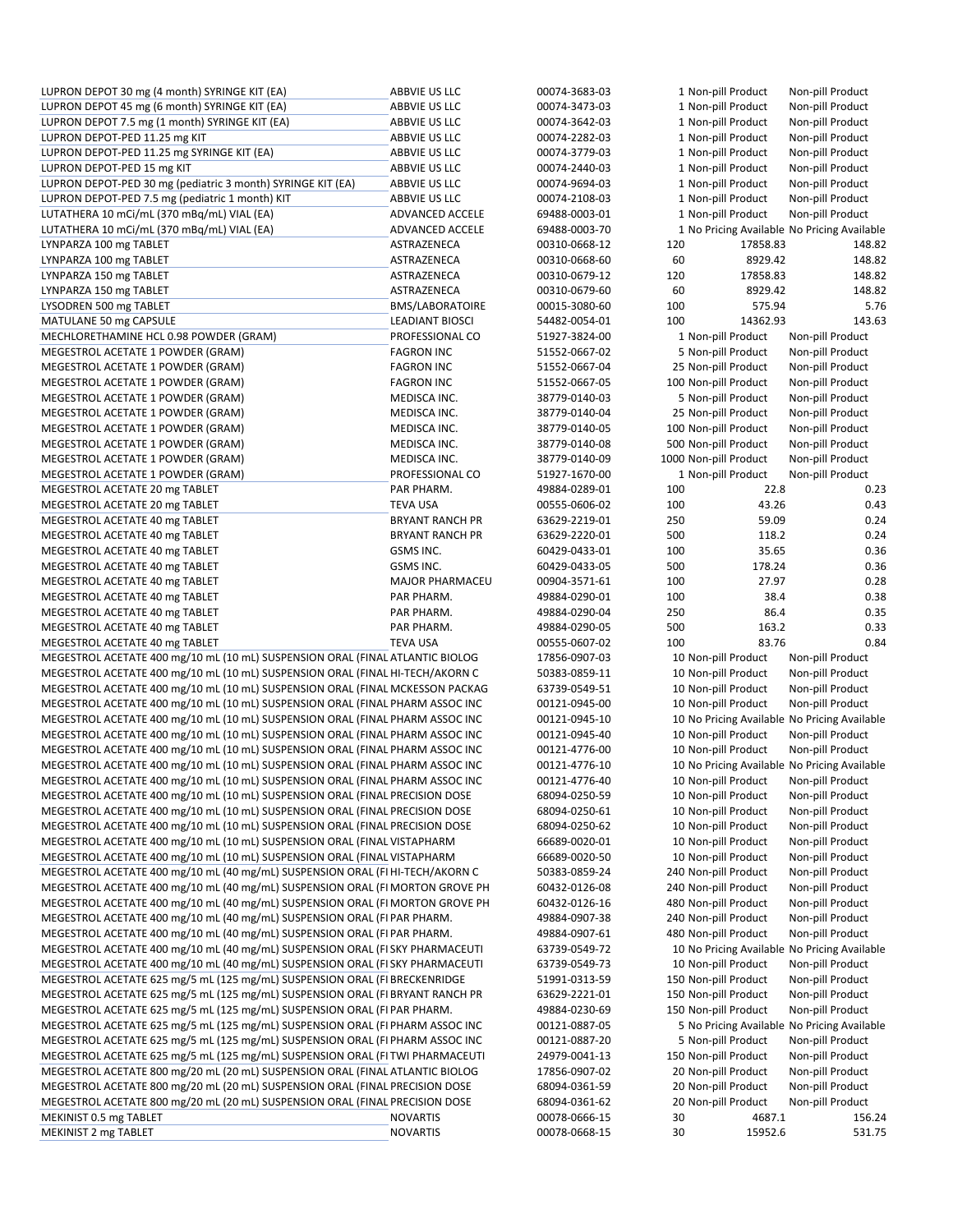| MEKTOVI 15 mg TABLET                   | ARRAY/PFIZER           | 70255-0010-02 | 180 | 15745.64                                      | 87.48            |
|----------------------------------------|------------------------|---------------|-----|-----------------------------------------------|------------------|
| MELPHALAN 2 mg TABLET                  | ALVOGEN INC            | 47781-0200-50 | 50  | 549.56                                        | 10.99            |
| MELPHALAN HCL 50 mg VIAL (EA)          | ACTAVIS/TEVA           | 45963-0686-02 |     | 1 Non-pill Product                            | Non-pill Product |
| MELPHALAN HCL 50 mg VIAL (EA)          | ACTAVIS/TEVA           | 45963-0687-49 |     | 1 No Pricing Available No Pricing Available   |                  |
| MELPHALAN HCL 50 mg VIAL (EA)          | <b>BPI LABS LLC</b>    | 54288-0106-01 |     | 1 No Pricing Available No Pricing Available   |                  |
|                                        |                        |               |     |                                               |                  |
| MELPHALAN HCL 50 mg VIAL (EA)          | <b>BPI LABS LLC</b>    | 54288-0109-02 |     | 1 Non-pill Product                            | Non-pill Product |
| MELPHALAN HCL 50 mg VIAL (EA)          | DR. REDDY'S/PRE        | 43598-0027-48 |     | 1 Non-pill Product                            | Non-pill Product |
| MELPHALAN HCL 50 mg VIAL (EA)          | DR. REDDY'S/PRE        | 43598-0029-50 |     | 1 No Pricing Available No Pricing Available   |                  |
| MELPHALAN HCL 50 mg VIAL (EA)          | DR.REDDY'S LAB         | 43598-0391-50 |     | 1 No Pricing Available No Pricing Available   |                  |
| MELPHALAN HCL 50 mg VIAL (EA)          | DR.REDDY'S LAB         | 43598-0392-48 |     | 1 Non-pill Product                            | Non-pill Product |
| MELPHALAN HCL 50 mg VIAL (EA)          | FRESENIUS KABI         | 63323-0760-20 |     | 1 Non-pill Product                            | Non-pill Product |
| MELPHALAN HCL 50 mg VIAL (EA)          | <b>FRESENIUS KABI</b>  | 63323-0761-20 |     | 1 No Pricing Available No Pricing Available   |                  |
|                                        | <b>MYLAN INSTITUTI</b> | 67457-0193-50 |     | 1 No Pricing Available No Pricing Available   |                  |
| MELPHALAN HCL 50 mg VIAL (EA)          |                        |               |     |                                               |                  |
| MELPHALAN HCL 50 mg VIAL (EA)          | <b>MYLAN INSTITUTI</b> | 67457-0195-01 |     | 1 Non-pill Product                            | Non-pill Product |
| MELPHALAN HCL 50 mg VIAL (EA)          | <b>MYLAN INSTITUTI</b> | 67457-0577-50 |     | 1 No Pricing Available No Pricing Available   |                  |
| MELPHALAN HCL 50 mg VIAL (EA)          | <b>MYLAN INSTITUTI</b> | 67457-0579-01 |     | 1 Non-pill Product                            | Non-pill Product |
| MELPHALAN HCL 50 mg VIAL (EA)          | MYLAN INST-NOVA        | 67457-0215-01 |     | 1 Non-pill Product                            | Non-pill Product |
| MELPHALAN HCL 50 mg VIAL (EA)          | XIROMED LLC            | 70700-0277-22 |     | 1 No Pricing Available No Pricing Available   |                  |
| MERCAPTOPURINE 1 POWDER (GRAM)         | LETCO MEDICAL          | 62991-2899-01 |     | 5 Non-pill Product                            | Non-pill Product |
| MERCAPTOPURINE 1 POWDER (GRAM)         | LETCO MEDICAL          | 62991-2899-02 |     | 25 Non-pill Product                           | Non-pill Product |
| MERCAPTOPURINE 1 POWDER (GRAM)         | LETCO MEDICAL          | 62991-2899-03 |     | 100 Non-pill Product                          |                  |
|                                        |                        |               |     |                                               | Non-pill Product |
| MERCAPTOPURINE 1 POWDER (GRAM)         | MEDISCA INC.           | 38779-1427-03 |     | 5 Non-pill Product                            | Non-pill Product |
| MERCAPTOPURINE 1 POWDER (GRAM)         | MEDISCA INC.           | 38779-1427-04 |     | 25 Non-pill Product                           | Non-pill Product |
| MERCAPTOPURINE 1 POWDER (GRAM)         | PROFESSIONAL CO        | 51927-2000-00 |     | 1 Non-pill Product                            | Non-pill Product |
| MERCAPTOPURINE 50 mg TABLET            | <b>MYLAN</b>           | 00378-3547-25 | 250 | 855.9                                         | 3.42             |
| MERCAPTOPURINE 50 mg TABLET            | <b>MYLAN</b>           | 00378-3547-52 | 25  | 95.1                                          | 3.8              |
| MERCAPTOPURINE 50 mg TABLET            | <b>QUINN PHARMACEU</b> | 69076-0913-02 | 25  | 95.1                                          | 3.8              |
| MERCAPTOPURINE 50 mg TABLET            | <b>QUINN PHARMACEU</b> | 69076-0913-25 | 250 | 855.9                                         | 3.42             |
|                                        |                        |               |     |                                               |                  |
| MERCAPTOPURINE 50 mg TABLET            | ROXANE/WEST-WAR        | 00054-4581-11 | 25  | 95.1                                          | 3.8              |
| MERCAPTOPURINE 50 mg TABLET            | ROXANE/WEST-WAR        | 00054-4581-27 | 250 | 855.9                                         | 3.42             |
| METHOTREXATE 1 gram VIAL (EA)          | APP/FRESENIUS K        | 63323-0122-50 |     | 1 Non-pill Product                            | Non-pill Product |
| METHOTREXATE 1 gram VIAL (EA)          | <b>FRESENIUS KABI/</b> | 63323-0122-59 |     | 1 Non-pill Product                            | Non-pill Product |
| METHOTREXATE 1 gram VIAL (EA)          | WEST-WARD/HIKMA        | 00143-9367-01 |     | 1 Non-pill Product                            | Non-pill Product |
| METHOTREXATE 1 gram VIAL (EA)          | WEST-WARD/HIKMA        | 00143-9830-01 |     | 1 Non-pill Product                            | Non-pill Product |
| METHOTREXATE 1 POWDER (GRAM)           | PROFESSIONAL CO        | 51927-1565-00 |     | 1 Non-pill Product                            | Non-pill Product |
| METHOTREXATE 2.5 mg TABLET             | ACCORD HEALTHCA        | 16729-0486-01 | 100 | 37.2                                          | 0.37             |
|                                        |                        |               |     | 37.2                                          | 0.37             |
| METHOTREXATE 2.5 mg TABLET             | AMNEAL PHARMACE        | 69238-1423-01 | 100 |                                               |                  |
| METHOTREXATE 2.5 mg TABLET             | <b>AUROBINDO PHARM</b> | 59651-0182-01 | 100 | 66                                            | 0.66             |
| METHOTREXATE 2.5 mg TABLET             | AVKARE                 | 42291-0505-01 | 100 | 43.22                                         | 0.43             |
| METHOTREXATE 2.5 mg TABLET             | <b>AVPAK</b>           | 50268-0527-11 |     | 1 No Pricing Available No Pricing Available   |                  |
| METHOTREXATE 2.5 mg TABLET             | <b>AVPAK</b>           | 50268-0527-15 | 50  | 69.19                                         | 1.38             |
| METHOTREXATE 2.5 mg TABLET             | <b>BRYANT RANCH PR</b> | 63629-1472-01 |     | 30 No Pricing Available No Pricing Available  |                  |
| METHOTREXATE 2.5 mg TABLET             | <b>BRYANT RANCH PR</b> | 63629-1472-02 |     | 12 No Pricing Available No Pricing Available  |                  |
| METHOTREXATE 2.5 mg TABLET             | GSMS INC.              | 51407-0121-01 | 100 | 37.13                                         | 0.37             |
|                                        | H.J. HARKINS/PH        | 52959-0244-00 |     |                                               |                  |
| METHOTREXATE 2.5 mg TABLET             |                        |               |     | 100 No Pricing Available No Pricing Available |                  |
| METHOTREXATE 2.5 mg TABLET             | MAJOR PHARMACEU        | 00904-7141-10 | 20  | 71.58                                         | 3.58             |
| METHOTREXATE 2.5 mg TABLET             | <b>MYLAN</b>           | 00378-0014-01 | 100 | 282.54                                        | 2.83             |
| METHOTREXATE 2.5 mg TABLET             | <b>MYLAN INSTITUTI</b> | 51079-0670-01 |     | 1 No Pricing Available No Pricing Available   |                  |
| METHOTREXATE 2.5 mg TABLET             | <b>MYLAN INSTITUTI</b> | 51079-0670-05 | 20  | 66.48                                         | 3.32             |
| METHOTREXATE 2.5 mg TABLET             | ROXANE/WEST-WAR        | 00054-4550-15 | 36  | 78                                            | 2.17             |
| METHOTREXATE 2.5 mg TABLET             | ROXANE/WEST-WAR        | 00054-4550-25 | 100 | 211.91                                        | 2.12             |
| METHOTREXATE 2.5 mg TABLET             | ROXANE/WEST-WAR        | 00054-8550-25 | 100 | 365.64                                        | 3.66             |
|                                        |                        | 47335-0235-83 |     |                                               |                  |
| METHOTREXATE 2.5 mg TABLET             | <b>SUN PHARMA GLOB</b> |               | 100 | 87                                            | 0.87             |
| METHOTREXATE 2.5 mg TABLET             | <b>SUN PHARMA GLOB</b> | 47335-0235-96 | 36  | 31.32                                         | 0.87             |
| METHOTREXATE 2.5 mg TABLET             | <b>TEVA USA</b>        | 00555-0572-02 | 100 | 282.54                                        | 2.83             |
| METHOTREXATE 2.5 mg TABLET             | <b>TEVA USA</b>        | 00555-0572-35 | 36  | 120.36                                        | 3.34             |
| METHOTREXATE 2.5 mg TABLET             | ZYDUS PHARMACEU        | 68382-0775-01 | 100 | 66.74                                         | 0.67             |
| METHOTREXATE 25 mg/mL VIAL (ML)        | APP/FRESENIUS K        | 63323-0123-02 |     | 2 Non-pill Product                            | Non-pill Product |
| METHOTREXATE 25 mg/mL VIAL (ML)        | APP/FRESENIUS K        | 63323-0123-10 |     | 10 Non-pill Product                           | Non-pill Product |
| METHOTREXATE 25 mg/mL VIAL (ML)        | HOSPIRA/PFIZER         | 61703-0350-37 |     | 2 No Pricing Available No Pricing Available   |                  |
|                                        |                        |               |     |                                               |                  |
| METHOTREXATE 25 mg/mL VIAL (ML)        | HOSPIRA/PFIZER         | 61703-0350-38 |     | 2 Non-pill Product                            | Non-pill Product |
| METHOTREXATE 25 mg/mL VIAL (ML)        | HOSPIRA-NOVAPLU        | 61703-0350-09 |     | 2 No Pricing Available No Pricing Available   |                  |
| METHOTREXATE 25 mg/mL VIAL (ML)        | HOSPIRA-NOVAPLU        | 61703-0350-10 |     | 2 Non-pill Product                            | Non-pill Product |
| METHOTREXATE SODIUM 25 mg/mL VIAL (ML) | ACCORD HEALTHCA        | 16729-0277-03 |     | 10 Non-pill Product                           | Non-pill Product |
| METHOTREXATE SODIUM 25 mg/mL VIAL (ML) | ACCORD HEALTHCA        | 16729-0277-30 |     | 2 Non-pill Product                            | Non-pill Product |
| METHOTREXATE SODIUM 25 mg/mL VIAL (ML) | ACCORD HEALTHCA        | 16729-0277-35 |     | 40 Non-pill Product                           | Non-pill Product |
| METHOTREXATE SODIUM 25 mg/mL VIAL (ML) | APP/FRESENIUS K        | 63323-0121-08 |     | 8 Non-pill Product                            | Non-pill Product |
|                                        |                        |               |     |                                               |                  |
| METHOTREXATE SODIUM 25 mg/mL VIAL (ML) | APP/FRESENIUS K        | 63323-0121-10 |     | 10 Non-pill Product                           | Non-pill Product |
| METHOTREXATE SODIUM 25 mg/mL VIAL (ML) | HOSPIRA/PFIZER         | 61703-0408-41 |     | 40 Non-pill Product                           | Non-pill Product |

| 180 | 15745.64                                      | 87.48                |
|-----|-----------------------------------------------|----------------------|
|     |                                               |                      |
| 50  | 549.56                                        | 10.99                |
|     | 1 Non-pill Product                            | Non-pill Product     |
|     |                                               |                      |
|     | 1 No Pricing Available No Pricing Available   |                      |
|     |                                               |                      |
|     | 1 No Pricing Available No Pricing Available   |                      |
|     | 1 Non-pill Product                            | Non-pill Product     |
|     |                                               |                      |
|     | 1 Non-pill Product                            | Non-pill Product     |
|     | 1 No Pricing Available No Pricing Available   |                      |
|     |                                               |                      |
|     | 1 No Pricing Available No Pricing Available   |                      |
|     |                                               |                      |
|     | 1 Non-pill Product                            | Non-pill Product     |
|     | 1 Non-pill Product                            | Non-pill Product     |
|     |                                               |                      |
|     | 1 No Pricing Available                        | No Pricing Available |
|     | 1 No Pricing Available                        | No Pricing Available |
|     |                                               |                      |
|     | 1 Non-pill Product                            | Non-pill Product     |
|     |                                               |                      |
|     | 1 No Pricing Available                        | No Pricing Available |
|     | 1 Non-pill Product                            | Non-pill Product     |
|     |                                               |                      |
|     | 1 Non-pill Product                            | Non-pill Product     |
|     |                                               |                      |
|     | 1 No Pricing Available No Pricing Available   |                      |
|     | 5 Non-pill Product                            | Non-pill Product     |
|     |                                               |                      |
|     | 25 Non-pill Product                           | Non-pill Product     |
|     | 100 Non-pill Product                          | Non-pill Product     |
|     |                                               |                      |
|     | 5 Non-pill Product                            | Non-pill Product     |
|     |                                               |                      |
|     | 25 Non-pill Product                           | Non-pill Product     |
|     | 1 Non-pill Product                            | Non-pill Product     |
|     |                                               |                      |
| 250 | 855.9                                         | 3.42                 |
|     |                                               |                      |
| 25  | 95.1                                          | 3.8                  |
| 25  | 95.1                                          | 3.8                  |
|     |                                               |                      |
| 250 | 855.9                                         | 3.42                 |
| 25  | 95.1                                          | 3.8                  |
|     |                                               |                      |
| 250 | 855.9                                         | 3.42                 |
|     |                                               |                      |
|     | 1 Non-pill Product                            | Non-pill Product     |
|     | 1 Non-pill Product                            | Non-pill Product     |
|     |                                               |                      |
|     | 1 Non-pill Product                            | Non-pill Product     |
|     |                                               |                      |
|     | 1 Non-pill Product                            | Non-pill Product     |
|     | 1 Non-pill Product                            | Non-pill Product     |
|     |                                               |                      |
| 100 | 37.2                                          | 0.37                 |
| 100 | 37.2                                          | 0.37                 |
|     |                                               |                      |
| 100 | 66                                            | 0.66                 |
|     |                                               |                      |
| 100 | 43.22                                         | 0.43                 |
|     | 1 No Pricing Available No Pricing Available   |                      |
|     |                                               |                      |
| 50  | 69.19                                         | 1.38                 |
|     | 30 No Pricing Available No Pricing Available  |                      |
|     |                                               |                      |
|     | 12 No Pricing Available No Pricing Available  |                      |
| 100 | 37.13                                         | 0.37                 |
|     |                                               |                      |
|     | 100 No Pricing Available No Pricing Available |                      |
|     |                                               |                      |
| 20  | 71.58                                         | 3.58                 |
| 100 | 282.54                                        | 2.83                 |
|     |                                               |                      |
|     | 1 No Pricing Available No Pricing Available   |                      |
| 20  | 66.48                                         | 3.32                 |
|     |                                               |                      |
| 36  | 78                                            | 2.17                 |
| 100 | 211.91                                        | 2.12                 |
|     |                                               |                      |
| 100 | 365.64                                        | 3.66                 |
|     |                                               |                      |
| 100 | 87                                            | 0.87                 |
| 36  | 31.32                                         | 0.87                 |
|     |                                               |                      |
| 100 | 282.54                                        | 2.83                 |
| 36  |                                               | 3.34                 |
|     | 120.36                                        |                      |
| 100 | 66.74                                         | 0.67                 |
|     |                                               |                      |
|     | 2 Non-pill Product                            | Non-pill Product     |
|     | 10 Non-pill Product                           | Non-pill Product     |
|     |                                               |                      |
|     | 2 No Pricing Available                        | No Pricing Available |
|     | 2 Non-pill Product                            | Non-pill Product     |
|     |                                               |                      |
|     | 2 No Pricing Available                        | No Pricing Available |
|     |                                               |                      |
|     | 2 Non-pill Product                            | Non-pill Product     |
|     | 10 Non-pill Product                           | Non-pill Product     |
|     |                                               |                      |
|     | 2 Non-pill Product                            | Non-pill Product     |
|     | 40 Non-pill Product                           | Non-pill Product     |
|     |                                               |                      |
|     | 8 Non-pill Product                            | Non-pill Product     |
|     |                                               |                      |
|     | 10 Non-pill Product                           | Non-pill Product     |
|     | 40 Non-pill Product                           | Non-pill Product     |
|     |                                               |                      |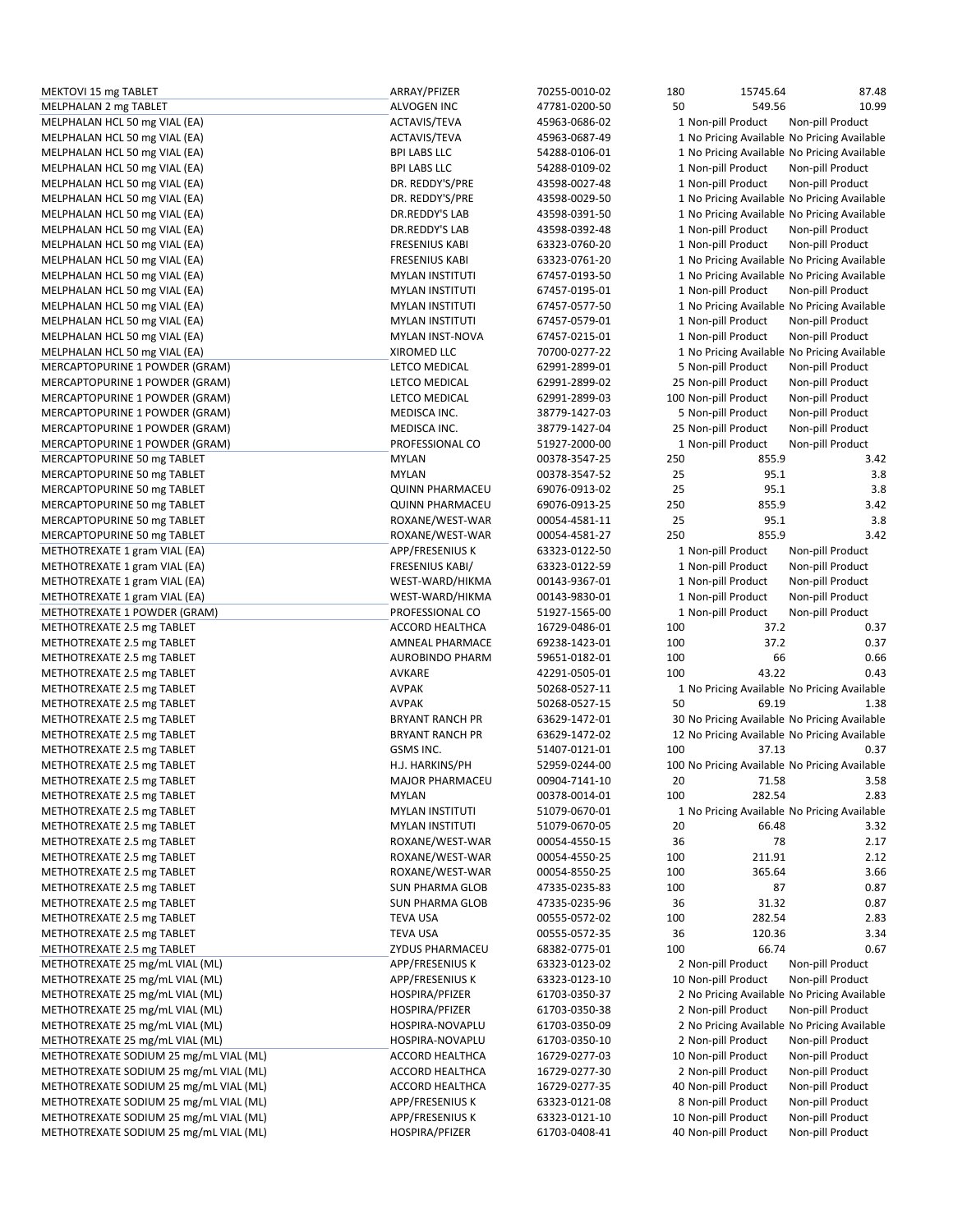METHOTREXATE SODIUM 25 mg/mL VIAL (ML) HOSPIRA-NOVAPLU 61703-0408-25 40 Non-pill Product Non-pill Product METHOTREXATE SODIUM 25 mg/mL VIAL (ML) MWLAN INSTITUTI 67457-0480-40 40 Non-pill Product Non-pill Product Non-pill Product METHOTREXATE SODIUM 25 mg/mL VIAL (ML) TEVA PARENTERAL 00703-3671-01 2 Non-pill Product Non-pill Product Non-pill Product METHOTREXATE SODIUM 25 mg/mL VIAL (ML) TEVA PARENTERAL 00703-3675-01 10 Non-pill Product Non-pill Product METHOTREXATE SODIUM 25 mg/mL VIAL (ML) TEVA PARENTERAL 00703-3678-01 40 Non-pill Product Non-pill Product METHOTREXATE SODIUM 25 mg/mL VIAL (ML) TEVA PARENTERAL 00703-3678-81 40 Non-pill Product Non-pill Product METHOTREXATE SODIUM 25 mg/mL VIAL (ML) WEST-WARD/HIKMA 00143-9519-01 2 No Pricing Available No Pricing Available METHOTREXATE SODIUM 25 mg/mL VIAL (ML) WEST-WARD/HIKMA 00143-9519-10 2 Non-pill Product Non-pill Product MITOMYCIN POWDER (GRAM) A.P.I. SOLUTION 46144-0157-05 5 No Pricing Available No Pricing Available No Pricing Available MITOMYCIN POWDER (GRAM) MEDISCA INC. 38779-0553-03 5 Non-pill Product Non-pill Product MITOMYCIN POWDER (GRAM) MEDISCA INC. 38779-0553-06 1 Non-pill Product Non-pill Product Non-pill Product MITOMYCIN POWDER (GRAM) MEDISCA INC. 38779-0553-07 0.01 Non-pill Product Non-pill Product Non-pill Product MITOMYCIN POWDER (GRAM) MEDISCA INC. 38779-0553-09 0.1 Non-pill Product Non-pill Product MITOMYCIN POWDER (GRAM) PROFESSIONAL CO 51927‐3642‐00 1 Non‐pill Product Non‐pill Product MITOMYCIN 20 mg VIAL (EA) **ACCORD HEALTHCA** 16729-0108-11 1 Non-pill Product Non-pill Product Non-pill Product MITOMYCIN 20 mg VIAL (EA) **ACCORD/NOVAPLUS** 16729-0247-11 1 1 Non-pill Product Non-pill Product MITOMYCIN 20 mg VIAL (EA) **Santa ang pag-orang ing pag-orang 1** BEDFORD LABS 55390-0252-01 1 Non-pill Product Non-pill Product MITOMYCIN 20 mg VIAL (EA) **BLUEPOINT LABOR** 68001-0390-77 1 Mon-pill Product Non-pill Product Non-pill Product MITOMYCIN 20 mg VIAL (EA) **BLUEPOINT LABOR** 68001-0390-78 1 No Pricing Available No Pricing Available No Pricing Available MITOMYCIN 20 mg VIAL (EA) MITOMYCIN 20 mg VIAL (EA) MS MYLAN INSTITUTI MG 67457-0996-20 1 Non-pill Product Non-pill Product MITOMYCIN 20 mg VIAL (EA) MS MODEL MATERIAN MYLAN/ARCHIS PH 67457-0519-20 1 Non-pill Product Non-pill Product MITOMYCIN 20 mg VIAL (EA) Non-pill Product Non-pill Product Non-pill Product Non-pill Product Non-pill Product<br>MITOMYCIN 40 mg VIAL (EA) Non-pill Product Non-pill Product Non-pill Product Non-pill Product Non-pill Product MITOMYCIN 40 mg VIAL (EA) ACCORD HEALTHCA 16729-0116-38 1 Non-pill Product Non-pill Product Non-pill Product MITOMYCIN 40 mg VIAL (EA) **ACCORD/NOVAPLUS 16729-0248**-38 1 Non-pill Product Non-pill Product Non-pill Product MITOMYCIN 40 mg VIAL (EA) **SALL SALL AND SEDFORD LABS** 55390-0253-01 1 Non-pill Product Non-pill Product Non-pill Product MITOMYCIN 40 mg VIAL (EA) **BLUEPOINT LABOR** 68001-0391-79 1 Non-pill Product Non-pill Product MITOMYCIN 40 mg VIAL (EA) **BLUEPOINT LABOR** 68001-0391-80 1 No Pricing Available No Pricing Available No Pricing Available MITOMYCIN 40 mg VIAL (EA) MYLAN INSTITUTI 67457‐0997‐40 1 Non‐pill Product Non‐pill Product MITOMYCIN 40 mg VIAL (EA) MITOMYCIN 1 MYLAN/ARCHIS PH 67457-0520-40 1 Non-pill Product MITOMYCIN 40 mg VIAL (EA) WEST-WARD/HIKMA 00143-9280-01 1 Non-pill Product Non-pill Product MITOMYCIN 5 mg VIAL (EA) **ACCORD HEALTHCA** 16729‐0115‐05 1 Non‐pill Product Non‐pill Product Non‐pill Product MITOMYCIN 5 mg VIAL (EA) **ACCORD/NOVAPLUS 16729-0246-05** 1 Non-pill Product Non-pill Product Non-pill Product MITOMYCIN 5 mg VIAL (EA) **Santa ang ang pag-ang ing pag-ang BEDFORD** LABS 55390-0251-01 1 Non-pill Product Non-pill Product MITOMYCIN 5 mg VIAL (EA) **BLUEPOINT LABOR** 68001-0389-28 1 No Pricing Available No Pricing Available No Pricing Available MITOMYCIN 5 mg VIAL (EA) **BLUEPOINT LABOR** 68001-0389-36 1 Non-pill Product Non-pill Product MITOMYCIN 5 mg VIAL (EA) MITOMYCIN 5 mg VIAL (EA) MS MARCHIS PH 67457-0518-05 1 Non-pill Product Non-pill Product MITOTANE 1 POWDER (GRAM) LETCO MEDICAL 62991‐2604‐01 5 Non‐pill Product Non‐pill Product MITOTANE 1 POWDER (GRAM) LETCO MEDICAL 62991‐2604‐02 25 Non‐pill Product Non‐pill Product MITOTANE 1 POWDER (GRAM) LETCO MEDICAL 62991‐2604‐03 100 Non‐pill Product Non‐pill Product MITOTANE 1 POWDER (GRAM) LETCO MEDICAL 62991‐2604‐05 1000 Non‐pill Product Non‐pill Product MITOTANE 1 POWDER (GRAM) MEDISCA INC. 38779‐2263‐03 5 Non-pill Product Non-pill Product Non-pill Product Non-pill Product MITOTANE 1 POWDER (GRAM) MEDISCA INC. 38779‐2263‐04 25 Non‐pill Product Non‐pill Product Non‐pill Product MITOTANE 1 POWDER (GRAM) MEDISCA INC. 38779‐2263‐05 100 Non‐pill Product Non‐pill Product Non‐pill Product MITOTANE 1 POWDER (GRAM) MEDISCA INC. 38779‐2263‐08 500 Non‐pill Product Non‐pill Product Non‐pill Product MITOTANE 1 POWDER (GRAM) PROFESSIONAL CO 51927‐3826‐00 1 Non‐pill Product Non‐pill Product MITOTANE 1 POWDER (GRAM) SPECTRUM 49452‐4786‐04 100 Non‐pill Product Non‐pill Product MITOXANTRONE HCL 2 mg/mL VIAL (ML) APP/FRESENIUS K 63323-0132-10 10 Non-pill Product Non-pill Product Non-pill Product MITOXANTRONE HCL 2 mg/mL VIAL (ML) APP/FRESENIUS K 63323-0132-12 12.5 Non-pill Product Non-pill Product Non-pill Product MITOXANTRONE HCL 2 mg/mL VIAL (ML) APP/FRESENIUS K 63323-0132-15 15 Non-pill Product Non-pill Product Non-pill Product MITOXANTRONE HCL 2 mg/mL VIAL (ML) HOSPIRA/PFIZER 61703-0343-18 10 Non-pill Product Non-pill Product MITOXANTRONE HCL 2 mg/mL VIAL (ML) HOSPIRA/PFIZER 61703-0343-65 12.5 Non-pill Product Non-pill Product MITOXANTRONE HCL 2 mg/mL VIAL (ML) HOSPIRA/PFIZER 61703-0343-66 15 Non-pill Product Non-pill Product MITOXANTRONE HCL 2 mg/mL VIAL (ML) TEVA PARENTERAL 00703-4680-01 12.5 Non-pill Product Non-pill Product Non-pill Product MITOXANTRONE HCL 2 mg/mL VIAL (ML) TEVA PARENTERAL 00703-4685-01 10 Non-pill Product Non-pill Product Non-pill Product MITOXANTRONE HCL 2 mg/mL VIAL (ML) TEVA PARENTERAL 00703-4686-01 15 Non-pill Product Non-pill Product Non-pill Product MUTAMYCIN 20 mg VIAL (EA) **ACCORD BIOPHARM 69448-0002-11** 1 Non-pill Product Non-pill Product Non-pill Product MUTAMYCIN 40 mg VIAL (EA) ACCORD BIOPHARM 69448-0003-38 1 Non-pill Product Non-pill Product Non-pill Product MUTAMYCIN 5 mg VIAL (EA) **ACCORD BIOPHARM 69448-0001-05** 1 Non-pill Product Non-pill Product Non-pill Product MVASI 25 mg/mL VIAL (ML) AMGEN 55513‐0206‐01 4 Non‐pill Product Non‐pill Product MVASI 25 mg/mL VIAL (ML) CHALL AMGEN AMGEN 55513-0207-01 16 Non-pill Product Non-pill Product MYLOTARG 4.5 mg (1 mg/mL initial concentration) VIAL (EA) WYETH/PFIZER 00008-4510-01 1 Non-pill Product Non-pill Product NAVELBINE 10 mg/mL VIAL (ML) PIERRE FABRE PH 64370-0532-01 1 Non-pill Product Non-pill Product<br>NAVELBINE 50 mg/5 mL VIAL (ML) PIERRE FABRE PH 64370-0532-02 5 Non-pill NAVELBINE 50 mg/5 mL VIAL (ML) PIERRE FABRE FABRE PH 64370-0532-02 5 Non-pill Product NERLYNX 40 mg TABLET TRANSIS AT A SANG PUMA BIOTECHNOL TO 240-18 180 23130 23130 128.5 NERLYNX 40 mg TABLET NORTHOL MERLYNX 10 mg TABLET NORTHOL 128.48 NEXAVAR 200 mg TABLET BAYERPHARM DIV 50419‐0488‐58 120 26631.36 221.93 NILANDRON 150 mg TABLET CONCORDIA PHARM 59212-0111-14 30 9844.8 NILUTAMIDE 150 mg TABLET **ANI PHARMACEUTI 62559-0173-31** 30 5551.09 185.04 NILUTAMIDE 150 mg TABLET **PRASCO LABS** PRASCO LABS 66993-0212-38 30 5239.98 174.67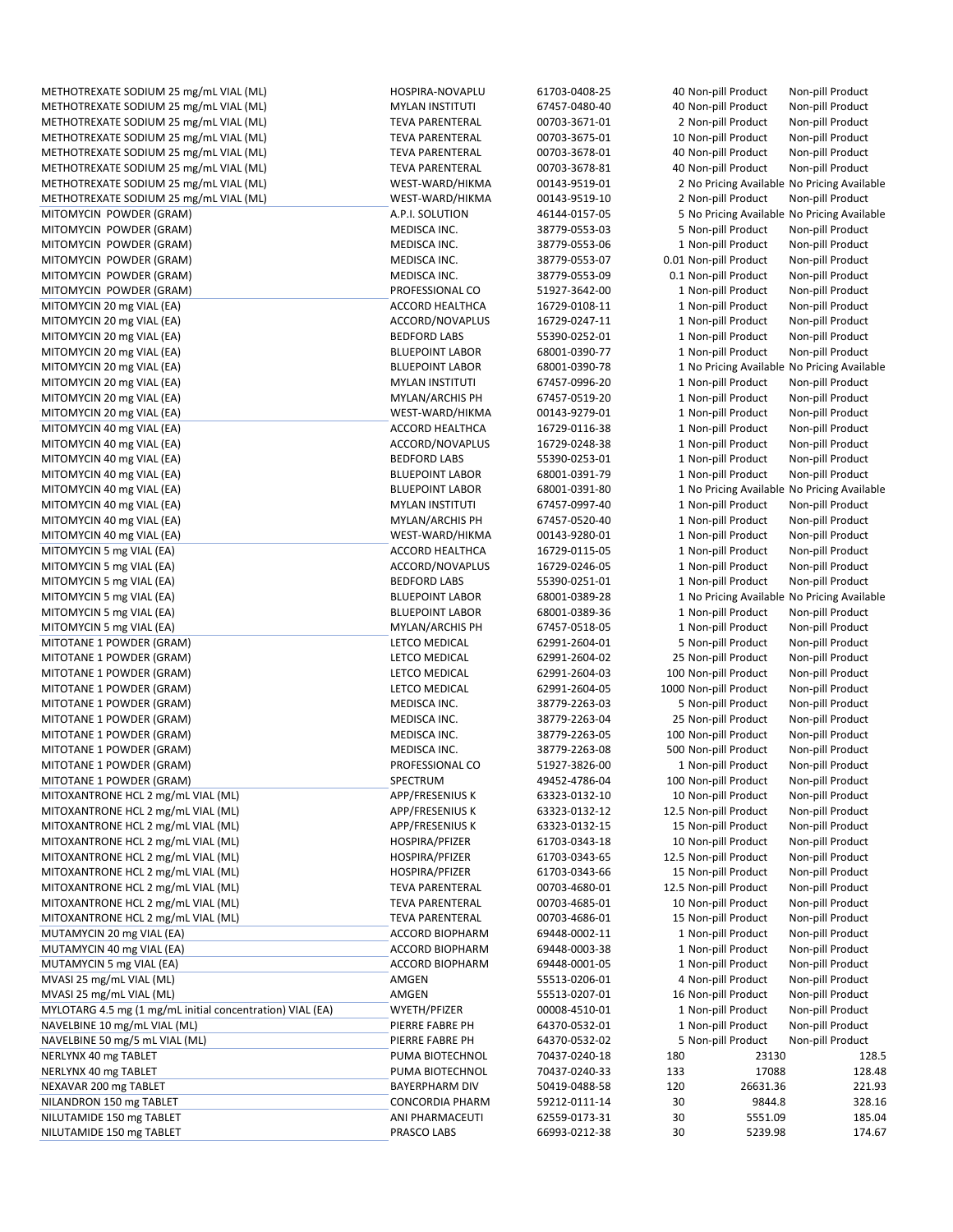| NINLARO 2.3 mg CAPSULE                       | MILLENNIUM PHAR            | 63020-0230-01 | $\mathbf{1}$ | 4578                 | 4578                                          |
|----------------------------------------------|----------------------------|---------------|--------------|----------------------|-----------------------------------------------|
| NINLARO 2.3 mg CAPSULE                       | MILLENNIUM PHAR            | 63020-0230-02 | 3            | 13726.8              | 4575.6                                        |
| NINLARO 3 mg CAPSULE                         | MILLENNIUM PHAR            | 63020-0390-01 | $\mathbf 1$  | 4578                 | 4578                                          |
| NINLARO 3 mg CAPSULE                         | MILLENNIUM PHAR            | 63020-0390-02 | 3            | 13726.8              | 4575.6                                        |
| NINLARO 4 mg CAPSULE                         | MILLENNIUM PHAR            | 63020-0400-01 | $\mathbf{1}$ | 4578                 | 4578                                          |
| NINLARO 4 mg CAPSULE                         | MILLENNIUM PHAR            | 63020-0400-02 | 3            | 13726.8              | 4575.6                                        |
| NIPENT 10 mg VIAL (EA)                       | HOSPIRA/PFIZER             | 00409-0801-01 |              | 1 Non-pill Product   | Non-pill Product                              |
|                                              | <b>BAYERPHARM DIV</b>      | 50419-0395-01 | 120          | 14703.84             | 122.53                                        |
| NUBEQA 300 mg TABLET                         |                            |               |              |                      |                                               |
| ODOMZO 200 mg CAPSULE                        | NOVARTIS/SUN PH            | 00078-0645-15 | 30           | 12072                | 402.4                                         |
| ODOMZO 200 mg CAPSULE                        | <b>SUN PHARMA GLOB</b>     | 47335-0303-83 | 30           | 14954.42             | 498.48                                        |
| OGIVRI 150 mg VIAL (EA)                      | <b>MYLAN INSTITUTI</b>     | 67457-0991-15 |              | 1 Non-pill Product   | Non-pill Product                              |
| OGIVRI 420 mg VIAL (EA)                      | <b>MYLAN INSTITUTI</b>     | 67457-0845-50 |              |                      | 1 No Pricing Available No Pricing Available   |
| OGIVRI 420 mg VIAL (EA)                      | <b>MYLAN INSTITUTI</b>     | 67457-0847-44 |              | 1 Non-pill Product   | Non-pill Product                              |
| ONIVYDE 43 mg/10 mL (4.3 mg/mL) VIAL (ML)    | <b>IPSEN BIOPHARMA</b>     | 15054-0043-01 |              | 10 Non-pill Product  | Non-pill Product                              |
| ONTRUZANT 150 mg VIAL (EA)                   | <b>MERCK SHARP &amp; D</b> | 00006-5033-01 |              |                      | 1 No Pricing Available No Pricing Available   |
| ONTRUZANT 150 mg VIAL (EA)                   | <b>MERCK SHARP &amp; D</b> | 00006-5033-02 |              | 1 Non-pill Product   | Non-pill Product                              |
| ONTRUZANT 420 mg VIAL (EA)                   | <b>MERCK SHARP &amp; D</b> | 00006-5034-01 |              |                      | 1 No Pricing Available No Pricing Available   |
| ONTRUZANT 420 mg VIAL (EA)                   | <b>MERCK SHARP &amp; D</b> | 00006-5034-02 |              | 1 Non-pill Product   | Non-pill Product                              |
| ONUREG 200 mg TABLET                         | CELGENE/BMS                | 59572-0730-07 | 7            | 13266.14             | 1895.16                                       |
| ONUREG 200 mg TABLET                         | CELGENE/BMS                | 59572-0730-14 | 14           | 25389.73             | 1813.55                                       |
|                                              |                            |               |              |                      |                                               |
| ONUREG 300 mg TABLET                         | CELGENE/BMS                | 59572-0740-07 | 7            | 13266.14             | 1895.16                                       |
| ONUREG 300 mg TABLET                         | <b>CELGENE/BMS</b>         | 59572-0740-14 | 14           | 25389.73             | 1813.55                                       |
| OPDIVO 100 mg/10 mL VIAL (ML)                | <b>BMS PRIMARYCARE</b>     | 00003-3774-12 |              | 10 Non-pill Product  | Non-pill Product                              |
| OPDIVO 120 mg/12 mL VIAL (ML)                | <b>BMS PRIMARYCARE</b>     | 00003-3756-14 |              | 12 Non-pill Product  | Non-pill Product                              |
| OPDIVO 240 mg/24 mL VIAL (ML)                | <b>BMS PRIMARYCARE</b>     | 00003-3734-13 |              | 24 Non-pill Product  | Non-pill Product                              |
| OPDIVO 40 mg/4 mL VIAL (ML)                  | <b>BMS PRIMARYCARE</b>     | 00003-3772-11 |              | 4 Non-pill Product   | Non-pill Product                              |
| OSPHENA 60 mg TABLET                         | SHIONOGI PHARMA            | 59630-0580-90 | 90           | 878.04               | 9.76                                          |
| OTREXUP 10 mg/0.4 mL AUTO-INJECTOR (ML)      | ANTARES/OTTER              | 54436-0010-02 |              |                      | 0.4 No Pricing Available No Pricing Available |
| OTREXUP 10 mg/0.4 mL AUTO-INJECTOR (ML)      | ANTARES/OTTER              | 54436-0010-04 |              | 0.4 Non-pill Product | Non-pill Product                              |
| OTREXUP 12.5 mg/0.4 mL AUTO-INJECTOR (ML)    | ANTARES/OTTER              | 54436-0012-02 |              |                      | 0.4 No Pricing Available No Pricing Available |
| OTREXUP 12.5 mg/0.4 mL AUTO-INJECTOR (ML)    | ANTARES/OTTER              | 54436-0012-04 |              | 0.4 Non-pill Product | Non-pill Product                              |
| OTREXUP 15 mg/0.4 mL AUTO-INJECTOR (ML)      | ANTARES/OTTER              | 54436-0015-02 |              |                      | 0.4 No Pricing Available No Pricing Available |
| OTREXUP 15 mg/0.4 mL AUTO-INJECTOR (ML)      | ANTARES/OTTER              | 54436-0015-04 |              | 0.4 Non-pill Product | Non-pill Product                              |
| OTREXUP 17.5 mg/0.4 mL AUTO-INJECTOR (ML)    | ANTARES/OTTER              | 54436-0017-02 |              |                      | 0.4 No Pricing Available No Pricing Available |
|                                              |                            |               |              |                      |                                               |
| OTREXUP 17.5 mg/0.4 mL AUTO-INJECTOR (ML)    | ANTARES/OTTER              | 54436-0017-04 |              | 0.4 Non-pill Product | Non-pill Product                              |
| OTREXUP 20 mg/0.4 mL AUTO-INJECTOR (ML)      | ANTARES/OTTER              | 54436-0020-02 |              |                      | 0.4 No Pricing Available No Pricing Available |
| OTREXUP 20 mg/0.4 mL AUTO-INJECTOR (ML)      | ANTARES/OTTER              | 54436-0020-04 |              | 0.4 Non-pill Product | Non-pill Product                              |
| OTREXUP 22.5 mg/0.4 mL AUTO-INJECTOR (ML)    | ANTARES/OTTER              | 54436-0022-02 |              |                      | 0.4 No Pricing Available No Pricing Available |
| OTREXUP 22.5 mg/0.4 mL AUTO-INJECTOR (ML)    | ANTARES/OTTER              | 54436-0022-04 |              | 0.4 Non-pill Product | Non-pill Product                              |
| OTREXUP 25 mg/0.4 mL AUTO-INJECTOR (ML)      | ANTARES/OTTER              | 54436-0025-02 |              |                      | 0.4 No Pricing Available No Pricing Available |
| OTREXUP 25 mg/0.4 mL AUTO-INJECTOR (ML)      | ANTARES/OTTER              | 54436-0025-04 |              | 0.4 Non-pill Product | Non-pill Product                              |
| OXALIPLATIN 100 mg VIAL (EA)                 | ACTAVIS/TEVA               | 45963-0611-59 |              | 1 Non-pill Product   | Non-pill Product                              |
| OXALIPLATIN 100 mg VIAL (EA)                 | APP/FRESENIUS K            | 63323-0176-50 |              | 1 Non-pill Product   | Non-pill Product                              |
| OXALIPLATIN 100 mg VIAL (EA)                 | HOSPIRA/PFIZER             | 61703-0362-50 |              |                      | 1 No Pricing Available No Pricing Available   |
| OXALIPLATIN 100 mg VIAL (EA)                 | <b>SUN PHARMA GLOB</b>     | 47335-0178-40 |              | 1 Non-pill Product   | Non-pill Product                              |
| OXALIPLATIN 100 mg/20 mL (5 mg/mL) VIAL (ML) | <b>ACCORD HEALTHCA</b>     | 16729-0332-05 |              | 20 Non-pill Product  | Non-pill Product                              |
| OXALIPLATIN 100 mg/20 mL (5 mg/mL) VIAL (ML) | <b>APOTEX CORP</b>         | 60505-6132-07 |              | 20 Non-pill Product  | Non-pill Product                              |
| OXALIPLATIN 100 mg/20 mL (5 mg/mL) VIAL (ML) | APP/FRESENIUS K            |               |              |                      |                                               |
|                                              |                            | 63323-0212-20 |              | 20 Non-pill Product  | Non-pill Product                              |
| OXALIPLATIN 100 mg/20 mL (5 mg/mL) VIAL (ML) | APP/FRESENIUS K            | 63323-0650-20 |              | 20 Non-pill Product  | Non-pill Product                              |
| OXALIPLATIN 100 mg/20 mL (5 mg/mL) VIAL (ML) | APP/FRESENIUS K            | 63323-0650-27 |              | 20 Non-pill Product  | Non-pill Product                              |
| OXALIPLATIN 100 mg/20 mL (5 mg/mL) VIAL (ML) | <b>AUROMEDICS PHAR</b>     | 55150-0332-01 |              | 20 Non-pill Product  | Non-pill Product                              |
| OXALIPLATIN 100 mg/20 mL (5 mg/mL) VIAL (ML) | <b>BAXTER HEALTHCA</b>     | 43066-0018-01 |              | 20 Non-pill Product  | Non-pill Product                              |
| OXALIPLATIN 100 mg/20 mL (5 mg/mL) VIAL (ML) | <b>BLUEPOINT LABOR</b>     | 68001-0341-29 |              |                      | 20 No Pricing Available No Pricing Available  |
| OXALIPLATIN 100 mg/20 mL (5 mg/mL) VIAL (ML) | <b>BLUEPOINT LABOR</b>     | 68001-0468-37 |              | 20 Non-pill Product  | Non-pill Product                              |
| OXALIPLATIN 100 mg/20 mL (5 mg/mL) VIAL (ML) | <b>FRESENIUS KABI</b>      | 63323-0750-20 |              | 20 Non-pill Product  | Non-pill Product                              |
| OXALIPLATIN 100 mg/20 mL (5 mg/mL) VIAL (ML) | HOSPIRA/PFIZER             | 61703-0363-22 |              | 20 Non-pill Product  | Non-pill Product                              |
| OXALIPLATIN 100 mg/20 mL (5 mg/mL) VIAL (ML) | <b>INGENUS PHARMAC</b>     | 50742-0406-20 |              | 20 Non-pill Product  | Non-pill Product                              |
| OXALIPLATIN 100 mg/20 mL (5 mg/mL) VIAL (ML) | <b>MYLAN INSTITUTI</b>     | 67457-0442-20 |              | 20 Non-pill Product  | Non-pill Product                              |
| OXALIPLATIN 100 mg/20 mL (5 mg/mL) VIAL (ML) | SAGENT PHARMACE            | 25021-0233-20 |              | 20 Non-pill Product  | Non-pill Product                              |
| OXALIPLATIN 100 mg/20 mL (5 mg/mL) VIAL (ML) | SANDOZ                     | 00781-3317-80 |              | 20 Non-pill Product  | Non-pill Product                              |
| OXALIPLATIN 100 mg/20 mL (5 mg/mL) VIAL (ML) | SANDOZ/NOVAPLUS            | 00781-9317-80 |              | 20 Non-pill Product  | Non-pill Product                              |
| OXALIPLATIN 100 mg/20 mL (5 mg/mL) VIAL (ML) | SUN PHARMA GLOB            | 47335-0047-40 |              | 20 Non-pill Product  | Non-pill Product                              |
| OXALIPLATIN 100 mg/20 mL (5 mg/mL) VIAL (ML) | <b>TEVA PARENTERAL</b>     | 00703-3986-01 |              | 20 Non-pill Product  | Non-pill Product                              |
| OXALIPLATIN 100 mg/20 mL (5 mg/mL) VIAL (ML) |                            |               |              |                      |                                               |
|                                              | <b>WINTHROP US</b>         | 00955-1727-20 |              | 20 Non-pill Product  | Non-pill Product                              |
| OXALIPLATIN 100 mg/20 mL (5 mg/mL) VIAL (ML) | <b>WINTHROP US-PRE</b>     | 00955-1733-20 |              | 20 Non-pill Product  | Non-pill Product                              |
| OXALIPLATIN 200 mg/40 mL VIAL (ML)           | <b>APOTEX CORP</b>         | 60505-6132-08 |              | 40 Non-pill Product  | Non-pill Product                              |
| OXALIPLATIN 50 mg VIAL (EA)                  | <b>ACTAVIS/TEVA</b>        | 45963-0611-53 |              | 1 Non-pill Product   | Non-pill Product                              |
| OXALIPLATIN 50 mg VIAL (EA)                  | APP/FRESENIUS K            | 63323-0175-30 |              | 1 Non-pill Product   | Non-pill Product                              |
| OXALIPLATIN 50 mg VIAL (EA)                  | HOSPIRA/PFIZER             | 61703-0361-35 |              |                      | 1 No Pricing Available No Pricing Available   |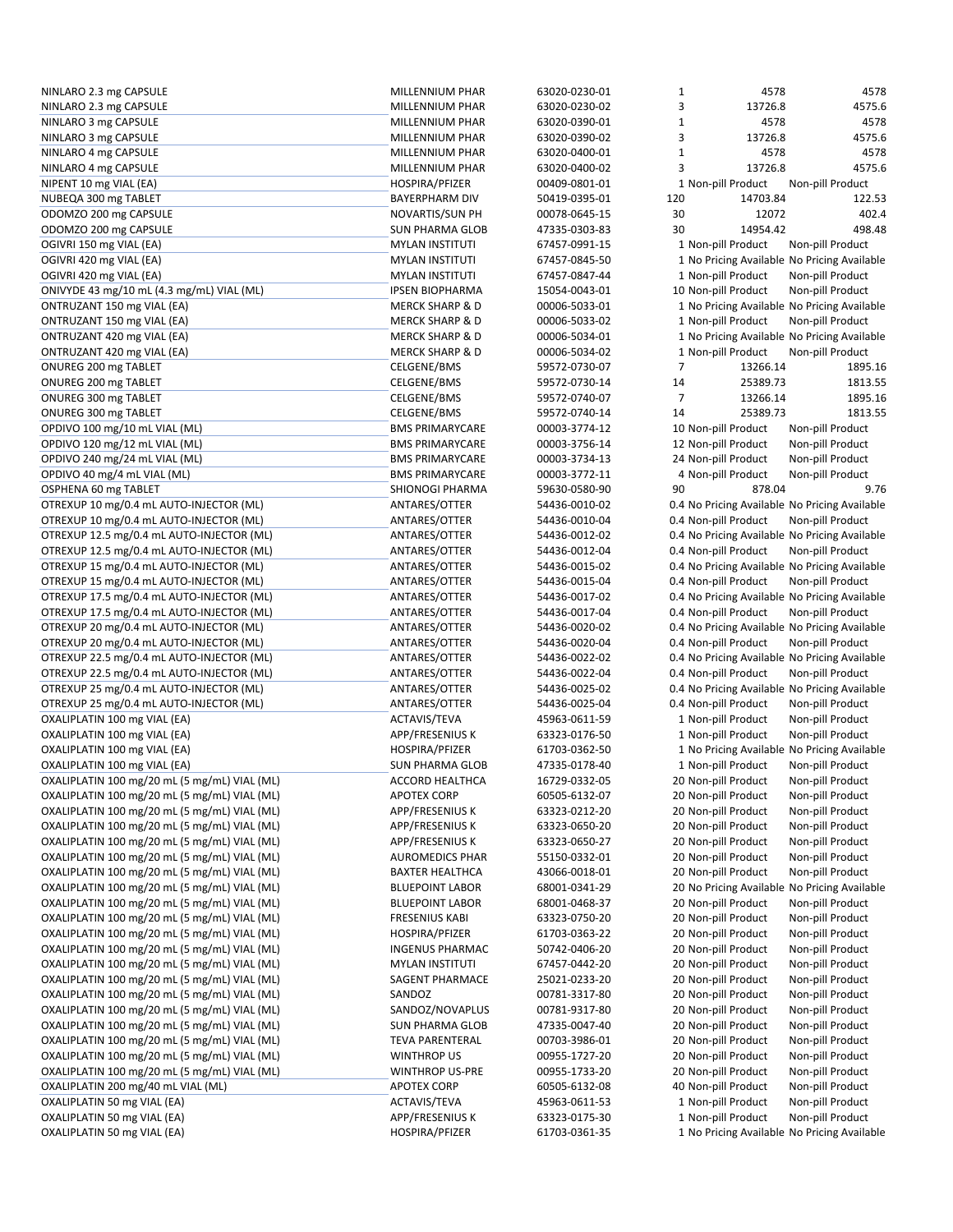| OXALIPLATIN 50 mg VIAL (EA)                         | <b>SUN PHARMA GLOB</b> | 47335-0176-40 |     | 1 Non-pill Product    |           | Non-pill Product                             |
|-----------------------------------------------------|------------------------|---------------|-----|-----------------------|-----------|----------------------------------------------|
| OXALIPLATIN 50 mg/10 mL (5 mg/mL) VIAL (ML)         | ACCORD HEALTHCA        | 16729-0332-03 |     | 10 Non-pill Product   |           | Non-pill Product                             |
| OXALIPLATIN 50 mg/10 mL (5 mg/mL) VIAL (ML)         | <b>APOTEX CORP</b>     | 60505-6132-06 |     | 10 Non-pill Product   |           | Non-pill Product                             |
| OXALIPLATIN 50 mg/10 mL (5 mg/mL) VIAL (ML)         | APP/FRESENIUS K        | 63323-0211-10 |     | 10 Non-pill Product   |           | Non-pill Product                             |
| OXALIPLATIN 50 mg/10 mL (5 mg/mL) VIAL (ML)         | APP/FRESENIUS K        | 63323-0650-17 |     | 10 Non-pill Product   |           | Non-pill Product                             |
| OXALIPLATIN 50 mg/10 mL (5 mg/mL) VIAL (ML)         | APP/FRESENIUS K        | 63323-0750-10 |     | 10 Non-pill Product   |           | Non-pill Product                             |
| OXALIPLATIN 50 mg/10 mL (5 mg/mL) VIAL (ML)         | <b>AUROMEDICS PHAR</b> | 55150-0331-01 |     | 10 Non-pill Product   |           | Non-pill Product                             |
| OXALIPLATIN 50 mg/10 mL (5 mg/mL) VIAL (ML)         | <b>BAXTER HEALTHCA</b> | 43066-0014-01 |     | 10 Non-pill Product   |           | Non-pill Product                             |
| OXALIPLATIN 50 mg/10 mL (5 mg/mL) VIAL (ML)         | <b>BLUEPOINT LABOR</b> | 68001-0341-28 |     |                       |           | 10 No Pricing Available No Pricing Available |
| OXALIPLATIN 50 mg/10 mL (5 mg/mL) VIAL (ML)         | <b>BLUEPOINT LABOR</b> | 68001-0468-36 |     | 10 Non-pill Product   |           | Non-pill Product                             |
| OXALIPLATIN 50 mg/10 mL (5 mg/mL) VIAL (ML)         | HOSPIRA/PFIZER         | 61703-0363-18 |     | 10 Non-pill Product   |           | Non-pill Product                             |
| OXALIPLATIN 50 mg/10 mL (5 mg/mL) VIAL (ML)         | <b>INGENUS PHARMAC</b> | 50742-0405-10 |     | 10 Non-pill Product   |           | Non-pill Product                             |
| OXALIPLATIN 50 mg/10 mL (5 mg/mL) VIAL (ML)         | <b>MYLAN INSTITUTI</b> | 67457-0469-10 |     | 10 Non-pill Product   |           | Non-pill Product                             |
| OXALIPLATIN 50 mg/10 mL (5 mg/mL) VIAL (ML)         | SAGENT PHARMACE        | 25021-0233-10 |     | 10 Non-pill Product   |           |                                              |
|                                                     | SANDOZ                 | 00781-3315-70 |     |                       |           | Non-pill Product                             |
| OXALIPLATIN 50 mg/10 mL (5 mg/mL) VIAL (ML)         |                        |               |     | 10 Non-pill Product   |           | Non-pill Product                             |
| OXALIPLATIN 50 mg/10 mL (5 mg/mL) VIAL (ML)         | SANDOZ/NOVAPLUS        | 00781-9315-70 |     | 10 Non-pill Product   |           | Non-pill Product                             |
| OXALIPLATIN 50 mg/10 mL (5 mg/mL) VIAL (ML)         | <b>SUN PHARMA GLOB</b> | 47335-0046-40 |     | 10 Non-pill Product   |           | Non-pill Product                             |
| OXALIPLATIN 50 mg/10 mL (5 mg/mL) VIAL (ML)         | <b>TEVA PARENTERAL</b> | 00703-3985-01 |     | 10 Non-pill Product   |           | Non-pill Product                             |
| OXALIPLATIN 50 mg/10 mL (5 mg/mL) VIAL (ML)         | <b>WINTHROP US</b>     | 00955-1725-10 |     | 10 Non-pill Product   |           | Non-pill Product                             |
| OXALIPLATIN 50 mg/10 mL (5 mg/mL) VIAL (ML)         | <b>WINTHROP US-PRE</b> | 00955-1731-10 |     | 10 Non-pill Product   |           | Non-pill Product                             |
| PACLITAXEL 6 mg/mL VIAL (ML)                        | ALVOGEN INC            | 47781-0595-07 |     | 50 Non-pill Product   |           | Non-pill Product                             |
| PACLITAXEL 6 mg/mL VIAL (ML)                        | APP/FRESENIUS K        | 63323-0763-05 |     | 5 Non-pill Product    |           | Non-pill Product                             |
| PACLITAXEL 6 mg/mL VIAL (ML)                        | APP/FRESENIUS K        | 63323-0763-06 |     | 5 Non-pill Product    |           | Non-pill Product                             |
| PACLITAXEL 6 mg/mL VIAL (ML)                        | APP/FRESENIUS K        | 63323-0763-16 |     | 16.7 Non-pill Product |           | Non-pill Product                             |
| PACLITAXEL 6 mg/mL VIAL (ML)                        | <b>APP/FRESENIUS K</b> | 63323-0763-17 |     | 16.7 Non-pill Product |           | Non-pill Product                             |
| PACLITAXEL 6 mg/mL VIAL (ML)                        | APP/FRESENIUS K        | 63323-0763-50 |     | 50 Non-pill Product   |           | Non-pill Product                             |
| PACLITAXEL 6 mg/mL VIAL (ML)                        | <b>APP/FRESENIUS K</b> | 63323-0763-52 |     | 50 Non-pill Product   |           | Non-pill Product                             |
| PACLITAXEL 6 mg/mL VIAL (ML)                        | HOSPIRA/PFIZER         | 61703-0342-09 |     | 5 Non-pill Product    |           | Non-pill Product                             |
| PACLITAXEL 6 mg/mL VIAL (ML)                        | HOSPIRA/PFIZER         | 61703-0342-22 |     | 16.7 Non-pill Product |           | Non-pill Product                             |
| PACLITAXEL 6 mg/mL VIAL (ML)                        | HOSPIRA/PFIZER         | 61703-0342-50 |     | 50 Non-pill Product   |           | Non-pill Product                             |
| PACLITAXEL 6 mg/mL VIAL (ML)                        | <b>MYLAN INSTITUTI</b> | 67457-0471-52 |     | 5 Non-pill Product    |           | Non-pill Product                             |
| PACLITAXEL 6 mg/mL VIAL (ML)                        | NORTHSTAR RX LL        | 16714-0137-01 |     | 50 Non-pill Product   |           | Non-pill Product                             |
| PACLITAXEL 6 mg/mL VIAL (ML)                        | <b>TEVA PARENTERAL</b> | 00703-3213-01 |     | 5 Non-pill Product    |           | Non-pill Product                             |
| PACLITAXEL 6 mg/mL VIAL (ML)                        | <b>TEVA PARENTERAL</b> | 00703-3213-81 |     | 5 Non-pill Product    |           | Non-pill Product                             |
| PACLITAXEL 6 mg/mL VIAL (ML)                        | <b>TEVA PARENTERAL</b> | 00703-3216-01 |     | 16.7 Non-pill Product |           | Non-pill Product                             |
| PACLITAXEL 6 mg/mL VIAL (ML)                        | <b>TEVA PARENTERAL</b> | 00703-3216-81 |     | 16.7 Non-pill Product |           | Non-pill Product                             |
| PACLITAXEL 6 mg/mL VIAL (ML)                        | <b>TEVA PARENTERAL</b> | 00703-3217-01 |     | 25 Non-pill Product   |           | Non-pill Product                             |
| PACLITAXEL 6 mg/mL VIAL (ML)                        | <b>TEVA PARENTERAL</b> | 00703-3218-01 |     | 50 Non-pill Product   |           | Non-pill Product                             |
| PACLITAXEL 6 mg/mL VIAL (ML)                        | <b>TEVA PARENTERAL</b> | 00703-3218-81 |     | 50 Non-pill Product   |           | Non-pill Product                             |
| PACLITAXEL 6 mg/mL VIAL (ML)                        | WG CRITICAL CAR        | 44567-0505-01 |     | 16.7 Non-pill Product |           | Non-pill Product                             |
| PACLITAXEL 6 mg/mL VIAL (ML)                        | WG CRITICAL CAR        | 44567-0506-01 |     | 50 Non-pill Product   |           | Non-pill Product                             |
| PADCEV 20 mg VIAL (EA)                              | SEAGEN INC.            | 51144-0020-01 |     | 1 Non-pill Product    |           | Non-pill Product                             |
| PADCEV 30 mg VIAL (EA)                              | SEAGEN INC.            | 51144-0030-01 |     | 1 Non-pill Product    |           | Non-pill Product                             |
| PANRETIN 0.001 GEL (GRAM)                           | <b>CONCORDIA PHARM</b> | 59212-0601-22 |     | 60 Non-pill Product   |           | Non-pill Product                             |
| PARAPLATIN 10 mg/mL VIAL (ML)                       | <b>ACCORD BIOPHARM</b> | 69448-0005-12 |     |                       |           | Non-pill Product                             |
| PARAPLATIN 10 mg/mL VIAL (ML)                       |                        |               |     | 60 Non-pill Product   |           |                                              |
|                                                     | ACCORD BIOPHARM        | 69448-0005-31 |     | 5 Non-pill Product    |           | Non-pill Product                             |
| PARAPLATIN 10 mg/mL VIAL (ML)                       | <b>ACCORD BIOPHARM</b> | 69448-0005-33 |     | 15 Non-pill Product   |           | Non-pill Product                             |
| PARAPLATIN 10 mg/mL VIAL (ML)                       | ACCORD BIOPHARM        | 69448-0005-34 |     | 45 Non-pill Product   |           | Non-pill Product                             |
| PARAPLATIN 10 mg/mL VIAL (ML)                       | ACCORD BIOPHARM        | 69448-0005-38 |     | 100 Non-pill Product  |           | Non-pill Product                             |
| PEMAZYRE 13.5 mg TABLET                             | <b>INCYTE CORPORAT</b> | 50881-0028-01 | 14  |                       | 21012     | 1500.86                                      |
| PEMAZYRE 4.5 mg TABLET                              | <b>INCYTE CORPORAT</b> | 50881-0026-01 | 14  |                       | 21012     | 1500.86                                      |
| PEMAZYRE 9 mg TABLET                                | <b>INCYTE CORPORAT</b> | 50881-0027-01 | 14  |                       | 21012     | 1500.86                                      |
| PERJETA 420 mg/14 mL (30 mg/mL) VIAL (ML)           | GENENTECH INC.         | 50242-0145-01 |     | 14 Non-pill Product   |           | Non-pill Product                             |
| PHESGO 1200 mg-600 mg-30000 unit/15 mL VIAL (ML)    | GENENTECH INC.         | 50242-0245-01 |     | 15 Non-pill Product   |           | Non-pill Product                             |
| PHESGO 600 mg-600 mg-20000 unit/10 mL VIAL (ML)     | GENENTECH INC.         | 50242-0260-01 |     | 10 Non-pill Product   |           | Non-pill Product                             |
| PIQRAY 200 mg/day (200 mg x 1) TABLET               | <b>NOVARTIS</b>        | 00078-0701-51 | 28  |                       | 22466.38  | 802.37                                       |
| PIQRAY 200 mg/day (200 mg x 1) TABLET               | <b>NOVARTIS</b>        | 00078-0701-84 | 28  |                       | 22466.38  | 802.37                                       |
| PIQRAY 250 mg/day (200 mg x 1 and 50 mg x 1) TABLET | <b>NOVARTIS</b>        | 00078-0715-02 | 56  |                       | 22466.38  | 401.19                                       |
| PIQRAY 250 mg/day (200 mg x 1 and 50 mg x 1) TABLET | <b>NOVARTIS</b>        | 00078-0715-61 | 28  |                       | 11233.19  | 401.19                                       |
| PIQRAY 250 mg/day (200 mg x 1 and 50 mg x 1) TABLET | <b>NOVARTIS</b>        | 00078-0715-91 |     |                       |           | 28 No Pricing Available No Pricing Available |
| PIQRAY 250 mg/day (200 mg x 1 and 50 mg x 1) TABLET | <b>NOVARTIS</b>        | 00078-0715-94 |     |                       |           | 28 No Pricing Available No Pricing Available |
| PIQRAY 300 mg/day (150 mg x 2) TABLET               | <b>NOVARTIS</b>        | 00078-0708-02 | 56  |                       | 22466.38  | 401.19                                       |
| PIQRAY 300 mg/day (150 mg x 2) TABLET               | <b>NOVARTIS</b>        | 00078-0708-51 | 28  |                       | 11233.19  | 401.19                                       |
| PIQRAY 300 mg/day (150 mg x 2) TABLET               | <b>NOVARTIS</b>        | 00078-0708-90 |     |                       |           | 28 No Pricing Available No Pricing Available |
| PIQRAY 300 mg/day (150 mg x 2) TABLET               | <b>NOVARTIS</b>        | 00078-0708-91 |     |                       |           | 28 No Pricing Available No Pricing Available |
| POLIVY 140 mg VIAL (EA)                             | GENENTECH INC.         | 50242-0105-01 |     | 1 Non-pill Product    |           | Non-pill Product                             |
| POLIVY 30 mg VIAL (EA)                              | GENENTECH INC.         | 50242-0103-01 |     | 1 Non-pill Product    |           | Non-pill Product                             |
| POMALYST 1 mg CAPSULE                               | CELGENE/BMS            | 59572-0501-00 | 100 |                       | 113814.12 | 1138.14                                      |
| POMALYST 1 mg CAPSULE                               | CELGENE/BMS            | 59572-0501-21 | 21  |                       | 23900.98  | 1138.14                                      |
|                                                     |                        |               |     |                       |           |                                              |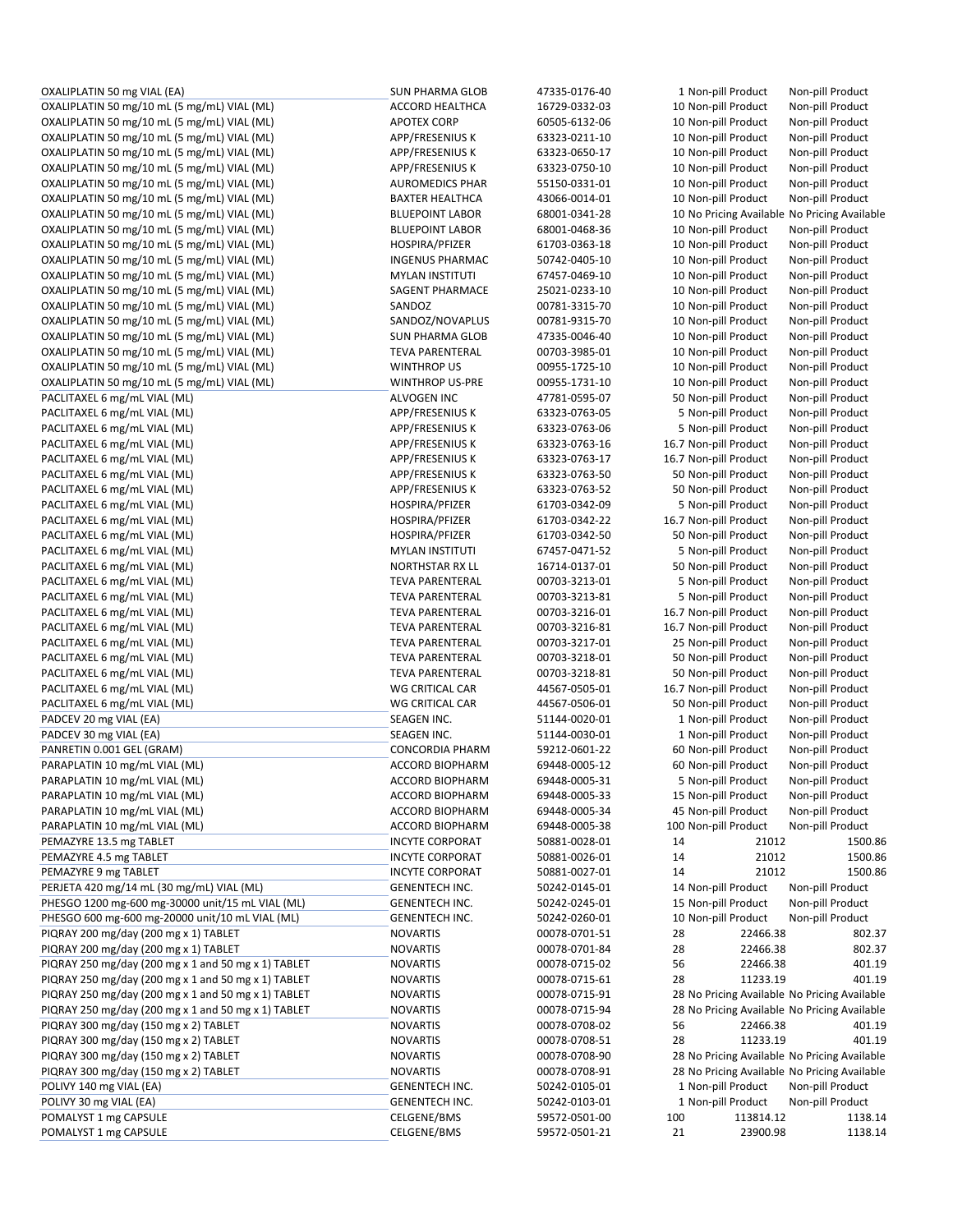| POMALYST 2 mg CAPSULE                              | CELGENE/BMS            | 59572-0502-00 | 100  | 113814.12                                      | 1138.14          |
|----------------------------------------------------|------------------------|---------------|------|------------------------------------------------|------------------|
| POMALYST 2 mg CAPSULE                              | CELGENE/BMS            | 59572-0502-21 | 21   | 23900.98                                       | 1138.14          |
| POMALYST 3 mg CAPSULE                              | CELGENE/BMS            | 59572-0503-00 | 100  | 113814.12                                      | 1138.14          |
| POMALYST 3 mg CAPSULE                              | CELGENE/BMS            | 59572-0503-21 | 21   | 23900.98                                       | 1138.14          |
| POMALYST 4 mg CAPSULE                              | CELGENE/BMS            | 59572-0504-00 | 100  | 113814.12                                      | 1138.14          |
| POMALYST 4 mg CAPSULE                              | CELGENE/BMS            | 59572-0504-21 | 21   | 23900.98                                       | 1138.14          |
| PORTRAZZA 800 mg/50 mL (16 mg/mL) VIAL (ML)        | ELI LILLY & CO.        | 00002-7716-01 |      | 50 Non-pill Product                            | Non-pill Product |
| POTELIGEO 20 mg/5 mL (4 mg/mL) VIAL (ML)           | <b>KYOWA KIRIN IN</b>  | 42747-0761-01 |      | 5 Non-pill Product                             | Non-pill Product |
| PROCARBAZINE HCL 1 POWDER (GRAM)                   | A.P.I. SOLUTION        | 46144-0160-05 |      | 50 No Pricing Available No Pricing Available   |                  |
| PURIXAN 20 mg/mL SUSPENSION ORAL (FINAL DOSE FORM) | NOVA LABORATORI        | 62484-0020-01 |      | 100 Non-pill Product                           | Non-pill Product |
|                                                    |                        |               |      | 100 Non-pill Product                           | Non-pill Product |
| PURIXAN 20 mg/mL SUSPENSION ORAL (FINAL DOSE FORM) | NOVA LABORATORI        | 62484-0020-02 |      |                                                |                  |
| RALOXIFENE HCL 60 mg TABLET                        | <b>ACETRIS HEALTH</b>  | 52343-0137-01 | 100  | 64.8                                           | 0.65             |
| RALOXIFENE HCL 60 mg TABLET                        | AHP                    | 60687-0266-11 |      | 1 No Pricing Available No Pricing Available    |                  |
| RALOXIFENE HCL 60 mg TABLET                        | AHP                    | 60687-0266-21 | 30   | 205.28                                         | 6.84             |
| RALOXIFENE HCL 60 mg TABLET                        | AMNEAL PHARMACE        | 65162-0057-03 | 30   | 41.58                                          | 1.39             |
| RALOXIFENE HCL 60 mg TABLET                        | AMNEAL PHARMACE        | 65162-0057-10 | 100  | 138.6                                          | 1.39             |
| RALOXIFENE HCL 60 mg TABLET                        | <b>APHENA PHARMA S</b> | 43353-0253-60 |      | 90 No Pricing Available No Pricing Available   |                  |
| RALOXIFENE HCL 60 mg TABLET                        | <b>AUROBINDO PHARM</b> | 65862-0709-01 | 100  | 138.6                                          | 1.39             |
| RALOXIFENE HCL 60 mg TABLET                        | <b>AUROBINDO PHARM</b> | 65862-0709-30 | 30   | 41.58                                          | 1.39             |
| RALOXIFENE HCL 60 mg TABLET                        | AVKARE                 | 42291-0726-10 | 1000 | 3108.91                                        | 3.11             |
| RALOXIFENE HCL 60 mg TABLET                        | <b>AVPAK</b>           | 50268-0694-11 |      | 1 No Pricing Available No Pricing Available    |                  |
| RALOXIFENE HCL 60 mg TABLET                        | <b>AVPAK</b>           | 50268-0694-15 | 50   | 366.8                                          | 7.34             |
|                                                    |                        |               |      |                                                |                  |
| RALOXIFENE HCL 60 mg TABLET                        | CIPLA USA INC.         | 69097-0825-02 | 30   | 41.58                                          | 1.39             |
| RALOXIFENE HCL 60 mg TABLET                        | CIPLA USA INC.         | 69097-0825-07 | 100  | 138.6                                          | 1.39             |
| RALOXIFENE HCL 60 mg TABLET                        | CIPLA USA INC.         | 69097-0825-15 | 1000 | 1386                                           | 1.39             |
| RALOXIFENE HCL 60 mg TABLET                        | DR.REDDY'S LAB         | 43598-0505-01 | 100  | 277.2                                          | 2.77             |
| RALOXIFENE HCL 60 mg TABLET                        | DR.REDDY'S LAB         | 43598-0505-10 | 1000 | 2772                                           | 2.77             |
| RALOXIFENE HCL 60 mg TABLET                        | DR.REDDY'S LAB         | 43598-0505-30 | 30   | 83.16                                          | 2.77             |
| RALOXIFENE HCL 60 mg TABLET                        | <b>LIBERTY PHARM</b>   | 00440-5295-05 | 500  | 1487.92                                        | 2.98             |
| RALOXIFENE HCL 60 mg TABLET                        | <b>LIBERTY PHARM</b>   | 00440-5295-30 | 30   | 99.12                                          | 3.3              |
| RALOXIFENE HCL 60 mg TABLET                        | <b>LIBERTY PHARM</b>   | 00440-5295-60 | 60   | 193.52                                         | 3.23             |
| RALOXIFENE HCL 60 mg TABLET                        | <b>LIBERTY PHARM</b>   | 00440-5295-81 | 300  | 592.8                                          | 1.98             |
| RALOXIFENE HCL 60 mg TABLET                        | <b>LIBERTY PHARM</b>   | 00440-5295-90 | 90   | 278.32                                         | 3.09             |
| RALOXIFENE HCL 60 mg TABLET                        | <b>MAJOR PHARMACEU</b> | 00904-6902-04 | 30   | 240.22                                         | 8.01             |
|                                                    |                        |               |      |                                                |                  |
| RALOXIFENE HCL 60 mg TABLET                        | PRASCO LABS            | 66993-0661-30 | 30   | 108                                            | 3.6              |
| RALOXIFENE HCL 60 mg TABLET                        | PRASCO LABS            | 66993-0661-88 | 2000 | 7200                                           | 3.6              |
| RALOXIFENE HCL 60 mg TABLET                        | <b>TEVA USA</b>        | 00093-7290-01 | 100  | 465.3                                          | 4.65             |
| RALOXIFENE HCL 60 mg TABLET                        | <b>TEVA USA</b>        | 00093-7290-56 | 30   | 139.2                                          | 4.64             |
| RASUVO 10 mg/0.2 mL AUTO-INJECTOR (ML)             | MEDEXUS PHARMA         | 59137-0510-00 |      | 0.2 No Pricing Available No Pricing Available  |                  |
| RASUVO 10 mg/0.2 mL AUTO-INJECTOR (ML)             | <b>MEDEXUS PHARMA</b>  | 59137-0510-04 |      | 0.2 Non-pill Product                           | Non-pill Product |
| RASUVO 12.5 mg/0.25 mL AUTO-INJECTOR (ML)          | <b>MEDEXUS PHARMA</b>  | 59137-0515-00 |      | 0.25 No Pricing Available No Pricing Available |                  |
| RASUVO 12.5 mg/0.25 mL AUTO-INJECTOR (ML)          | MEDEXUS PHARMA         | 59137-0515-04 |      | 0.25 Non-pill Product                          | Non-pill Product |
| RASUVO 15 mg/0.3 mL AUTO-INJECTOR (ML)             | MEDEXUS PHARMA         | 59137-0520-00 |      | 0.3 No Pricing Available No Pricing Available  |                  |
| RASUVO 15 mg/0.3 mL AUTO-INJECTOR (ML)             | MEDEXUS PHARMA         | 59137-0520-04 |      | 0.3 Non-pill Product                           | Non-pill Product |
| RASUVO 17.5 mg/0.35 mL AUTO-INJECTOR (ML)          | <b>MEDEXUS PHARMA</b>  | 59137-0525-00 |      | 0.35 No Pricing Available No Pricing Available |                  |
| RASUVO 17.5 mg/0.35 mL AUTO-INJECTOR (ML)          | <b>MEDEXUS PHARMA</b>  | 59137-0525-04 |      | 0.35 Non-pill Product                          | Non-pill Product |
| RASUVO 20 mg/0.4 mL AUTO-INJECTOR (ML)             | MEDEXUS PHARMA         | 59137-0530-00 |      | 0.4 No Pricing Available No Pricing Available  |                  |
| RASUVO 20 mg/0.4 mL AUTO-INJECTOR (ML)             | MEDEXUS PHARMA         | 59137-0530-01 |      | 0.4 No Pricing Available No Pricing Available  |                  |
| RASUVO 20 mg/0.4 mL AUTO-INJECTOR (ML)             |                        |               |      | 0.4 Non-pill Product                           |                  |
|                                                    | MEDEXUS PHARMA         | 59137-0530-04 |      |                                                | Non-pill Product |
| RASUVO 22.5 mg/0.45 mL AUTO-INJECTOR (ML)          | MEDEXUS PHARMA         | 59137-0535-00 |      | 0.45 No Pricing Available No Pricing Available |                  |
| RASUVO 22.5 mg/0.45 mL AUTO-INJECTOR (ML)          | MEDEXUS PHARMA         | 59137-0535-04 |      | 0.45 Non-pill Product                          | Non-pill Product |
| RASUVO 25 mg/0.5 mL AUTO-INJECTOR (ML)             | MEDEXUS PHARMA         | 59137-0540-00 |      | 0.5 No Pricing Available No Pricing Available  |                  |
| RASUVO 25 mg/0.5 mL AUTO-INJECTOR (ML)             | MEDEXUS PHARMA         | 59137-0540-04 |      | 0.5 Non-pill Product                           | Non-pill Product |
| RASUVO 30 mg/0.6 mL AUTO-INJECTOR (ML)             | MEDEXUS PHARMA         | 59137-0550-00 |      | 0.6 No Pricing Available No Pricing Available  |                  |
| RASUVO 30 mg/0.6 mL AUTO-INJECTOR (ML)             | MEDEXUS PHARMA         | 59137-0550-04 |      | 0.6 Non-pill Product                           | Non-pill Product |
| RASUVO 7.5 mg/0.15 mL AUTO-INJECTOR (ML)           | MEDEXUS PHARMA         | 59137-0505-00 |      | 0.15 No Pricing Available No Pricing Available |                  |
| RASUVO 7.5 mg/0.15 mL AUTO-INJECTOR (ML)           | MEDEXUS PHARMA         | 59137-0505-04 |      | 0.15 Non-pill Product                          | Non-pill Product |
| RETEVMO 40 mg CAPSULE                              | ELI LILLY & CO.        | 00002-3977-60 | 60   | 8239.99                                        | 137.33           |
| RETEVMO 80 mg CAPSULE                              | ELI LILLY & CO.        | 00002-2980-26 | 120  | 24720                                          | 206              |
| RETEVMO 80 mg CAPSULE                              | ELI LILLY & CO.        | 00002-2980-60 | 60   | 12360                                          | 206              |
| REVLIMID 10 mg CAPSULE                             | CELGENE/BMS            | 59572-0410-00 | 100  | 99986.99                                       | 999.87           |
| REVLIMID 10 mg CAPSULE                             | CELGENE/BMS            | 59572-0410-28 | 28   | 27996.34                                       | 999.87           |
|                                                    |                        |               |      |                                                |                  |
| REVLIMID 15 mg CAPSULE                             | CELGENE/BMS            | 59572-0415-00 | 100  | 99986.99                                       | 999.87           |
| REVLIMID 15 mg CAPSULE                             | CELGENE/BMS            | 59572-0415-21 | 21   | 20997.28                                       | 999.87           |
| REVLIMID 2.5 mg CAPSULE                            | CELGENE/BMS            | 59572-0402-00 | 100  | 99986.99                                       | 999.87           |
| REVLIMID 2.5 mg CAPSULE                            | CELGENE/BMS            | 59572-0402-28 | 28   | 27996.34                                       | 999.87           |
| REVLIMID 20 mg CAPSULE                             | CELGENE/BMS            | 59572-0420-00 | 100  | 99986.99                                       | 999.87           |
|                                                    |                        |               |      |                                                |                  |
| REVLIMID 20 mg CAPSULE<br>REVLIMID 25 mg CAPSULE   | CELGENE/BMS            | 59572-0420-21 | 21   | 20997.28                                       | 999.87           |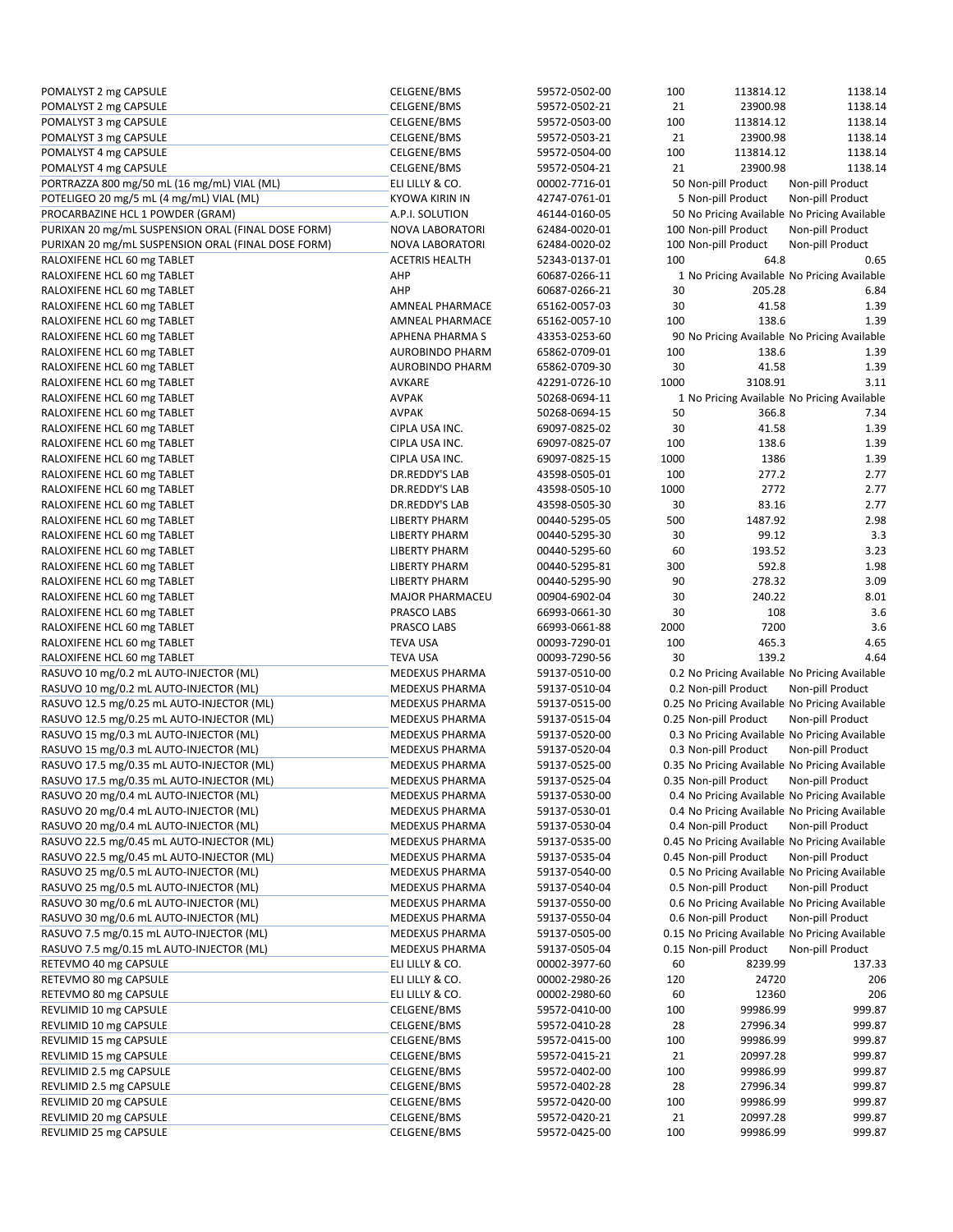| REVLIMID 25 mg CAPSULE                               | CELGENE/BMS            | 59572-0425-21                  | 21             | 20997.28              | 999.87                                      |
|------------------------------------------------------|------------------------|--------------------------------|----------------|-----------------------|---------------------------------------------|
| REVLIMID 5 mg CAPSULE                                | CELGENE/BMS            | 59572-0405-00                  | 100            | 99986.99              | 999.87                                      |
| REVLIMID 5 mg CAPSULE                                | CELGENE/BMS            | 59572-0405-28                  | 28             | 27996.34              | 999.87                                      |
| RIABNI 10 mg/mL VIAL (ML)                            | AMGEN                  | 55513-0224-01                  |                | 10 Non-pill Product   | Non-pill Product                            |
| RIABNI 10 mg/mL VIAL (ML)                            | AMGEN                  | 55513-0326-01                  |                | 50 Non-pill Product   | Non-pill Product                            |
| RITUXAN 10 mg/mL VIAL (ML)                           | <b>GENENTECH INC.</b>  | 50242-0051-10                  |                | 10 Non-pill Product   | Non-pill Product                            |
| RITUXAN 10 mg/mL VIAL (ML)                           | <b>GENENTECH INC.</b>  | 50242-0051-21                  |                | 10 Non-pill Product   | Non-pill Product                            |
| RITUXAN 10 mg/mL VIAL (ML)                           | <b>GENENTECH INC.</b>  | 50242-0053-06                  |                | 50 Non-pill Product   | Non-pill Product                            |
| RITUXAN HYCELA 1400 mg/11.7 mL (120 mg/mL) VIAL (ML) | <b>GENENTECH INC.</b>  | 50242-0108-01                  |                | 11.7 Non-pill Product | Non-pill Product                            |
| RITUXAN HYCELA 1600 mg/13.4 mL (120 mg/mL) VIAL (ML) | <b>GENENTECH INC.</b>  | 50242-0109-01                  |                | 13.4 Non-pill Product | Non-pill Product                            |
| ROMIDEPSIN 27.5 mg/5.5 mL (5 mg/mL) VIAL (ML)        | <b>TEVA PARENTERAL</b> | 00703-4004-01                  |                | 5.5 Non-pill Product  | Non-pill Product                            |
| ROZLYTREK 100 mg CAPSULE                             | <b>GENENTECH INC.</b>  | 50242-0091-30                  | 30             | 7129.25               | 237.64                                      |
| ROZLYTREK 200 mg CAPSULE                             | <b>GENENTECH INC.</b>  | 50242-0094-90                  | 90             | 21387.74              | 237.64                                      |
| RUBRACA 200 mg TABLET                                | <b>CLOVIS ONCOLOGY</b> | 69660-0201-91                  | 60             | 10422                 | 173.7                                       |
| RUBRACA 250 mg TABLET                                | <b>CLOVIS ONCOLOGY</b> | 69660-0202-91                  | 60             | 10422                 | 173.7                                       |
| RUBRACA 300 mg TABLET                                | <b>CLOVIS ONCOLOGY</b> | 69660-0203-91                  | 60             | 10422                 | 173.7                                       |
| RUXIENCE 10 mg/mL VIAL (ML)                          | PFIZER US PHARM        | 00069-0238-01                  |                | 10 Non-pill Product   | Non-pill Product                            |
| RUXIENCE 10 mg/mL VIAL (ML)                          | PFIZER US PHARM        | 00069-0249-01                  |                | 50 Non-pill Product   | Non-pill Product                            |
| RYBREVANT 350 mg/7 mL (50 mg/mL) VIAL (ML)           | <b>JANSSEN BIOTECH</b> | 57894-0501-00                  |                |                       | 7 No Pricing Available No Pricing Available |
| RYBREVANT 350 mg/7 mL (50 mg/mL) VIAL (ML)           | <b>JANSSEN BIOTECH</b> | 57894-0501-01                  |                | 7 Non-pill Product    | Non-pill Product                            |
| RYDAPT 25 mg CAPSULE                                 | <b>NOVARTIS</b>        | 00078-0698-02                  | $\overline{2}$ | 427.81                | 213.91                                      |
| RYDAPT 25 mg CAPSULE                                 | <b>NOVARTIS</b>        | 00078-0698-19                  | 112            | 23956.86              | 213.9                                       |
| RYDAPT 25 mg CAPSULE                                 | <b>NOVARTIS</b>        | 00078-0698-51                  | 28             | 5989.2                | 213.9                                       |
| RYDAPT 25 mg CAPSULE                                 | <b>NOVARTIS</b>        | 00078-0698-99                  | 56             | 11978.44              | 213.9                                       |
| RYLAZE 10 mg/0.5 mL VIAL (ML)                        | <b>JAZZ PHARMACEUT</b> | 68727-0900-01                  |                | 0.5 Non-pill Product  | Non-pill Product                            |
| RYLAZE 10 mg/0.5 mL VIAL (ML)                        | JAZZ PHARMACEUT        | 68727-0900-03                  |                | 0.5 Non-pill Product  | Non-pill Product                            |
| SARCLISA 100 mg/5 mL (20 mg/mL) VIAL (ML)            | SANOFI-AVENTIS         | 00024-0654-01                  |                | 5 Non-pill Product    | Non-pill Product                            |
| SARCLISA 500 mg/25 mL VIAL (ML)                      | SANOFI-AVENTIS         | 00024-0656-01                  |                | 25 Non-pill Product   | Non-pill Product                            |
| SCEMBLIX 20 mg TABLET                                | <b>NOVARTIS</b>        | 00078-1091-20                  | 60             | 21480                 | 358                                         |
| SCEMBLIX 40 mg TABLET                                | <b>NOVARTIS</b>        | 00078-1098-20                  | 60             | 21480                 | 358                                         |
| SEROPHENE 50 mg TABLET                               | EMD SERONO INC         | 44087-8090-06                  | 10             | 122.65                | 12.27                                       |
| SOLTAMOX 20 mg/10 mL SOLUTION ORAL                   | MAYNE PHARMA IN        | 51862-0682-01                  |                | 150 Non-pill Product  | Non-pill Product                            |
| SPRYCEL 100 mg TABLET                                | <b>BMS PRIMARYCARE</b> | 00003-0852-22                  | 30             | 19011.72              | 633.72                                      |
| SPRYCEL 140 mg TABLET                                | <b>BMS PRIMARYCARE</b> | 00003-0857-22                  | 30             | 19011.72              | 633.72                                      |
| SPRYCEL 20 mg TABLET                                 | <b>BMS PRIMARYCARE</b> | 00003-0527-11                  | 60             | 10548.42              | 175.81                                      |
| SPRYCEL 50 mg TABLET                                 | <b>BMS PRIMARYCARE</b> | 00003-0528-11                  | 60             | 21096.79              | 351.61                                      |
| SPRYCEL 70 mg TABLET                                 | <b>BMS PRIMARYCARE</b> | 00003-0524-11                  | 60             | 21096.79              | 351.61                                      |
| SPRYCEL 80 mg TABLET                                 | <b>BMS PRIMARYCARE</b> | 00003-0855-22                  | 30             | 19011.72              | 633.72                                      |
| STIVARGA 40 mg TABLET                                | <b>BAYERPHARM DIV</b>  | 50419-0171-01                  | 28             | 7866.43               | 280.94                                      |
| STIVARGA 40 mg TABLET                                | <b>BAYERPHARM DIV</b>  | 50419-0171-03                  | 28             | 7866.43               | 280.94                                      |
| STIVARGA 40 mg TABLET                                | <b>BAYERPHARM DIV</b>  | 50419-0171-05                  | 21             | 5899.82               | 280.94                                      |
| STIVARGA 40 mg TABLET                                | <b>BAYERPHARM DIV</b>  | 50419-0171-06                  | 21             | 5899.82               | 280.94                                      |
| SUNITINIB MALATE 12.5 mg CAPSULE                     | <b>MYLAN</b>           | 00378-6678-28                  | 28             | 5860.37               | 209.3                                       |
| SUNITINIB MALATE 12.5 mg CAPSULE                     | <b>SUN PHARMACEUTI</b> | 63304-0091-27                  | 28             | 6111.35               | 218.26                                      |
| SUNITINIB MALATE 12.5 mg CAPSULE                     | <b>TEVA USA</b>        | 00093-8199-28                  | 28             | 5866.88               | 209.53                                      |
| SUNITINIB MALATE 25 mg CAPSULE                       | <b>MYLAN</b>           | 00378-6679-28                  | 28             | 11720.76              | 418.6                                       |
| SUNITINIB MALATE 25 mg CAPSULE                       | <b>SUN PHARMACEUTI</b> | 63304-0092-27                  | 28             | 12222.71              | 436.53                                      |
| SUNITINIB MALATE 25 mg CAPSULE                       | <b>TEVA USA</b>        | 00093-8224-28                  | 28             | 11733.79              | 419.06                                      |
| SUNITINIB MALATE 37.5 mg CAPSULE                     | <b>MYLAN</b>           | 00378-6681-28                  | 28             | 17581.14              | 627.9                                       |
| SUNITINIB MALATE 37.5 mg CAPSULE                     | <b>SUN PHARMACEUTI</b> | 63304-0093-27                  | 28             | 18334.07              | 654.79                                      |
| SUNITINIB MALATE 37.5 mg CAPSULE                     | <b>TEVA USA</b>        | 00093-8229-28                  | 28             | 17600.7               | 628.6                                       |
| SUNITINIB MALATE 50 mg CAPSULE                       | <b>MYLAN</b>           | 00378-6680-28                  | 28             | 20404.18              | 728.72                                      |
| SUNITINIB MALATE 50 mg CAPSULE                       | <b>SUN PHARMACEUTI</b> | 63304-0094-27                  | 28             | 21278                 | 759.93                                      |
| SUNITINIB MALATE 50 mg CAPSULE                       | <b>TEVA USA</b>        | 00093-8231-28                  | 28             | 20426.88              | 729.53                                      |
| SUPPRELIN LA 50 mg (65 mcg/day) KIT                  | ENDO PHARM INC.        | 67979-0002-01                  |                | 1 Non-pill Product    | Non-pill Product                            |
| SUTENT 12.5 mg CAPSULE                               | PFIZER US PHARM        |                                | 28             | 7163.86               | 255.85                                      |
|                                                      |                        | 00069-0550-38<br>00069-0770-38 | 28             |                       | 511.7                                       |
| SUTENT 25 mg CAPSULE                                 | PFIZER US PHARM        |                                |                | 14327.72              |                                             |
| SUTENT 37.5 mg CAPSULE                               | PFIZER US PHARM        | 00069-0830-38                  | 28<br>28       | 21491.59              | 767.56                                      |
| SUTENT 50 mg CAPSULE                                 | PFIZER US PHARM        | 00069-0980-38                  |                | 24942.54              | 890.81                                      |
| SYNRIBO 3.5 mg VIAL (EA)                             | CEPHALONINC.-T         | 63459-0177-14                  |                | 1 Non-pill Product    | Non-pill Product                            |
| TABRECTA 150 mg TABLET                               | <b>NOVARTIS</b>        | 00078-0709-56                  | 56             | 11987.28              | 214.06                                      |
| TABRECTA 200 mg TABLET                               | <b>NOVARTIS</b>        | 00078-0716-56                  | 56             | 11987.28              | 214.06                                      |
| TAFINLAR 50 mg CAPSULE                               | <b>NOVARTIS</b>        | 00078-0682-66                  | 120            | 11401                 | 95.01                                       |
| TAFINLAR 75 mg CAPSULE                               | <b>NOVARTIS</b>        | 00078-0681-66                  | 120            | 14693.04              | 122.44                                      |
| TAGRISSO 40 mg TABLET                                | ASTRAZENECA            | 00310-1349-30                  | 30             | 18250.16              | 608.34                                      |
| TAGRISSO 80 mg TABLET                                | ASTRAZENECA            | 00310-1350-30                  | 30             | 18250.16              | 608.34                                      |
| TALZENNA 0.25 mg CAPSULE                             | PFIZER US PHARM        | 00069-0296-30                  | 30             | 6492.71               | 216.42                                      |
| TALZENNA 1 mg CAPSULE                                | PFIZER US PHARM        | 00069-1195-30                  | 30             | 19478.11              | 649.27                                      |
| TAMOXIFEN CITRATE POWDER (GRAM)                      | <b>FAGRON INC</b>      | 51552-0838-02                  |                | 5 Non-pill Product    | Non-pill Product                            |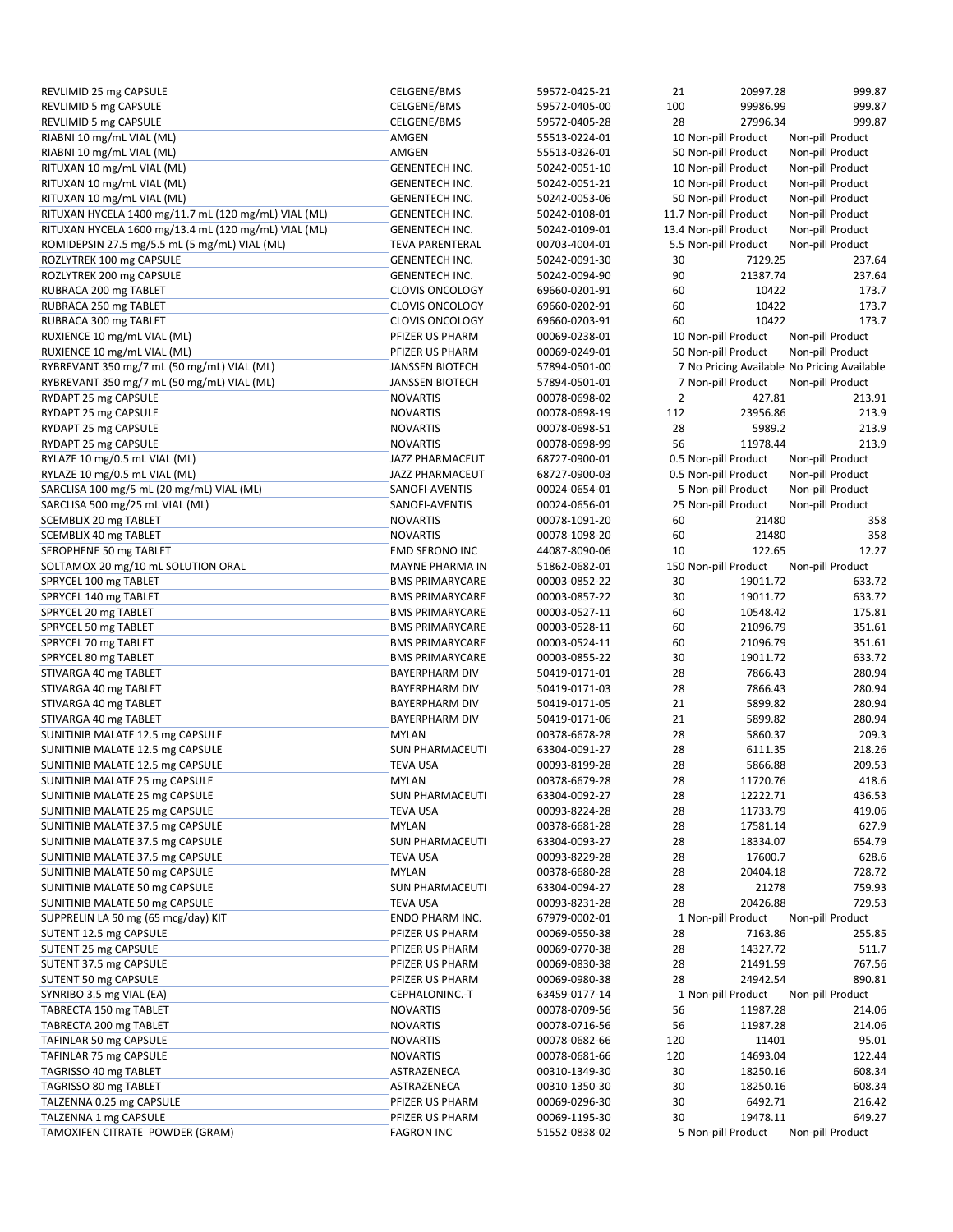| TAMOXIFEN CITRATE POWDER (GRAM)                            | MEDISCA INC.                        | 38779-0341-01                  |          | 10 Non-pill Product                          | Non-pill Product                            |
|------------------------------------------------------------|-------------------------------------|--------------------------------|----------|----------------------------------------------|---------------------------------------------|
| TAMOXIFEN CITRATE POWDER (GRAM)                            | MEDISCA INC.                        | 38779-0341-03                  |          | 5 Non-pill Product                           | Non-pill Product                            |
| TAMOXIFEN CITRATE POWDER (GRAM)                            | MEDISCA INC.                        | 38779-0341-04                  |          | 25 Non-pill Product                          | Non-pill Product                            |
| TAMOXIFEN CITRATE POWDER (GRAM)                            | MEDISCA INC.                        | 38779-0341-05                  |          | 100 Non-pill Product                         | Non-pill Product                            |
| TAMOXIFEN CITRATE POWDER (GRAM)                            | PROFESSIONAL CO                     | 51927-2976-00                  |          | 1 Non-pill Product                           | Non-pill Product                            |
| TAMOXIFEN CITRATE 10 mg TABLET                             | ACTAVIS/TEVA                        | 00591-2472-18                  | 180      | 82.26                                        | 0.46                                        |
| TAMOXIFEN CITRATE 10 mg TABLET                             | ACTAVIS/TEVA                        | 00591-2472-60                  | 60       | 27.42                                        | 0.46                                        |
| TAMOXIFEN CITRATE 10 mg TABLET                             | <b>AUROBINDO PHARM</b>              | 59651-0299-60                  | 60       | 13.72                                        | 0.23                                        |
| TAMOXIFEN CITRATE 10 mg TABLET                             | GSMS INC.                           | 51407-0439-60                  | 60       | 4.18                                         | 0.07                                        |
| TAMOXIFEN CITRATE 10 mg TABLET                             | MAYNE PHARMA IN                     | 51862-0447-10                  | 1000     | 214.38                                       | 0.21                                        |
| TAMOXIFEN CITRATE 10 mg TABLET                             | MAYNE PHARMA IN                     | 51862-0447-60                  | 60       | 13.72                                        | 0.23                                        |
| TAMOXIFEN CITRATE 10 mg TABLET                             | MAYNE PHARMA IN                     | 51862-0642-10                  | 1000     | 214.38                                       | 0.21                                        |
| TAMOXIFEN CITRATE 10 mg TABLET                             | MAYNE PHARMA IN                     | 51862-0642-60                  | 60       | 13.72                                        | 0.23                                        |
| TAMOXIFEN CITRATE 10 mg TABLET                             | <b>MCKESSON PACKAG</b>              | 63739-0143-10                  | 100      | 57.4                                         | 0.57                                        |
| TAMOXIFEN CITRATE 10 mg TABLET                             | <b>MCKESSON PACKAG</b>              | 63739-0269-10                  | 100      | 57.4                                         | 0.57                                        |
| TAMOXIFEN CITRATE 10 mg TABLET                             | <b>MYLAN</b>                        | 00378-0144-91                  | 60       | 27.42                                        | 0.46                                        |
| TAMOXIFEN CITRATE 10 mg TABLET                             | ZYDUS PHARMACEU                     | 68382-0826-14                  | 60       | 27.42                                        | 0.46                                        |
| TAMOXIFEN CITRATE 20 mg TABLET                             | ACTAVIS/TEVA                        | 00591-2473-19                  | 90       | 82.26                                        | 0.91                                        |
| TAMOXIFEN CITRATE 20 mg TABLET                             | ACTAVIS/TEVA                        | 00591-2473-30                  | 30       | 27.42                                        | 0.91                                        |
| TAMOXIFEN CITRATE 20 mg TABLET                             | A-S MEDICATION                      | 50090-0942-00                  |          | 90 No Pricing Available No Pricing Available |                                             |
| TAMOXIFEN CITRATE 20 mg TABLET                             | <b>AUROBINDO PHARM</b>              | 59651-0300-30                  | 30       | 13.72                                        | 0.46                                        |
| TAMOXIFEN CITRATE 20 mg TABLET                             | <b>GSMS INC.</b>                    | 51407-0440-30                  | 30       | 4.18                                         | 0.14                                        |
| TAMOXIFEN CITRATE 20 mg TABLET                             | GSMS INC.                           | 60429-0910-30                  | 30       | 5.64                                         | 0.19                                        |
| TAMOXIFEN CITRATE 20 mg TABLET                             | MAYNE PHARMA IN                     | 51862-0446-01                  | 100      | 72                                           | 0.72                                        |
| TAMOXIFEN CITRATE 20 mg TABLET                             | <b>MAYNE PHARMA IN</b>              | 51862-0446-10                  | 1000     | 400.14                                       | 0.4                                         |
| TAMOXIFEN CITRATE 20 mg TABLET                             | MAYNE PHARMA IN                     | 51862-0446-30                  | 30       | 13.72                                        | 0.46                                        |
| TAMOXIFEN CITRATE 20 mg TABLET                             | MAYNE PHARMA IN                     | 51862-0643-10                  | 1000     | 400.14                                       | 0.4                                         |
| TAMOXIFEN CITRATE 20 mg TABLET                             | <b>MAYNE PHARMA IN</b>              | 51862-0643-30                  | 30       | 13.72                                        | 0.46                                        |
| TAMOXIFEN CITRATE 20 mg TABLET                             | <b>MYLAN</b>                        | 00378-0274-93                  | 30       | 27.42                                        | 0.91                                        |
| TAMOXIFEN CITRATE 20 mg TABLET                             | PROFICIENT RX L                     | 63187-0976-30                  |          | 30 No Pricing Available No Pricing Available |                                             |
| TAMOXIFEN CITRATE 20 mg TABLET                             | ZYDUS PHARMACEU                     | 68382-0827-01                  | 100      | 91.38                                        | 0.91                                        |
| TAMOXIFEN CITRATE 20 mg TABLET                             | ZYDUS PHARMACEU                     | 68382-0827-06                  | 30       | 27.42                                        | 0.91                                        |
| TARCEVA 100 mg TABLET                                      | <b>GENENTECH INC.</b>               | 50242-0063-01                  | 30       | 8966.42                                      | 298.88                                      |
| TARCEVA 150 mg TABLET                                      | <b>GENENTECH INC.</b>               | 50242-0064-01                  | 30       | 10141.68                                     | 338.06                                      |
|                                                            |                                     |                                |          |                                              |                                             |
| TARCEVA 25 mg TABLET                                       | <b>GENENTECH INC.</b>               | 50242-0062-01                  | 30       | 3264.47                                      | 108.82                                      |
| TARGRETIN 0.01 GEL (GRAM)                                  | <b>BAUSCH HEALTH U</b>              | 00187-5525-60                  |          | 60 Non-pill Product                          | Non-pill Product                            |
| TARGRETIN 75 mg CAPSULE                                    | <b>BAUSCH HEALTH U</b>              | 00187-5526-75                  | 100      | 29849.51                                     | 298.5                                       |
| TASIGNA 150 mg CAPSULE                                     | <b>NOVARTIS</b>                     | 00078-0592-51                  | 28       | 5007.25                                      | 178.83                                      |
| TASIGNA 150 mg CAPSULE                                     | <b>NOVARTIS</b>                     | 00078-0592-87                  | 28       | 5007.28                                      | 178.83                                      |
| TASIGNA 200 mg CAPSULE                                     | <b>NOVARTIS</b>                     | 00078-0526-51                  | 28       | 5007.25                                      | 178.83                                      |
| TASIGNA 200 mg CAPSULE                                     | <b>NOVARTIS</b>                     | 00078-0526-87                  | 28       | 5007.28                                      | 178.83                                      |
| TASIGNA 50 mg CAPSULE                                      | <b>NOVARTIS</b>                     | 00078-0951-66                  | 120      | 21459.67                                     | 178.83                                      |
| TECENTRIQ 1200 mg/20 mL (60 mg/mL) VIAL (ML)               | <b>GENENTECH INC.</b>               | 50242-0917-01                  |          | 20 Non-pill Product                          | Non-pill Product                            |
| TECENTRIQ 840 mg/14 mL (60 mg/mL) VIAL (ML)                | <b>GENENTECH INC.</b>               | 50242-0918-01                  |          | 14 Non-pill Product                          | Non-pill Product                            |
| TEMODAR 100 mg CAPSULE                                     | <b>MERCK SHARP &amp; D</b>          | 00085-1366-03                  | 5        | 2733.6                                       | 546.72                                      |
| TEMODAR 100 mg CAPSULE                                     | <b>MERCK SHARP &amp; D</b>          | 00085-1366-04                  | 14       | 7654.08                                      | 546.72                                      |
| TEMODAR 100 mg CAPSULE                                     | <b>MERCK SHARP &amp; D</b>          | 00085-1366-05                  |          |                                              | 1 No Pricing Available No Pricing Available |
| TEMODAR 100 mg VIAL (EA)                                   | <b>MERCK SHARP &amp; D</b>          | 00085-1381-01                  |          | 1 Non-pill Product                           | Non-pill Product                            |
| TEMODAR 140 mg CAPSULE                                     | <b>MERCK SHARP &amp; D</b>          | 00085-1425-04                  | 14       | 10715.71                                     | 765.41                                      |
| TEMODAR 140 mg CAPSULE                                     | <b>MERCK SHARP &amp; D</b>          | 00085-1425-05                  |          |                                              | 1 No Pricing Available No Pricing Available |
| TEMODAR 180 mg CAPSULE                                     | <b>MERCK SHARP &amp; D</b>          | 00085-1430-03                  | 5        | 4920.48                                      | 984.1                                       |
| TEMODAR 180 mg CAPSULE                                     | <b>MERCK SHARP &amp; D</b>          | 00085-1430-05                  |          |                                              | 1 No Pricing Available No Pricing Available |
| TEMODAR 250 mg CAPSULE                                     | <b>MERCK SHARP &amp; D</b>          | 00085-1417-02                  | 5        | 6834                                         | 1366.8                                      |
| TEMODAR 250 mg CAPSULE                                     | <b>MERCK SHARP &amp; D</b>          | 00085-1417-03                  |          |                                              | 1 No Pricing Available No Pricing Available |
| TEMOZOLOMIDE 100 mg CAPSULE                                | ACCORD HEALTHCA                     | 16729-0050-53                  | 5        | 207.25                                       | 41.45                                       |
| TEMOZOLOMIDE 100 mg CAPSULE                                | ACCORD HEALTHCA                     | 16729-0050-54                  | 14       | 583.33                                       | 41.67                                       |
| TEMOZOLOMIDE 100 mg CAPSULE                                | AMERIGEN/ANI PH                     | 43975-0254-05                  | 5        | 482.51                                       | 96.5                                        |
| TEMOZOLOMIDE 100 mg CAPSULE                                | AMERIGEN/ANI PH                     | 43975-0254-14                  | 14       | 1351.06                                      | 96.5                                        |
| TEMOZOLOMIDE 100 mg CAPSULE                                | AMNEAL PHARMACE                     | 65162-0803-14                  | 14       | 580.31                                       | 41.45                                       |
| TEMOZOLOMIDE 100 mg CAPSULE                                | AMNEAL PHARMACE                     | 65162-0803-51                  | 5        | 207.25                                       | 41.45                                       |
| TEMOZOLOMIDE 100 mg CAPSULE                                | ANI PHARMACEUTI                     | 62559-0922-14                  | 14       | 554.16                                       | 39.58                                       |
| TEMOZOLOMIDE 100 mg CAPSULE                                | ANI PHARMACEUTI                     | 62559-0922-51                  | 5        | 197.92                                       | 39.58                                       |
| TEMOZOLOMIDE 100 mg CAPSULE                                | AREVA PHARMACEU                     | 59923-0707-05                  | 5        | 482.51                                       | 96.5                                        |
| TEMOZOLOMIDE 100 mg CAPSULE                                | AREVA PHARMACEU                     | 59923-0708-14                  | 14       | 1351.06                                      | 96.5                                        |
| TEMOZOLOMIDE 100 mg CAPSULE                                | ASCEND LABORATO                     | 67877-0539-07                  | 5        | 202.2                                        | 40.44                                       |
| TEMOZOLOMIDE 100 mg CAPSULE                                | ASCEND LABORATO                     | 67877-0539-14                  | 14       | 569.1                                        | 40.65                                       |
| TEMOZOLOMIDE 100 mg CAPSULE                                | <b>AVPAK</b>                        | 50268-0762-11                  |          |                                              | 1 No Pricing Available No Pricing Available |
| TEMOZOLOMIDE 100 mg CAPSULE<br>TEMOZOLOMIDE 100 mg CAPSULE | <b>AVPAK</b><br><b>RISING PHARM</b> | 50268-0762-12<br>64980-0335-14 | 20<br>14 | 1528.37<br>1182.18                           | 76.42<br>84.44                              |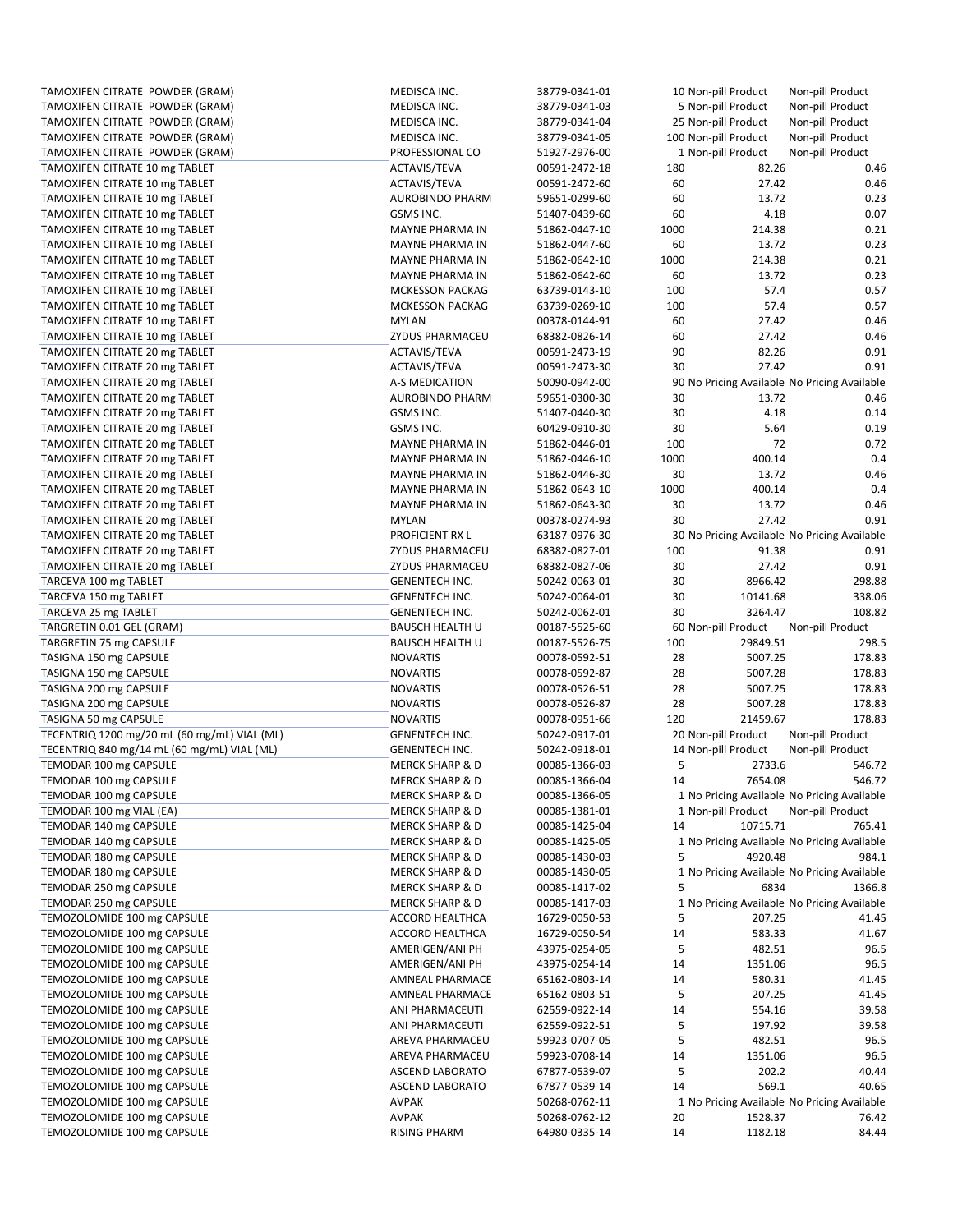| TEMOZOLOMIDE 100 mg CAPSULE                                | <b>SUN PHARMA GLOB</b>                           | 47335-0892-21                  | 14 | 3390.84                                                | 242.2  |
|------------------------------------------------------------|--------------------------------------------------|--------------------------------|----|--------------------------------------------------------|--------|
| TEMOZOLOMIDE 100 mg CAPSULE                                | <b>SUN PHARMA GLOB</b>                           | 47335-0892-60                  |    | 1 No Pricing Available No Pricing Available            |        |
| TEMOZOLOMIDE 100 mg CAPSULE                                | <b>SUN PHARMA GLOB</b>                           | 47335-0892-72                  | 15 | 1266.59                                                | 84.44  |
| TEMOZOLOMIDE 100 mg CAPSULE                                | <b>SUN PHARMA GLOB</b>                           | 47335-0892-74                  | 5  | 422.2                                                  | 84.44  |
| TEMOZOLOMIDE 100 mg CAPSULE                                | <b>SUN PHARMA GLOB</b>                           | 47335-0892-80                  | 5  | 1210.98                                                | 242.2  |
| TEMOZOLOMIDE 140 mg CAPSULE                                | ACCORD HEALTHCA                                  | 16729-0129-53                  | 5  | 312.54                                                 | 62.51  |
| TEMOZOLOMIDE 140 mg CAPSULE                                | <b>ACCORD HEALTHCA</b>                           | 16729-0129-54                  | 14 | 822.07                                                 | 58.72  |
| TEMOZOLOMIDE 140 mg CAPSULE                                | AMERIGEN/ANI PH                                  | 43975-0255-05                  | 5  | 675.53                                                 | 135.11 |
| TEMOZOLOMIDE 140 mg CAPSULE                                | AMERIGEN/ANI PH                                  | 43975-0255-14                  | 14 | 1891.46                                                | 135.1  |
|                                                            |                                                  |                                |    |                                                        |        |
| TEMOZOLOMIDE 140 mg CAPSULE                                | AMNEAL PHARMACE                                  | 65162-0804-14                  | 14 | 822.07                                                 | 58.72  |
| TEMOZOLOMIDE 140 mg CAPSULE                                | <b>AMNEAL PHARMACE</b>                           | 65162-0804-51                  | 5  | 293.59                                                 | 58.72  |
| TEMOZOLOMIDE 140 mg CAPSULE                                | ANI PHARMACEUTI                                  | 62559-0923-14                  | 14 | 780.97                                                 | 55.78  |
| TEMOZOLOMIDE 140 mg CAPSULE                                | ANI PHARMACEUTI                                  | 62559-0923-51                  | 5  | 278.92                                                 | 55.78  |
| TEMOZOLOMIDE 140 mg CAPSULE                                | AREVA PHARMACEU                                  | 59923-0709-05                  | 5  | 675.53                                                 | 135.11 |
| TEMOZOLOMIDE 140 mg CAPSULE                                | AREVA PHARMACEU                                  | 59923-0710-14                  | 14 | 1891.46                                                | 135.1  |
| TEMOZOLOMIDE 140 mg CAPSULE                                | <b>ASCEND LABORATO</b>                           | 67877-0540-07                  | 5  | 304.92                                                 | 60.98  |
| TEMOZOLOMIDE 140 mg CAPSULE                                | <b>ASCEND LABORATO</b>                           | 67877-0540-14                  | 14 | 802.02                                                 | 57.29  |
| TEMOZOLOMIDE 140 mg CAPSULE                                | <b>AVPAK</b>                                     | 50268-0763-11                  |    | 1 No Pricing Available No Pricing Available            |        |
| TEMOZOLOMIDE 140 mg CAPSULE                                | <b>SUN PHARMA GLOB</b>                           | 47335-0929-21                  | 14 | 4747.18                                                | 339.08 |
|                                                            |                                                  |                                |    |                                                        |        |
| TEMOZOLOMIDE 140 mg CAPSULE                                | <b>SUN PHARMA GLOB</b>                           | 47335-0929-60                  |    | 1 No Pricing Available No Pricing Available            |        |
| TEMOZOLOMIDE 140 mg CAPSULE                                | <b>SUN PHARMA GLOB</b>                           | 47335-0929-72                  | 15 | 1773.25                                                | 118.22 |
| TEMOZOLOMIDE 140 mg CAPSULE                                | <b>SUN PHARMA GLOB</b>                           | 47335-0929-74                  | 5  | 591.08                                                 | 118.22 |
| TEMOZOLOMIDE 140 mg CAPSULE                                | <b>SUN PHARMA GLOB</b>                           | 47335-0929-80                  | 5  | 1695.42                                                | 339.08 |
| TEMOZOLOMIDE 180 mg CAPSULE                                | ACCORD HEALTHCA                                  | 16729-0130-53                  | 5  | 392.3                                                  | 78.46  |
| TEMOZOLOMIDE 180 mg CAPSULE                                | <b>ACCORD HEALTHCA</b>                           | 16729-0130-54                  | 14 | 1090.33                                                | 77.88  |
| TEMOZOLOMIDE 180 mg CAPSULE                                | AMERIGEN/ANI PH                                  | 43975-0256-05                  | 5  | 868.52                                                 | 173.7  |
| TEMOZOLOMIDE 180 mg CAPSULE                                | AMERIGEN/ANI PH                                  | 43975-0256-14                  | 14 | 2431.88                                                | 173.71 |
| TEMOZOLOMIDE 180 mg CAPSULE                                | AMNEAL PHARMACE                                  | 65162-0805-14                  | 14 | 1090.33                                                | 77.88  |
| TEMOZOLOMIDE 180 mg CAPSULE                                | <b>AMNEAL PHARMACE</b>                           | 65162-0805-51                  | 5  | 389.4                                                  | 77.88  |
| TEMOZOLOMIDE 180 mg CAPSULE                                | ANI PHARMACEUTI                                  | 62559-0924-14                  | 14 | 1035.82                                                | 73.99  |
|                                                            |                                                  |                                |    |                                                        |        |
| TEMOZOLOMIDE 180 mg CAPSULE                                | ANI PHARMACEUTI                                  | 62559-0924-51                  | 5  | 369.94                                                 | 73.99  |
| TEMOZOLOMIDE 180 mg CAPSULE                                | AREVA PHARMACEU                                  | 59923-0711-05                  | 5  | 868.52                                                 | 173.7  |
| TEMOZOLOMIDE 180 mg CAPSULE                                | AREVA PHARMACEU                                  | 59923-0712-14                  | 14 | 2431.88                                                | 173.71 |
| TEMOZOLOMIDE 180 mg CAPSULE                                | <b>ASCEND LABORATO</b>                           | 67877-0541-07                  | 5  | 382.74                                                 | 76.55  |
| TEMOZOLOMIDE 180 mg CAPSULE                                | <b>ASCEND LABORATO</b>                           | 67877-0541-14                  | 14 | 1063.74                                                | 75.98  |
| TEMOZOLOMIDE 180 mg CAPSULE                                | <b>SUN PHARMA GLOB</b>                           | 47335-0930-21                  | 14 | 6103.44                                                | 435.96 |
| TEMOZOLOMIDE 180 mg CAPSULE                                | <b>SUN PHARMA GLOB</b>                           | 47335-0930-60                  |    | 1 No Pricing Available No Pricing Available            |        |
| TEMOZOLOMIDE 180 mg CAPSULE                                | <b>SUN PHARMA GLOB</b>                           | 47335-0930-72                  | 15 | 2279.88                                                | 151.99 |
| TEMOZOLOMIDE 180 mg CAPSULE                                | <b>SUN PHARMA GLOB</b>                           | 47335-0930-74                  | 5  | 759.96                                                 | 151.99 |
| TEMOZOLOMIDE 180 mg CAPSULE                                | <b>SUN PHARMA GLOB</b>                           | 47335-0930-80                  | 5  | 2179.8                                                 | 435.96 |
| TEMOZOLOMIDE 20 mg CAPSULE                                 | <b>ACCORD HEALTHCA</b>                           | 16729-0049-53                  | 5  | 36.78                                                  | 7.36   |
|                                                            |                                                  |                                | 14 |                                                        | 9.37   |
| TEMOZOLOMIDE 20 mg CAPSULE                                 | ACCORD HEALTHCA                                  | 16729-0049-54                  |    | 131.18                                                 |        |
| TEMOZOLOMIDE 20 mg CAPSULE                                 | AMERIGEN/ANI PH                                  | 43975-0253-05                  | 5  | 96.52                                                  | 19.3   |
| TEMOZOLOMIDE 20 mg CAPSULE                                 | AMERIGEN/ANI PH                                  | 43975-0253-14                  | 14 | 270.22                                                 | 19.3   |
| TEMOZOLOMIDE 20 mg CAPSULE                                 | AMNEAL PHARMACE                                  | 65162-0802-14                  | 14 | 102.98                                                 | 7.36   |
| TEMOZOLOMIDE 20 mg CAPSULE                                 | AMNEAL PHARMACE                                  | 65162-0802-51                  | 5  | 36.78                                                  | 7.36   |
| TEMOZOLOMIDE 20 mg CAPSULE                                 | ANI PHARMACEUTI                                  | 62559-0921-14                  | 14 | 124.62                                                 | 8.9    |
| TEMOZOLOMIDE 20 mg CAPSULE                                 | ANI PHARMACEUTI                                  | 62559-0921-51                  | 5  | 44.51                                                  | 8.9    |
| TEMOZOLOMIDE 20 mg CAPSULE                                 | AREVA PHARMACEU                                  | 59923-0705-05                  | 5  | 96.52                                                  | 19.3   |
| TEMOZOLOMIDE 20 mg CAPSULE                                 | AREVA PHARMACEU                                  | 59923-0706-14                  | 14 | 270.22                                                 | 19.3   |
| TEMOZOLOMIDE 20 mg CAPSULE                                 | <b>ASCEND LABORATO</b>                           | 67877-0538-07                  | 5  | 35.88                                                  | 7.18   |
| TEMOZOLOMIDE 20 mg CAPSULE                                 | ASCEND LABORATO                                  | 67877-0538-14                  | 14 | 127.98                                                 | 9.14   |
| TEMOZOLOMIDE 20 mg CAPSULE                                 | <b>AVPAK</b>                                     | 50268-0761-11                  |    | 1 No Pricing Available No Pricing Available            |        |
|                                                            |                                                  |                                |    |                                                        |        |
| TEMOZOLOMIDE 20 mg CAPSULE                                 | <b>AVPAK</b>                                     | 50268-0761-12                  | 20 | 373.72                                                 | 18.69  |
| TEMOZOLOMIDE 20 mg CAPSULE                                 |                                                  |                                |    | 84.46                                                  | 16.89  |
|                                                            | <b>RISING PHARM</b>                              | 64980-0334-05                  | 5  |                                                        |        |
| TEMOZOLOMIDE 20 mg CAPSULE                                 | SUN PHARMA GLOB                                  | 47335-0891-21                  | 14 | 678.22                                                 | 48.44  |
| TEMOZOLOMIDE 20 mg CAPSULE                                 | <b>SUN PHARMA GLOB</b>                           | 47335-0891-60                  |    | 1 No Pricing Available No Pricing Available            |        |
| TEMOZOLOMIDE 20 mg CAPSULE                                 | <b>SUN PHARMA GLOB</b>                           | 47335-0891-72                  | 15 | 253.37                                                 | 16.89  |
| TEMOZOLOMIDE 20 mg CAPSULE                                 | <b>SUN PHARMA GLOB</b>                           | 47335-0891-74                  | 5  | 84.46                                                  | 16.89  |
| TEMOZOLOMIDE 20 mg CAPSULE                                 | <b>SUN PHARMA GLOB</b>                           | 47335-0891-80                  | 5  | 242.22                                                 | 48.44  |
| TEMOZOLOMIDE 250 mg CAPSULE                                | ACCORD HEALTHCA                                  | 16729-0051-53                  | 5  | 541.2                                                  | 108.24 |
|                                                            |                                                  | 43975-0257-05                  |    | 1206.61                                                | 241.32 |
| TEMOZOLOMIDE 250 mg CAPSULE                                | AMERIGEN/ANI PH                                  |                                | 5  |                                                        |        |
| TEMOZOLOMIDE 250 mg CAPSULE                                | AMNEAL PHARMACE                                  | 65162-0806-51                  | 5  | 541.2                                                  | 108.24 |
| TEMOZOLOMIDE 250 mg CAPSULE                                | ANI PHARMACEUTI                                  | 62559-0925-51                  | 5  | 514.14                                                 | 102.83 |
| TEMOZOLOMIDE 250 mg CAPSULE                                | AREVA PHARMACEU                                  | 59923-0713-05                  | 5  | 1206.61                                                | 241.32 |
| TEMOZOLOMIDE 250 mg CAPSULE                                | ASCEND LABORATO                                  | 67877-0542-07                  | 5  | 528                                                    | 105.6  |
| TEMOZOLOMIDE 250 mg CAPSULE                                | <b>RISING PHARM</b>                              | 64980-0338-05                  | 5  | 1055.78                                                | 211.16 |
| TEMOZOLOMIDE 250 mg CAPSULE<br>TEMOZOLOMIDE 250 mg CAPSULE | <b>SUN PHARMA GLOB</b><br><b>SUN PHARMA GLOB</b> | 47335-0893-60<br>47335-0893-74 | 5  | 1 No Pricing Available No Pricing Available<br>1055.78 | 211.16 |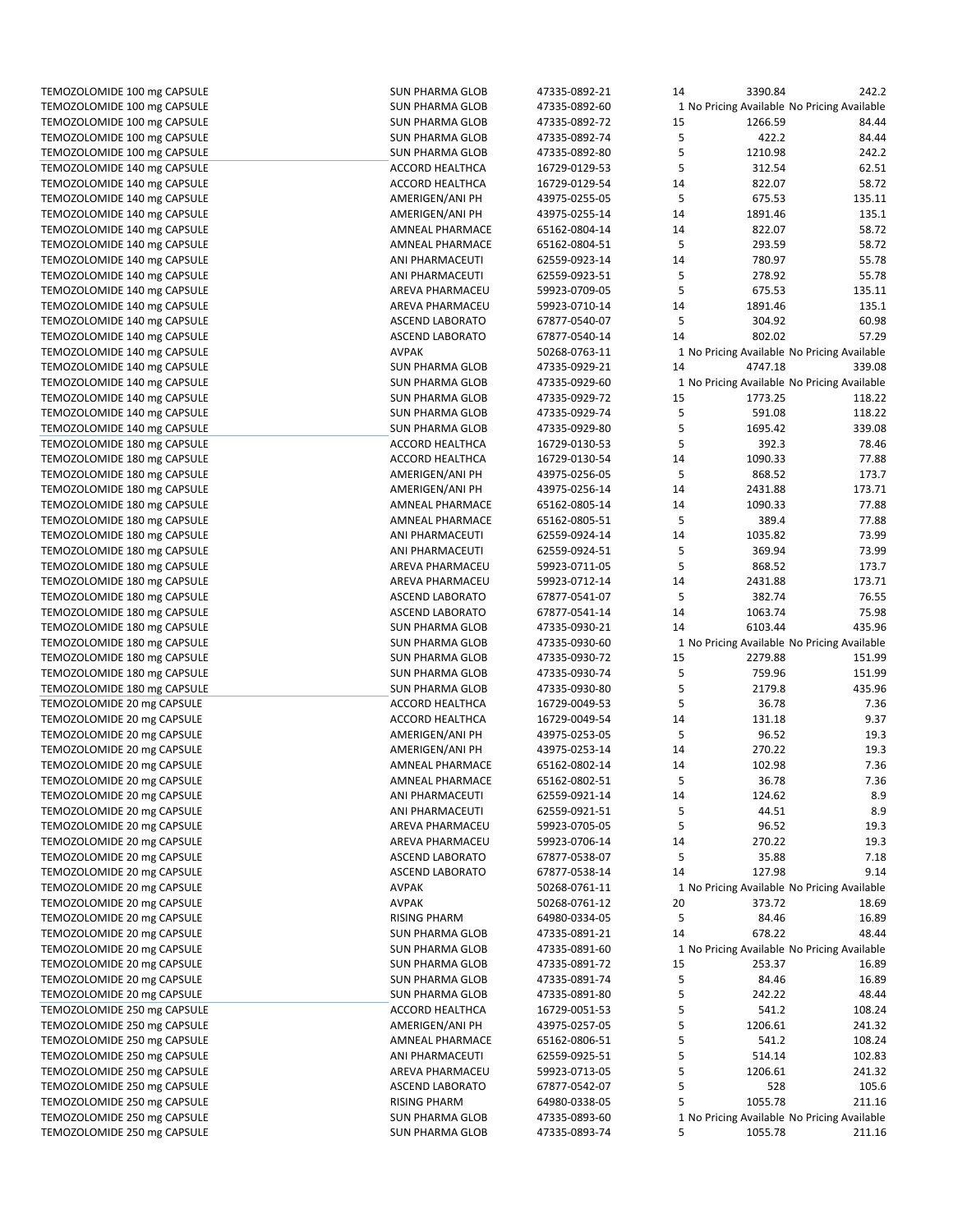| TEMOZOLOMIDE 250 mg CAPSULE                                   | <b>SUN PHARMA GLOB</b> | 47335-0893-80 | 5   | 3028.32             | 605.66                                      |
|---------------------------------------------------------------|------------------------|---------------|-----|---------------------|---------------------------------------------|
| TEMOZOLOMIDE 5 mg CAPSULE                                     | <b>ACCORD HEALTHCA</b> | 16729-0048-53 | 5   | 17.9                | 3.58                                        |
| TEMOZOLOMIDE 5 mg CAPSULE                                     | ACCORD HEALTHCA        | 16729-0048-54 | 14  | 44.59               | 3.19                                        |
| TEMOZOLOMIDE 5 mg CAPSULE                                     | AMERIGEN/ANI PH        | 43975-0252-05 | 5   | 26.52               | 5.3                                         |
| TEMOZOLOMIDE 5 mg CAPSULE                                     | AMERIGEN/ANI PH        | 43975-0252-14 | 14  | 74.28               | 5.31                                        |
| TEMOZOLOMIDE 5 mg CAPSULE                                     | <b>AMNEAL PHARMACE</b> | 65162-0801-14 | 14  | 44.59               | 3.19                                        |
| TEMOZOLOMIDE 5 mg CAPSULE                                     | <b>AMNEAL PHARMACE</b> | 65162-0801-51 | 5   | 15.92               | 3.18                                        |
| TEMOZOLOMIDE 5 mg CAPSULE                                     | ANI PHARMACEUTI        | 62559-0920-14 | 14  | 42.36               | 3.03                                        |
| TEMOZOLOMIDE 5 mg CAPSULE                                     | ANI PHARMACEUTI        | 62559-0920-51 | 5   | 15.13               | 3.03                                        |
| TEMOZOLOMIDE 5 mg CAPSULE                                     | AREVA PHARMACEU        | 59923-0703-05 | 5   | 26.52               | 5.3                                         |
| TEMOZOLOMIDE 5 mg CAPSULE                                     | AREVA PHARMACEU        | 59923-0704-14 | 14  | 74.28               | 5.31                                        |
| TEMOZOLOMIDE 5 mg CAPSULE                                     | ASCEND LABORATO        | 67877-0537-07 | 5   | 17.47               | 3.49                                        |
|                                                               | <b>ASCEND LABORATO</b> |               | 14  | 43.5                |                                             |
| TEMOZOLOMIDE 5 mg CAPSULE                                     |                        | 67877-0537-14 |     |                     | 3.11                                        |
| TEMOZOLOMIDE 5 mg CAPSULE                                     | <b>SUN PHARMA GLOB</b> | 47335-0890-21 | 14  | 168.28              | 12.02                                       |
| TEMOZOLOMIDE 5 mg CAPSULE                                     | <b>SUN PHARMA GLOB</b> | 47335-0890-60 |     |                     | 1 No Pricing Available No Pricing Available |
| TEMOZOLOMIDE 5 mg CAPSULE                                     | <b>SUN PHARMA GLOB</b> | 47335-0890-72 | 15  | 69.62               | 4.64                                        |
| TEMOZOLOMIDE 5 mg CAPSULE                                     | <b>SUN PHARMA GLOB</b> | 47335-0890-74 | 5   | 23.21               | 4.64                                        |
| TEMOZOLOMIDE 5 mg CAPSULE                                     | <b>SUN PHARMA GLOB</b> | 47335-0890-80 | 5   | 60.1                | 12.02                                       |
| TEMSIROLIMUS 30 mg/3 mL (10 mg/mL) (first dilution) VIAL (ML) | ACCORD HEALTHCA        | 16729-0221-30 |     |                     | 1 No Pricing Available No Pricing Available |
| TEMSIROLIMUS 30 mg/3 mL (10 mg/mL) (first dilution) VIAL (ML) | ACCORD HEALTHCA        | 16729-0223-61 |     | 1 Non-pill Product  | Non-pill Product                            |
| TEMSIROLIMUS 30 mg/3 mL (10 mg/mL) (first dilution) VIAL (ML) | <b>FRESENIUS KABI</b>  | 65219-0200-05 |     | 1 Non-pill Product  | Non-pill Product                            |
| TEMSIROLIMUS 30 mg/3 mL (10 mg/mL) (first dilution) VIAL (ML) | <b>FRESENIUS KABI</b>  | 65219-0205-05 |     |                     | 1 No Pricing Available No Pricing Available |
| TENIPOSIDE 50 mg/5 mL AMPUL (ML)                              | WG CRITICAL CAR        | 44567-0507-01 |     | 5 Non-pill Product  | Non-pill Product                            |
| TEPADINA 100 mg VIAL (EA)                                     | <b>AMNEAL BIOSCIEN</b> | 70121-1631-01 |     | 1 Non-pill Product  | Non-pill Product                            |
| TEPADINA 15 mg VIAL (EA)                                      | <b>AMNEAL BIOSCIEN</b> | 70121-1630-01 |     | 1 Non-pill Product  | Non-pill Product                            |
| TEPMETKO 225 mg TABLET                                        | <b>EMD SERONO INC</b>  | 44087-5000-03 | 30  | 13165.92            | 438.86                                      |
| TEPMETKO 225 mg TABLET                                        | <b>EMD SERONO INC</b>  | 44087-5000-06 | 60  | 26331.84            | 438.86                                      |
| THIOGUANINE POWDER (GRAM)                                     | PROFESSIONAL CO        | 51927-2803-00 |     | 1 Non-pill Product  | Non-pill Product                            |
| THIOTEPA 1 POWDER (GRAM)                                      | PROFESSIONAL CO        | 51927-2762-00 |     | 1 Non-pill Product  | Non-pill Product                            |
| THIOTEPA 15 mg VIAL (EA)                                      | DR.REDDY'S LAB         | 43598-0650-11 |     | 1 Non-pill Product  | Non-pill Product                            |
| THIOTEPA 15 mg VIAL (EA)                                      | SAGENT PHARMACE        | 25021-0246-02 |     | 1 Non-pill Product  | Non-pill Product                            |
| THIOTEPA 15 mg VIAL (EA)                                      | STI PHARMA LLC         | 54879-0014-13 |     | 1 Non-pill Product  | Non-pill Product                            |
|                                                               |                        |               |     |                     |                                             |
| THIOTEPA 15 mg VIAL (EA)                                      | WEST-WARD/HIKMA        | 00143-9565-01 |     | 1 Non-pill Product  | Non-pill Product                            |
| THIOTEPA 15 mg VIAL (EA)                                      | WEST-WARDINC./         | 00143-9309-01 |     | 1 Non-pill Product  | Non-pill Product                            |
| TIVDAK 40 mg VIAL (EA)                                        | SEAGEN INC.            | 51144-0003-01 |     | 1 Non-pill Product  | Non-pill Product                            |
| TOLAK 0.04 CREAM (GRAM)                                       | PIERRE FABRE PH        | 64370-0421-40 |     | 40 Non-pill Product | Non-pill Product                            |
| TOPOSAR 20 mg/mL VIAL (ML)                                    | <b>TEVA PARENTERAL</b> | 00703-5653-01 |     | 5 Non-pill Product  | Non-pill Product                            |
| TOPOSAR 20 mg/mL VIAL (ML)                                    | <b>TEVA PARENTERAL</b> | 00703-5656-01 |     | 25 Non-pill Product | Non-pill Product                            |
| TOPOSAR 20 mg/mL VIAL (ML)                                    | <b>TEVA PARENTERAL</b> | 00703-5657-01 |     | 50 Non-pill Product | Non-pill Product                            |
| TOPOTECAN HCL 4 mg VIAL (EA)                                  | <b>ACCORD HEALTHCA</b> | 16729-0151-31 |     | 1 Non-pill Product  | Non-pill Product                            |
| TOPOTECAN HCL 4 mg VIAL (EA)                                  | ACTAVIS/TEVA           | 45963-0615-56 |     | 1 Non-pill Product  | Non-pill Product                            |
| TOPOTECAN HCL 4 mg VIAL (EA)                                  | APP/FRESENIUS K        | 63323-0762-10 |     | 1 Non-pill Product  | Non-pill Product                            |
| TOPOTECAN HCL 4 mg VIAL (EA)                                  | APP/FRESENIUS K        | 63323-0762-17 |     | 1 Non-pill Product  | Non-pill Product                            |
| TOPOTECAN HCL 4 mg VIAL (EA)                                  | APP/FRESENIUS K        | 63323-0762-94 |     | 1 Non-pill Product  | Non-pill Product                            |
| TOPOTECAN HCL 4 mg VIAL (EA)                                  | <b>INGENUS PHARMAC</b> | 50742-0404-01 |     | 1 Non-pill Product  | Non-pill Product                            |
| TOPOTECAN HCL 4 mg VIAL (EA)                                  | <b>SUN PHARMACEUTI</b> | 62756-0023-40 |     | 1 Non-pill Product  | Non-pill Product                            |
| TOPOTECAN HCL 4 mg/4 mL (1 mg/mL) VIAL (ML)                   | ACCORD HEALTHCA        | 16729-0243-31 |     | 4 Non-pill Product  | Non-pill Product                            |
| TOPOTECAN HCL 4 mg/4 mL (1 mg/mL) VIAL (ML)                   | HOSPIRA/PFIZER         | 00409-0302-01 |     | 4 Non-pill Product  | Non-pill Product                            |
| TOPOTECAN HCL 4 mg/4 mL (1 mg/mL) VIAL (ML)                   | <b>MYLAN INSTITUTI</b> | 67457-0662-05 |     | 4 Non-pill Product  | Non-pill Product                            |
| TOPOTECAN HCL 4 mg/4 mL (1 mg/mL) VIAL (ML)                   | <b>TEVA USA</b>        | 00703-4714-01 |     | 4 Non-pill Product  | Non-pill Product                            |
| TOPOTECAN HCL 4 mg/4 mL (1 mg/mL) VIAL (ML)                   | <b>TEVA USA</b>        | 00703-4714-71 |     | 4 Non-pill Product  | Non-pill Product                            |
| TOREMIFENE CITRATE 60 mg TABLET                               | <b>RISING PHARM</b>    | 64980-0404-03 | 30  | 1374.88             | 45.83                                       |
| TORISEL 30 mg/3 mL (10 mg/mL) (first dilution) VIAL (ML)      | WYETH/PFIZER           | 00008-1179-01 |     | 1 Non-pill Product  | Non-pill Product                            |
|                                                               |                        |               |     |                     |                                             |
| TRAZIMERA 150 mg VIAL (EA)                                    | PFIZER US PHARM        | 00069-0308-01 |     | 1 Non-pill Product  | Non-pill Product                            |
| TRAZIMERA 420 mg VIAL (EA)                                    | PFIZER US PHARM        | 00069-0305-01 |     | 1 Non-pill Product  | Non-pill Product                            |
| TRAZIMERA 420 mg VIAL (EA)                                    | PFIZER US PHARM        | 00069-0306-01 |     |                     | 1 No Pricing Available No Pricing Available |
| TREANDA 100 mg VIAL (EA)                                      | CEPHALONINC.-T         | 63459-0391-20 |     | 1 Non-pill Product  | Non-pill Product                            |
| TREANDA 25 mg VIAL (EA)                                       | CEPHALONINC.-T         | 63459-0390-08 |     | 1 Non-pill Product  | Non-pill Product                            |
| TRETINOIN 10 mg CAPSULE                                       | AHP                    | 68084-0075-11 |     |                     | 1 No Pricing Available No Pricing Available |
| TRETINOIN 10 mg CAPSULE                                       | AHP                    | 68084-0075-21 | 30  | 990.98              | 33.03                                       |
| TRETINOIN 10 mg CAPSULE                                       | AVKARE                 | 42291-0843-01 | 100 | 2753.28             | 27.53                                       |
| TRETINOIN 10 mg CAPSULE                                       | <b>BRYANT RANCH PR</b> | 63629-2285-01 | 100 | 2280.58             | 22.81                                       |
| TRETINOIN 10 mg CAPSULE                                       | <b>BRYANT RANCH PR</b> | 63629-8752-01 | 100 | 3025.61             | 30.26                                       |
| TRETINOIN 10 mg CAPSULE                                       | <b>GLENMARK PHARMA</b> | 68462-0792-01 | 100 | 3227.22             | 32.27                                       |
| TRETINOIN 10 mg CAPSULE                                       | <b>MAJOR PHARMACEU</b> | 00904-6867-04 | 30  | 1151.74             | 38.39                                       |
| TRETINOIN 10 mg CAPSULE                                       | MAJOR PHARMACEU        | 00904-6867-60 | 100 | 3725.41             | 37.25                                       |
| TRETINOIN 10 mg CAPSULE                                       | PAR PHARM.             | 10370-0268-01 | 100 | 3227.22             | 32.27                                       |
| TRETINOIN 10 mg CAPSULE                                       | <b>TEVA USA</b>        | 00555-0808-02 | 100 | 3227.22             | 32.27                                       |
| TREXALL 10 mg TABLET                                          | TEVA WOMEN'S HE        | 51285-0368-01 | 30  | 1268.28             | 42.28                                       |
|                                                               |                        |               |     |                     |                                             |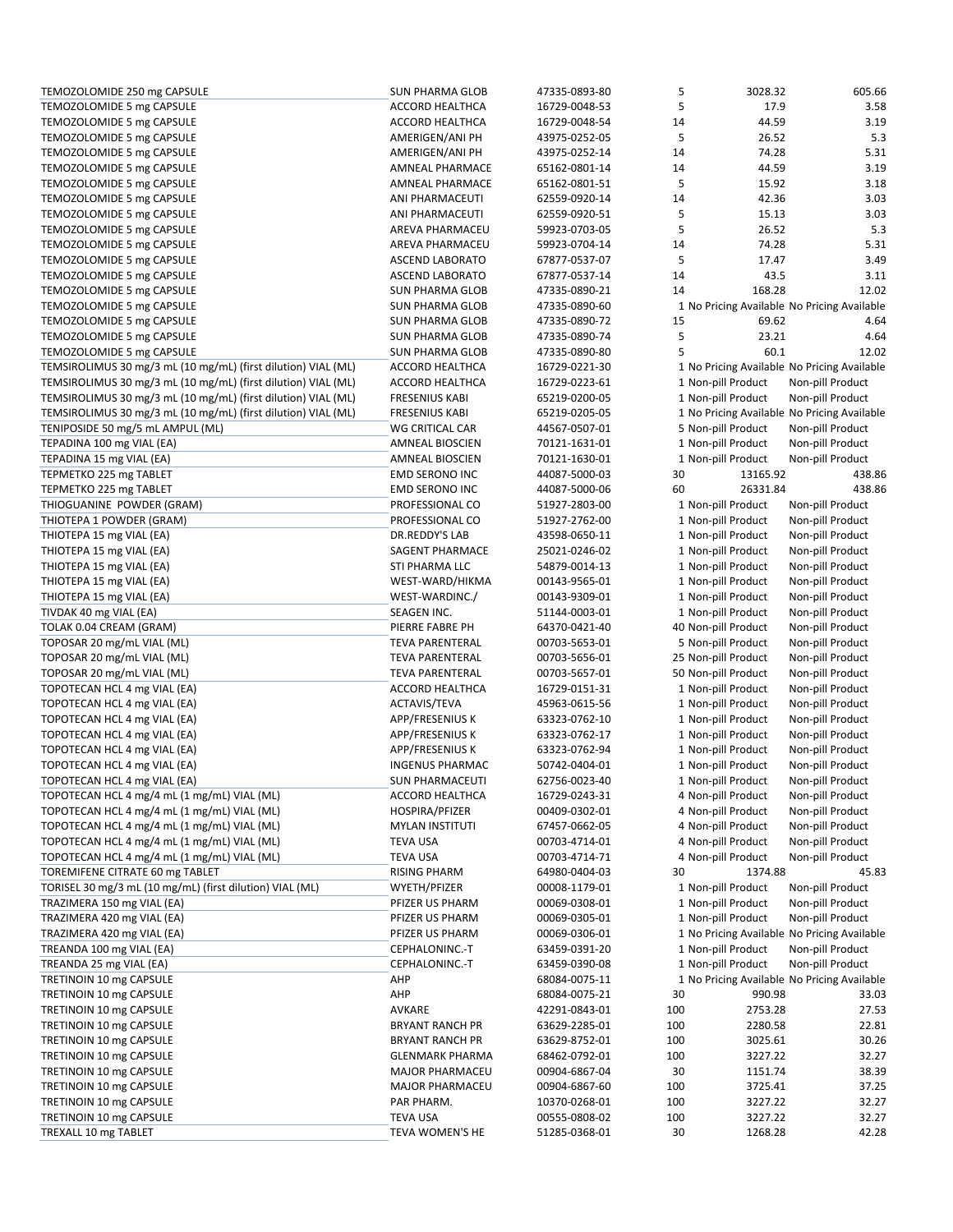| TREXALL 15 mg TABLET                                                            | TEVA WOMEN'S HE            | 51285-0369-01 | 30             | 1902.48                                      | 63.42            |
|---------------------------------------------------------------------------------|----------------------------|---------------|----------------|----------------------------------------------|------------------|
| TREXALL 5 mg TABLET                                                             | <b>TEVA WOMEN'S HE</b>     | 51285-0366-01 | 30             | 634.2                                        | 21.14            |
| TREXALL 7.5 mg TABLET                                                           | TEVA WOMEN'S HE            | 51285-0367-01 | 30             | 951.24                                       | 31.71            |
| TRIPTODUR 22.5 mg VIAL (EA)                                                     | <b>ARBOR PHARMACEU</b>     | 24338-0150-01 |                | 1 No Pricing Available No Pricing Available  |                  |
| TRIPTODUR 22.5 mg VIAL (EA)                                                     | ARBOR PHARMACEU            | 24338-0150-20 |                | 1 Non-pill Product                           | Non-pill Product |
| TRISENOX 12 mg/6 mL (2 mg/mL) VIAL (ML)                                         | CEPHALONINC.-T             | 63459-0601-06 |                | 6 Non-pill Product                           | Non-pill Product |
| TRISENOX 12 mg/6 mL (2 mg/mL) VIAL (ML)                                         | CEPHALONINC.-T             | 63459-0601-11 |                | 6 No Pricing Available No Pricing Available  |                  |
|                                                                                 |                            |               |                |                                              | Non-pill Product |
| TRODELVY 180 mg VIAL (EA)                                                       | <b>IMMUNOMEDICS I</b>      | 55135-0132-01 |                | 1 Non-pill Product                           |                  |
| TRUXIMA 10 mg/mL VIAL (ML)                                                      | CEPHALONINC.-T             | 63459-0103-10 |                | 10 Non-pill Product                          | Non-pill Product |
| TRUXIMA 10 mg/mL VIAL (ML)                                                      | CEPHALONINC.-T             | 63459-0104-50 |                | 50 Non-pill Product                          | Non-pill Product |
| TUKYSA 150 mg TABLET                                                            | SEAGEN INC.                | 51144-0002-12 | 120            | 25891.2                                      | 215.76           |
| TUKYSA 150 mg TABLET                                                            | SEAGEN INC.                | 51144-0002-60 | 60             | 12945.6                                      | 215.76           |
| TUKYSA 50 mg TABLET                                                             | SEAGEN INC.                | 51144-0001-60 | 60             | 6438                                         | 107.3            |
| TURALIO 200 mg CAPSULE                                                          | DAIICHI SANKYO             | 65597-0402-20 | 120            | 24988.32                                     | 208.24           |
| TURALIO 200 mg CAPSULE                                                          | DAIICHI SANKYO             | 65597-0402-28 |                | 28 No Pricing Available No Pricing Available |                  |
| TYKERB 250 mg TABLET                                                            | <b>NOVARTIS</b>            | 00078-0671-19 | 150            | 10023.97                                     | 66.83            |
| UNITUXIN 3.5 mg/mL VIAL (ML)                                                    | <b>UNITED THERAP</b>       | 66302-0014-01 |                | 5 Non-pill Product                           | Non-pill Product |
|                                                                                 |                            |               |                |                                              |                  |
| VALCHLOR 0.00016 GEL (GRAM)                                                     | <b>HELSINN THERAPE</b>     | 69639-0120-01 |                | 60 Non-pill Product                          | Non-pill Product |
| VALRUBICIN 40 mg/mL VIAL (ML)                                                   | LEUCADIA PHARMA            | 24201-0101-01 |                | 5 No Pricing Available No Pricing Available  |                  |
| VALRUBICIN 40 mg/mL VIAL (ML)                                                   | LEUCADIA PHARMA            | 24201-0101-04 |                | 5 Non-pill Product                           | Non-pill Product |
| VALSTAR 40 mg/mL VIAL (ML)                                                      | ENDO PHARM INC.            | 67979-0001-01 |                | 5 Non-pill Product                           | Non-pill Product |
| VANTAS 50 mg (50 mcg/day) KIT                                                   | ENDO PHARM INC.            | 67979-0500-01 |                | 1 Non-pill Product                           | Non-pill Product |
| VECTIBIX 100 mg/5 mL (20 mg/mL) VIAL (ML)                                       | AMGEN                      | 55513-0954-01 |                | 5 Non-pill Product                           | Non-pill Product |
| VECTIBIX 400 mg/20 mL (20 mg/mL) VIAL (ML)                                      | AMGEN                      | 55513-0956-01 |                | 20 Non-pill Product                          | Non-pill Product |
| VELCADE 3.5 mg VIAL (EA)                                                        | MILLENNIUM PHAR            | 63020-0049-01 |                | 1 Non-pill Product                           | Non-pill Product |
| VELCADE 3.5 mg VIAL (EA)                                                        | <b>MILLENNIUM PHAR</b>     | 63020-0049-04 |                | 1 No Pricing Available No Pricing Available  |                  |
| VENCLEXTA 10 mg TABLET                                                          | ABBVIE US LLC              | 00074-0561-11 | $\overline{2}$ | 26.98                                        | 13.49            |
|                                                                                 | ABBVIE US LLC              |               |                | 188.84                                       | 13.49            |
| VENCLEXTA 10 mg TABLET                                                          |                            | 00074-0561-14 | 14             |                                              |                  |
| VENCLEXTA 100 mg TABLET                                                         | ABBVIE US LLC              | 00074-0576-11 | $\mathbf 1$    | 134.88                                       | 134.88           |
| VENCLEXTA 100 mg TABLET                                                         | ABBVIE US LLC              | 00074-0576-22 | 120            | 16186.81                                     | 134.89           |
| VENCLEXTA 100 mg TABLET                                                         | ABBVIE US LLC              | 00074-0576-34 | 180            | 24280.22                                     | 134.89           |
| VENCLEXTA 50 mg TABLET                                                          | ABBVIE US LLC              | 00074-0566-07 | 7              | 472.12                                       | 67.45            |
| VENCLEXTA 50 mg TABLET                                                          | ABBVIE US LLC              | 00074-0566-11 | $1\,$          | 67.44                                        | 67.44            |
| VENCLEXTA STARTING PACK 10 mg (14)-50 mg (7)-100 mg (21) TABLET I ABBVIE US LLC |                            | 00074-0579-28 | 42             | 3493.66                                      | 83.18            |
| VERZENIO 100 mg TABLET                                                          | ELI LILLY & CO.            | 00002-4815-54 | 14             | 4132.8                                       | 295.2            |
| VERZENIO 150 mg TABLET                                                          | ELI LILLY & CO.            | 00002-5337-54 | 14             | 4132.8                                       | 295.2            |
| VERZENIO 200 mg TABLET                                                          | ELI LILLY & CO.            | 00002-6216-54 | 14             | 4132.8                                       | 295.2            |
|                                                                                 |                            |               |                |                                              |                  |
| VERZENIO 50 mg TABLET                                                           | ELI LILLY & CO.            | 00002-4483-54 | 14             | 4132.8                                       | 295.2            |
| VIDAZA 100 mg VIAL (EA)                                                         | CELGENE/BMS                | 59572-0102-01 |                | 1 Non-pill Product                           | Non-pill Product |
| VINBLASTINE SULFATE 1 mg/mL VIAL (ML)                                           | APP/FRESENIUS K            | 63323-0278-10 |                | 10 Non-pill Product                          | Non-pill Product |
| VINCASAR PFS 1 mg/mL VIAL (ML)                                                  | <b>TEVA PARENTERAL</b>     | 00703-4402-11 |                | 1 Non-pill Product                           | Non-pill Product |
| VINCASAR PFS 2 mg/2 mL VIAL (ML)                                                | <b>TEVA PARENTERAL</b>     | 00703-4412-11 |                | 2 Non-pill Product                           | Non-pill Product |
| VINCRISTINE SULFATE 1 mg/mL VIAL (ML)                                           | HOSPIRA/PFIZER             | 61703-0309-06 |                | 1 Non-pill Product                           | Non-pill Product |
| VINCRISTINE SULFATE 1 mg/mL VIAL (ML)                                           | HOSPIRA-NOVAPLU            | 61703-0309-26 |                | 1 Non-pill Product                           | Non-pill Product |
| VINCRISTINE SULFATE 2 mg/2 mL VIAL (ML)                                         | HOSPIRA/PFIZER             | 61703-0309-16 |                | 2 Non-pill Product                           | Non-pill Product |
| VINCRISTINE SULFATE 2 mg/2 mL VIAL (ML)                                         | HOSPIRA-NOVAPLU            | 61703-0309-25 |                | 2 Non-pill Product                           | Non-pill Product |
| VINORELBINE TARTRATE 10 mg/mL VIAL (ML)                                         | ACTAVIS/TEVA               | 45963-0607-55 |                | 1 Non-pill Product                           | Non-pill Product |
| VINORELBINE TARTRATE 10 mg/mL VIAL (ML)                                         | APP/FRESENIUS K            | 63323-0148-01 |                | 1 Non-pill Product                           | Non-pill Product |
| VINORELBINE TARTRATE 10 mg/mL VIAL (ML)                                         |                            |               |                |                                              |                  |
|                                                                                 | <b>BEDFORD LABS</b>        | 55390-0069-01 |                | 1 Non-pill Product                           | Non-pill Product |
| VINORELBINE TARTRATE 10 mg/mL VIAL (ML)                                         | SAGENT PHARMACE            | 25021-0204-01 |                | 1 Non-pill Product                           | Non-pill Product |
| VINORELBINE TARTRATE 10 mg/mL VIAL (ML)                                         | <b>TEVA PARENTERAL</b>     | 00703-4182-01 |                | 1 Non-pill Product                           | Non-pill Product |
| VINORELBINE TARTRATE 50 mg/5 mL VIAL (ML)                                       | ACTAVIS/TEVA               | 45963-0607-56 |                | 5 Non-pill Product                           | Non-pill Product |
| VINORELBINE TARTRATE 50 mg/5 mL VIAL (ML)                                       | APP/FRESENIUS K            | 63323-0148-05 |                | 5 Non-pill Product                           | Non-pill Product |
| VINORELBINE TARTRATE 50 mg/5 mL VIAL (ML)                                       | <b>BEDFORD LABS</b>        | 55390-0070-01 |                | 5 Non-pill Product                           | Non-pill Product |
| VINORELBINE TARTRATE 50 mg/5 mL VIAL (ML)                                       | SAGENT PHARMACE            | 25021-0204-05 |                | 5 Non-pill Product                           | Non-pill Product |
| VINORELBINE TARTRATE 50 mg/5 mL VIAL (ML)                                       | <b>TEVA PARENTERAL</b>     | 00703-4183-01 |                | 5 Non-pill Product                           | Non-pill Product |
| VITRAKVI 100 mg CAPSULE                                                         | <b>BAYER INC.</b>          | 50419-0391-01 | 60             | 40541.04                                     | 675.68           |
| VITRAKVI 20 mg/mL SOLUTION ORAL                                                 | <b>BAYER INC.</b>          | 50419-0392-01 |                | 100 Non-pill Product                         | Non-pill Product |
|                                                                                 |                            |               |                |                                              |                  |
| VITRAKVI 25 mg CAPSULE                                                          | <b>BAYER INC.</b>          | 50419-0390-01 | 60             | 13513.68                                     | 225.23           |
| VIZIMPRO 15 mg TABLET                                                           | PFIZER US PHARM            | 00069-0197-30 | 30             | 17307.49                                     | 576.92           |
| VIZIMPRO 30 mg TABLET                                                           | PFIZER US PHARM            | 00069-1198-30 | 30             | 17307.49                                     | 576.92           |
| VIZIMPRO 45 mg TABLET                                                           | PFIZER US PHARM            | 00069-2299-30 | 30             | 17307.49                                     | 576.92           |
| VOTRIENT 200 mg TABLET                                                          | <b>NOVARTIS</b>            | 00078-0670-66 | 120            | 18428.81                                     | 153.57           |
| VYXEOS 44 mg-100 mg VIAL (EA)                                                   | JAZZ PHARMACEUT            | 68727-0745-01 |                | 1 Non-pill Product                           | Non-pill Product |
| VYXEOS 44 mg-100 mg VIAL (EA)                                                   | JAZZ PHARMACEUT            | 68727-0745-02 |                | 1 Non-pill Product                           | Non-pill Product |
| VYXEOS 44 mg-100 mg VIAL (EA)                                                   | JAZZ PHARMACEUT            | 68727-0745-05 |                | 1 Non-pill Product                           | Non-pill Product |
| WELIREG 40 mg TABLET                                                            | <b>MERCK SHARP &amp; D</b> | 00006-5331-01 | 90             | 31680                                        | 352              |
| XALKORI 200 mg CAPSULE                                                          | PFIZER US PHARM            | 00069-8141-20 | 60             | 23530.64                                     | 392.18           |
| XALKORI 250 mg CAPSULE                                                          | PFIZER US PHARM            | 00069-8140-20 | 60             | 23530.64                                     | 392.18           |
|                                                                                 |                            |               |                |                                              |                  |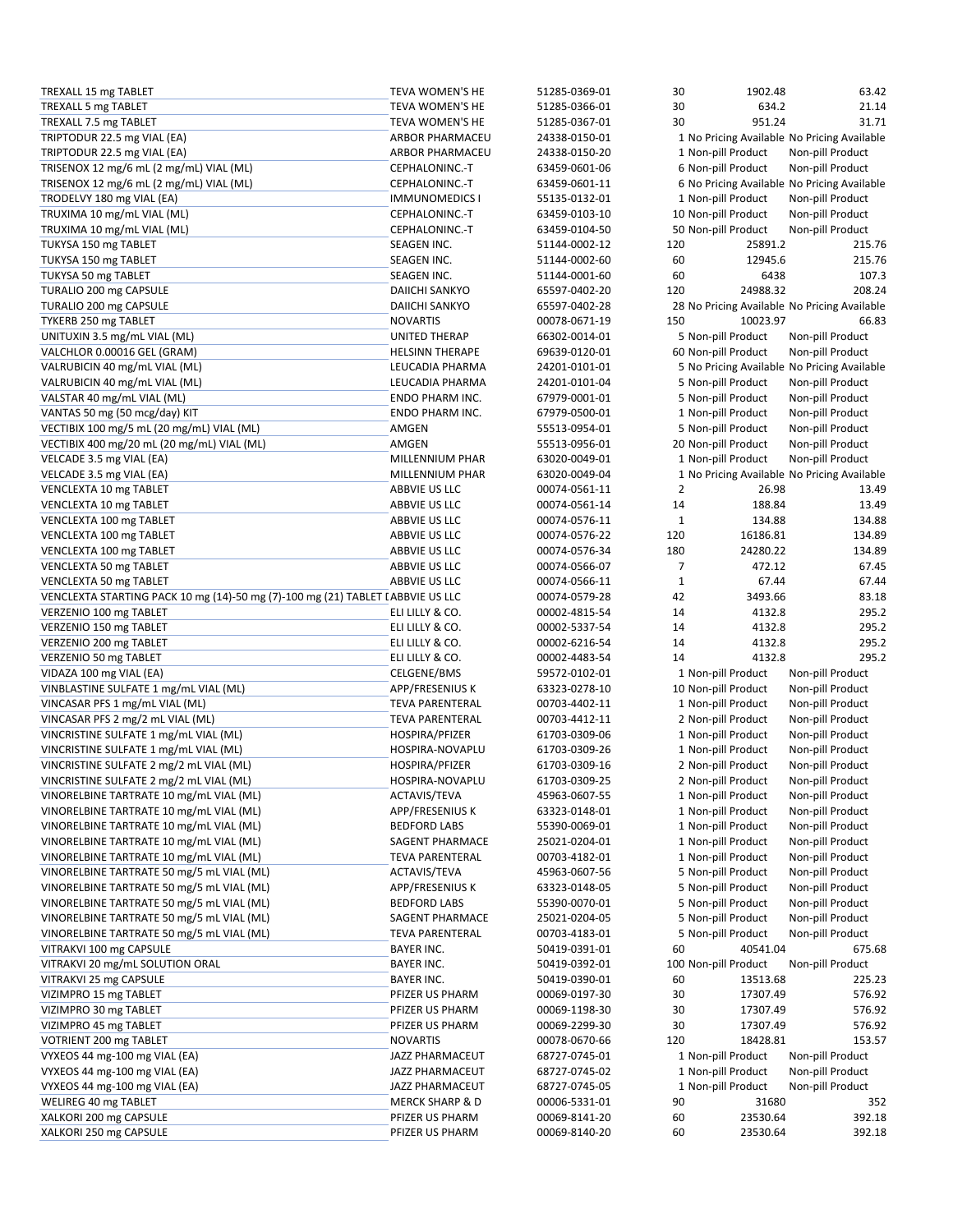| XATMEP 2.5 mg/mL SOLUTION ORAL           | <b>AZURITY PHARMAC</b>     | 52652-2001-01 |     | 120 Non-pill Product | Non-pill Product |
|------------------------------------------|----------------------------|---------------|-----|----------------------|------------------|
| XATMEP 2.5 mg/mL SOLUTION ORAL           | <b>AZURITY PHARMAC</b>     | 52652-2001-06 |     | 60 Non-pill Product  | Non-pill Product |
| XELODA 150 mg TABLET                     | <b>GENENTECH INC.</b>      | 00004-1100-20 | 60  | 976.15               | 16.27            |
| XELODA 500 mg TABLET                     | <b>GENENTECH INC.</b>      | 00004-1101-50 | 120 | 6506.77              | 54.22            |
| XOSPATA 40 mg TABLET                     | <b>ASTELLAS PHARMA</b>     | 00469-1425-90 | 90  | 30923.33             | 343.59           |
| XTANDI 40 mg CAPSULE                     | <b>ASTELLAS PHARMA</b>     | 00469-0125-99 | 120 | 15599.96             | 130              |
| XTANDI 40 mg TABLET                      | <b>ASTELLAS PHARMA</b>     | 00469-0625-99 | 120 | 15599.96             | 130              |
| XTANDI 80 mg TABLET                      | <b>ASTELLAS PHARMA</b>     | 00469-0725-60 | 60  | 15599.96             | 260              |
| YERVOY 200 mg/40 mL (5 mg/mL) VIAL (ML)  | <b>BMS PRIMARYCARE</b>     | 00003-2328-22 |     | 40 Non-pill Product  | Non-pill Product |
| YERVOY 50 mg/10 mL (5 mg/mL) VIAL (ML)   | <b>BMS PRIMARYCARE</b>     | 00003-2327-11 |     | 10 Non-pill Product  | Non-pill Product |
| YONDELIS 1 mg VIAL (EA)                  | <b>JANSSEN PRODUCT</b>     | 59676-0610-01 |     | 1 Non-pill Product   | Non-pill Product |
| YONSA 125 mg TABLET                      | <b>SUN PHARMA GLOB</b>     | 47335-0401-81 | 120 | 11382.32             | 94.85            |
| ZALTRAP 100 mg/4 mL (25 mg/mL) VIAL (ML) | SANOFI-AVENTIS             | 00024-5840-01 |     | 4 Non-pill Product   | Non-pill Product |
| ZALTRAP 200 mg/8 mL (25 mg/mL) VIAL (ML) | SANOFI-AVENTIS             | 00024-5841-01 |     | 8 Non-pill Product   | Non-pill Product |
| ZANOSAR 1 gram VIAL (EA)                 | <b>TEVA PARENTERAL</b>     | 00703-4636-01 |     | 1 Non-pill Product   | Non-pill Product |
| ZEJULA 100 mg CAPSULE                    | <b>TESARO INC.</b>         | 69656-0103-30 | 30  | 9146.16              | 304.87           |
| ZELBORAF 240 mg TABLET                   | <b>GENENTECH INC.</b>      | 50242-0090-02 | 112 | 6076.45              | 54.25            |
| ZEPZELCA 4 mg VIAL (EA)                  | <b>JAZZ PHARMACEUT</b>     | 68727-0712-01 |     | 1 Non-pill Product   | Non-pill Product |
| ZIRABEV 25 mg/mL VIAL (ML)               | PFIZER US PHARM            | 00069-0315-01 |     | 4 Non-pill Product   | Non-pill Product |
| ZIRABEV 25 mg/mL VIAL (ML)               | PFIZER US PHARM            | 00069-0342-01 |     | 16 Non-pill Product  | Non-pill Product |
| ZOLINZA 100 mg CAPSULE                   | <b>MERCK SHARP &amp; D</b> | 00006-0568-40 | 120 | 18011.52             | 150.1            |
| ZYDELIG 100 mg TABLET                    | <b>GILEAD SCIENCES</b>     | 61958-1701-01 | 60  | 14915.8              | 248.6            |
| ZYDELIG 150 mg TABLET                    | <b>GILEAD SCIENCES</b>     | 61958-1702-01 | 60  | 14915.8              | 248.6            |
| ZYKADIA 150 mg TABLET                    | <b>NOVARTIS</b>            | 00078-0694-84 | 84  | 13295.86             | 158.28           |
| ZYTIGA 250 mg TABLET                     | <b>JANSSEN BIOTECH</b>     | 57894-0150-12 | 120 | 13064.42             | 108.87           |
| ZYTIGA 500 mg TABLET                     | <b>JANSSEN PHARM.</b>      | 57894-0195-06 | 60  | 13064.42             | 217.74           |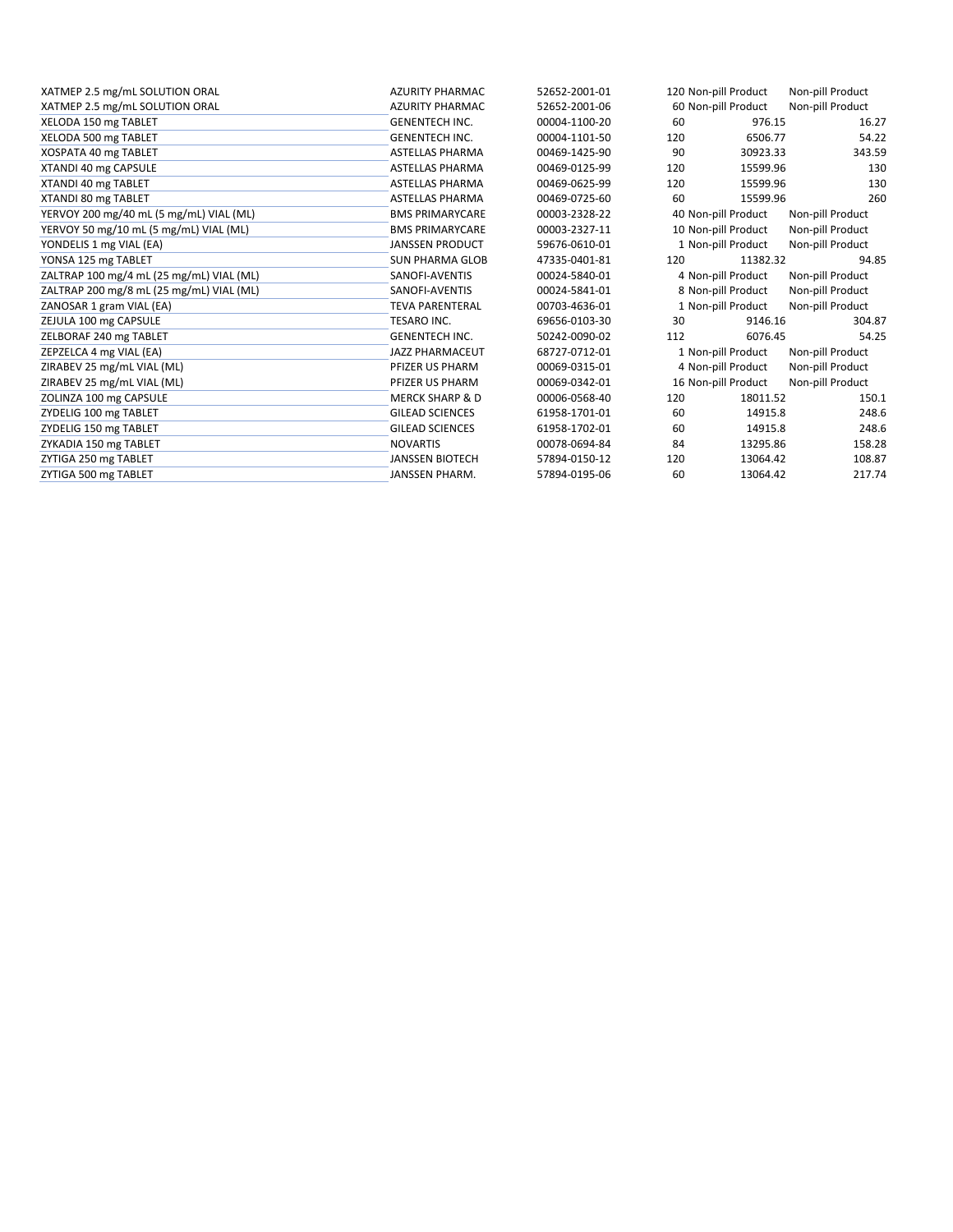## **Information for Vermont Prescribers of Prescription Drugs Nourianz Oral Tablet (Short Form)**

<span id="page-35-0"></span>This list does not imply that the products on this chart are interchangeable or have the same efficacy or safety. Please refer to each product's FDA‐approved label and indication for further information.

The prices listed below are Average Wholesale Prices ("AWP") as established and made available to the public by a third party publisher. The price paid by consumers may be higher or lower than the prices listed below. Information about AWP of these drugs is being provided to Vermont prescribers pursuant to Vermont law, to give you information about the relative prices of marketed drugs and other drugs in the same therapeutic class.

The prices listed here do not necessarily reflect price per dosage, price per course of treatment or the cost effectiveness, of all the products listed. For simplicity, only the smallest package sizes available for each product are included.

Price Comparison: Marketed product and lowest dosage of other products in same therapeutic class.\*

| <b>Marketed Products</b>                                            | <b>AWP Tab</b> |
|---------------------------------------------------------------------|----------------|
| NOURIANZ 20 mg TABLET                                               | 68.67          |
| <b>OTHER PRODUCTS</b>                                               | <b>AWP Tab</b> |
| MEMANTINE HCL 5 mg TABLET                                           | 0.383022194    |
| GUANFACINE HCL ER 1 mg TABLET, EXTENDED RELEASE 24 HR               | 0.641891077    |
| <b>GUANFACINE HCL 1 mg TABLET</b>                                   | 0.710154857    |
| ACAMPROSATE CALCIUM 333 mg TABLET, DELAYED RELEASE (ENTERIC COATED) | 1.5481185      |
| RILUZOLE 50 mg TABLET                                               | 3.603279429    |
| ATOMOXETINE HCL 10 mg CAPSULE                                       | 4.0156764      |
| MEMANTINE HCL ER 7 mg CAPSULE SPRINKLE, EXTENDED RELEASE 24 HR      | 4.653313846    |
| CARBIDOPA 25 mg TABLET                                              | 5.372625       |
| NAMENDA 5 mg TABLET                                                 | 8.89372        |
| INTUNIV 1 mg TABLET, EXTENDED RELEASE 24 HR                         | 11.6568        |
| QELBREE 100 mg CAPSULE, EXT RELEASE 24 HR                           | 12.677592      |
| STRATTERA 10 mg CAPSULE                                             | 15.816         |
| NAMENDA XR 7 mg CAPSULE SPRINKLE, EXTENDED RELEASE 24 HR            | 18.590796      |
| NAMZARIC 7 mg-10 mg CAPSULE SPRINKLE, EXTENDED RELEASE 24 HR        | 20.403192      |
| ADDYI 100 mg TABLET                                                 | 20.899992      |
| NUEDEXTA 20 mg-10 mg CAPSULE                                        | 28.5           |
| LODOSYN 25 mg TABLET                                                | 35.50092       |
| RILUTEK 50 mg TABLET                                                | 61.539396      |
| NOURIANZ 20 mg TABLET                                               | 68.67          |
|                                                                     |                |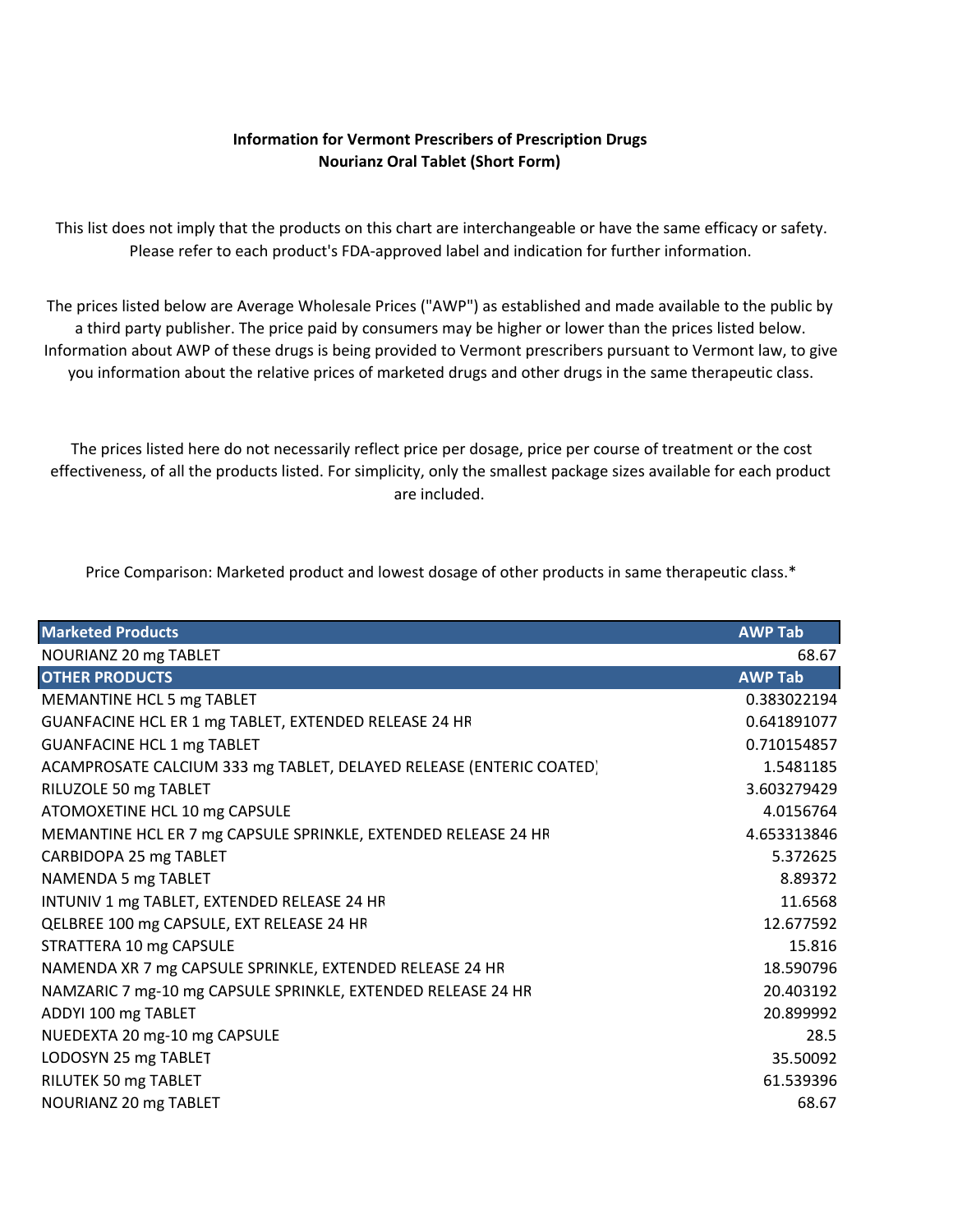\*Prices shown are for the lowest dosage of each product. Prices for multi‐source products have been averaged. Multiple forms of the same product (e.g. tabs and caps) have been considered one product, and the prices have been averaged. Chewable forms of the product are not included.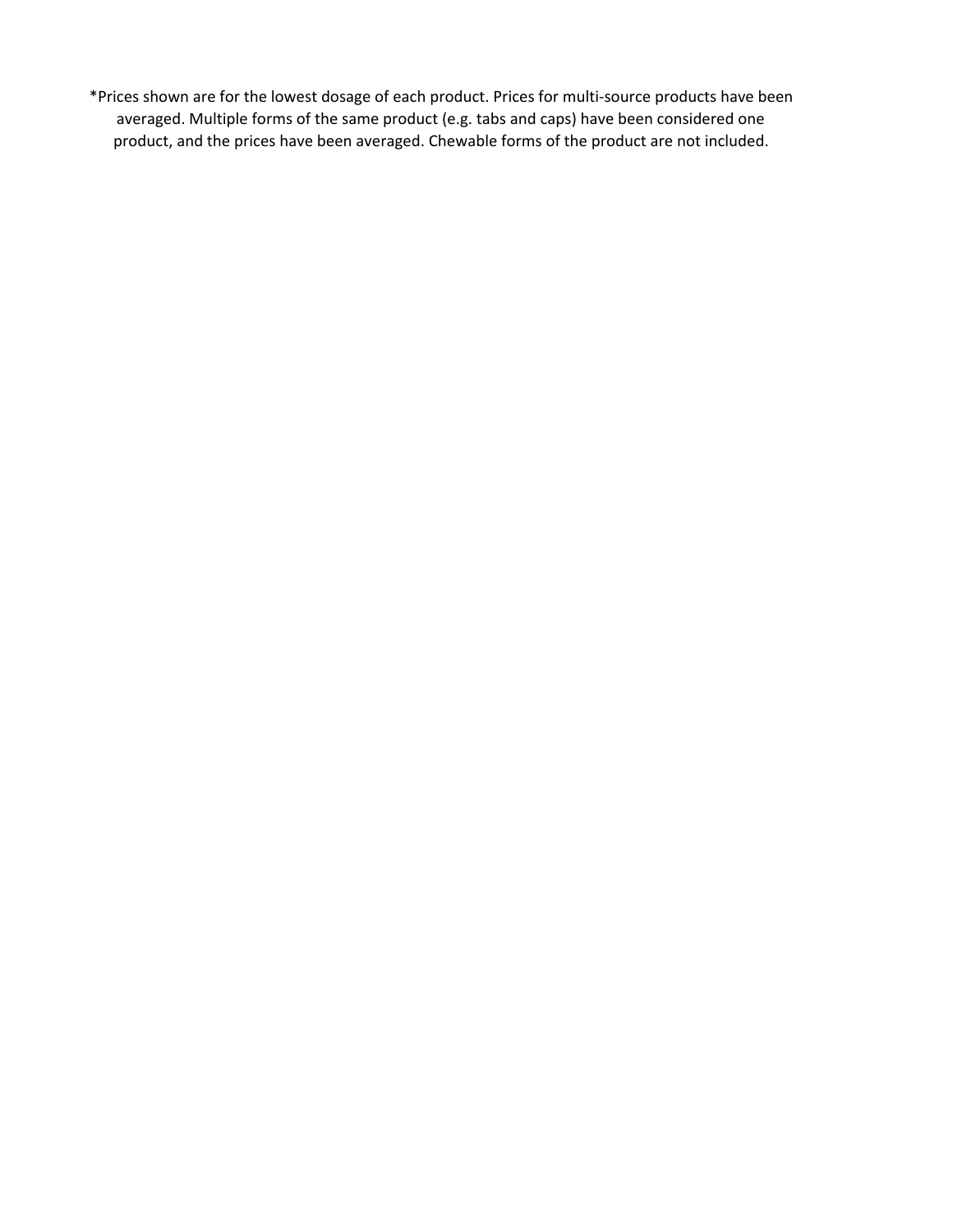### <span id="page-37-0"></span>Information for Vermont Prescribers of Prescription Drugs NOURIANZ ORAL TABLET (Long Form)

This list does not imply that the products on this chart are interchangeable or have the same efficacy or safety. Please refer to each product's FDA‐approved label and indication for further information. The prices listed below are Average Wholesale Prices ("AWP") as established and made available to the public by a third party publisher. The price paid by consumers may be higher or lower than the prices listed below. Information about AWP of these drugs is being provided to Vermont prescribers pursuant to Vermont law, to give you information about the relative prices of marketed drugs and other drugs in the same therapeutic class.

The prices listed here do not necessarily reflect price per dosage, price per course of treatment or the cost effectiveness, of all the products listed. For simplicity, only the smallest package sizes available for each product are included.

| List Data Source(s):     | Medispan         | Analysource      |
|--------------------------|------------------|------------------|
| List Data Obtained Date: | February 2, 2022 | February 2, 2022 |

|                                                                        |                            |                   | <b>PKG</b>  |                                           |                  |
|------------------------------------------------------------------------|----------------------------|-------------------|-------------|-------------------------------------------|------------------|
|                                                                        |                            |                   | <b>Size</b> |                                           |                  |
| <b>Product Name</b>                                                    | <b>Manufacturer</b>        | <b>NDC or UPC</b> | (EA)        | <b>AWP Pack</b>                           | <b>AWP Tab</b>   |
|                                                                        | <b>Marketed Product(s)</b> |                   |             |                                           |                  |
| NOURIANZ 20 mg TABLET                                                  | KYOWA KIRIN, INC           | 42747-0602-90     | 90.000      | 6180.3                                    | 68.67            |
| NOURIANZ 40 mg TABLET                                                  | KYOWA KIRIN, INC           | 42747-0604-90     | 90.000      | 6180.3                                    | 68.67            |
|                                                                        | Other Products(s)          |                   |             |                                           |                  |
| ACAMPROSATE CALCIUM 333 mg TABLET, DELAYED RELEASE (EI AHP             |                            | 60687-0121-25     | 30.000      | 81.372                                    | 2.712396         |
| ACAMPROSATE CALCIUM 333 mg TABLET, DELAYED RELEASE (EI AHP             |                            | 60687-0121-95     | 1.000       | No Pricing Available No Pricing Available |                  |
| ACAMPROSATE CALCIUM 333 mg TABLET, DELAYED RELEASE (EI AVKARE          |                            | 42291-0104-18     | 180.000     | 298.992                                   | 1.661064         |
| ACAMPROSATE CALCIUM 333 mg TABLET, DELAYED RELEASE (EI GLENMARK PHARMA |                            | 68462-0435-18     | 180.000     | 237.24                                    | 1.317996         |
| ACAMPROSATE CALCIUM 333 mg TABLET, DELAYED RELEASE (EI MARLEX PHARM.   |                            | 10135-0636-32     | 180.000     | 233.736                                   | 1.298532         |
| ACAMPROSATE CALCIUM 333 mg TABLET, DELAYED RELEASE (EI MYLAN           |                            | 00378-6333-80     | 180.000     | 177.42                                    | 0.985656         |
| ACAMPROSATE CALCIUM 333 mg TABLET, DELAYED RELEASE (EI MYLAN INSTITUTI |                            | 51079-0241-01     | 1.000       | No Pricing Available No Pricing Available |                  |
| ACAMPROSATE CALCIUM 333 mg TABLET, DELAYED RELEASE (EI MYLAN INSTITUTI |                            | 51079-0241-06     | 50.000      | 51.792                                    | 1.03584          |
| ACAMPROSATE CALCIUM 333 mg TABLET, DELAYED RELEASE (EI TEVA USA        |                            | 00093-5352-86     | 180.000     | 303.612                                   | 1.686732         |
| ACAMPROSATE CALCIUM 333 mg TABLET, DELAYED RELEASE (EI ZYDUS PHARMACEU |                            | 68382-0569-28     | 180.000     | 303.612                                   | 1.686732         |
| ADDYI 100 mg TABLET                                                    | SPROUT PHARMACE            | 58604-0214-30     | 30.000      | 627                                       | 20.899992        |
| ADUHELM 170 mg/1.7 mL (100 mg/mL) VIAL (ML)                            | <b>BIOGEN-IDEC</b>         | 64406-0101-01     | 1.700       | Non-pill Product                          | Non-pill Product |
| ADUHELM 300 mg/3 mL (100 mg/mL) VIAL (ML)                              | <b>BIOGEN-IDEC</b>         | 64406-0102-02     | 3.000       | Non-pill Product                          | Non-pill Product |
| ATOMOXETINE HCL 10 mg CAPSULE                                          | <b>APOTEX CORP</b>         | 60505-2830-03     | 30.000      | 133.236                                   | 4.4412           |
| ATOMOXETINE HCL 10 mg CAPSULE                                          | <b>BUREL PHARMACEU</b>     | 35573-0415-30     | 30.000      | 133.236                                   | 4.4412           |
| ATOMOXETINE HCL 10 mg CAPSULE                                          | <b>CAMBER PHARMACE</b>     | 31722-0714-30     | 30.000      | 66                                        | 2.199996         |
| ATOMOXETINE HCL 10 mg CAPSULE                                          | <b>DR.REDDY'S LAB</b>      | 55111-0519-30     | 30.000      | 102                                       | 3.399996         |
| ATOMOXETINE HCL 10 mg CAPSULE                                          | <b>GLENMARK PHARMA</b>     | 68462-0265-30     | 30.000      | 81.6                                      | 2.719992         |
| ATOMOXETINE HCL 10 mg CAPSULE                                          | GSMS, INC.                 | 51407-0100-30     | 30.000      | 70.704                                    | 2.3568           |
| ATOMOXETINE HCL 10 mg CAPSULE                                          | <b>NORTHSTAR RX LL</b>     | 16714-0755-01     | 30.000      | 141.216                                   | 4.707192         |
| ATOMOXETINE HCL 10 mg CAPSULE                                          | PRASCO LABS                | 66993-0040-30     | 30.000      | 213.276                                   | 7.109196         |
| ATOMOXETINE HCL 10 mg CAPSULE                                          | <b>RISING PHARM</b>        | 64980-0373-03     | 30.000      | 130.2                                     | 4.339992         |
| ATOMOXETINE HCL 10 mg CAPSULE                                          | <b>TEVA USA</b>            | 00093-3542-56     | 30.000      | 133.236                                   | 4.4412           |
| ATOMOXETINE HCL 100 mg CAPSULE                                         | <b>APOTEX CORP</b>         | 60505-2836-03     | 30.000      | 156.18                                    | 5.205996         |
| ATOMOXETINE HCL 100 mg CAPSULE                                         | <b>BUREL PHARMACEU</b>     | 35573-0421-30     | 30.000      | 156.18                                    | 5.205996         |
| ATOMOXETINE HCL 100 mg CAPSULE                                         | <b>CAMBER PHARMACE</b>     | 31722-0720-30     | 30.000      | 85.2                                      | 2.839992         |
| ATOMOXETINE HCL 100 mg CAPSULE                                         | <b>DR.REDDY'S LAB</b>      | 55111-0564-30     | 30.000      | 121.2                                     | 4.039992         |
| ATOMOXETINE HCL 100 mg CAPSULE                                         | <b>GLENMARK PHARMA</b>     | 68462-0271-30     | 30.000      | 96.96                                     | 3.231996         |
| ATOMOXETINE HCL 100 mg CAPSULE                                         | GSMS, INC.                 | 51407-0106-30     | 30.000      | 85.164                                    | 2.838792         |
| ATOMOXETINE HCL 100 mg CAPSULE                                         | <b>NORTHSTAR RX LL</b>     | 16714-0761-01     | 30.000      | 159.276                                   | 5.309196         |
| ATOMOXETINE HCL 100 mg CAPSULE                                         | PRASCO LABS                | 66993-0046-30     | 30.000      | 250.02                                    | 8.334            |
| ATOMOXETINE HCL 100 mg CAPSULE                                         | <b>RISING PHARM</b>        | 64980-0379-03     | 30.000      | 153                                       | 5.1              |
| ATOMOXETINE HCL 100 mg CAPSULE                                         | <b>TEVA USA</b>            | 00093-3548-56     | 30.000      | 156.18                                    | 5.205996         |
| ATOMOXETINE HCL 18 mg CAPSULE                                          | <b>APOTEX CORP</b>         | 60505-2831-03     | 30.000      | 133.236                                   | 4.4412           |
| ATOMOXETINE HCL 18 mg CAPSULE                                          | <b>BUREL PHARMACEU</b>     | 35573-0416-30     | 30.000      | 133.236                                   | 4.4412           |
| ATOMOXETINE HCL 18 mg CAPSULE                                          | <b>CAMBER PHARMACE</b>     | 31722-0715-30     | 30.000      | 66                                        | 2.199996         |
| ATOMOXETINE HCL 18 mg CAPSULE                                          | <b>DR.REDDY'S LAB</b>      | 55111-0520-30     | 30.000      | 102                                       | 3.399996         |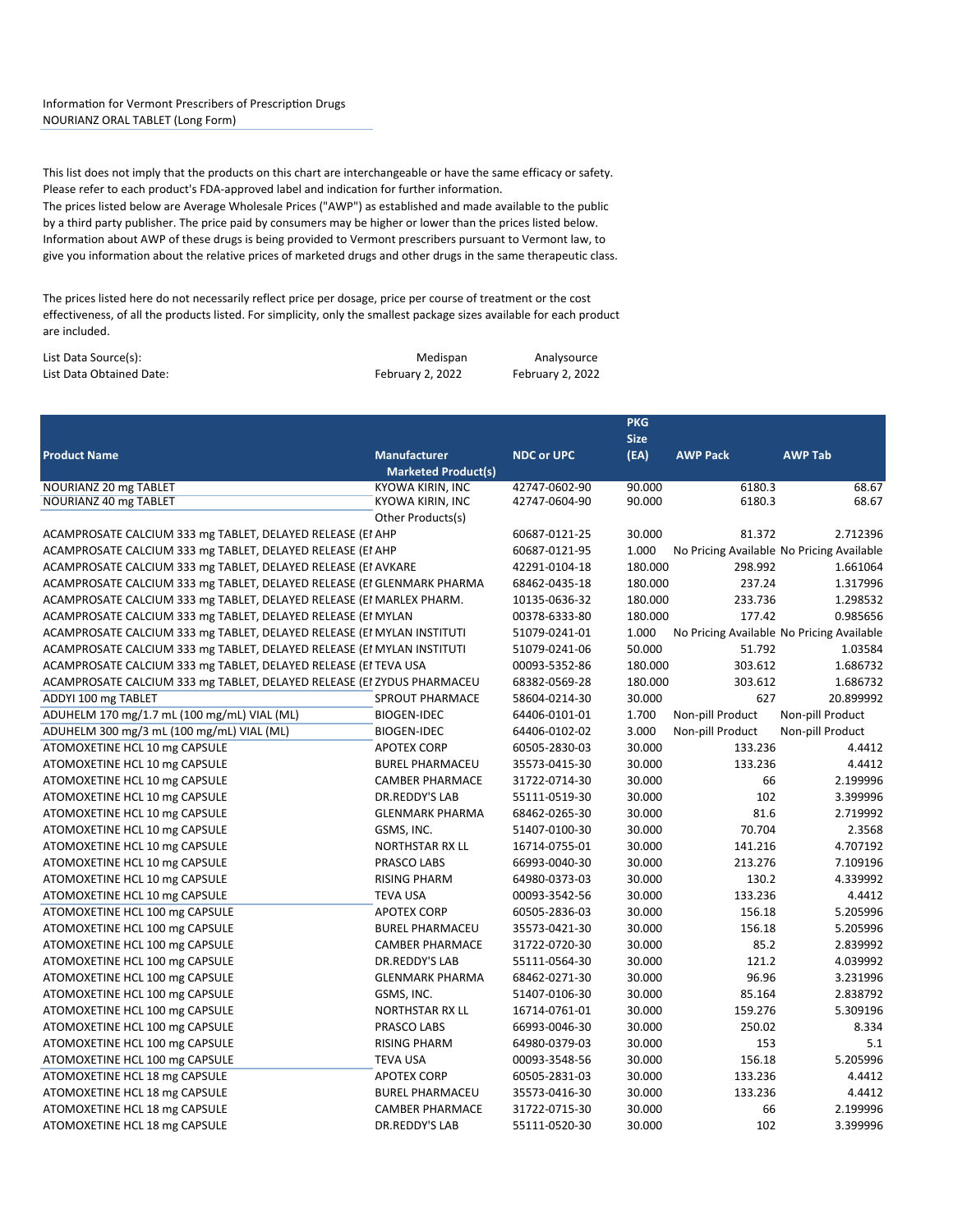| ATOMOXETINE HCL 18 mg CAPSULE | <b>GLENMARK PHARMA</b> | 68462-0266-30 | 30.000 | 81.6                     | 2.719992                                  |
|-------------------------------|------------------------|---------------|--------|--------------------------|-------------------------------------------|
| ATOMOXETINE HCL 18 mg CAPSULE | GSMS, INC.             | 51407-0101-30 | 30.000 | 70.308                   | 2.3436                                    |
| ATOMOXETINE HCL 18 mg CAPSULE | <b>NORTHSTAR RX LL</b> | 16714-0756-01 | 30.000 | 136.356                  | 4.545192                                  |
| ATOMOXETINE HCL 18 mg CAPSULE | PRASCO LABS            | 66993-0041-30 | 30.000 | 213.276                  | 7.109196                                  |
| ATOMOXETINE HCL 18 mg CAPSULE | <b>RISING PHARM</b>    | 64980-0374-03 | 30.000 | 130.2                    | 4.339992                                  |
| ATOMOXETINE HCL 18 mg CAPSULE | <b>TEVA USA</b>        | 00093-3543-56 | 30.000 | 133.236                  | 4.4412                                    |
| ATOMOXETINE HCL 25 mg CAPSULE | AHP                    | 60687-0567-11 | 1.000  |                          | No Pricing Available No Pricing Available |
| ATOMOXETINE HCL 25 mg CAPSULE | AHP                    | 60687-0567-21 | 30.000 | 132                      | 4.399992                                  |
| ATOMOXETINE HCL 25 mg CAPSULE | <b>APOTEX CORP</b>     | 60505-2832-03 | 30.000 | 133.236                  | 4.4412                                    |
| ATOMOXETINE HCL 25 mg CAPSULE | <b>AVPAK</b>           | 50268-0057-11 | 1.000  |                          | No Pricing Available No Pricing Available |
| ATOMOXETINE HCL 25 mg CAPSULE | <b>AVPAK</b>           | 50268-0057-13 | 30.000 | 126.408                  | 4.213596                                  |
| ATOMOXETINE HCL 25 mg CAPSULE | <b>BUREL PHARMACEU</b> | 35573-0417-30 | 30.000 | 133.236                  | 4.4412                                    |
| ATOMOXETINE HCL 25 mg CAPSULE | <b>CAMBER PHARMACE</b> | 31722-0716-30 | 30.000 | 66                       | 2.199996                                  |
| ATOMOXETINE HCL 25 mg CAPSULE | DR.REDDY'S LAB         | 55111-0528-30 | 30.000 | 102                      | 3.399996                                  |
| ATOMOXETINE HCL 25 mg CAPSULE | <b>GLENMARK PHARMA</b> | 68462-0267-30 | 30.000 | 81.6                     | 2.719992                                  |
| ATOMOXETINE HCL 25 mg CAPSULE | GSMS, INC.             | 51407-0102-30 | 30.000 | 68.58                    | 2.286                                     |
| ATOMOXETINE HCL 25 mg CAPSULE | <b>NORTHSTAR RX LL</b> | 16714-0757-01 | 30.000 | 136.14                   | 4.537992                                  |
| ATOMOXETINE HCL 25 mg CAPSULE | PRASCO LABS            | 66993-0042-30 | 30.000 | 213.276                  | 7.109196                                  |
| ATOMOXETINE HCL 25 mg CAPSULE | <b>RISING PHARM</b>    | 64980-0375-03 | 30.000 | 130.2                    | 4.339992                                  |
| ATOMOXETINE HCL 25 mg CAPSULE | <b>TEVA USA</b>        | 00093-3544-56 | 30.000 | 133.236                  | 4.4412                                    |
| ATOMOXETINE HCL 40 mg CAPSULE | AHP                    | 60687-0326-25 | 30.000 | 227.628                  | 7.5876                                    |
| ATOMOXETINE HCL 40 mg CAPSULE | AHP                    | 60687-0326-95 | 1.000  |                          | No Pricing Available No Pricing Available |
| ATOMOXETINE HCL 40 mg CAPSULE | <b>APOTEX CORP</b>     | 60505-2833-03 | 30.000 | 144.756                  | 4.8252                                    |
| ATOMOXETINE HCL 40 mg CAPSULE | <b>AVPAK</b>           | 50268-0058-11 | 1.000  |                          | No Pricing Available No Pricing Available |
| ATOMOXETINE HCL 40 mg CAPSULE | <b>AVPAK</b>           | 50268-0058-13 | 30.000 | 171.552                  | 5.718396                                  |
| ATOMOXETINE HCL 40 mg CAPSULE | <b>BUREL PHARMACEU</b> | 35573-0418-30 | 30.000 | 144.756                  | 4.8252                                    |
| ATOMOXETINE HCL 40 mg CAPSULE | <b>CAMBER PHARMACE</b> | 31722-0717-30 | 30.000 | 75.6                     | 2.52                                      |
| ATOMOXETINE HCL 40 mg CAPSULE | DR.REDDY'S LAB         | 55111-0521-30 | 30.000 | 111.6                    | 3.72                                      |
| ATOMOXETINE HCL 40 mg CAPSULE | <b>GLENMARK PHARMA</b> | 68462-0268-30 | 30.000 | 89.28                    | 2.976                                     |
| ATOMOXETINE HCL 40 mg CAPSULE | GSMS, INC.             | 51407-0103-30 | 30.000 | 72.672                   | 2.422392                                  |
| ATOMOXETINE HCL 40 mg CAPSULE | <b>MAJOR PHARMACEU</b> | 00904-6908-04 | 30.000 | 227.868                  | 7.595592                                  |
| ATOMOXETINE HCL 40 mg CAPSULE | <b>NORTHSTAR RX LL</b> | 16714-0758-01 | 30.000 | 146.7                    | 4.89                                      |
| ATOMOXETINE HCL 40 mg CAPSULE | PRASCO LABS            | 66993-0043-30 | 30.000 | 231.732                  | 7.7244                                    |
| ATOMOXETINE HCL 40 mg CAPSULE | <b>RISING PHARM</b>    | 64980-0376-03 | 30.000 | 141.6                    | 4.719996                                  |
| ATOMOXETINE HCL 40 mg CAPSULE | <b>TEVA USA</b>        | 00093-3545-56 | 30.000 | 144.756                  | 4.8252                                    |
| ATOMOXETINE HCL 60 mg CAPSULE | <b>APOTEX CORP</b>     | 60505-2834-03 | 30.000 | 144.756                  | 4.8252                                    |
| ATOMOXETINE HCL 60 mg CAPSULE | <b>AVPAK</b>           | 50268-0059-11 | 1.000  |                          | No Pricing Available No Pricing Available |
| ATOMOXETINE HCL 60 mg CAPSULE | <b>AVPAK</b>           | 50268-0059-13 | 30.000 | 171.768                  | 5.725596                                  |
| ATOMOXETINE HCL 60 mg CAPSULE | <b>BUREL PHARMACEU</b> | 35573-0419-30 | 30.000 | 144.756                  | 4.8252                                    |
| ATOMOXETINE HCL 60 mg CAPSULE | <b>CAMBER PHARMACE</b> | 31722-0718-30 | 30.000 | 75.6                     | 2.52                                      |
| ATOMOXETINE HCL 60 mg CAPSULE | DR.REDDY'S LAB         | 55111-0522-30 | 30.000 | 111.6                    | 3.72                                      |
| ATOMOXETINE HCL 60 mg CAPSULE | <b>GLENMARK PHARMA</b> | 68462-0269-30 | 30.000 | 89.28                    | 2.976                                     |
| ATOMOXETINE HCL 60 mg CAPSULE | GSMS, INC.             | 51407-0104-30 | 30.000 | 74.844                   | 2.4948                                    |
| ATOMOXETINE HCL 60 mg CAPSULE | <b>NORTHSTAR RX LL</b> | 16714-0759-01 | 30.000 | 147.108                  | 4.903596                                  |
| ATOMOXETINE HCL 60 mg CAPSULE | PRASCO LABS            | 66993-0044-30 | 30.000 | 231.732                  | 7.7244                                    |
| ATOMOXETINE HCL 60 mg CAPSULE | <b>RISING PHARM</b>    | 64980-0377-03 | 30.000 | 141.6                    | 4.719996                                  |
| ATOMOXETINE HCL 60 mg CAPSULE | <b>TEVA USA</b>        | 00093-3546-56 | 30.000 | 144.756                  | 4.8252                                    |
| ATOMOXETINE HCL 80 mg CAPSULE | <b>APOTEX CORP</b>     | 60505-2835-03 | 30.000 | 156.18                   | 5.205996                                  |
| ATOMOXETINE HCL 80 mg CAPSULE | <b>BUREL PHARMACEU</b> | 35573-0420-30 | 30.000 | 156.18                   | 5.205996                                  |
| ATOMOXETINE HCL 80 mg CAPSULE | <b>CAMBER PHARMACE</b> | 31722-0719-30 | 30.000 | 85.2                     | 2.839992                                  |
| ATOMOXETINE HCL 80 mg CAPSULE | DR.REDDY'S LAB         | 55111-0563-30 | 30.000 | 121.2                    | 4.039992                                  |
| ATOMOXETINE HCL 80 mg CAPSULE | <b>GLENMARK PHARMA</b> | 68462-0270-30 | 30.000 | 96.96                    | 3.231996                                  |
| ATOMOXETINE HCL 80 mg CAPSULE | GSMS, INC.             | 51407-0105-30 | 30.000 | 78.564                   | 2.618796                                  |
| ATOMOXETINE HCL 80 mg CAPSULE | <b>NORTHSTAR RX LL</b> | 16714-0760-01 | 30.000 | 158.592                  | 5.286396                                  |
| ATOMOXETINE HCL 80 mg CAPSULE | PRASCO LABS            | 66993-0045-30 | 30.000 | 250.02                   | 8.334                                     |
| ATOMOXETINE HCL 80 mg CAPSULE | <b>RISING PHARM</b>    | 64980-0378-03 | 30.000 | 153                      | 5.1                                       |
| ATOMOXETINE HCL 80 mg CAPSULE | <b>TEVA USA</b>        | 00093-3547-56 | 30.000 | 156.18                   | 5.205996                                  |
| CARBIDOPA POWDER (GRAM)       | <b>FAGRON INC</b>      | 51552-1102-02 | 5.000  | Non-pill Product         | Non-pill Product                          |
| CARBIDOPA POWDER (GRAM)       | <b>FAGRON INC</b>      | 51552-1102-04 | 25.000 | Non-pill Product         | Non-pill Product                          |
| CARBIDOPA POWDER (GRAM)       | LETCO MEDICAL,         | 62991-2848-01 | 5.000  | Non-pill Product         | Non-pill Product                          |
| CARBIDOPA POWDER (GRAM)       | LETCO MEDICAL,         | 62991-2848-02 | 25.000 | Non-pill Product         | Non-pill Product                          |
| CARBIDOPA POWDER (GRAM)       | MEDISCA INC.           | 38779-0202-03 | 5.000  | Non-pill Product         | Non-pill Product                          |
| CARBIDOPA POWDER (GRAM)       | MEDISCA INC.           | 38779-0202-04 | 25.000 | Non-pill Product         | Non-pill Product                          |
| CARBIDOPA POWDER (GRAM)       | MEDISCA INC.           | 38779-0202-05 |        | 100.000 Non-pill Product | Non-pill Product                          |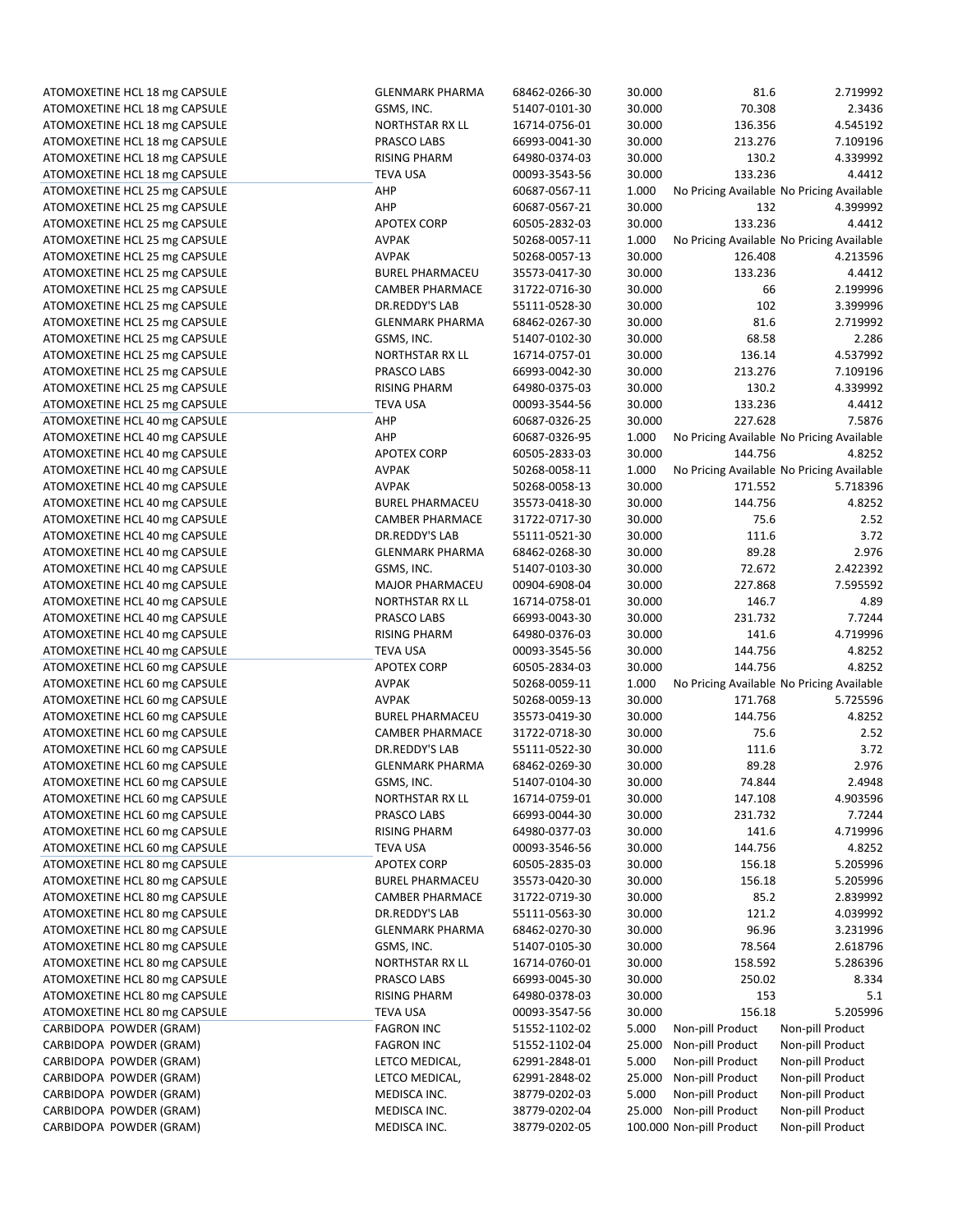| CARBIDOPA POWDER (GRAM)                                                | MEDISCA INC.             | 38779-0202-08                  |                   | 500.000 Non-pill Product                          | Non-pill Product                          |
|------------------------------------------------------------------------|--------------------------|--------------------------------|-------------------|---------------------------------------------------|-------------------------------------------|
| CARBIDOPA POWDER (GRAM)                                                | PROFESSIONAL CO          | 51927-2480-00                  | 1.000             | Non-pill Product                                  | Non-pill Product                          |
| CARBIDOPA POWDER (GRAM)                                                | SPECTRUM                 | 49452-1692-01                  | 1.000             | Non-pill Product                                  | Non-pill Product                          |
| CARBIDOPA POWDER (GRAM)                                                | SPECTRUM                 | 49452-1692-02                  | 5.000             | Non-pill Product                                  | Non-pill Product                          |
| CARBIDOPA POWDER (GRAM)                                                | SPECTRUM                 | 49452-1692-03                  | 25.000            | Non-pill Product                                  | Non-pill Product                          |
| CARBIDOPA POWDER (GRAM)                                                | SPECTRUM                 | 49452-1692-04                  |                   | 100.000 Non-pill Product                          | Non-pill Product                          |
| CARBIDOPA POWDER (GRAM)                                                | SPECTRUM                 | 49452-1692-05                  |                   | 500.000 Non-pill Product                          | Non-pill Product                          |
| CARBIDOPA 25 mg TABLET                                                 | ALVOGEN INC              | 47781-0332-01                  | 100.000           | 175.14                                            | 1.7514                                    |
| CARBIDOPA 25 mg TABLET                                                 | AMERIGEN PHARMA          | 43975-0220-10                  | 100.000           | 1049.94                                           | 10.4994                                   |
| CARBIDOPA 25 mg TABLET                                                 | <b>AUROBINDO PHARM</b>   | 59651-0146-01                  | 100.000           | 331.14                                            | 3.3114                                    |
| CARBIDOPA 25 mg TABLET                                                 | <b>BRYANT RANCH PR</b>   | 63629-1932-01                  | 100.000           | 191.316                                           | 1.91316                                   |
| CARBIDOPA 25 mg TABLET                                                 | <b>EDENBRIDGE PHAR</b>   | 42799-0123-01                  | 100.000           | 175.14                                            | 1.7514                                    |
| CARBIDOPA 25 mg TABLET                                                 | GSMS, INC.               | 51407-0158-01                  | 100.000           | 264.6                                             | 2.646                                     |
| CARBIDOPA 25 mg TABLET                                                 | <b>NORTHSTAR RX LL</b>   | 16714-0067-01                  | 100.000           | 1060.896                                          | 10.60896                                  |
| CARBIDOPA 25 mg TABLET                                                 | <b>OCEANSIDE PHARM</b>   | 68682-0200-25                  | 100.000           | 1049.928                                          | 10.49928                                  |
| EXSERVAN 50 mg FILM, MEDICATED (EA)                                    | MITSUBISHI TANA          | 70510-2201-01                  | 1.000             |                                                   | No Pricing Available No Pricing Available |
| EXSERVAN 50 mg FILM, MEDICATED (EA)                                    | MITSUBISHI TANA          | 70510-2201-02                  | 60.000            | Non-pill Product                                  | Non-pill Product                          |
| FLIBANSERIN 100 % POWDER (GRAM)                                        | A.P.I. SOLUTION          | 46144-0312-01                  |                   | 100.000 No Pricing Available No Pricing Available |                                           |
| FLUMAZENIL 0.1 mg/mL VIAL (ML)                                         | APP/FRESENIUS K          | 63323-0424-05                  | 5.000             | Non-pill Product                                  | Non-pill Product                          |
| FLUMAZENIL 0.1 mg/mL VIAL (ML)                                         | APP/FRESENIUS K          | 63323-0424-10                  | 10.000            | Non-pill Product                                  | Non-pill Product                          |
| FLUMAZENIL 0.1 mg/mL VIAL (ML)                                         | <b>BEDFORD LABS</b>      | 55390-0092-10                  | 5.000             | Non-pill Product                                  | Non-pill Product                          |
| FLUMAZENIL 0.1 mg/mL VIAL (ML)                                         | <b>BEDFORD LABS</b>      | 55390-0093-10                  | 10.000            | Non-pill Product                                  | Non-pill Product                          |
| FLUMAZENIL 0.1 mg/mL VIAL (ML)                                         | CLARIS/BAXTER            | 36000-0148-01                  | 5.000             |                                                   | No Pricing Available No Pricing Available |
| FLUMAZENIL 0.1 mg/mL VIAL (ML)                                         | CLARIS/BAXTER            | 36000-0148-10                  | 5.000             | Non-pill Product                                  | Non-pill Product                          |
| FLUMAZENIL 0.1 mg/mL VIAL (ML)                                         | CLARIS/BAXTER            | 36000-0149-01                  | 10.000            |                                                   | No Pricing Available No Pricing Available |
| FLUMAZENIL 0.1 mg/mL VIAL (ML)                                         | CLARIS/BAXTER            | 36000-0149-10                  | 10.000            | Non-pill Product                                  | Non-pill Product                          |
| FLUMAZENIL 0.1 mg/mL VIAL (ML)                                         | WEST-WARD, INC./         | 00143-9683-01                  | 10.000            |                                                   | No Pricing Available No Pricing Available |
| FLUMAZENIL 0.1 mg/mL VIAL (ML)                                         | WEST-WARD, INC./         | 00143-9683-10                  | 10.000            | Non-pill Product                                  | Non-pill Product                          |
| FLUMAZENIL 0.1 mg/mL VIAL (ML)                                         | WEST-WARD, INC./         | 00143-9684-01                  | 5.000             |                                                   | No Pricing Available No Pricing Available |
| FLUMAZENIL 0.1 mg/mL VIAL (ML)                                         | WEST-WARD, INC./         | 00143-9684-10                  | 5.000             | Non-pill Product                                  | Non-pill Product                          |
| FLUMAZENIL 0.1 mg/mL VIAL (ML)                                         | WEST-WARD/HIKMA          | 00143-9783-01                  | 10.000            |                                                   | No Pricing Available No Pricing Available |
| FLUMAZENIL 0.1 mg/mL VIAL (ML)                                         | WEST-WARD/HIKMA          | 00143-9783-10                  | 10.000            | Non-pill Product                                  | Non-pill Product                          |
| FLUMAZENIL 0.1 mg/mL VIAL (ML)                                         | WEST-WARD/HIKMA          | 00143-9784-01                  | 5.000             |                                                   | No Pricing Available No Pricing Available |
| FLUMAZENIL 0.1 mg/mL VIAL (ML)                                         | WEST-WARD/HIKMA          | 00143-9784-10                  | 5.000             | Non-pill Product                                  | Non-pill Product                          |
| FLUMAZENIL 100 % POWDER (GRAM)                                         | A.P.I. SOLUTION          | 46144-0169-10                  |                   | 100.000 No Pricing Available No Pricing Available |                                           |
| <b>GUANFACINE HCL 1 mg TABLET</b>                                      | ACTAVIS/TEVA             | 00591-0444-01                  | 100.000           | 24.48                                             | 0.2448                                    |
| <b>GUANFACINE HCL 1 mg TABLET</b>                                      | AHP                      | 68084-0748-25                  | 30.000            | 56.28                                             | 1.875996                                  |
| <b>GUANFACINE HCL 1 mg TABLET</b>                                      | AHP                      | 68084-0748-95                  | 1.000             |                                                   | No Pricing Available No Pricing Available |
| <b>GUANFACINE HCL 1 mg TABLET</b>                                      | AMNEAL PHARMACE          | 65162-0711-10                  | 100.000           | 67.2                                              | 0.672                                     |
| <b>GUANFACINE HCL 1 mg TABLET</b>                                      | AVKARE                   | 42291-0310-01                  | 100.000           | 48.06                                             | 0.4806                                    |
| <b>GUANFACINE HCL 1 mg TABLET</b>                                      | AVKARE                   | 42291-0310-90                  | 90.000            | 58.92                                             | 0.65466                                   |
| <b>GUANFACINE HCL 1 mg TABLET</b>                                      | EPIC PHARMA LLC          | 42806-0048-01                  | 100.000           | 84                                                | 0.84<br>0.2268                            |
| <b>GUANFACINE HCL 1 mg TABLET</b>                                      | GSMS, INC.               | 60429-0124-01                  | 100.000           | 22.68                                             |                                           |
| <b>GUANFACINE HCL 1 mg TABLET</b><br><b>GUANFACINE HCL 1 mg TABLET</b> | GSMS, INC.<br>GSMS, INC. | 60429-0124-90                  | 90.000            | 20.172<br>18.144                                  | 0.224124<br>0.18144                       |
| <b>GUANFACINE HCL 1 mg TABLET</b>                                      | GSMS, INC.               | 60429-0861-01<br>60429-0861-90 | 100.000<br>90.000 | 16.128                                            | 0.179196                                  |
| <b>GUANFACINE HCL 1 mg TABLET</b>                                      | H.J. HARKINS/PH          | 52959-0945-00                  |                   | 100.000 No Pricing Available No Pricing Available |                                           |
| <b>GUANFACINE HCL 1 mg TABLET</b>                                      | MYLAN                    | 00378-1160-01                  | 100.000           | 17.496                                            | 0.17496                                   |
| <b>GUANFACINE HCL 1 mg TABLET</b>                                      | PRECISION DOSE           | 68094-0019-59                  | 1.000             | 1.716                                             |                                           |
| <b>GUANFACINE HCL 1 mg TABLET</b>                                      | PRECISION DOSE           | 68094-0019-62                  | 30.000            | 51.468                                            | 1.716<br>1.715592                         |
| <b>GUANFACINE HCL 1 mg TABLET</b>                                      | UNICHEM PHARMAC          | 29300-0458-01                  | 100.000           | 75.6                                              | 0.756                                     |
| <b>GUANFACINE HCL 2 mg TABLET</b>                                      | ACTAVIS/TEVA             | 00591-0453-01                  | 100.000           | 34.32                                             | 0.3432                                    |
| <b>GUANFACINE HCL 2 mg TABLET</b>                                      | <b>AMNEAL PHARMACE</b>   | 65162-0713-10                  | 100.000           | 104.4                                             | 1.044                                     |
| <b>GUANFACINE HCL 2 mg TABLET</b>                                      | AVPAK                    | 50268-0374-11                  | 1.000             |                                                   | No Pricing Available No Pricing Available |
| <b>GUANFACINE HCL 2 mg TABLET</b>                                      | <b>AVPAK</b>             | 50268-0374-15                  | 50.000            | 128.916                                           | 2.57832                                   |
| <b>GUANFACINE HCL 2 mg TABLET</b>                                      | EPIC PHARMA LLC          | 42806-0296-01                  | 100.000           | 134.4                                             | 1.344                                     |
| <b>GUANFACINE HCL 2 mg TABLET</b>                                      | GSMS, INC.               | 60429-0862-01                  | 100.000           | 26.904                                            | 0.26904                                   |
| <b>GUANFACINE HCL 2 mg TABLET</b>                                      | <b>MYLAN</b>             | 00378-1190-01                  | 100.000           | 24.3                                              | 0.243                                     |
| <b>GUANFACINE HCL 2 mg TABLET</b>                                      | UNICHEM PHARMAC          | 29300-0459-01                  | 100.000           | 120.6                                             | 1.206                                     |
| GUANFACINE HCL ER 1 mg TABLET, EXTENDED RELEASE 24 HR                  | ACTAVIS/TEVA             | 00228-2850-11                  | 100.000           | 88.128                                            | 0.88128                                   |
| GUANFACINE HCL ER 1 mg TABLET, EXTENDED RELEASE 24 HR                  | <b>APOTEX CORP</b>       | 60505-3927-01                  | 100.000           | 50.352                                            | 0.50352                                   |
| GUANFACINE HCL ER 1 mg TABLET, EXTENDED RELEASE 24 HR                  | AVKARE                   | 42291-0324-01                  | 100.000           | 45.132                                            | 0.45132                                   |
| GUANFACINE HCL ER 1 mg TABLET, EXTENDED RELEASE 24 HR                  | <b>BRYANT RANCH PR</b>   | 63629-1102-01                  | 100.000           | 52.512                                            | 0.52512                                   |
| GUANFACINE HCL ER 1 mg TABLET, EXTENDED RELEASE 24 HR                  | GSMS, INC.               | 60429-0960-01                  | 100.000           | 102.816                                           | 1.02816                                   |
|                                                                        |                          |                                |                   |                                                   |                                           |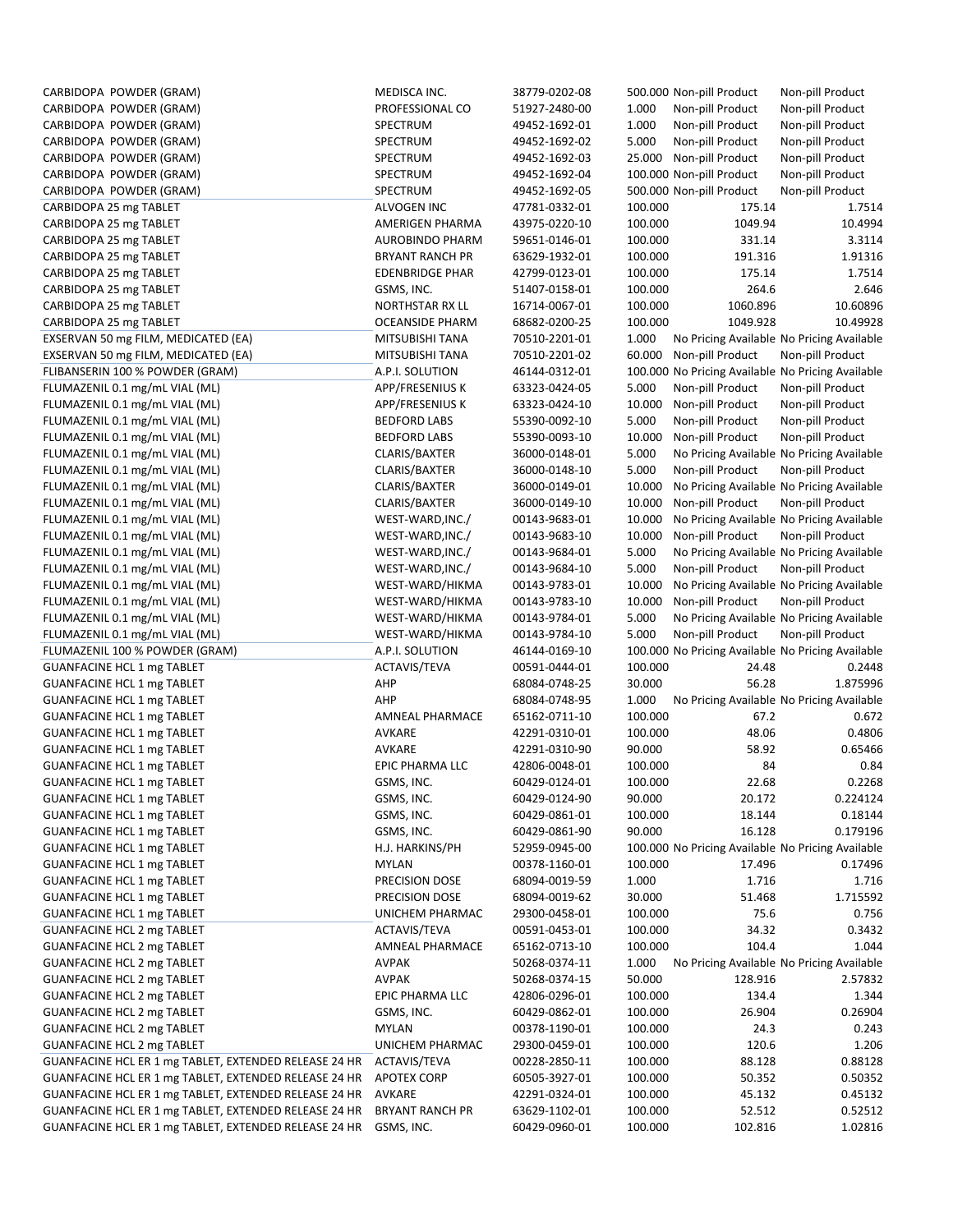| GUANFACINE HCL ER 1 mg TABLET, EXTENDED RELEASE 24 HR | <b>NORTHSTAR RX LL</b> | 16714-0190-01 | 100.000 | 66                                               | 0.66                                      |
|-------------------------------------------------------|------------------------|---------------|---------|--------------------------------------------------|-------------------------------------------|
| GUANFACINE HCL ER 1 mg TABLET, EXTENDED RELEASE 24 HR | OHM-SUN PHARMAC        | 63304-0924-01 | 100.000 | 88.128                                           | 0.88128                                   |
|                                                       |                        |               |         |                                                  |                                           |
| GUANFACINE HCL ER 1 mg TABLET, EXTENDED RELEASE 24 HR | PROFICIENT RX L        | 71205-0944-00 | 100.000 | 54.54                                            | 0.5454                                    |
| GUANFACINE HCL ER 1 mg TABLET, EXTENDED RELEASE 24 HR | PROFICIENT RX L        | 71205-0944-30 | 30.000  | 19.356                                           | 0.645192                                  |
| GUANFACINE HCL ER 1 mg TABLET, EXTENDED RELEASE 24 HR | PROFICIENT RX L        | 71205-0944-55 | 500.000 | 272.7                                            | 0.5454                                    |
| GUANFACINE HCL ER 1 mg TABLET, EXTENDED RELEASE 24 HR | PROFICIENT RX L        | 71205-0944-60 | 60.000  | 35.736                                           | 0.595596                                  |
| GUANFACINE HCL ER 1 mg TABLET, EXTENDED RELEASE 24 HR | <b>PROFICIENT RXL</b>  | 71205-0944-90 | 90.000  | 52.092                                           | 0.578796                                  |
| GUANFACINE HCL ER 1 mg TABLET, EXTENDED RELEASE 24 HR | TWI PHARMACEUTI        | 24979-0533-01 | 100.000 | 50.352                                           | 0.50352                                   |
| GUANFACINE HCL ER 2 mg TABLET, EXTENDED RELEASE 24 HR | ACTAVIS/TEVA           | 00228-2851-11 | 100.000 | 88.128                                           | 0.88128                                   |
| GUANFACINE HCL ER 2 mg TABLET, EXTENDED RELEASE 24 HR | <b>APOTEX CORP</b>     | 60505-3928-01 | 100.000 | 50.352                                           | 0.50352                                   |
| GUANFACINE HCL ER 2 mg TABLET, EXTENDED RELEASE 24 HR | <b>AVKARE</b>          | 42291-0325-01 | 100.000 | 45.132                                           | 0.45132                                   |
| GUANFACINE HCL ER 2 mg TABLET, EXTENDED RELEASE 24 HR | <b>BRYANT RANCH PR</b> | 63629-1103-01 | 100.000 | 52.512                                           | 0.52512                                   |
|                                                       |                        |               |         |                                                  |                                           |
| GUANFACINE HCL ER 2 mg TABLET, EXTENDED RELEASE 24 HR | <b>BRYANT RANCH PR</b> | 63629-8203-01 |         | 30.000 No Pricing Available No Pricing Available |                                           |
| GUANFACINE HCL ER 2 mg TABLET, EXTENDED RELEASE 24 HR | GSMS, INC.             | 60429-0961-01 | 100.000 | 104.028                                          | 1.04028                                   |
| GUANFACINE HCL ER 2 mg TABLET, EXTENDED RELEASE 24 HR | NORTHSTAR RX LL        | 16714-0191-01 | 100.000 | 66                                               | 0.66                                      |
| GUANFACINE HCL ER 2 mg TABLET, EXTENDED RELEASE 24 HR | <b>OHM-SUN PHARMAC</b> | 63304-0925-01 | 100.000 | 88.128                                           | 0.88128                                   |
| GUANFACINE HCL ER 2 mg TABLET, EXTENDED RELEASE 24 HR | PROFICIENT RX L        | 71205-0945-00 | 100.000 | 54.54                                            | 0.5454                                    |
| GUANFACINE HCL ER 2 mg TABLET, EXTENDED RELEASE 24 HR | PROFICIENT RX L        | 71205-0945-30 | 30.000  | 19.356                                           | 0.645192                                  |
| GUANFACINE HCL ER 2 mg TABLET, EXTENDED RELEASE 24 HR | PROFICIENT RX L        | 71205-0945-55 | 500.000 | 272.7                                            | 0.5454                                    |
| GUANFACINE HCL ER 2 mg TABLET, EXTENDED RELEASE 24 HR | PROFICIENT RX L        | 71205-0945-60 | 60.000  | 35.736                                           | 0.595596                                  |
| GUANFACINE HCL ER 2 mg TABLET, EXTENDED RELEASE 24 HR | PROFICIENT RX L        | 71205-0945-90 | 90.000  | 52.092                                           | 0.578796                                  |
| GUANFACINE HCL ER 2 mg TABLET, EXTENDED RELEASE 24 HR | <b>TWI PHARMACEUTI</b> | 24979-0534-01 | 100.000 | 50.352                                           | 0.50352                                   |
|                                                       |                        |               |         |                                                  |                                           |
| GUANFACINE HCL ER 3 mg TABLET, EXTENDED RELEASE 24 HR | ACTAVIS/TEVA           | 00228-2853-11 | 100.000 | 88.128                                           | 0.88128                                   |
| GUANFACINE HCL ER 3 mg TABLET, EXTENDED RELEASE 24 HR | <b>APOTEX CORP</b>     | 60505-3929-01 | 100.000 | 50.352                                           | 0.50352                                   |
| GUANFACINE HCL ER 3 mg TABLET, EXTENDED RELEASE 24 HR | <b>AVKARE</b>          | 42291-0326-01 | 100.000 | 45.132                                           | 0.45132                                   |
| GUANFACINE HCL ER 3 mg TABLET, EXTENDED RELEASE 24 HR | <b>BRYANT RANCH PR</b> | 63629-1104-01 | 100.000 | 52.512                                           | 0.52512                                   |
| GUANFACINE HCL ER 3 mg TABLET, EXTENDED RELEASE 24 HR | GSMS, INC.             | 60429-0962-01 | 100.000 | 102.9                                            | 1.029                                     |
| GUANFACINE HCL ER 3 mg TABLET, EXTENDED RELEASE 24 HR | NORTHSTAR RX LL        | 16714-0192-01 | 100.000 | 66                                               | 0.66                                      |
| GUANFACINE HCL ER 3 mg TABLET, EXTENDED RELEASE 24 HR | OHM-SUN PHARMAC        | 63304-0926-01 | 100.000 | 88.128                                           | 0.88128                                   |
| GUANFACINE HCL ER 3 mg TABLET, EXTENDED RELEASE 24 HR | PROFICIENT RX L        | 71205-0946-00 | 100.000 | 54.54                                            | 0.5454                                    |
| GUANFACINE HCL ER 3 mg TABLET, EXTENDED RELEASE 24 HR | <b>PROFICIENT RXL</b>  | 71205-0946-30 | 30.000  | 19.356                                           | 0.645192                                  |
| GUANFACINE HCL ER 3 mg TABLET, EXTENDED RELEASE 24 HR | PROFICIENT RX L        | 71205-0946-55 | 500.000 | 272.7                                            | 0.5454                                    |
| GUANFACINE HCL ER 3 mg TABLET, EXTENDED RELEASE 24 HR | <b>PROFICIENT RXL</b>  | 71205-0946-60 | 60.000  | 35.736                                           | 0.595596                                  |
|                                                       |                        |               |         |                                                  | 0.578796                                  |
| GUANFACINE HCL ER 3 mg TABLET, EXTENDED RELEASE 24 HR | <b>PROFICIENT RXL</b>  | 71205-0946-90 | 90.000  | 52.092                                           |                                           |
| GUANFACINE HCL ER 3 mg TABLET, EXTENDED RELEASE 24 HR | TWI PHARMACEUTI        | 24979-0536-01 | 100.000 | 50.352                                           | 0.50352                                   |
| GUANFACINE HCL ER 4 mg TABLET, EXTENDED RELEASE 24 HR | ACTAVIS/TEVA           | 00228-2855-11 | 100.000 | 88.128                                           | 0.88128                                   |
| GUANFACINE HCL ER 4 mg TABLET, EXTENDED RELEASE 24 HR | <b>APOTEX CORP</b>     | 60505-3930-01 | 100.000 | 50.352                                           | 0.50352                                   |
| GUANFACINE HCL ER 4 mg TABLET, EXTENDED RELEASE 24 HR | <b>AVKARE</b>          | 42291-0327-01 | 100.000 | 45.132                                           | 0.45132                                   |
| GUANFACINE HCL ER 4 mg TABLET, EXTENDED RELEASE 24 HR | <b>BRYANT RANCH PR</b> | 63629-1105-01 | 100.000 | 52.512                                           | 0.52512                                   |
| GUANFACINE HCL ER 4 mg TABLET, EXTENDED RELEASE 24 HR | GSMS, INC.             | 60429-0963-01 | 100.000 | 103.572                                          | 1.03572                                   |
| GUANFACINE HCL ER 4 mg TABLET, EXTENDED RELEASE 24 HR | <b>NORTHSTAR RX LL</b> | 16714-0193-01 | 100.000 | 66                                               | 0.66                                      |
| GUANFACINE HCL ER 4 mg TABLET, EXTENDED RELEASE 24 HR | OHM-SUN PHARMAC        | 63304-0927-01 | 100.000 | 88.128                                           | 0.88128                                   |
| GUANFACINE HCL ER 4 mg TABLET, EXTENDED RELEASE 24 HR | PROFICIENT RX L        | 71205-0947-00 | 100.000 | 54.54                                            | 0.5454                                    |
| GUANFACINE HCL ER 4 mg TABLET, EXTENDED RELEASE 24 HR | PROFICIENT RX L        | 71205-0947-30 | 30.000  | 19.356                                           | 0.645192                                  |
| GUANFACINE HCL ER 4 mg TABLET, EXTENDED RELEASE 24 HR | PROFICIENT RX L        | 71205-0947-55 | 500.000 | 272.7                                            | 0.5454                                    |
|                                                       | PROFICIENT RX L        |               |         |                                                  |                                           |
| GUANFACINE HCL ER 4 mg TABLET, EXTENDED RELEASE 24 HR |                        | 71205-0947-60 | 60.000  | 35.736                                           | 0.595596                                  |
| GUANFACINE HCL ER 4 mg TABLET, EXTENDED RELEASE 24 HR | PROFICIENT RX L        | 71205-0947-90 | 90.000  | 52.092                                           | 0.578796                                  |
| GUANFACINE HCL ER 4 mg TABLET, EXTENDED RELEASE 24 HR | TWI PHARMACEUTI        | 24979-0538-01 | 100.000 | 50.352                                           | 0.50352                                   |
| IDEBENONE 98 % POWDER (GRAM)                          | PROFESSIONAL CO        | 51927-3808-00 | 1.000   | Non-pill Product                                 | Non-pill Product                          |
| INTUNIV 1 mg TABLET, EXTENDED RELEASE 24 HR           | SHIRE US INC.          | 54092-0513-02 | 100.000 | 1165.68                                          | 11.6568                                   |
| INTUNIV 2 mg TABLET, EXTENDED RELEASE 24 HR           | SHIRE US INC.          | 54092-0515-02 | 100.000 | 1165.68                                          | 11.6568                                   |
| INTUNIV 3 mg TABLET, EXTENDED RELEASE 24 HR           | SHIRE US INC.          | 54092-0517-02 | 100.000 | 1165.68                                          | 11.6568                                   |
| INTUNIV 4 mg TABLET, EXTENDED RELEASE 24 HR           | SHIRE US INC.          | 54092-0519-02 | 100.000 | 1165.68                                          | 11.6568                                   |
| LODOSYN 25 mg TABLET                                  | <b>BAUSCH HEALTH U</b> | 25010-0711-15 | 100.000 | 3550.092                                         | 35.50092                                  |
| MEMANTINE HCL 10 mg TABLET                            | ACTAVIS/TEVA           | 00591-3875-44 | 100.000 | 50.004                                           | 0.50004                                   |
| MEMANTINE HCL 10 mg TABLET                            | ACTAVIS/TEVA           | 00591-3875-45 | 1.000   |                                                  | No Pricing Available No Pricing Available |
|                                                       |                        |               |         |                                                  |                                           |
| MEMANTINE HCL 10 mg TABLET                            | ACTAVIS/TEVA           | 00591-3875-60 | 60.000  | 30                                               | 0.499992                                  |
| MEMANTINE HCL 10 mg TABLET                            | AHP                    | 60687-0184-11 | 1.000   |                                                  | No Pricing Available No Pricing Available |
| MEMANTINE HCL 10 mg TABLET                            | AHP                    | 60687-0184-57 | 60.000  | 48                                               | 0.799992                                  |
| MEMANTINE HCL 10 mg TABLET                            | AJANTA PHARMA L        | 27241-0071-05 | 500.000 | 184.8                                            | 0.3696                                    |
| MEMANTINE HCL 10 mg TABLET                            |                        |               |         |                                                  |                                           |
|                                                       | AJANTA PHARMA L        | 27241-0071-06 | 60.000  | 22.2                                             | 0.369996                                  |
| MEMANTINE HCL 10 mg TABLET                            | ALEMBIC PHARMAC        | 62332-0076-31 | 100.000 | 43.5                                             | 0.435                                     |
| MEMANTINE HCL 10 mg TABLET                            | ALEMBIC PHARMAC        | 62332-0076-42 | 3000.00 | 1174.488                                         | 0.391488                                  |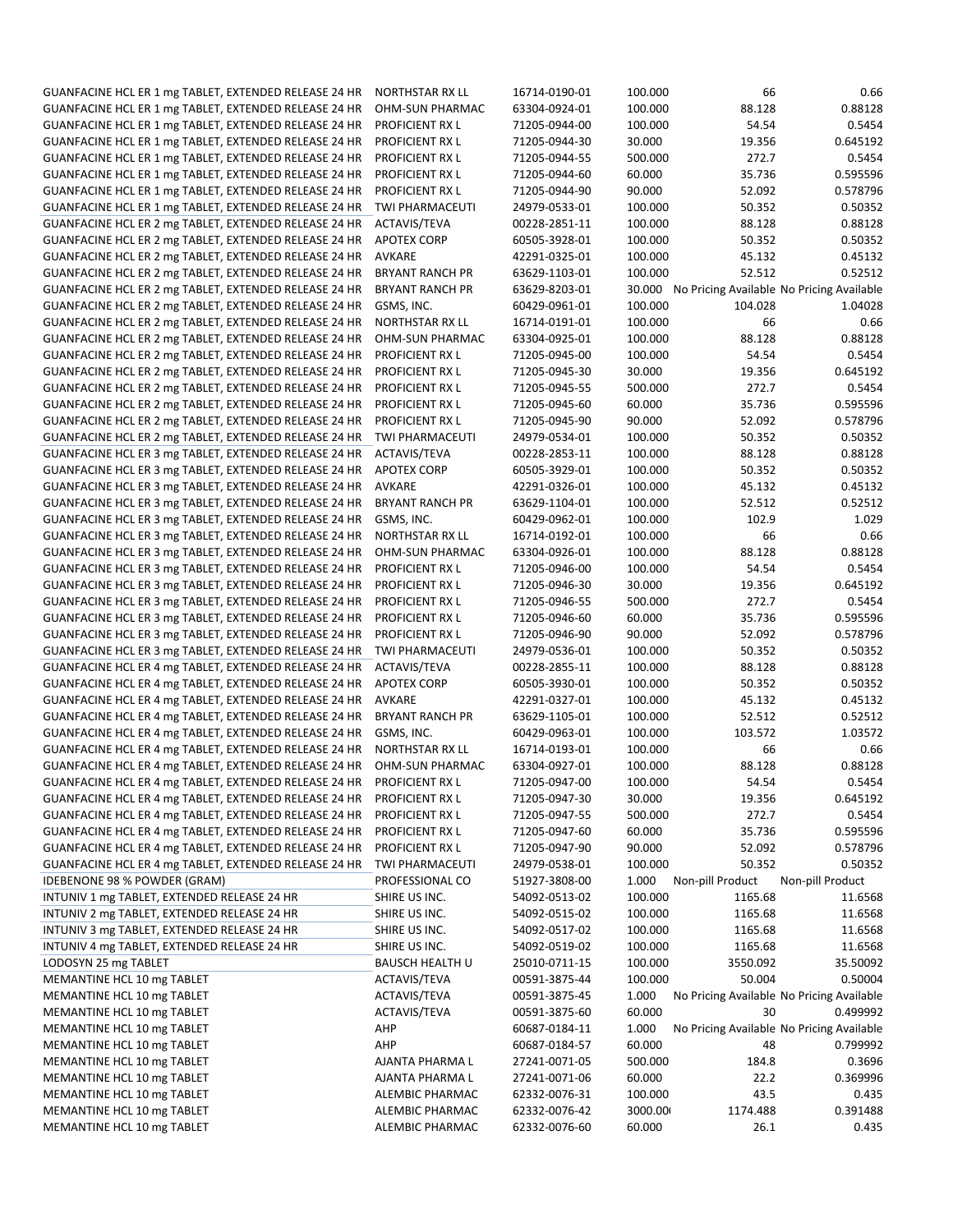|                                                      | <b>ALEMBIC PHARMAC</b> | 62332-0076-71 | 500.000 | 202.272                                           | 0.404544                                  |
|------------------------------------------------------|------------------------|---------------|---------|---------------------------------------------------|-------------------------------------------|
| MEMANTINE HCL 10 mg TABLET                           | <b>AMNEAL PHARMACE</b> | 53746-0169-60 | 60.000  | 14.364                                            | 0.2394                                    |
| MEMANTINE HCL 10 mg TABLET                           | <b>APHENA PHARMA S</b> | 43353-0165-18 |         | 3000.00 No Pricing Available No Pricing Available |                                           |
| MEMANTINE HCL 10 mg TABLET                           | <b>APHENA PHARMA S</b> | 43353-0165-53 |         | 60.000 No Pricing Available No Pricing Available  |                                           |
| MEMANTINE HCL 10 mg TABLET                           | <b>APHENA PHARMA S</b> | 43353-0170-18 |         | 3000.00 No Pricing Available No Pricing Available |                                           |
| MEMANTINE HCL 10 mg TABLET                           | <b>APHENA PHARMA S</b> | 71610-0011-18 |         | 3000.00 No Pricing Available No Pricing Available |                                           |
| MEMANTINE HCL 10 mg TABLET                           | <b>AUROBINDO PHARM</b> | 65862-0653-60 | 60.000  | 26.34                                             | 0.438996                                  |
| MEMANTINE HCL 10 mg TABLET                           | AUROBINDO PHARM        | 65862-0653-99 | 1000.00 | 438.996                                           | 0.438996                                  |
|                                                      | <b>BRYANT RANCH PR</b> | 63629-2511-01 | 500.000 | 142.56                                            | 0.28512                                   |
| MEMANTINE HCL 10 mg TABLET                           | <b>BRYANT RANCH PR</b> |               |         |                                                   |                                           |
| MEMANTINE HCL 10 mg TABLET                           |                        | 63629-2512-01 | 60.000  | 17.112                                            | 0.285192                                  |
| MEMANTINE HCL 10 mg TABLET                           | <b>BRYANT RANCH PR</b> | 63629-7397-01 | 30.000  | No Pricing Available No Pricing Available         |                                           |
| MEMANTINE HCL 10 mg TABLET                           | CELLTRION USA,         | 72606-0515-02 | 60.000  | 10.32                                             | 0.171996                                  |
| MEMANTINE HCL 10 mg TABLET                           | CELLTRION USA,         | 72606-0515-04 | 500.000 | 81.6                                              | 0.1632                                    |
| MEMANTINE HCL 10 mg TABLET                           | <b>DR.REDDY'S LAB</b>  | 55111-0597-05 | 500.000 | 249.6                                             | 0.4992                                    |
| MEMANTINE HCL 10 mg TABLET                           | DR.REDDY'S LAB         | 55111-0597-60 | 60.000  | 30                                                | 0.499992                                  |
| MEMANTINE HCL 10 mg TABLET                           | GSMS, INC.             | 51407-0285-60 | 60.000  | 15                                                | 0.249996                                  |
| MEMANTINE HCL 10 mg TABLET                           | LANNETT CO. INC        | 00527-1222-05 | 500.000 | 129.492                                           | 0.258984                                  |
| MEMANTINE HCL 10 mg TABLET                           | LANNETT CO. INC        | 00527-1222-06 | 60.000  | 15.54                                             | 0.258996                                  |
| MEMANTINE HCL 10 mg TABLET                           | LUPIN PHARMACEU        | 68180-0230-07 | 60.000  | 26.34                                             | 0.438996                                  |
| MEMANTINE HCL 10 mg TABLET                           | MACLEODS PHARMA        | 33342-0298-09 | 60.000  | 25.86                                             | 0.430992                                  |
| MEMANTINE HCL 10 mg TABLET                           | MACLEODS PHARMA        | 33342-0298-15 | 500.000 | 192                                               | 0.384                                     |
| MEMANTINE HCL 10 mg TABLET                           | <b>MAJOR PHARMACEU</b> | 00904-6506-06 | 50.000  | 26.976                                            | 0.53952                                   |
| MEMANTINE HCL 10 mg TABLET                           | <b>MAJOR PHARMACEU</b> | 00904-6506-61 | 100.000 | 51.756                                            | 0.51756                                   |
| MEMANTINE HCL 10 mg TABLET                           | <b>MYLAN INSTITUTI</b> | 42292-0006-01 | 1.000   | No Pricing Available No Pricing Available         |                                           |
| MEMANTINE HCL 10 mg TABLET                           | <b>MYLAN INSTITUTI</b> | 42292-0006-06 | 50.000  | 67.812                                            | 1.35624                                   |
| MEMANTINE HCL 10 mg TABLET                           | <b>SUN PHARMA GLOB</b> | 47335-0322-13 | 500.000 | 184.992                                           | 0.369984                                  |
| MEMANTINE HCL 10 mg TABLET                           | <b>SUN PHARMA GLOB</b> | 47335-0322-86 | 60.000  | 14.7                                              | 0.244992                                  |
| MEMANTINE HCL 10 mg TABLET                           | <b>TORRENT PHARMAC</b> | 13668-0223-60 | 60.000  | 26.34                                             | 0.438996                                  |
| MEMANTINE HCL 10 mg TABLET                           | UNICHEM PHARMAC        | 29300-0172-05 | 500.000 | 126                                               | 0.252                                     |
| MEMANTINE HCL 10 mg TABLET                           | UNICHEM PHARMAC        | 29300-0172-16 | 60.000  | 18                                                | 0.3                                       |
|                                                      |                        |               | 60.000  |                                                   |                                           |
| MEMANTINE HCL 10 mg TABLET                           | <b>UPSHER SMITH LA</b> | 00832-1113-60 |         | 13.176                                            | 0.2196                                    |
| MEMANTINE HCL 10 mg TABLET                           | VIONA PHARMACEU        | 72578-0004-05 | 500.000 | 122.4                                             | 0.2448                                    |
| MEMANTINE HCL 10 mg TABLET                           | VIONA PHARMACEU        | 72578-0004-14 | 60.000  | 14.7                                              | 0.244992                                  |
| MEMANTINE HCL 10 mg TABLET                           | WOCKHARDT USA L        | 64679-0122-02 | 500.000 | 219.504                                           | 0.439008                                  |
|                                                      |                        |               |         |                                                   |                                           |
| MEMANTINE HCL 10 mg TABLET                           | <b>WOCKHARDT USA L</b> | 64679-0122-03 | 60.000  | 26.34                                             | 0.438996                                  |
| MEMANTINE HCL 10 mg/5 mL (5 mL) SOLUTION, ORAL       | PHARM ASSOC INC        | 00121-0850-05 | 5.000   |                                                   | No Pricing Available No Pricing Available |
| MEMANTINE HCL 10 mg/5 mL (5 mL) SOLUTION, ORAL       | PHARM ASSOC INC        | 00121-0850-40 | 5.000   | Non-pill Product                                  | Non-pill Product                          |
| MEMANTINE HCL 2 mg/mL SOLUTION, ORAL                 | <b>APOTEX CORP</b>     | 60505-6162-05 |         | 360.000 Non-pill Product                          | Non-pill Product                          |
| MEMANTINE HCL 2 mg/mL SOLUTION, ORAL                 | LANNETT CO. INC        | 00527-1943-13 |         | 360.000 Non-pill Product                          | Non-pill Product                          |
| MEMANTINE HCL 2 mg/mL SOLUTION, ORAL                 | MACLEODS PHARMA        | 33342-0066-28 |         | 240.000 Non-pill Product                          | Non-pill Product                          |
| MEMANTINE HCL 2 mg/mL SOLUTION, ORAL                 | PATRIN PHARMA          | 39328-0551-12 |         | 360.000 Non-pill Product                          | Non-pill Product                          |
| MEMANTINE HCL 2 mg/mL SOLUTION, ORAL                 | <b>SETON PHARMACEU</b> | 13925-0540-12 |         | 360.000 Non-pill Product                          | Non-pill Product                          |
| MEMANTINE HCL 2 mg/mL SOLUTION, ORAL                 | <b>TORRENT PHARMAC</b> | 13668-0573-09 |         | 360.000 Non-pill Product                          | Non-pill Product                          |
| MEMANTINE HCL 5 mg (28)-10 mg (21) TABLET, DOSE PACK | ACTAVIS/TEVA           | 00591-3900-87 | 49.000  | 24.504                                            | 0.500076                                  |
| MEMANTINE HCL 5 mg TABLET                            | ACTAVIS/TEVA           | 00591-3870-44 | 100.000 | 50.004                                            | 0.50004                                   |
|                                                      | ACTAVIS/TEVA           | 00591-3870-45 |         |                                                   | No Pricing Available No Pricing Available |
| MEMANTINE HCL 5 mg TABLET                            |                        |               | 1.000   |                                                   |                                           |
| MEMANTINE HCL 5 mg TABLET                            | ACTAVIS/TEVA           | 00591-3870-60 | 60.000  | 30                                                | 0.499992                                  |
| MEMANTINE HCL 5 mg TABLET                            | AHP                    | 60687-0173-11 | 1.000   |                                                   | No Pricing Available No Pricing Available |
| MEMANTINE HCL 5 mg TABLET                            | AHP                    | 60687-0173-57 | 60.000  | 34.8                                              | 0.579996                                  |
| MEMANTINE HCL 5 mg TABLET                            | AJANTA PHARMA L        | 27241-0070-06 | 60.000  | 22.2                                              | 0.369996                                  |
| MEMANTINE HCL 5 mg TABLET                            | ALEMBIC PHARMAC        | 62332-0075-31 | 100.000 | 43.5                                              | 0.435                                     |
| MEMANTINE HCL 5 mg TABLET                            | ALEMBIC PHARMAC        | 62332-0075-60 | 60.000  | 26.1                                              | 0.435                                     |
| MEMANTINE HCL 5 mg TABLET                            | ALEMBIC PHARMAC        | 62332-0075-91 | 1000.00 | 391.488                                           | 0.391488                                  |
| MEMANTINE HCL 5 mg TABLET                            | AMNEAL PHARMACE        | 53746-0173-60 | 60.000  | 14.364                                            | 0.2394                                    |
| MEMANTINE HCL 5 mg TABLET                            | <b>AUROBINDO PHARM</b> | 65862-0652-60 | 60.000  | 26.34                                             | 0.438996                                  |
| MEMANTINE HCL 5 mg TABLET                            | <b>BRYANT RANCH PR</b> | 63629-2513-01 | 500.000 | 126.72                                            | 0.25344                                   |
| MEMANTINE HCL 5 mg TABLET                            | <b>BRYANT RANCH PR</b> | 63629-2514-01 | 60.000  | 15.204                                            | 0.253392                                  |
| MEMANTINE HCL 5 mg TABLET                            | <b>BRYANT RANCH PR</b> | 71335-1732-02 | 60.000  | 11.532                                            | 0.192192                                  |
| MEMANTINE HCL 5 mg TABLET                            | CELLTRION USA,         | 72606-0514-02 | 60.000  | 10.32                                             | 0.171996                                  |
| MEMANTINE HCL 5 mg TABLET                            | CELLTRION USA,         | 72606-0514-04 | 500.000 | 81.6                                              | 0.1632                                    |
| MEMANTINE HCL 5 mg TABLET                            | DIRECT RX              | 72189-0294-30 | 30.000  | No Pricing Available No Pricing Available         |                                           |
| MEMANTINE HCL 5 mg TABLET                            | DIRECT RX              | 72189-0294-90 | 90.000  | No Pricing Available No Pricing Available         |                                           |
| MEMANTINE HCL 5 mg TABLET                            | DR.REDDY'S LAB         | 55111-0596-60 | 60.000  | 30                                                | 0.499992                                  |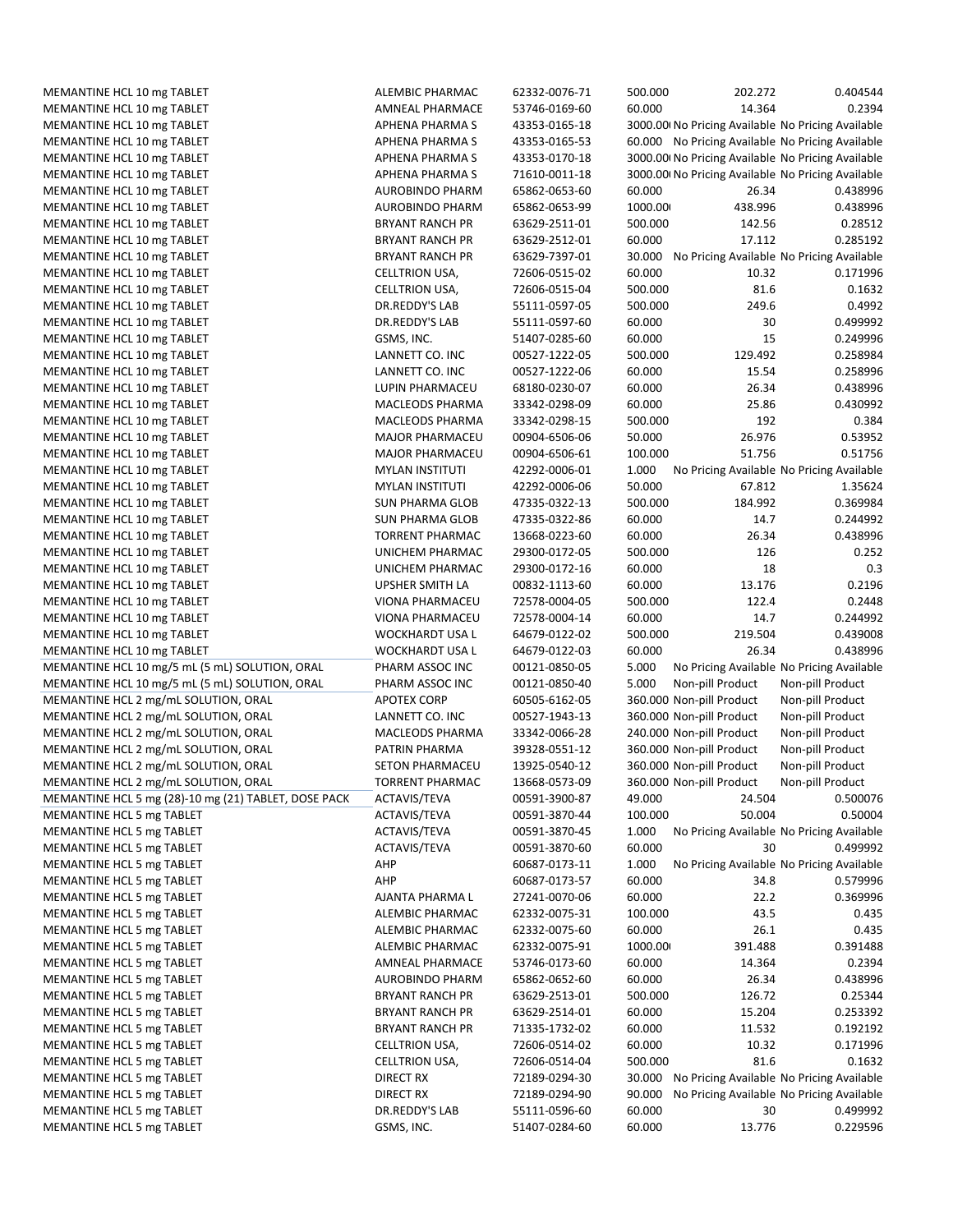| MEMANTINE HCL 5 mg TABLET                                              | LANNETT CO. INC        | 00527-1221-06 | 60.000  | 15.54   | 0.258996                                  |
|------------------------------------------------------------------------|------------------------|---------------|---------|---------|-------------------------------------------|
| MEMANTINE HCL 5 mg TABLET                                              | LUPIN PHARMACEU        | 68180-0229-07 | 60.000  | 26.34   | 0.438996                                  |
| MEMANTINE HCL 5 mg TABLET                                              | MACLEODS PHARMA        | 33342-0297-09 | 60.000  | 25.86   | 0.430992                                  |
| MEMANTINE HCL 5 mg TABLET                                              | <b>MAJOR PHARMACEU</b> | 00904-6505-06 | 50.000  | 24.468  | 0.48936                                   |
| MEMANTINE HCL 5 mg TABLET                                              | <b>MAJOR PHARMACEU</b> | 00904-6505-61 | 100.000 | 51.756  | 0.51756                                   |
| MEMANTINE HCL 5 mg TABLET                                              | <b>MYLAN INSTITUTI</b> | 42292-0005-01 | 1.000   |         | No Pricing Available No Pricing Available |
| MEMANTINE HCL 5 mg TABLET                                              | <b>MYLAN INSTITUTI</b> | 42292-0005-06 | 50.000  | 67.812  | 1.35624                                   |
| MEMANTINE HCL 5 mg TABLET                                              | <b>SUN PHARMA GLOB</b> | 47335-0321-86 | 60.000  | 14.7    | 0.244992                                  |
| MEMANTINE HCL 5 mg TABLET                                              | <b>TORRENT PHARMAC</b> | 13668-0222-60 | 60.000  | 26.34   | 0.438996                                  |
| MEMANTINE HCL 5 mg TABLET                                              | UNICHEM PHARMAC        | 29300-0171-05 | 500.000 | 126     | 0.252                                     |
| MEMANTINE HCL 5 mg TABLET                                              | UNICHEM PHARMAC        | 29300-0171-16 | 60.000  | 18      | 0.3                                       |
| MEMANTINE HCL 5 mg TABLET                                              | <b>UPSHER SMITH LA</b> | 00832-1112-60 | 60.000  | 13.176  | 0.2196                                    |
| MEMANTINE HCL 5 mg TABLET                                              | VIONA PHARMACEU        | 72578-0003-05 | 500.000 | 96.12   | 0.19224                                   |
| MEMANTINE HCL 5 mg TABLET                                              | VIONA PHARMACEU        | 72578-0003-14 | 60.000  | 12.12   | 0.201996                                  |
| MEMANTINE HCL 5 mg TABLET                                              | WOCKHARDT USA L        | 64679-0121-02 | 500.000 | 219.504 | 0.439008                                  |
| MEMANTINE HCL 5 mg TABLET                                              | WOCKHARDT USA L        | 64679-0121-03 | 60.000  | 26.34   | 0.438996                                  |
| MEMANTINE HCL ER 14 mg CAPSULE SPRINKLE, EXTENDED RELE AMERIGEN/ANI PH |                        | 43975-0264-03 | 30.000  | 109.896 | 3.663192                                  |
| MEMANTINE HCL ER 14 mg CAPSULE SPRINKLE, EXTENDED RELE AMERIGEN/ANI PH |                        | 43975-0264-09 | 90.000  | 329.688 | 3.663192                                  |
| MEMANTINE HCL ER 14 mg CAPSULE SPRINKLE, EXTENDED RELE AMNEAL PHARMACE |                        | 65162-0783-03 | 30.000  | 81      | 2.7                                       |
| MEMANTINE HCL ER 14 mg CAPSULE SPRINKLE, EXTENDED RELE AMNEAL PHARMACE |                        | 65162-0783-09 | 90.000  | 243     | 2.7                                       |
| MEMANTINE HCL ER 14 mg CAPSULE SPRINKLE, EXTENDED RELE APOTEX CORP     |                        | 60505-6209-03 | 30.000  | 137.52  | 4.584                                     |
| MEMANTINE HCL ER 14 mg CAPSULE SPRINKLE, EXTENDED RELE APOTEX CORP     |                        | 60505-6209-09 | 90.000  | 412.56  | 4.584                                     |
| MEMANTINE HCL ER 14 mg CAPSULE SPRINKLE, EXTENDED RELE AUROBINDO PHARM |                        | 59651-0405-30 | 30.000  | 47.94   | 1.597992                                  |
| MEMANTINE HCL ER 14 mg CAPSULE SPRINKLE, EXTENDED RELE AUROBINDO PHARM |                        | 59651-0405-90 | 90.000  | 143.82  | 1.597992                                  |
| MEMANTINE HCL ER 14 mg CAPSULE SPRINKLE, EXTENDED RELE BRYANT RANCH PR |                        | 63629-1982-01 | 30.000  | 49.836  | 1.661196                                  |
| MEMANTINE HCL ER 14 mg CAPSULE SPRINKLE, EXTENDED RELE BRYANT RANCH PR |                        | 63629-1983-01 | 90.000  | 148.704 | 1.652256                                  |
| MEMANTINE HCL ER 14 mg CAPSULE SPRINKLE, EXTENDED RELE BRYANT RANCH PR |                        | 63629-2222-01 | 30.000  | 33.912  | 1.1304                                    |
| MEMANTINE HCL ER 14 mg CAPSULE SPRINKLE, EXTENDED RELE GSMS, INC.      |                        | 51407-0055-30 | 30.000  | 147.336 | 4.911192                                  |
| MEMANTINE HCL ER 14 mg CAPSULE SPRINKLE, EXTENDED RELE GSMS, INC.      |                        | 51407-0055-90 | 90.000  | 441.996 | 4.91106                                   |
| MEMANTINE HCL ER 14 mg CAPSULE SPRINKLE, EXTENDED RELE LUPIN PHARMACEU |                        | 68180-0247-06 | 30.000  | 220.032 | 7.3344                                    |
| MEMANTINE HCL ER 14 mg CAPSULE SPRINKLE, EXTENDED RELE LUPIN PHARMACEU |                        | 68180-0247-09 | 90.000  | 660.096 | 7.3344                                    |
| MEMANTINE HCL ER 14 mg CAPSULE SPRINKLE, EXTENDED RELE MAJOR PHARMACEU |                        | 00904-6736-61 | 100.000 | 408.852 | 4.08852                                   |
| MEMANTINE HCL ER 14 mg CAPSULE SPRINKLE, EXTENDED RELE MYLAN           |                        | 00378-5436-77 | 90.000  | 1318.74 | 14.65266                                  |
| MEMANTINE HCL ER 14 mg CAPSULE SPRINKLE, EXTENDED RELE MYLAN           |                        | 00378-5436-93 | 30.000  | 439.584 | 14.652792                                 |
| MEMANTINE HCL ER 14 mg CAPSULE SPRINKLE, EXTENDED RELE NORTHSTAR RX LL |                        | 16714-0960-01 | 30.000  | 161.844 | 5.394792                                  |
| MEMANTINE HCL ER 14 mg CAPSULE SPRINKLE, EXTENDED RELE NORTHSTAR RX LL |                        | 16714-0960-02 | 90.000  | 437.82  | 4.864656                                  |
| MEMANTINE HCL ER 14 mg CAPSULE SPRINKLE, EXTENDED RELE PAR PHARM.      |                        | 10370-0347-09 | 90.000  | 412.56  | 4.584                                     |
| MEMANTINE HCL ER 14 mg CAPSULE SPRINKLE, EXTENDED RELE PAR PHARM.      |                        | 10370-0347-11 | 30.000  | 137.52  | 4.584                                     |
| MEMANTINE HCL ER 14 mg CAPSULE SPRINKLE, EXTENDED RELE SLATE RUN PHARM |                        | 70436-0055-04 | 30.000  | 49.836  | 1.661196                                  |
| MEMANTINE HCL ER 14 mg CAPSULE SPRINKLE, EXTENDED RELE SLATE RUN PHARM |                        | 70436-0055-06 | 90.000  | 148.704 | 1.652256                                  |
| MEMANTINE HCL ER 14 mg CAPSULE SPRINKLE, EXTENDED RELE ZYDUS PHARMACEU |                        | 68382-0547-06 | 30.000  | 110.016 | 3.6672                                    |
| MEMANTINE HCL ER 14 mg CAPSULE SPRINKLE, EXTENDED RELE ZYDUS PHARMACEU |                        | 68382-0547-16 | 90.000  | 330.048 | 3.6672                                    |
| MEMANTINE HCL ER 21 mg CAPSULE SPRINKLE, EXTENDED RELE AMERIGEN/ANI PH |                        | 43975-0243-03 | 30.000  | 109.896 | 3.663192                                  |
| MEMANTINE HCL ER 21 mg CAPSULE SPRINKLE, EXTENDED RELE AMNEAL PHARMACE |                        | 65162-0784-03 | 30.000  | 81      | 2.7                                       |
| MEMANTINE HCL ER 21 mg CAPSULE SPRINKLE, EXTENDED RELE APOTEX CORP     |                        | 60505-6210-03 | 30.000  | 137.52  | 4.584                                     |
| MEMANTINE HCL ER 21 mg CAPSULE SPRINKLE, EXTENDED RELE AUROBINDO PHARM |                        | 59651-0406-30 | 30.000  | 47.94   | 1.597992                                  |
| MEMANTINE HCL ER 21 mg CAPSULE SPRINKLE, EXTENDED RELE BRYANT RANCH PR |                        | 63629-1984-01 | 30.000  | 49.836  | 1.661196                                  |
| MEMANTINE HCL ER 21 mg CAPSULE SPRINKLE, EXTENDED RELE GSMS, INC.      |                        | 51407-0056-30 | 30.000  | 179.376 | 5.979192                                  |
| MEMANTINE HCL ER 21 mg CAPSULE SPRINKLE, EXTENDED RELE LUPIN PHARMACEU |                        | 68180-0248-06 | 30.000  | 220.032 | 7.3344                                    |
| MEMANTINE HCL ER 21 mg CAPSULE SPRINKLE, EXTENDED RELE MAJOR PHARMACEU |                        | 00904-6737-61 | 100.000 | 345.816 | 3.45816                                   |
| MEMANTINE HCL ER 21 mg CAPSULE SPRINKLE, EXTENDED RELE NORTHSTAR RX LL |                        | 16714-0961-01 | 30.000  | 159.816 | 5.327196                                  |
| MEMANTINE HCL ER 21 mg CAPSULE SPRINKLE, EXTENDED RELE PAR PHARM.      |                        | 10370-0348-11 | 30.000  | 137.52  | 4.584                                     |
| MEMANTINE HCL ER 21 mg CAPSULE SPRINKLE, EXTENDED RELE SLATE RUN PHARM |                        | 70436-0056-04 | 30.000  | 49.836  | 1.661196                                  |
| MEMANTINE HCL ER 21 mg CAPSULE SPRINKLE, EXTENDED RELE ZYDUS PHARMACEU |                        | 68382-0548-06 | 30.000  | 110.016 | 3.6672                                    |
| MEMANTINE HCL ER 28 mg CAPSULE SPRINKLE, EXTENDED RELE AMERIGEN/ANI PH |                        | 43975-0266-03 | 30.000  | 109.896 | 3.663192                                  |
| MEMANTINE HCL ER 28 mg CAPSULE SPRINKLE, EXTENDED RELE AMERIGEN/ANI PH |                        | 43975-0266-09 | 90.000  | 329.688 | 3.663192                                  |
| MEMANTINE HCL ER 28 mg CAPSULE SPRINKLE, EXTENDED RELE AMNEAL PHARMACE |                        | 65162-0785-03 | 30.000  | 81      | 2.7                                       |
| MEMANTINE HCL ER 28 mg CAPSULE SPRINKLE, EXTENDED RELE AMNEAL PHARMACE |                        | 65162-0785-09 | 90.000  | 243     | 2.7                                       |
| MEMANTINE HCL ER 28 mg CAPSULE SPRINKLE, EXTENDED RELE APOTEX CORP     |                        | 60505-6211-03 | 30.000  | 137.52  | 4.584                                     |
| MEMANTINE HCL ER 28 mg CAPSULE SPRINKLE, EXTENDED RELE APOTEX CORP     |                        | 60505-6211-09 | 90.000  | 412.56  | 4.584                                     |
| MEMANTINE HCL ER 28 mg CAPSULE SPRINKLE, EXTENDED RELE AUROBINDO PHARM |                        | 59651-0407-30 | 30.000  | 47.94   | 1.597992                                  |
| MEMANTINE HCL ER 28 mg CAPSULE SPRINKLE, EXTENDED RELE AUROBINDO PHARM |                        | 59651-0407-90 | 90.000  | 143.82  | 1.597992                                  |
| MEMANTINE HCL ER 28 mg CAPSULE SPRINKLE, EXTENDED RELE BRYANT RANCH PR |                        | 63629-2142-01 | 90.000  | 148.704 | 1.652256                                  |
| MEMANTINE HCL ER 28 mg CAPSULE SPRINKLE, EXTENDED RELE BRYANT RANCH PR |                        | 63629-2143-01 | 30.000  | 49.836  | 1.661196                                  |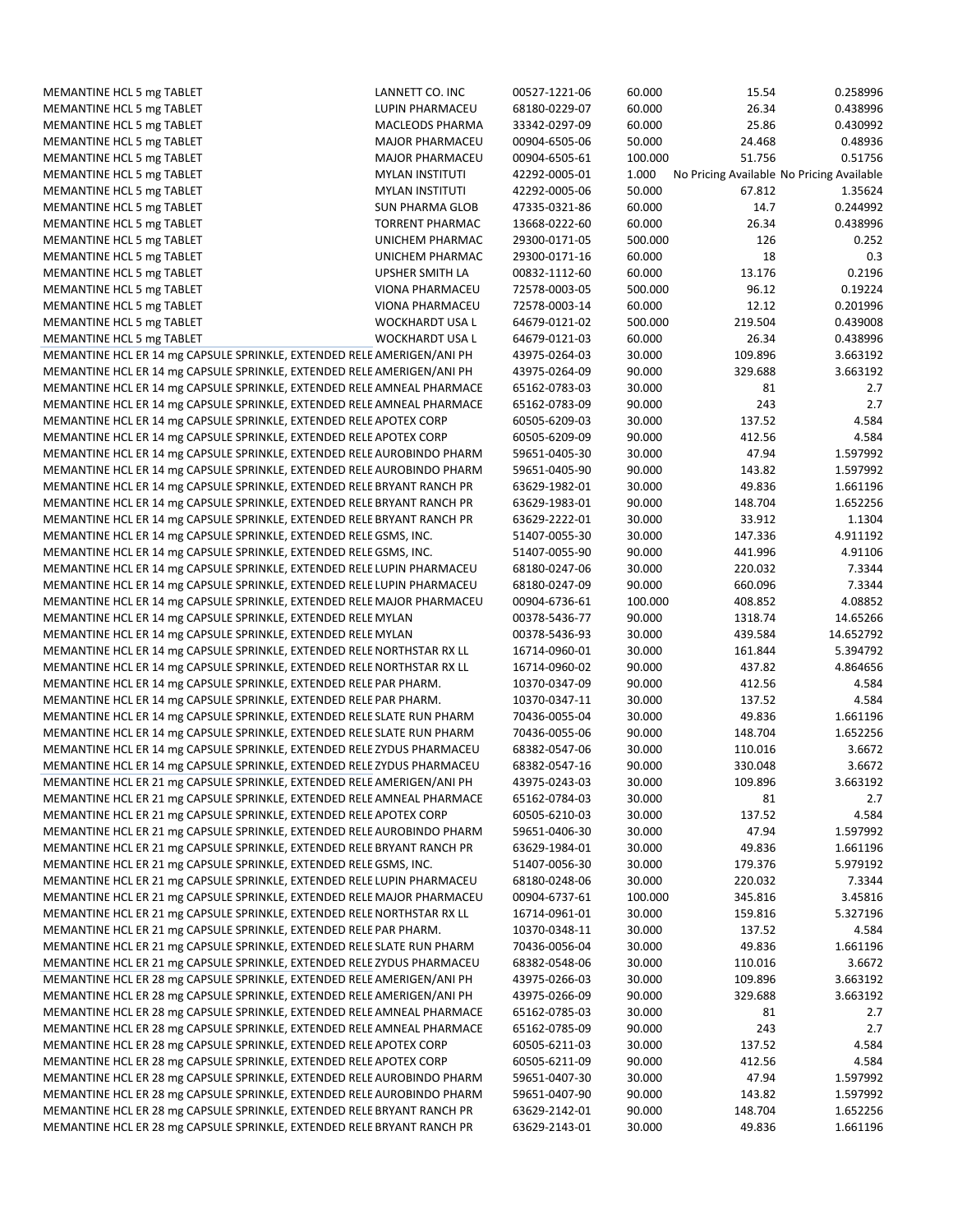|                                                                            | MEMANTINE HCL ER 28 mg CAPSULE SPRINKLE, EXTENDED RELE BRYANT RANCH PR | 63629-2223-01                  | 30.000           | 202.992                                           | 6.766392                                          |
|----------------------------------------------------------------------------|------------------------------------------------------------------------|--------------------------------|------------------|---------------------------------------------------|---------------------------------------------------|
| MEMANTINE HCL ER 28 mg CAPSULE SPRINKLE, EXTENDED RELE GSMS, INC.          |                                                                        | 51407-0057-30                  | 30.000           | 147.336                                           | 4.911192                                          |
| MEMANTINE HCL ER 28 mg CAPSULE SPRINKLE, EXTENDED RELE GSMS, INC.          |                                                                        | 51407-0057-90                  | 90.000           | 441.996                                           | 4.91106                                           |
| MEMANTINE HCL ER 28 mg CAPSULE SPRINKLE, EXTENDED RELE LUPIN PHARMACEU     |                                                                        | 68180-0249-02                  | 500.000          | 3667.212                                          | 7.334424                                          |
| MEMANTINE HCL ER 28 mg CAPSULE SPRINKLE, EXTENDED RELE LUPIN PHARMACEU     |                                                                        | 68180-0249-06                  | 30.000           | 220.032                                           | 7.3344                                            |
| MEMANTINE HCL ER 28 mg CAPSULE SPRINKLE, EXTENDED RELE LUPIN PHARMACEU     |                                                                        | 68180-0249-09                  | 90.000           | 660.096                                           | 7.3344                                            |
| MEMANTINE HCL ER 28 mg CAPSULE SPRINKLE, EXTENDED RELE MAJOR PHARMACEU     |                                                                        | 00904-6735-61                  | 100.000          | 362.304                                           | 3.62304                                           |
| MEMANTINE HCL ER 28 mg CAPSULE SPRINKLE, EXTENDED RELE NORTHSTAR RX LL     |                                                                        | 16714-0962-01                  | 30.000           | 164.052                                           | 5.4684                                            |
| MEMANTINE HCL ER 28 mg CAPSULE SPRINKLE, EXTENDED RELE NORTHSTAR RX LL     |                                                                        | 16714-0962-02                  | 90.000           | 420.372                                           | 4.670796                                          |
| MEMANTINE HCL ER 28 mg CAPSULE SPRINKLE, EXTENDED RELE PAR PHARM.          |                                                                        | 10370-0349-09                  | 90.000           | 412.56                                            | 4.584                                             |
| MEMANTINE HCL ER 28 mg CAPSULE SPRINKLE, EXTENDED RELE PAR PHARM.          |                                                                        | 10370-0349-11                  | 30.000           | 137.52                                            | 4.584                                             |
| MEMANTINE HCL ER 28 mg CAPSULE SPRINKLE, EXTENDED RELE SLATE RUN PHARM     |                                                                        | 70436-0057-04                  | 30.000           | 49.836                                            | 1.661196                                          |
| MEMANTINE HCL ER 28 mg CAPSULE SPRINKLE, EXTENDED RELE SLATE RUN PHARM     |                                                                        | 70436-0057-06                  | 90.000           | 148.704                                           | 1.652256                                          |
| MEMANTINE HCL ER 28 mg CAPSULE SPRINKLE, EXTENDED RELE ZYDUS PHARMACEU     |                                                                        | 68382-0549-06                  | 30.000           | 110.016                                           | 3.6672                                            |
| MEMANTINE HCL ER 28 mg CAPSULE SPRINKLE, EXTENDED RELE ZYDUS PHARMACEU     |                                                                        | 68382-0549-16                  | 90.000           | 330.048                                           | 3.6672                                            |
| MEMANTINE HCL ER 7 mg CAPSULE SPRINKLE, EXTENDED RELEA AMERIGEN/ANI PH     |                                                                        | 43975-0242-03                  | 30.000           | 109.896                                           | 3.663192                                          |
|                                                                            |                                                                        | 65162-0782-03                  |                  |                                                   |                                                   |
| MEMANTINE HCL ER 7 mg CAPSULE SPRINKLE, EXTENDED RELEA AMNEAL PHARMACE     |                                                                        |                                | 30.000           | 81                                                | 2.7                                               |
| MEMANTINE HCL ER 7 mg CAPSULE SPRINKLE, EXTENDED RELEA APOTEX CORP         |                                                                        | 60505-6208-03                  | 30.000           | 137.52                                            | 4.584                                             |
| MEMANTINE HCL ER 7 mg CAPSULE SPRINKLE, EXTENDED RELEA AUROBINDO PHARM     |                                                                        | 59651-0404-30                  | 30.000           | 47.94                                             | 1.597992                                          |
| MEMANTINE HCL ER 7 mg CAPSULE SPRINKLE, EXTENDED RELEA BRYANT RANCH PR     |                                                                        | 63629-1985-01                  | 30.000           | 49.836                                            | 1.661196                                          |
| MEMANTINE HCL ER 7 mg CAPSULE SPRINKLE, EXTENDED RELEAGSMS, INC.           |                                                                        | 51407-0054-30                  | 30.000           | 179.376                                           | 5.979192                                          |
| MEMANTINE HCL ER 7 mg CAPSULE SPRINKLE, EXTENDED RELEALUPIN PHARMACEU      |                                                                        | 68180-0246-06                  | 30.000           | 220.032                                           | 7.3344                                            |
| MEMANTINE HCL ER 7 mg CAPSULE SPRINKLE, EXTENDED RELEA MAJOR PHARMACEU     |                                                                        | 00904-6734-61                  | 100.000          | 311.232                                           | 3.11232                                           |
| MEMANTINE HCL ER 7 mg CAPSULE SPRINKLE, EXTENDED RELEA MYLAN               |                                                                        | 00378-5435-93                  | 30.000           | 439.584                                           | 14.652792                                         |
| MEMANTINE HCL ER 7 mg CAPSULE SPRINKLE, EXTENDED RELEA NORTHSTAR RX LL     |                                                                        | 16714-0959-01                  | 30.000           | 158.868                                           | 5.2956                                            |
| MEMANTINE HCL ER 7 mg CAPSULE SPRINKLE, EXTENDED RELEA PAR PHARM.          |                                                                        | 10370-0346-11                  | 30.000           | 137.52                                            | 4.584                                             |
| MEMANTINE HCL ER 7 mg CAPSULE SPRINKLE, EXTENDED RELEA SLATE RUN PHARM     |                                                                        | 70436-0054-04                  | 30.000           | 49.836                                            | 1.661196                                          |
| MEMANTINE HCL ER 7 mg CAPSULE SPRINKLE, EXTENDED RELEA ZYDUS PHARMACEU     |                                                                        | 68382-0546-06                  | 30.000           | 110.016                                           | 3.6672                                            |
| NAMENDA 10 mg TABLET                                                       | APHENA PHARMA S                                                        | 43353-0897-18                  |                  | 3000.00 No Pricing Available No Pricing Available |                                                   |
| NAMENDA 10 mg TABLET                                                       | FOREST/ALLERGAN                                                        | 00456-3210-11                  | 1.000            | 8.892                                             | 8.892                                             |
| NAMENDA 10 mg TABLET                                                       | FOREST/ALLERGAN                                                        | 00456-3210-60                  | 60.000           | 533.7                                             | 8.895                                             |
| NAMENDA 10 mg TABLET                                                       | FOREST/ALLERGAN                                                        | 00456-3210-63                  | 100.000          | 889.416                                           | 8.89416                                           |
| NAMENDA 10 mg TABLET                                                       | <b>PD-RX PHARM</b>                                                     | 55289-0937-30                  | 30.000           |                                                   | No Pricing Available No Pricing Available         |
| NAMENDA 10 mg TABLET                                                       | PD-RX PHARM                                                            | 55289-0937-60                  | 60.000           |                                                   | No Pricing Available No Pricing Available         |
| NAMENDA 5 mg (28)-10 mg (21) TABLET, DOSE PACK                             | FOREST/ALLERGAN                                                        | 00456-3200-14                  | 49.000           | 435.756                                           | 8.892972                                          |
| NAMENDA 5 mg TABLET                                                        | <b>BRYANT RANCH PR</b>                                                 |                                |                  |                                                   |                                                   |
|                                                                            |                                                                        | 63629-3383-03                  | 90.000           |                                                   | No Pricing Available No Pricing Available         |
| NAMENDA 5 mg TABLET                                                        | FOREST/ALLERGAN                                                        | 00456-3205-11                  | 1.000            | 8.892                                             | 8.892                                             |
| NAMENDA 5 mg TABLET                                                        | FOREST/ALLERGAN                                                        | 00456-3205-60                  | 60.000           | 533.7                                             | 8.895                                             |
| NAMENDA 5 mg TABLET                                                        | FOREST/ALLERGAN                                                        | 00456-3205-63                  | 100.000          | 889.416                                           | 8.89416                                           |
| NAMENDA XR 14 mg CAPSULE SPRINKLE, EXTENDED RELEASE 24 FOREST/ALLERGAN     |                                                                        | 00456-3414-33                  | 30.000           | 557.724                                           | 18.590796                                         |
| NAMENDA XR 14 mg CAPSULE SPRINKLE, EXTENDED RELEASE 24 FOREST/ALLERGAN     |                                                                        | 00456-3414-90                  | 90.000           | 1673.184                                          | 18.590928                                         |
| NAMENDA XR 21 mg CAPSULE SPRINKLE, EXTENDED RELEASE 24 FOREST/ALLERGAN     |                                                                        | 00456-3421-33                  | 30.000           | 557.724                                           |                                                   |
|                                                                            |                                                                        | 00456-3428-33                  |                  |                                                   | 18.590796                                         |
| NAMENDA XR 28 mg CAPSULE SPRINKLE, EXTENDED RELEASE 24 FOREST/ALLERGAN     |                                                                        | 00456-3428-90                  | 30.000<br>90.000 | 557.724<br>1673.184                               | 18.590796<br>18.590928                            |
| NAMENDA XR 28 mg CAPSULE SPRINKLE, EXTENDED RELEASE 24 FOREST/ALLERGAN     |                                                                        | 00456-3400-29                  | 28.000           | 520.56                                            | 18.59142                                          |
| NAMENDA XR 7 mg (7)-14 mg (7)-21 mg (7)-28 mg (7) CAPSULE, FOREST/ALLERGAN |                                                                        |                                |                  |                                                   |                                                   |
| NAMENDA XR 7 mg CAPSULE SPRINKLE, EXTENDED RELEASE 24 FOREST/ALLERGAN      |                                                                        | 00456-3407-33                  | 30.000           | 557.724                                           | 18.590796                                         |
| NAMZARIC 14 mg-10 mg CAPSULE SPRINKLE, EXTENDED RELEAS ALLERGAN INC.       |                                                                        | 00456-1214-30                  | 30.000           | 612.096                                           | 20.403192                                         |
| NAMZARIC 21 mg-10 mg CAPSULE SPRINKLE, EXTENDED RELEAS ALLERGAN INC.       |                                                                        | 00456-1221-30                  | 30.000           | 612.096                                           | 20.403192                                         |
| NAMZARIC 28 mg-10 mg CAPSULE SPRINKLE, EXTENDED RELEAS ALLERGAN INC.       |                                                                        | 00456-1228-30                  | 30.000           | 612.096                                           | 20.403192                                         |
| NAMZARIC 7 mg-10 mg (7)/14 mg-10 mg (7)/21 mg-10 mg (7)/28 ALLERGAN INC.   |                                                                        | 00456-1229-29                  | 28.000           | 571.284                                           | 20.403                                            |
| NAMZARIC 7 mg-10 mg CAPSULE SPRINKLE, EXTENDED RELEASE ALLERGAN INC.       |                                                                        | 00456-1207-30                  | 30.000           | 612.096                                           | 20.403192                                         |
| NOURIANZ 20 mg TABLET                                                      | KYOWA KIRIN, IN                                                        | 42747-0602-90                  | 90.000           | 6180.3                                            | 68.67                                             |
| NOURIANZ 40 mg TABLET                                                      | KYOWA KIRIN, IN                                                        | 42747-0604-90                  | 90.000           | 6180.3                                            | 68.67                                             |
| NUEDEXTA 20 mg-10 mg CAPSULE                                               | <b>AVANIR PHARMACE</b>                                                 | 64597-0301-60                  | 60.000           | 1710                                              | 28.5                                              |
| QELBREE 100 mg CAPSULE, EXT RELEASE 24 HR                                  | SUPERNUS PHARMA                                                        | 17772-0131-30                  | 30.000           | 380.328                                           | 12.677592                                         |
| QELBREE 150 mg CAPSULE, EXT RELEASE 24 HR                                  | SUPERNUS PHARMA                                                        | 17772-0132-30                  | 30.000           | 380.328                                           | 12.677592                                         |
| QELBREE 200 mg CAPSULE, EXT RELEASE 24 HR                                  | SUPERNUS PHARMA                                                        | 17772-0133-30                  | 30.000           | 380.328                                           | 12.677592                                         |
| RADICAVA 30 mg/100 mL INTRAVENOUS SOLUTION, PIGGYBACI MITSUBISHI TANA      |                                                                        | 70510-2171-01                  |                  |                                                   | 100.000 No Pricing Available No Pricing Available |
| RADICAVA 30 mg/100 mL INTRAVENOUS SOLUTION, PIGGYBACI MITSUBISHI TANA      |                                                                        | 70510-2171-02                  |                  | 100.000 Non-pill Product                          | Non-pill Product                                  |
| RILUTEK 50 mg TABLET                                                       | <b>COVIS PHARMA</b>                                                    | 70515-0700-60                  | 60.000           | 3692.364                                          | 61.539396                                         |
| RILUZOLE 50 mg TABLET                                                      | <b>APOTEX CORP</b>                                                     | 60505-3285-06                  | 60.000           | 190.092                                           | 3.168192                                          |
| RILUZOLE 50 mg TABLET                                                      | <b>ASCEND LABORATO</b>                                                 | 67877-0286-60                  | 60.000           | 47.88                                             | 0.798                                             |
| RILUZOLE 50 mg TABLET<br>RILUZOLE 50 mg TABLET                             | <b>AVKARE</b><br><b>GLENMARK PHARMA</b>                                | 42291-0775-60<br>68462-0381-60 | 60.000<br>60.000 | 704.976<br>95.052                                 | 11.749596<br>1.584192                             |